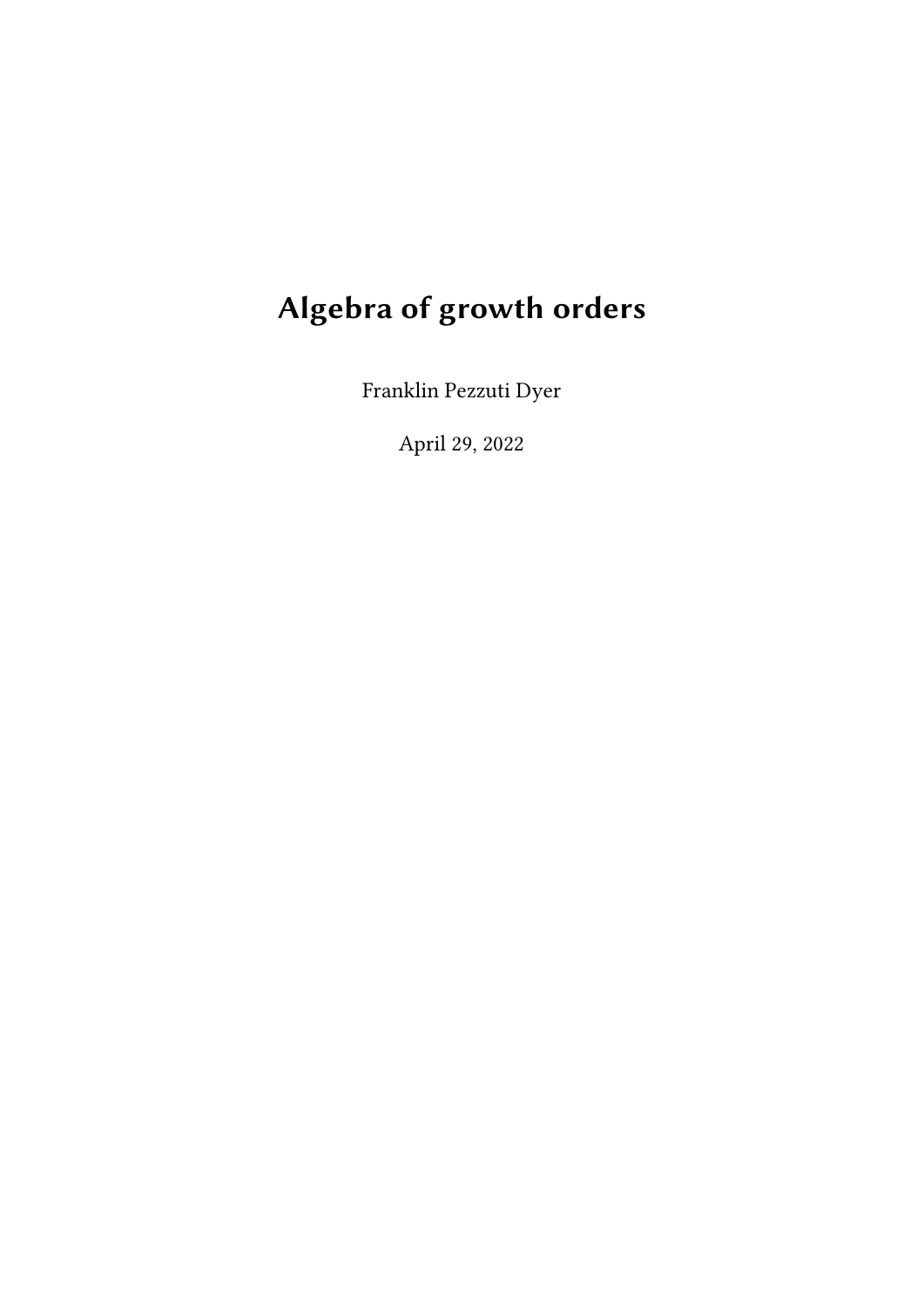## **Contents**

|  |                                     | 1. Defining growth orders                                                                     | $\overline{\mathbf{4}}$ |  |  |  |
|--|-------------------------------------|-----------------------------------------------------------------------------------------------|-------------------------|--|--|--|
|  | 1.1.                                |                                                                                               | $\overline{4}$          |  |  |  |
|  | 1.2.                                |                                                                                               | 6                       |  |  |  |
|  | 1.3.                                |                                                                                               | 6                       |  |  |  |
|  | 2. Partial ordering<br>12           |                                                                                               |                         |  |  |  |
|  | 2.1.                                |                                                                                               | 12                      |  |  |  |
|  | 2.2.                                |                                                                                               | 13                      |  |  |  |
|  | 3. Arithmetic<br>14                 |                                                                                               |                         |  |  |  |
|  | 3.1.                                |                                                                                               | 14                      |  |  |  |
|  | 3.2.                                |                                                                                               | 16                      |  |  |  |
|  | 3.3.                                |                                                                                               | 16                      |  |  |  |
|  | 3.4.                                |                                                                                               | 18                      |  |  |  |
|  | 21<br><b>4. Summation operators</b> |                                                                                               |                         |  |  |  |
|  | 4.1.                                |                                                                                               | 21                      |  |  |  |
|  | 4.2.                                |                                                                                               | 24                      |  |  |  |
|  | 4.3.                                | The partial sum ratio $\ldots \ldots \ldots \ldots \ldots \ldots \ldots \ldots \ldots \ldots$ | 30                      |  |  |  |
|  | 4.4.                                |                                                                                               | 32                      |  |  |  |
|  | 4.5.                                |                                                                                               | 34                      |  |  |  |
|  | 5. Composition and inverses<br>39   |                                                                                               |                         |  |  |  |
|  | 5.1.                                |                                                                                               | 39                      |  |  |  |
|  | 5.2.                                |                                                                                               | 44                      |  |  |  |
|  | 5.3.                                |                                                                                               | 45                      |  |  |  |
|  | 5.4.                                |                                                                                               | 48                      |  |  |  |
|  | 5.5.                                |                                                                                               | 49                      |  |  |  |
|  | 6. Closed chains<br>51              |                                                                                               |                         |  |  |  |
|  | 6.1.                                |                                                                                               | 51                      |  |  |  |
|  | 6.2.                                |                                                                                               | 51                      |  |  |  |
|  | 6.3.                                |                                                                                               | 54                      |  |  |  |
|  | 6.4.                                |                                                                                               | 59                      |  |  |  |
|  | 6.5.                                |                                                                                               | 60                      |  |  |  |
|  | 6.6.                                |                                                                                               | 63                      |  |  |  |
|  | 6.7.                                |                                                                                               | 64                      |  |  |  |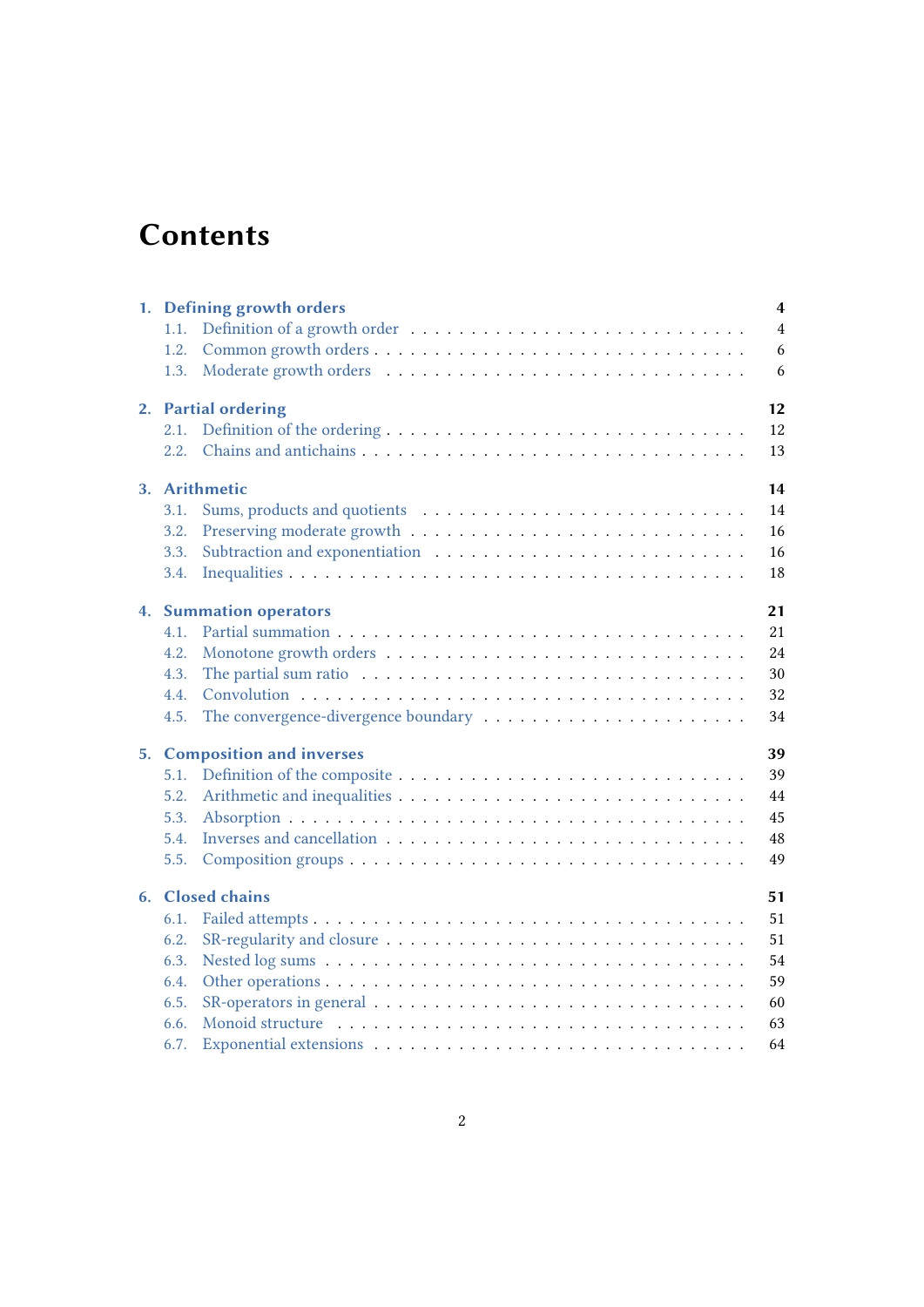#### Contents

|  | 7. More growth order operations<br>74 |  |      |  |  |
|--|---------------------------------------|--|------|--|--|
|  |                                       |  | 74   |  |  |
|  |                                       |  | - 80 |  |  |
|  |                                       |  |      |  |  |
|  |                                       |  |      |  |  |
|  | A. Lists for quick reference<br>89    |  |      |  |  |
|  |                                       |  |      |  |  |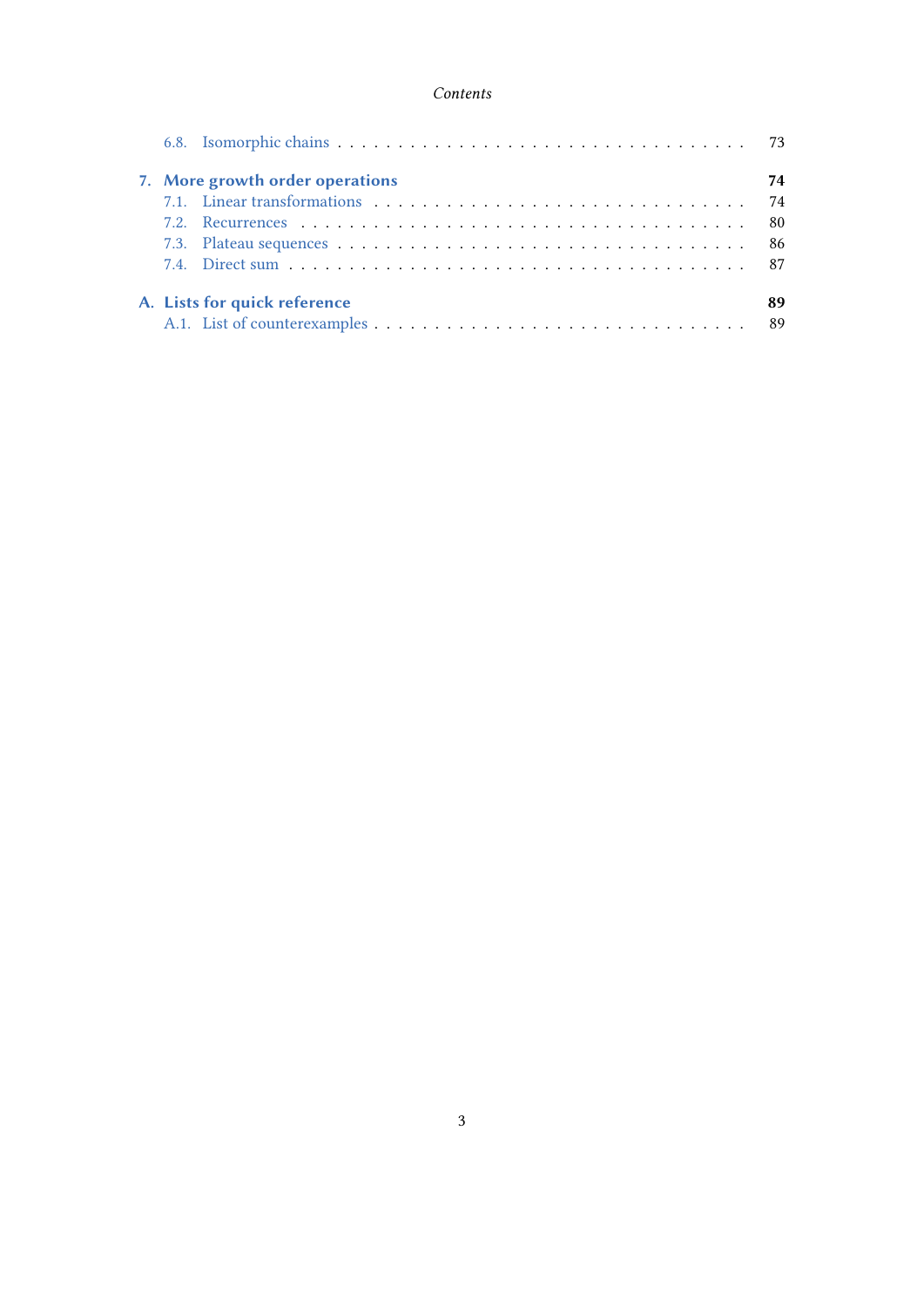## <span id="page-3-0"></span>1. Defining growth orders

## <span id="page-3-1"></span>1.1. Definition of a growth order

The class of sequences that we will deal with shall be denoted  $\mathcal{S}(\mathbb{R}^+)$ , the set of sequences of positive real numbers. Notice that this is not what would traditionally be called a sequence space, because it is not even a vector space. It comes with operations of addition and scalar multiplication, but the underlying set of scalars  $\mathbb{R}^+$  is not a field, as it lacks a zero element and additive inverses. We've sacrificed these properties for a reason: growth orders are meant to formalize the notion of asymptotic relative growth of sequences, and the negative real numbers and 0 aren't amenable to the concept of "relative size".

**Definition 1.** Let  $\alpha = (a_n)$  and  $\beta = (b_n)$  be two sequences in  $\mathcal{S}(\mathbb{R}^+)$ . We will say that  $\alpha, \beta$  have the same growth order, or  $\alpha \sim \beta$ , if there exist constants  $C_1, C_2 \in \mathbb{R}^+$  such that

$$
C_1b_n\leq a_n\leq C_2b_n
$$

for all  $n \in \mathbb{N}$ .

There are several equivalent ways of thinking of this definition. The statement  $\alpha \sim \beta$  is easily shown to be equivalent to each of the following:

- Both of the quotients  $a_n/b_n$  and  $b_n/a_n$  are bounded above in  $\mathbb{R}^+$ .
- The quotient  $a_n/b_n$  is bounded above and below by two strictly positive constants.
- $a_n = \Theta(b_n)$ , or equivalently  $b_n = \Theta(a_n)$ , for those two are familiar with asymptotic notation.
- Both  $a_n = O(b_n)$  and  $b_n = O(a_n)$ .
- The following limits are finite and positive:

$$
\limsup_{n \to \infty} \frac{a_n}{b_n} \quad \liminf_{n \to \infty} \frac{a_n}{b_n}
$$

Now we shall prove that ∼ defines an *equivalence relation* on  $\mathcal{S}(\mathbb{R}^+)$ . The equivalence classes, consisting of all sequences with the same growth order, will be the objects that we refer to as growth orders.

**Proposition 1.** The relation ~ on sequences in  $S(\mathbb{R}^+)$  is an equivalence relation.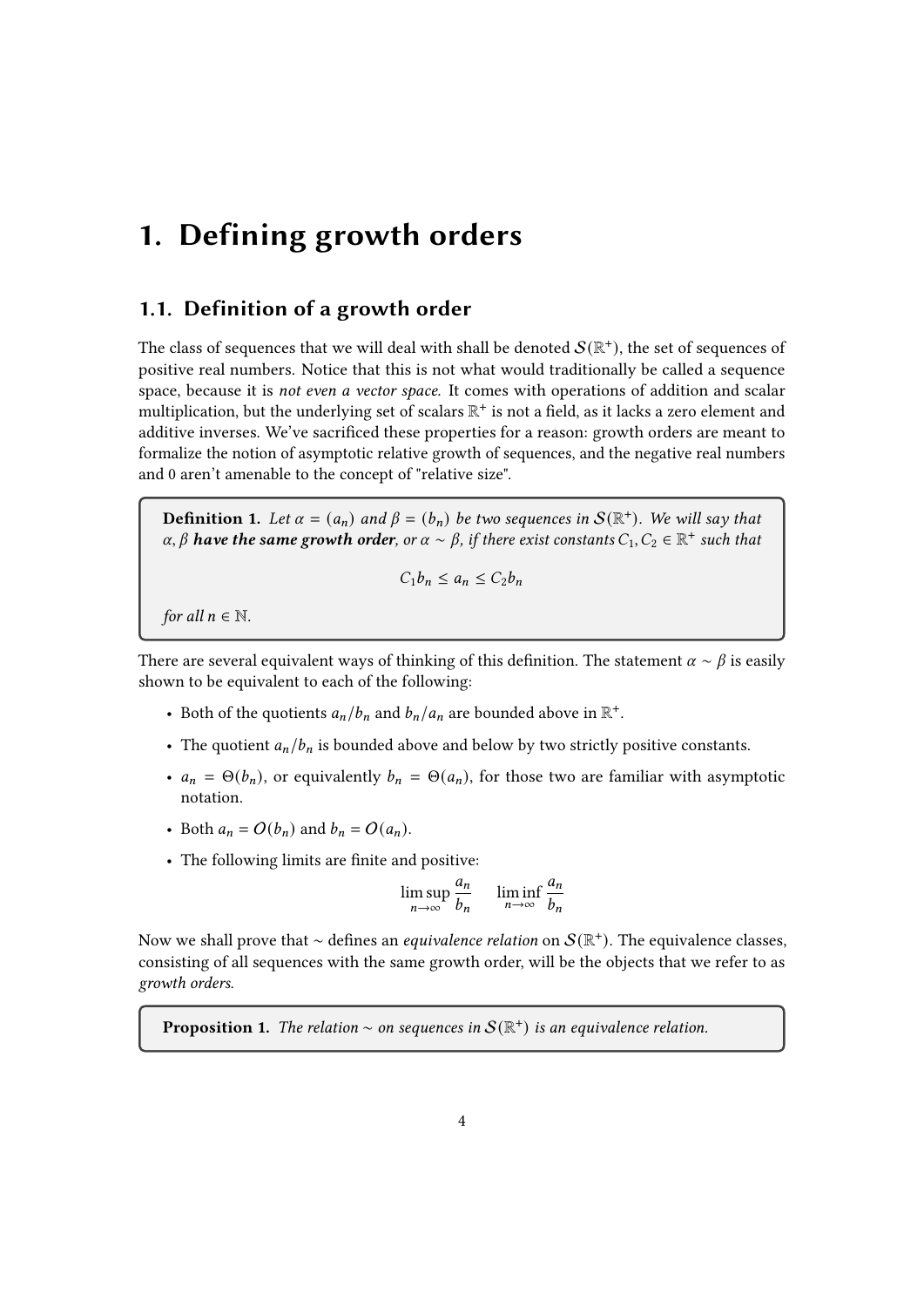*Proof.* Reflexivity follows trivially from the definition, taking  $C_1 = C_2 = 1$  so that  $C_1 a_n \le a_n \le$  $C_2 a_n$  for all  $n \in \mathbb{N}$ , and  $(a_n) \sim (a_n)$  for all sequences  $(a_n) \in \mathcal{S}(\mathbb{R}^+)$ .

To show symmetricity, suppose that  $(a_n) \sim (b_n)$  for some sequences  $(a_n)$ ,  $(b_n) \in \mathcal{S}(\mathbb{R}^+)$ . Then we have that

 $C_1 b_n \leq a_n \leq C_2 b_n$ 

for some  $C_1, C_2 \in \mathbb{R}^+$ . This implies, however, that

$$
C_2^{-1}a_n \le b_n \le C_1^{-1}a_n
$$

and therefore  $(b_n) \sim (a_n)$ , as desired.

Finally, to show transitivity, suppose that  $(a_n) \sim (b_n)$  and  $(b_n) \sim (c_n)$  for some sequences  $(a_n), (b_n), (c_n) \in \mathcal{S}(\mathbb{R}^+)$ . Then we have that

$$
C_1 b_n \le a_n \le C_2 b_n
$$
  

$$
C_3 c_n \le b_n \le C_4 c_n
$$

for some constants  $C_1, C_2, C_3, C_4 \in \mathbb{R}^+$ . This implies, however, that

$$
C_1 C_3 c_n \le a_n \le C_2 C_4 c_n
$$

and therefore  $(a_n) \sim (c_n)$ , so that transitivity holds as claimed. □

Now we are prepared to define growth orders as equivalence classes:

**Definition 2.** A growth order is defined as an equivalence class that is an element of  $\mathcal{S}(\mathbb{R}^+)$ /∼. If  $\alpha = (a_n) \in \mathcal{S}(\mathbb{R}^+)$ , then the growth order of  $\alpha$  is the equivalence class of  $\alpha$ under ∼, and may be denoted  $[\alpha]$  or  $[a_n]$ .

We will often use the font  $\mathfrak a$  to refer to growth orders, so that Latin letters like  $a_n$  will refer to elements of sequences, Greek letters  $\alpha$  will refer to sequences, and old German letters like  $\mathfrak a$ will refer to equivalence classes of sequences comprising growth orders.

Exercise 1 Show that there are uncountably many distinct growth orders.

Exercise 2 Show that each growth order contains uncountably many sequences.

**Exercise 3** Let  $(a_n) \in \mathfrak{a}$  and  $(b_n) \in \mathfrak{b}$  be sequences of arbitrary growth orders. Determine if each statement is true or false in general.

- 1. If  $a_n = b_n$  for all but finitely many values of *n*, then  $(a_n) \sim (b_n)$ .
- 2. If  $|a_n b_n| \to 0$  as  $n \to \infty$ , then  $(a_n) \sim (b_n)$ .
- 3. If  $a_n/b_n \to 1$  as  $n \to \infty$ , then  $(a_n) \sim (b_n)$ .

**Exercise 4** Show that, for any sequence  $(a_n)$  in a growth order  $a$ , there exists a sequence  $(a'_n) \in \mathfrak{a}$  such that  $a_n \leq a'_n$  for all  $n \in \mathbb{N}$ .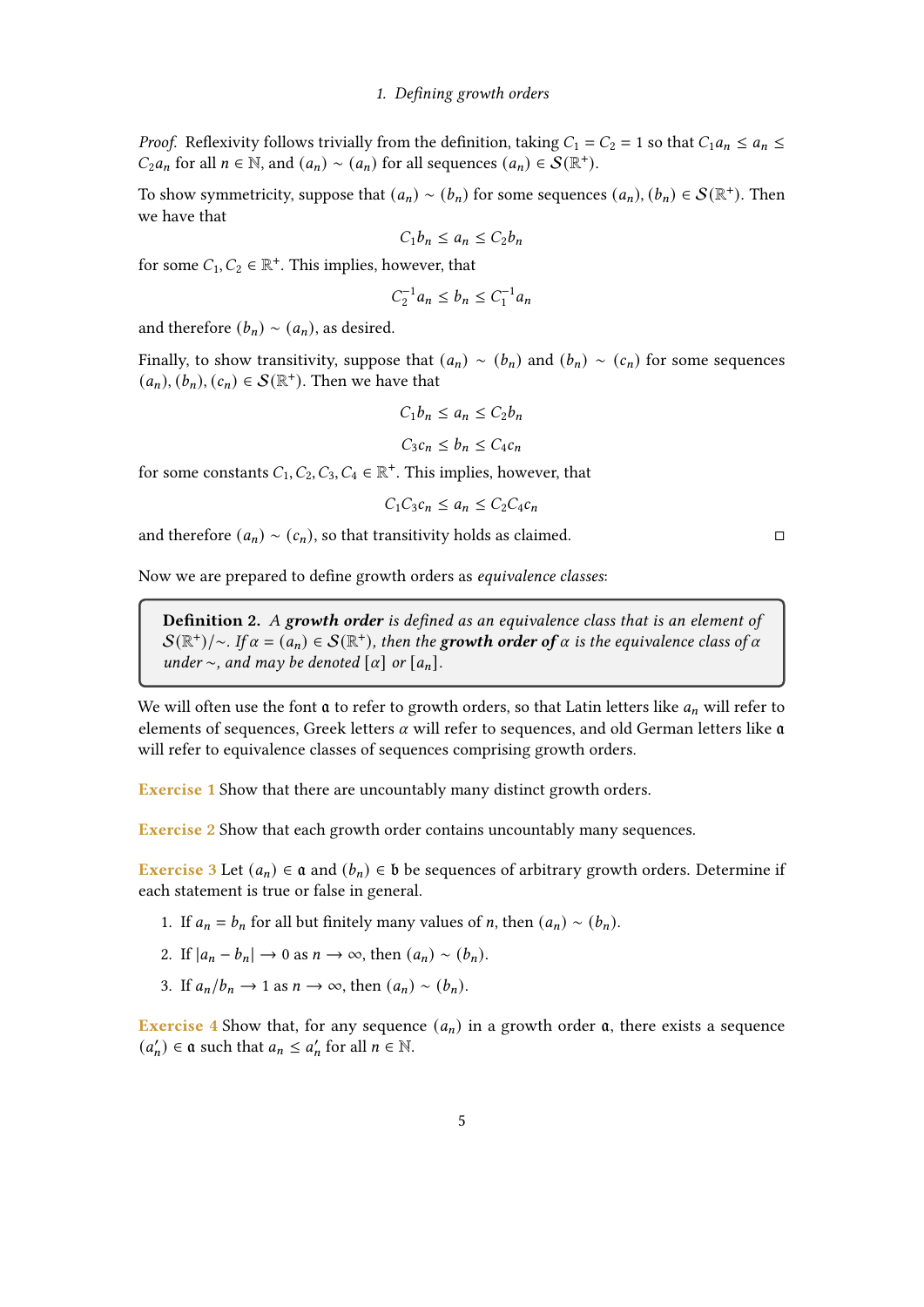## <span id="page-5-0"></span>1.2. Common growth orders

This is just a short section meant to establish notation that we will use later in the write-up to denote some commonly-occurring growth orders.

- 1 denotes the constant growth order  $[(1)]$ .
- **n** denotes the growth order  $[(n)]$ .
- $\mathfrak{n}^p$  denotes the growth order  $[(n^p)]$ , for  $p \in \mathbb{R}^+$ .
- u denotes the pathological growth order  $[(n^{(-1)^n})]$ , which we will often use as a counterexample because of its oscillatory nature.
- I denotes the growth order  $[(\log n)]$ .
- $I_m$  denotes the growth order  $[(\log \cdots \log n)]$ , where there are *m* nested logs.
- $I(p_0, p_1, \dots, p_m)$  denotes the growth order of the sequence

 $n^{p_0}(\log n)^{p_1}\cdots(\widehat{\log \cdots \log n})^{p_m}$  $m$  nested logs

which, of course, must be defined for  $n \geq \lceil m_e \rceil$ , where the superscript denotes tetration here.

## <span id="page-5-1"></span>1.3. Moderate growth orders

Now that we've defined growth orders in general, we'll define a certain class of sequences that we will pay particular attention to.

**Definition 3.** Let us call  $\alpha \in \mathcal{S}(\mathbb{R}^+)$  a sequence of **moderate growth** if, for any  $k \in \mathbb{N}$ , there exist constants  $C_1, C_2 \in \mathbb{R}^+$  such that

$$
C_1 a_n \le a_m \le C_2 a_n
$$

for all  $n, m \in \mathbb{N}$  with  $n \leq m \leq kn$ .

This "niceness" condition will become useful later, for defining operations such as the composition of two sequences. Although it is not immediately obvious from the definition, moderate growth can be equated, in some weak sense, with polynomial growth. To be precise, every moderate sequence that is bounded between power-sequences of the form  $(Cn^p)$  with  $p \in \mathbb{R}$ and  $C \in \mathbb{R}^+$ ,.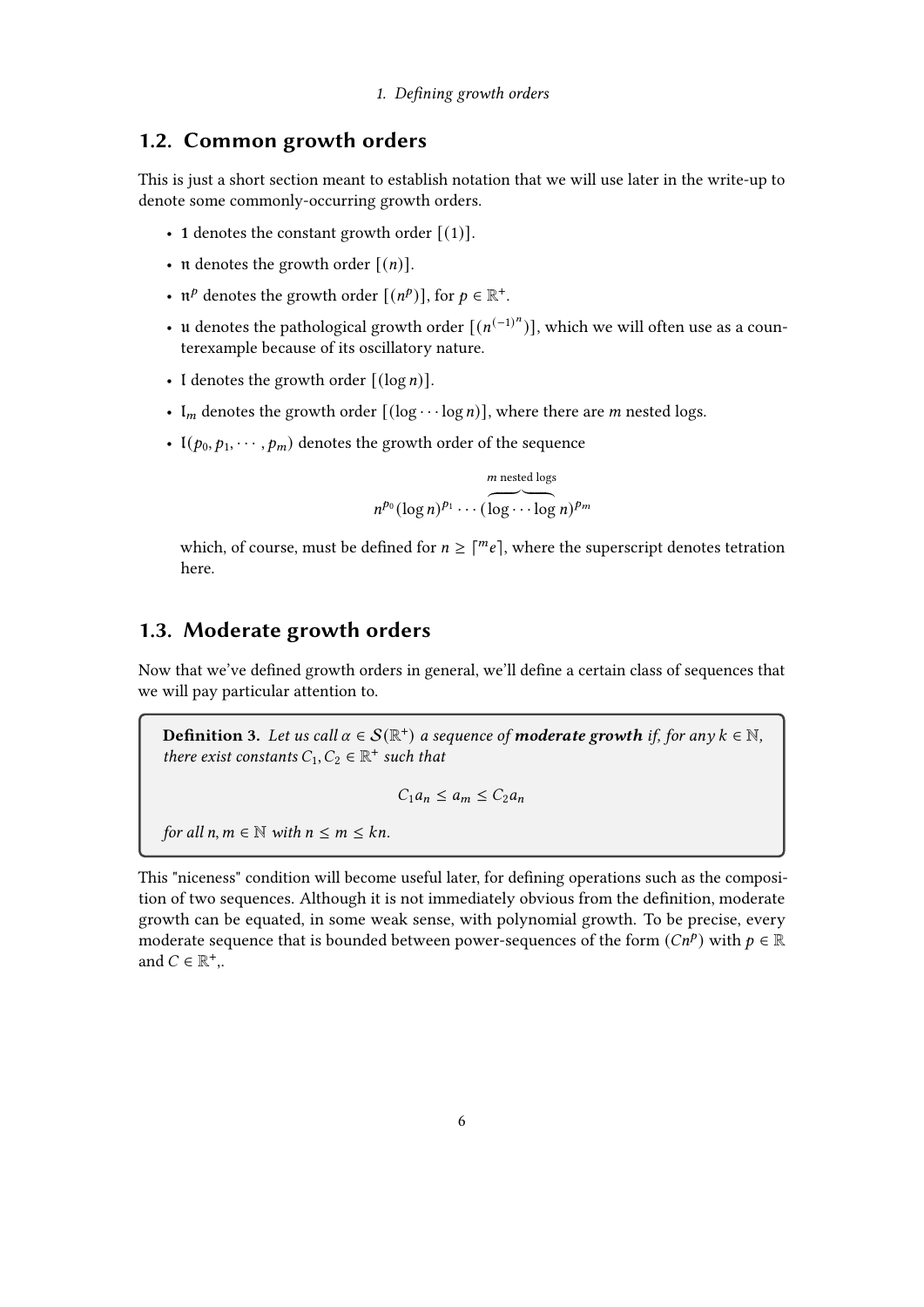**Proposition 2.** If a sequence  $\alpha = (a_n) \in \mathcal{S}(\mathbb{R}^+)$  exhibits moderate growth, then there exist  $p, q \in \mathbb{R}$  and  $C_1, C_2 \in \mathbb{R}^+$  such that

$$
C_1 n^p \le a_n \le C_2 n^q
$$

for all  $n \in \mathbb{N}$ . The converse is not true, but any sequence for which the above inequality holds with  $p = q$  necessarily has moderate growth.

*Proof.* Suppose that  $(a_n)$  exhibits moderate growth. Then let  $C_1, C_2$  be constants such that

$$
C_1 a_n \le a_m \le C_2 a_n
$$

for all  $n \le m \le 2n$ . Inductively, we may show that for any  $n \in \mathbb{N}$ ,

$$
a_n \leq C_2 a_{\lceil n/2 \rceil} \leq C_2^2 a_{\lceil n/4 \rceil} \leq \cdots \leq C_2^{\lceil \log_2 n \rceil} a_1 \leq a_1 \max(1, C_2) \cdot n^{\log_2 C_2}
$$

and similarly

$$
a_n \geq C_1 a_{\lceil n/2 \rceil} \geq C_1^2 a_{\lceil n/4 \rceil} \geq \cdots \geq C_1^{\lceil \log_2 n \rceil} a_1 \geq a_1 \min(1, C_1) \cdot n^{\log_2 C_1}
$$

and so we have

$$
a_1 \min(1, C_1) \cdot n^{\log_2 C_1} \le a_n \le a_1 \max(1, C_2) \cdot n^{\log_2 C_2}
$$

which proves the first claim, taking  $p = \log_2 C_1$  and  $q = \log_2 C_2$ .

To see why the converse is not true, consider, for instance, the sequence  $a_n = n^{(-1)^n}$ . For all odd  $m \in \mathbb{N}$ , we have  $a_m = 1/m$ , whereas  $a_{2m} = m$ , meaning that  $a_{2m}/a_m = m^2$  is unbounded, and  $(a_n)$  does not satisfy the moderate growth property.

However, if we are given that

$$
C_1 n^p \le a_n \le C_2 n^p
$$

where  $p \in \mathbb{R}$  and  $C_1, C_2 \in \mathbb{R}^+$  (the stronger special case in which  $p = q$ ), moderate growth follows. For we have that if  $n \le m \le kn$  for some fixed  $k \in \mathbb{N}$ , then

$$
a_m \le C_2 m^p \le C_2 \max(1, k^p) n^p \le \frac{C_2 \max(1, k^p)}{C_1} a_n
$$

and

$$
a_m \ge C_1 m^p \ge C_1 \min(1, k^p) n^p \ge \frac{C_1 \min(1, k^p)}{C_2} a_n
$$

so that we have

$$
\frac{C_1 \min(1, k^p)}{C_2} a_n \le a_m \le \frac{C_2 \max(1, k^p)}{C_1} a_n
$$

for all  $n \in \mathbb{N}$  and  $m \in \mathbb{N}$  with  $n \leq m \leq kn$ , so that it follows that  $(a_n)$  has moderate growth by definition.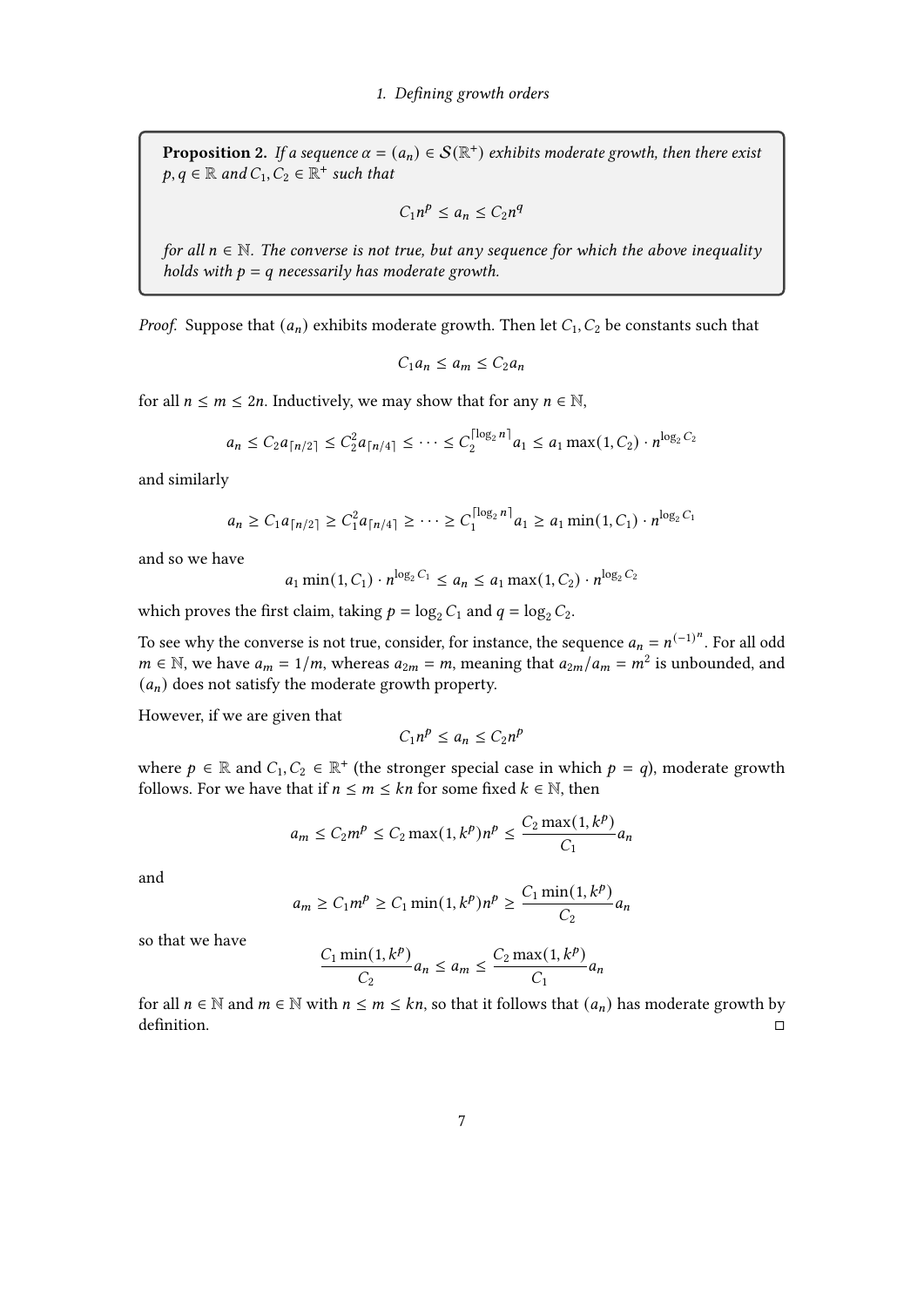Here are some propositions that provide sufficient (equivalent) conditions for moderacy that have less stringent requirements, and are therefore easier to prove for some sequences.

**Proposition 3.** In order for  $\alpha \in \mathcal{S}(\mathbb{R}^+)$  to exhibit moderate growth, it is sufficient for there to exist  $C_1, C_2 \in \mathbb{R}^+$  such that

$$
C_1 a_n \le a_m \le C_2 a_n
$$

for all  $n, m \in \mathbb{N}$  with  $n \leq m \leq 2n$ . In other words, it suffices to find such constants for the case of  $k = 2$  in the definition of moderate growth.

*Proof.* Suppose that such constants  $C_1, C_2 > 0$  exist for  $k = 2$ , and suppose WLOG that  $C_1 < 1$ and  $C_2 > 1$  (for if not, we may simply decrease  $C_1$  below 1 and increase  $C_2$  above 1, weakening the inequality). Then we may show by induction that for all  $q \in \mathbb{N}$ , and for all  $m, n \in \mathbb{N}$  with  $n \leq m \leq 2^q n$ , the following inequality holds:

$$
C_1^q a_n \le a_m \le C_2^q a_n
$$

As our inductive hypothesis, we assume that this holds for some value of  $q$ . Then we clearly have that

$$
C_1 a_{2} a_n \le a_m \le C_2 a_{2} a_n
$$

for all  $2^q n \leq m \leq 2^{q+1} n$  which is a direct consequence of our original assumption, in which *n* is replaced by  $2^q n$ . But since  $C_1^q$  $a_1^q a_n \le a_{2^q n} \le C_2^q$  $\frac{q}{2}a_n$  by the inductive hypothesis, we have that

$$
C_1^{q+1}a_n \le C_1a_{2^qn} \le a_m \le C_2a_{2^qn} \le C_2^{q+1}a_n
$$

and thus

$$
C_1^{q+1}a_n \le a_m \le C_2^{q+1}a_n
$$

for all  $2^q n \leq m \leq 2^{q+1} n$ . Since the tighter inequality

$$
C_1^q a_n \le a_m \le C_2^q a_n
$$

holds for  $n \le m \le 2^q n$  by the inductive hypothesis, we may combine the two cases of  $n \le m \le 2^q n$  $2^q n$  and  $2^q n \leq m \leq 2^{q+1} n$  and state that

$$
C_1^{q+1}a_n \le a_m \le C_2^{q+1}a_n
$$

for all  $n \leq m \leq 2^{q+1}n$ .

Thus, the truth of our inequality for some  $q \in \mathbb{N}$  implies its truth for  $q + 1$ . But the base case of  $q = 1$  is taken as an assumption, so we have by induction that for all  $q \in \mathbb{N}$  and  $n \le m \le 2^q n$ the inequality

$$
C_1^q a_n \le a_m \le C_2^q a_n
$$

holds. Since, for all  $k \in \mathbb{N}$ , there exists  $q \in \mathbb{N}$  such that  $2^q \geq k$ , if some  $k \in \mathbb{N}$  is given, we may choose such a value of  $q \in \mathbb{N}$ , and then bound

$$
C_1^q a_n \le a_m \le C_2^q a_n
$$

for all  $n \le m \le kn \le 2^q n$ , demonstrating that the sequence  $(a_n)$  is moderate by definition.  $\Box$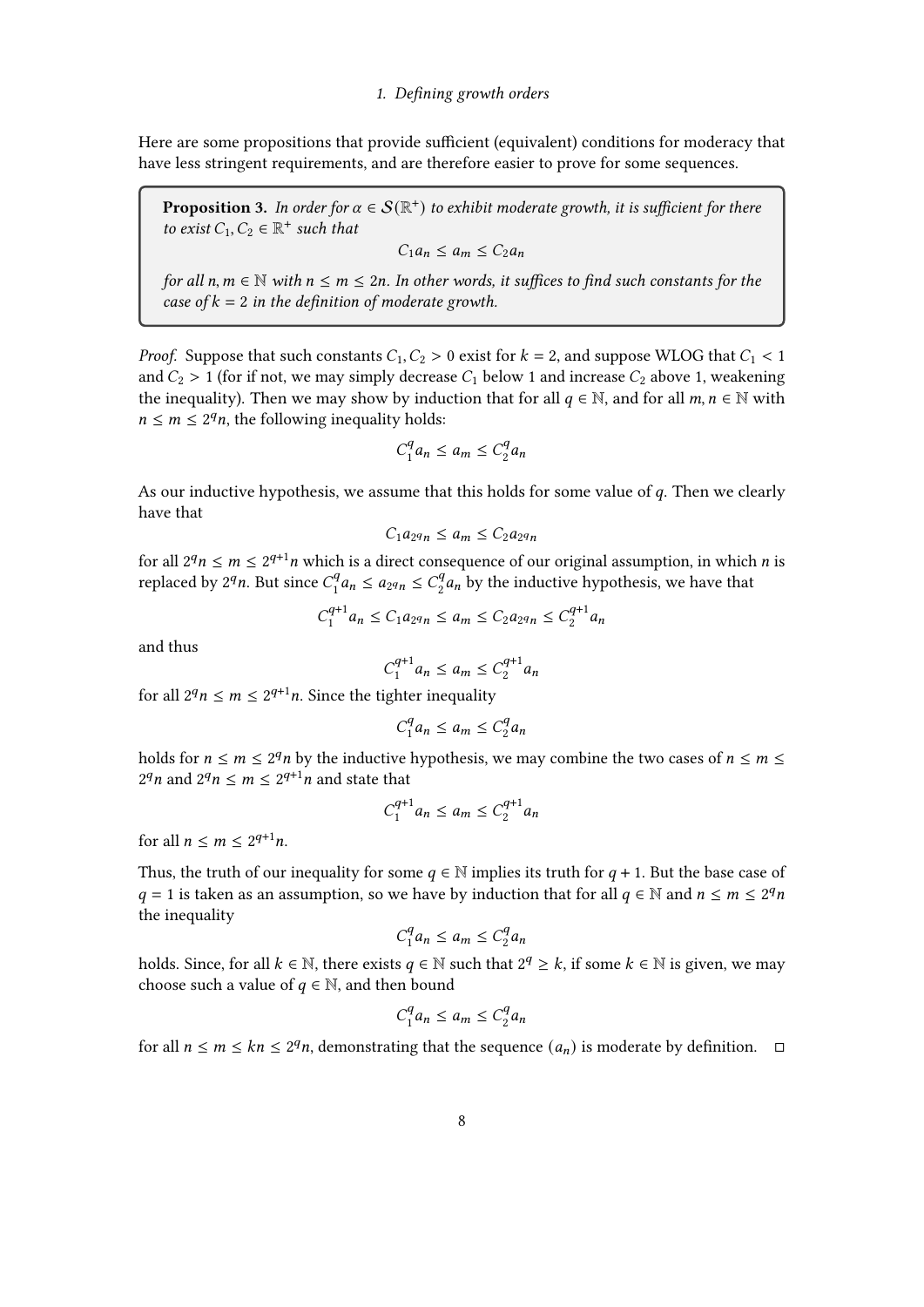**Proposition 4.** In order for  $\alpha \in \mathcal{S}(\mathbb{R}^+)$  to exhibit moderate growth, it is sufficient for there to exist  $C_1, C_2 \in \mathbb{R}^+$  such that

$$
C_1 a_n \le a_m \le C_2 a_n
$$

for all  $n, m \in \mathbb{N}$  with  $n \leq m \leq |rn|$  for some  $r > 1$ . This is a further weakening of the above proposition.

Proof. Using a similar argument as shown in the above proof, we may show that if this is true for some  $r > 1$  with  $C_1 < 1$  and  $C_2 > 1$ , then it follows that

$$
C_1^q a_n \le a_m \le C_2^q a_n
$$

for all  $n \leq m \leq \lceil r^q n \rceil$ , again using a proof by induction. Because  $r > 1$ , there exists  $q \in \mathbb{N}$  such that  $r^q \geq 2$ , so that we have

$$
C_1^q a_n \le a_m \le C_2^q a_n
$$

for all  $n \le m \le 2n \le \lceil r^q n \rceil$ . The result then follows from the previous proposition.

We may also refer to *growth orders* as being moderate, depending on whether or not they consist of sequences of moderate growth. Next up we will prove that no equivalence class contains both moderate and non-moderate sequences, meaning that it makes sense to say that a growth order is moderate or non-moderate.

**Proposition 5.** Let  $\alpha, \alpha' \in \mathcal{S}(\mathbb{R}^+)$  with  $[\alpha] = [\alpha']$ . Then  $\alpha$  exhibits moderate growth if  $\alpha'$  exhibits moderate growth.

*Proof.* Suppose  $\alpha, \alpha' \in \mathcal{S}(\mathbb{R}^+)$  with  $[\alpha] = [\alpha']$ , so that

$$
C_1 a_n \le a'_n \le C_2 a_n
$$

for all  $n \in \mathbb{N}$  for some  $C_1, C_2 \in \mathbb{R}^+$ . Suppose WLOG that  $\alpha$  exhibits moderate growth, so that for each  $k \in \mathbb{N}$ , there exist constants  $C_3, C_4 \in \mathbb{R}^+$  such that

$$
C_3 a_n \le a_m \le C_4 a_n
$$

for all  $n \in \mathbb{N}$  and  $m \in \mathbb{N}$  between n and kn. Then, if  $k \in \mathbb{N}$  is fixed, and  $n \leq m \leq kn$  for some  $m, n \in \mathbb{N}$ , we have

$$
a'_m \le C_2 a_m \le C_2 C_4 a_n \le \frac{C_2 C_4}{C_1} a'_n
$$

and

$$
a'_m \ge C_1 a_m \ge C_1 C_3 a_n \ge \frac{C_1 C_3}{C_2} a'_n
$$

so we have that

$$
\frac{C_1 C_3}{C_2} a'_n \le a'_m \le \frac{C_2 C_4}{C_1} a'_n
$$

and therefore  $\alpha'$  has moderate growth. Thus, moderate growth of  $\alpha$  implies moderate growth of  $\alpha'$  and vice versa (by symmetry).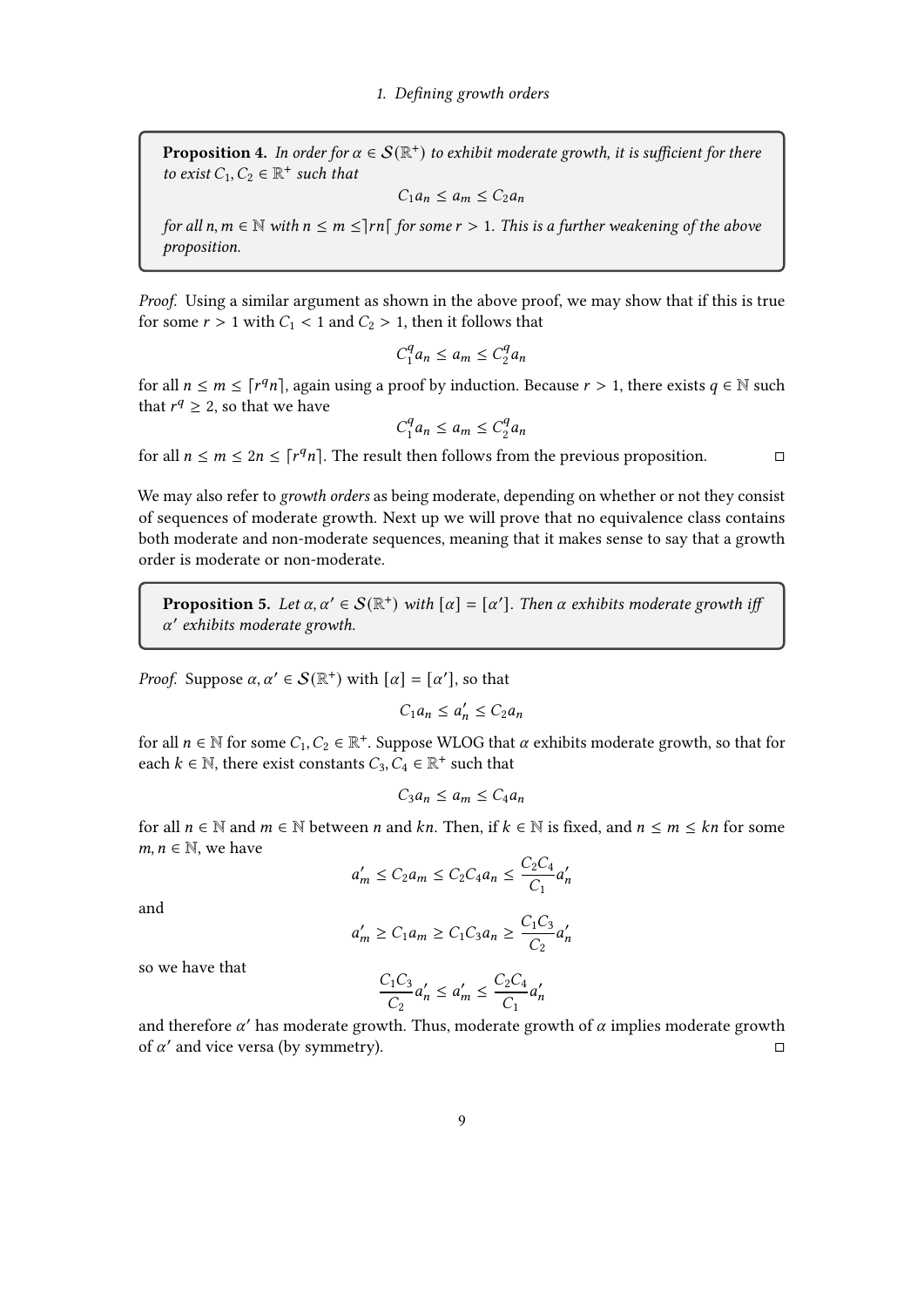The following definition is therefore justified:

**Definition 4.** A growth order  $a$  is said to be **moderate** if each of its sequences has moderate growth, and **not moderate** if none of its sequences has moderate growth.

Moderate growth sequences have some convenient properties that we'll really come to appreciate when it's time to define the composition operation in a later section. For now, however, we can state and prove a few of their elementary properties.

**Proposition 6.** If  $\alpha = (a_n)$  is a moderate growth sequence, then every arithmetic subsequence  $(a_{in+k})$  with  $j, k \in \mathbb{N}$  has the same growth order.

*Proof.* If *j*,  $k, n \in \mathbb{N}$ , then we have  $n \leq jn + k \leq (j + k)n$ , so we have  $(a_n) \sim (a_{in+k})$  by the moderate growth property of  $\alpha$ .

What sorts of horrible sequences do not have this property, you might ask? One example is the pathological sequence  $a_n = n^{(-1)^n}$  that was used as a counterexample earlier. However, there are also many naturally-occurring sequences without this property, such as exponential sequences like  $a_n = 2^n$ , for which  $(a_{2n}) > (a_n)$ .

This gives rise to an important notational issue. Later on in this write-up, I may refer to sequences such as (log n) or (log log n) which, strictly speaking, aren't members of  $S(\mathbb{R}^+)$  in the former case because  $log 1 = 0$  is not a positive number, and in the latter case because  $\log \log 1 = \log 0$  does not exist. However, if we are dealing with moderate growth sequences, the shifted sequence  $(a_{n+1})$  has the same growth order as the original sequence  $(a_n)$ . That is moderate growth orders are translation-invariant. Hence, for sequences like ( $\log \log n$ ), we can simply shift the sequence over finitely many terms in order to start at the first term for which it is defined and in  $\mathbb{R}^+$ . In this case, the sequence remains in  $\mathbb{R}^+$  for  $n \geq 3$ . So when we write (log log *n*), we are really referring to the sequence  $(\log \log (n + 3)) \in S(\mathbb{R}^+)$ .

There are, of course, sequences that are not translation-invariant. The classic pathological example  $a_n = n^{(-1)^n}$  works here as well, but another example that feels less contrived is the sequence  $a_n = 2^{n^2}$ .

<span id="page-9-0"></span>**Proposition 7.** If  $\alpha = (a_n) \in \mathfrak{a}$  is moderate, then

$$
\left(\sum_{i=n}^{kn}a_i\right)\sim (na_n)
$$

for any  $k \in \mathbb{N}$ .

*Proof.* Given  $k \in \mathbb{N}$ , if  $(a_n)$  is moderate, then we have constants  $C_1, C_2$  such that  $C_1 a_n \le a_m \le a_m$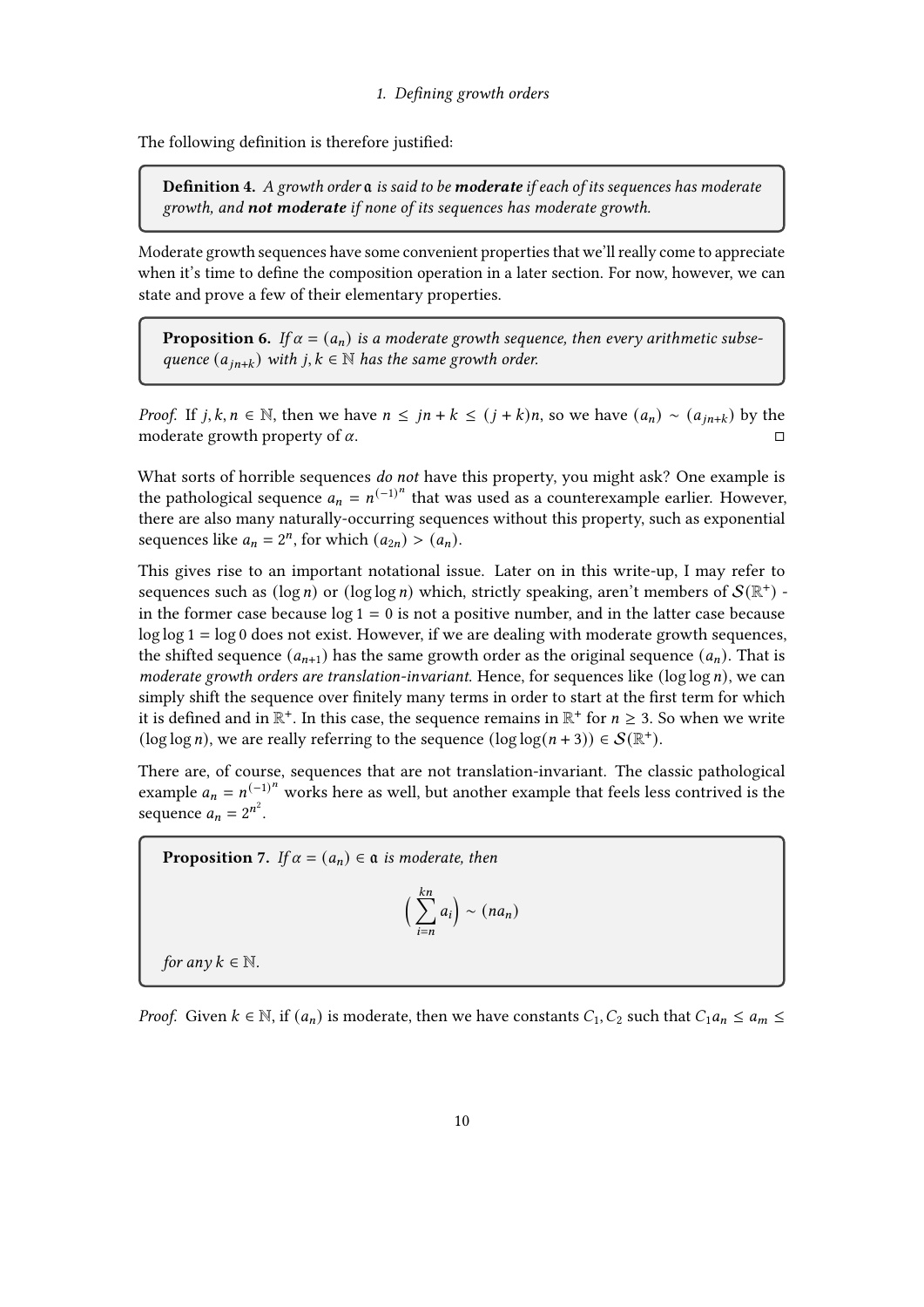$C_2 a_n$  for all *m* with  $n \le m \le kn$ . Thus, we have that

$$
\sum_{i=n}^{kn} a_i \le C_2 \sum_{i=n}^{kn} a_i = C_2 (kn - n + 1) a_n
$$

and this upper bound is, of course,  $\sim (na_n)$ . On the other hand, we also have that

$$
\sum_{i=n}^{kn} a_i \ge C_1 \sum_{i=n}^{kn} a_i = C_1 (kn - n + 1) a_n
$$

so we also have a lower bound that is  $\sim$  ( $na_n$ ). Hence, we have that

$$
\left(\sum_{i=n}^{kn}a_i\right)\sim (na_n)
$$

as claimed.  $\Box$ 

Simply knowing that a sequence is moderate gives us an easy shortcut for evaluating sums of the above form - simply multiply them by  $\mathfrak n!$  This allows us to immediately deduce asymptotic formulas such as the following:

$$
\sum_{k=n}^{2n} \frac{\log^2 k}{k} = \Theta(\log^2 n)
$$

...provided, of course, that  $(\log^2 n/n)$  is a moderate sequence.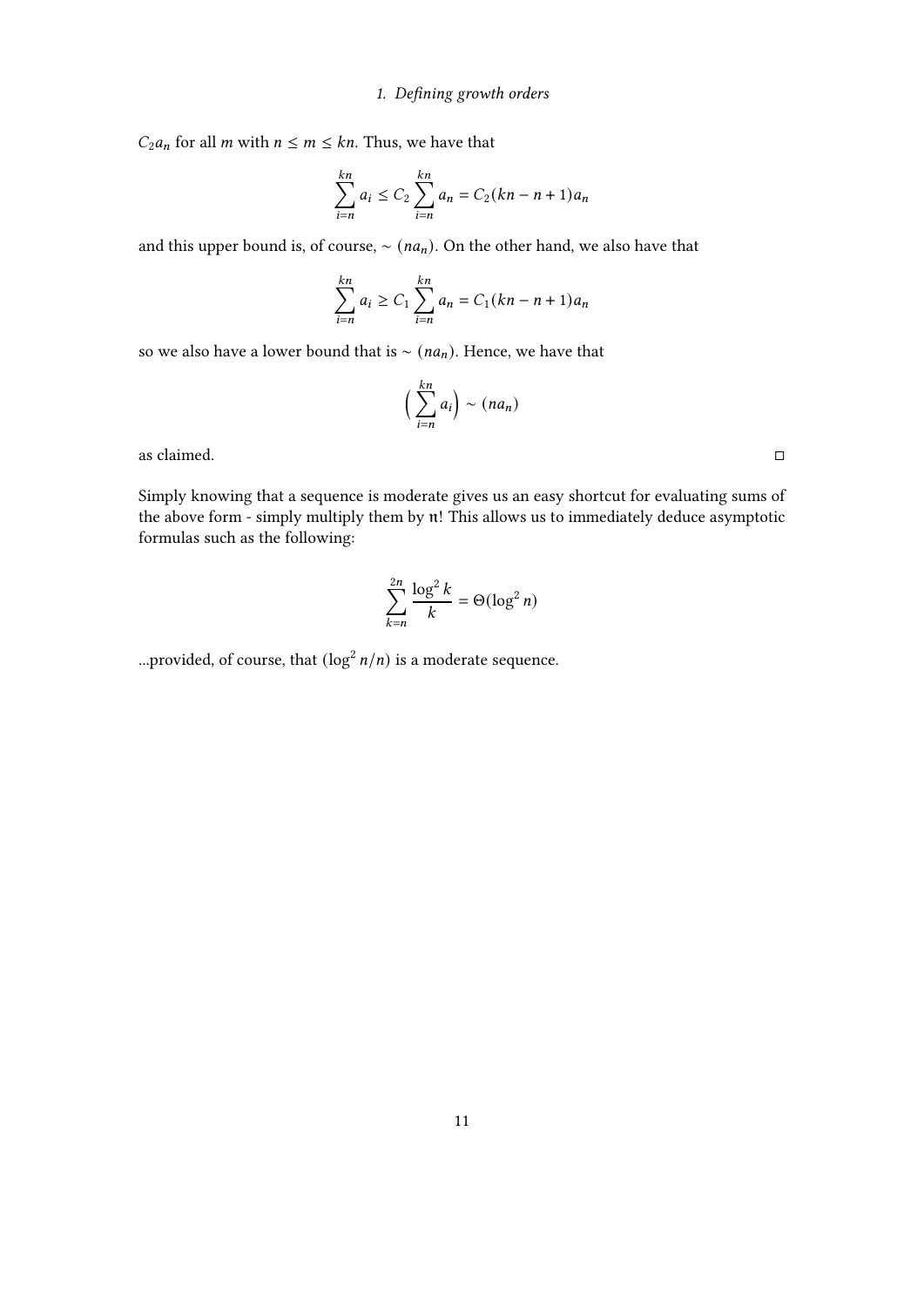## <span id="page-11-0"></span>2. Partial ordering

## <span id="page-11-1"></span>2.1. Definition of the ordering

**Definition 5.** Let  $a$ ,  $b$  be growth orders. We will say that  $a \leq b$ , or a grows at most as **fast** as b, if, for each  $(a_n) \in \mathfrak{a}$  and  $(b_n) \in \mathfrak{b}$ , there exists a constant  $C \in \mathbb{R}^+$  such that

 $a_n \leq C b_n$ 

for all  $n \in \mathbb{N}$ . Further, we will say that  $\mathfrak{a} < \mathfrak{b}$ , or  $\mathfrak{a}$  grows slower than  $\mathfrak{b}$ , if  $\mathfrak{a} \leq \mathfrak{b}$  and  $a \neq b$ .

It is straightforward to show that the above defines a partial ordering on the growth orders over  $\mathcal{S}(\mathbb{R}^+).$ 

**Proposition 8.** The above defines a partial ordering on growth orders in  $S(\mathbb{R}^+)$ /~.

*Proof.* We immediately have the reflexive property, namely that  $\mathfrak{a} \leq \mathfrak{a}$  for all  $\mathfrak{a}$ , for if  $(a_n) \in \mathfrak{a}$ , we have that  $a_n \leq C a_n$  for all  $n \in \mathbb{N}$  when  $C = 1$ .

To prove transitivity, let  $a, b, c$  be growth orders with  $a \le b \le c$ . If  $(a_n) \in a, (b_n) \in b$ , and  $(c_n) \in \mathfrak{c}$ , then there exist constants  $C_1, C_2$  such that  $a_n \leq C_1 b_n$  and  $b_n \leq C_2 c_n$ , and therefore  $a_n \leq C_1 C_2 c_n$  for all  $n \in \mathbb{N}$ .

Finally, we shall prove antisymmetry: namely that  $a \leq b$  and  $b \leq a$  together imply that  $a = b$ . If both of these inequalities hold, then for all  $(a_n) \in \mathfrak{a}$  and  $(b_n) \in \mathfrak{b}$ , there exist constants  $C_1, C_2 \in \mathbb{R}^+$  such that  $a_n \leq C_1 b_n$  and  $b_n \leq C_2 a_n$ , meaning that

$$
C_1^{-1}a_n \le b_n \le C_2a_n
$$

and therefore  $(a_n) \sim (b_n)$  and  $\mathfrak{a} = \mathfrak{b}$ .  $\Box$ 

**Proposition 9.** The following are equivalent to  $\alpha \leq \beta$ : •  $a_n = O(b_n)$ •  $a_n / b_n$  is bounded •  $a_n / b_n \leq (1)$ 

Proof. Follows directly from denitions.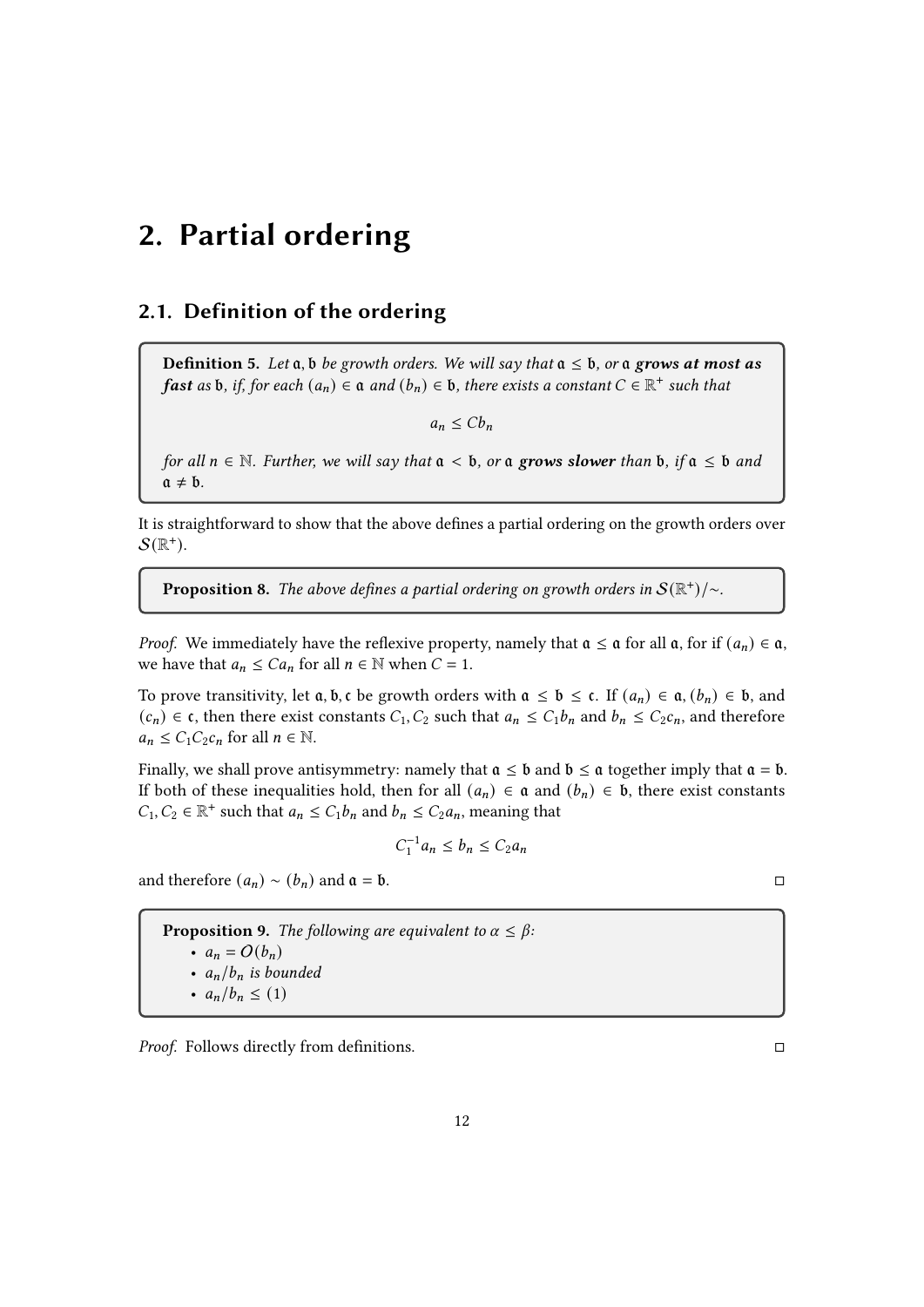#### 2. Partial ordering

## <span id="page-12-0"></span>2.2. Chains and antichains

This defines a partial ordering on  $\mathcal S(\mathbb R^+) / \sim$ , but it is *not* a total order. That is, trichotomy does not hold, and there exist growth orders  $\alpha$  and  $\beta$  such that neither  $\alpha < \beta$  not  $\beta < \alpha$ . For instance, consider  $\mathfrak{a} = 1$  and  $\mathfrak{b} = \mathfrak{u}$ .

**Definition 6.** If  $a \nleq b$  and  $b \nleq a$ , then we say that  $a$  is **incomparable** to b, and write  $a \perp b$ . A chain is a set of growth orders of which any two are comparable, and an antichain is a set of growth orders of which any two are incomparable.

In the future, we would like to work with chains of growth orders when possible, since it is most convenient for arithmetic to have any two growth orders be comparable. However, it is harder than it seems to concisely describe a way of restricting  $\mathcal{S}(\mathbb{R}^+) / \sim$  to a subset of growth orders that is both closed under desirable operations (to be introduced later) while still possessing trichotomy. Here are a few fairly well-behaved chains of  $\mathcal S(\mathbb R^+) /\!\!\sim$ 

- The set of polynomial growth orders  $\mathfrak{n}^p$  with  $p \in \mathbb{N}$ , which has order type  $\omega$ .
- The set of power-function growth orders  $\mathfrak{n}^p$  with  $p \in \mathbb{R}$ , which has order type  $\lambda$  (the order type of R).
- The set of growth orders taking the form  $\mathfrak{n}^p I^q = [(n^p \log^q n)]$  with  $p, q \in \mathbb{R}$ . This has order type  $\lambda^2$ .

This gives rise to the following question:

Question 1 Which ordinal numbers are the order type of some chain of  $\mathcal{S}(\mathbb{R}^+)/\sim$ ? That is, what is the smallest ordinal that *cannot* be embedded in  $S(\mathbb{R}^+)/\sim$ ?

It happens that  $\mathcal{S}(\mathbb{R}^+)/\sim$  also has some very large antichains. For instance, consider the family of growth orders

$$
\mathfrak{a}_p = n^{p(-1)^n}
$$

where  $p \in \mathbb{R}$ . We can see that  $\mathfrak{a}_p \perp \mathfrak{a}_q$  for all  $p \neq q$ , for the ratio of the terms  $n^{p(-1)^n}$  and  $n^{q(-1)^n}$  will oscillate between very large and very small values. The above observations prove the following proposition:

**Proposition 10.**  $S(\mathbb{R}^+)$ / $\sim$  has both uncountable chains and uncountable antichains.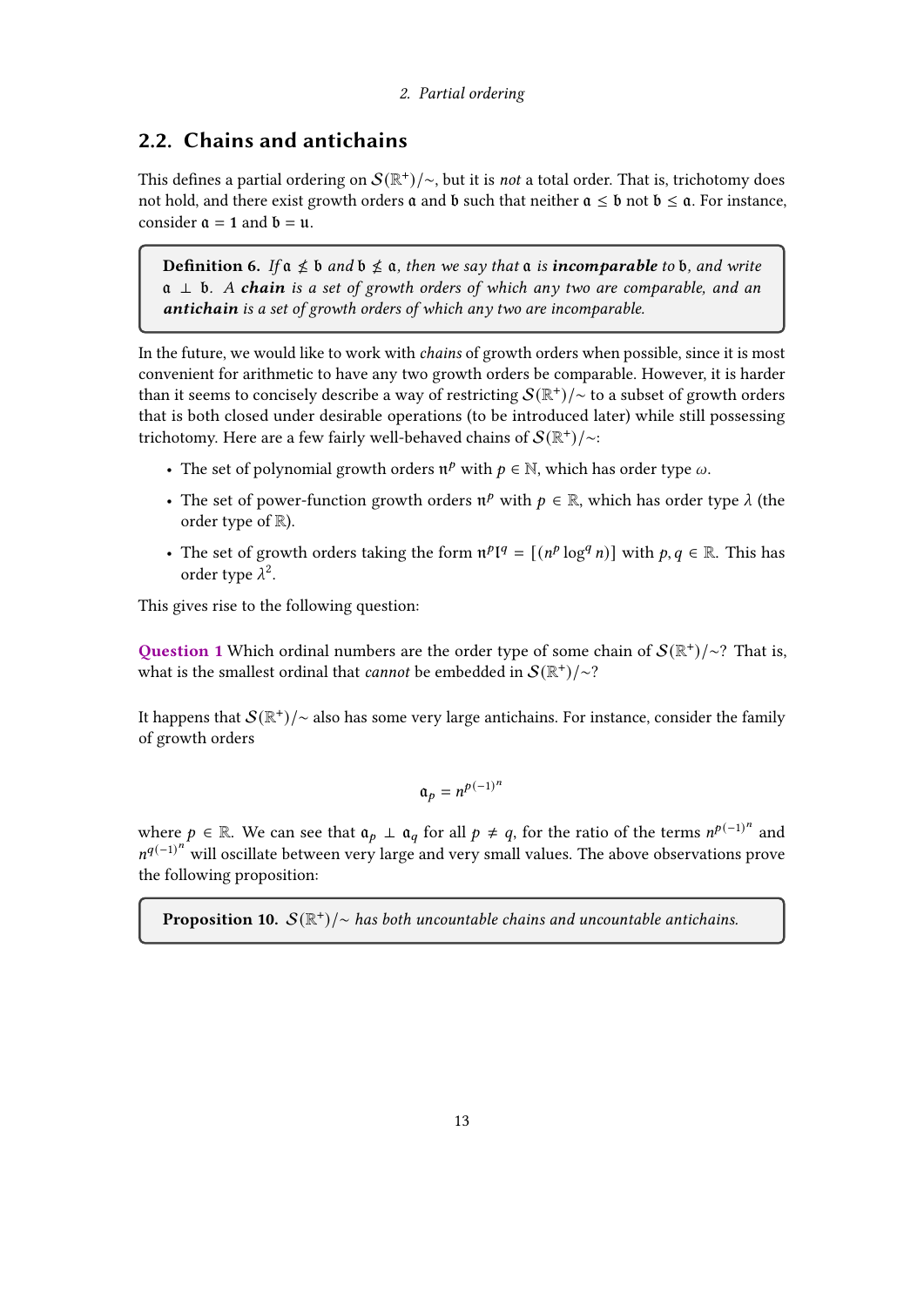## <span id="page-13-0"></span>3. Arithmetic

## <span id="page-13-1"></span>3.1. Sums, products and quotients

In this section, we will prove that the elementwise arithmetic operations of  $+, \cdot, \div$  on sequences in  $\mathcal{S}(\mathbb{R}^+)$  can be extended to growth orders in the obvious way without accidentally introducing any ill-founded expressions. Let us first define these operations on sequences, and then extend the definition to growth orders:

**Definition** 7. Given  $\alpha = (a_n), \beta = (b_n) \in S(\mathbb{R}^+)$ , define their **elementwise sum**  $\alpha + \beta = (a_n + b_n)$ , their **elementwise product**  $\alpha \cdot \beta = (a_n b_n)$ , and their **elementwise** quotient  $\alpha/\beta = (a_n/b_n)$ . The elementwise reciprocal of  $\alpha$  is defined as  $\alpha^{-1} = (a_n^{-1})$ .

**Proposition 11.** If  $\alpha, \alpha' \in \mathfrak{a}$  and  $\beta, \beta' \in \mathfrak{b}$ , then  $[\alpha + \beta] = [\alpha' + \beta']$ .

*Proof.* Let  $\alpha, \alpha' \in \mathfrak{a}$  and  $\beta, \beta' \in \mathfrak{b}$ . Then there exist constants  $C_1, C_2, C_3, C_4 \in \mathbb{R}^+$  such that

$$
C_1 a_n \le a'_n \le C_2 a_n
$$
  

$$
C_3 b_n \le b'_n \le C_4 b_n
$$

for all  $n \in \mathbb{N}$ . By adding these inequalities, we have that

$$
C_1 a_n + C_3 b_n \le a'_n + b'_n \le C_2 a_n + C_4 b_n
$$

and, since  $a_n$ ,  $b_n$  are positive integers, we have

$$
\min(C_1, C_3)(a_n + b_n) \le a'_n + b'_n \le \max(C_2, C_4)(a_n + b_n)
$$

and therefore  $\alpha + \beta \sim \alpha' + \beta'$ , proving the claim.

**Proposition 12.** If  $\alpha, \alpha' \in \mathfrak{a}$  and  $\beta, \beta' \in \mathfrak{b}$ , then  $[\alpha \cdot \beta] = [\alpha' \cdot \beta']$ .

*Proof.* Let  $\alpha, \alpha' \in \mathfrak{a}$  and  $\beta, \beta' \in \mathfrak{b}$ . Then there exist constants  $C_1, C_2, C_3, C_4 \in \mathbb{R}^+$  such that

$$
C_1 a_n \le a'_n \le C_2 a_n
$$
  

$$
C_3 b_n \le b'_n \le C_4 b_n
$$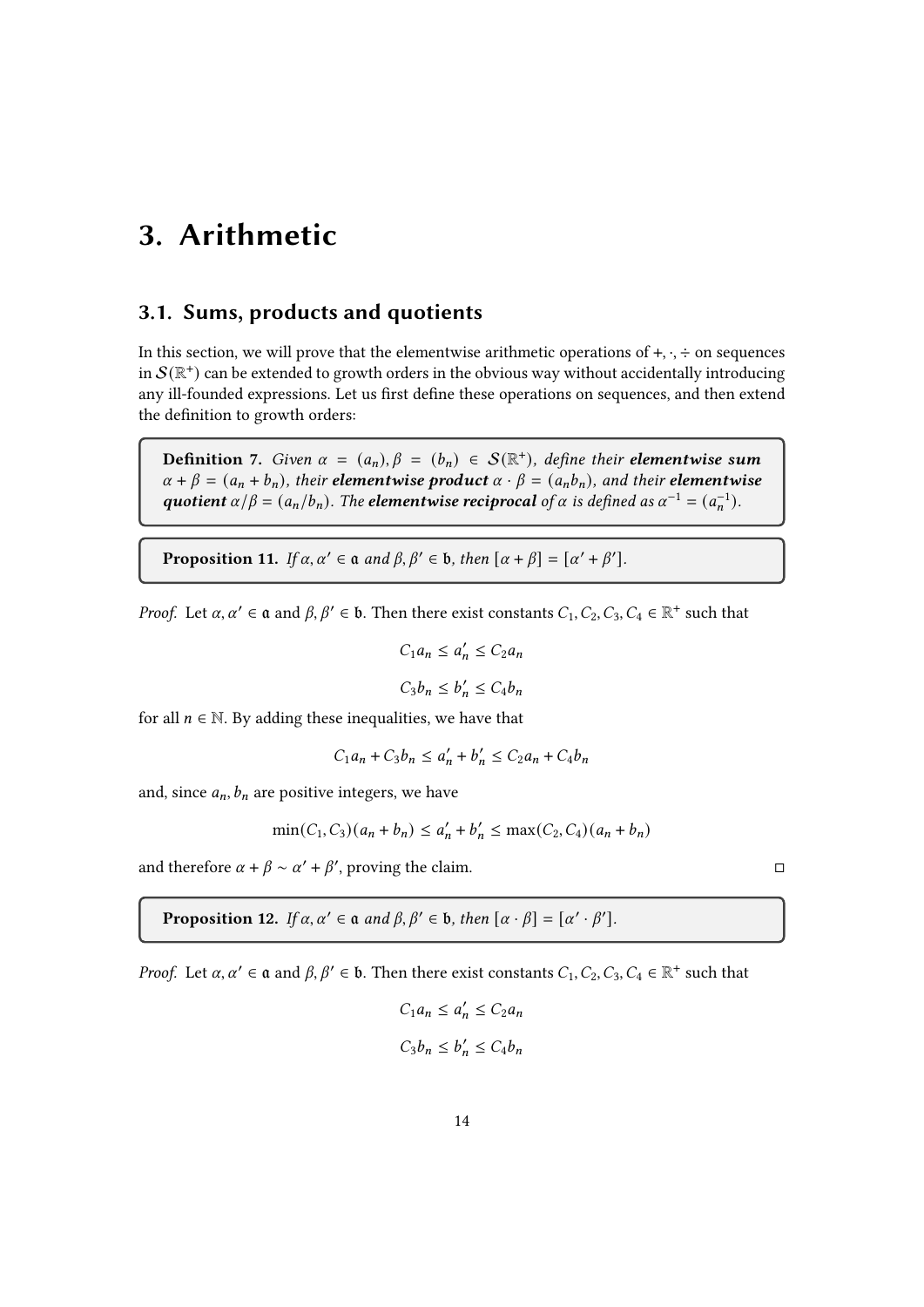for all  $n \in \mathbb{N}$ . Multiplying these inequalities yields

$$
C_1 C_3 a_n b_n \le a'_n b'_n \le C_2 C_4 a_n b_n
$$

so that we immediately have  $\alpha \cdot \beta \sim \alpha' \cdot \beta'$ .

**Proposition 13.** If 
$$
\alpha, \alpha' \in \mathfrak{a}
$$
, we have  $[\alpha^{-1}] = [\alpha'^{-1}]$ .

*Proof.* Let  $\alpha, \alpha' \in \mathfrak{a}$  so that there exist constants  $C_1, C_2 \in \mathbb{R}^+$  such that

$$
C_1 a_n \le a'_n \le C_2 a_n
$$

for all  $n \in \mathbb{N}$ . Inverting these inequalities gives the inequalities

$$
C_2^{-1}a_n^{-1} \le a'_n^{-1} \le C_1^{-1}a_n^{-1}
$$

so that  $\alpha^{-1} \sim \alpha'^{-1}$  as desired.

This means that the growth orders given by  $[\alpha + \beta]$ ,  $[\alpha \cdot \beta]$ , and  $[\alpha^{-1}]$  depend only on the growth orders of  $\alpha$  and  $\beta$ , and may as well be defined as functions of  $\alpha$  and  $\beta$ . This leads to the next definition:

**Definition 8.** Given growth orders  $a = [\alpha]$  and  $b = [\beta]$ , define their sum  $a + b = [\alpha + \beta]$ , their **product**  $\mathfrak{a} \cdot \mathfrak{b} = [\alpha \cdot \beta]$ , and their **quotient**  $\mathfrak{a}/\mathfrak{b} = [\alpha/\beta] = [\alpha \cdot \beta^{-1}]$ . Define the **reciprocal** of the growth order  $\mathfrak{a}$  as  $\mathfrak{a}^{-1} = [\alpha^{-1}] = [1/\alpha]$ .

From the definitions of elementwise addition, products, and quotients, the following familiar algebraic identities immediately follow:

**Proposition 14.** For all growth orders  $a, b, c$  we have the following identities: •  $a + b = b + a$ •  $a \cdot b = b \cdot a$ •  $(a + b) + c = a + (b + c)$ •  $(a \cdot b) \cdot c = a \cdot (b \cdot c)$ •  $\alpha \cdot (b + c) = \alpha \cdot b + \alpha \cdot c$ •  $\mathfrak{a} \cdot 1 = \mathfrak{a}$ •  $\alpha \cdot \alpha^{-1} = 1$ •  $\mathfrak{a} \cdot \mathfrak{b}^{-1} = \mathfrak{a}/\mathfrak{b}$ 

Proof. Trivial. Because the analogues of these identities hold for elements of  $\mathbb{R}^+$ , and these operations are defined elementwise on sequences, their analogues hold in  $\mathcal{S}(\mathbb{R}^+)$ . Since arithmetic on growth orders is define by the arithmetic on their constituent sequences, the above identities follow.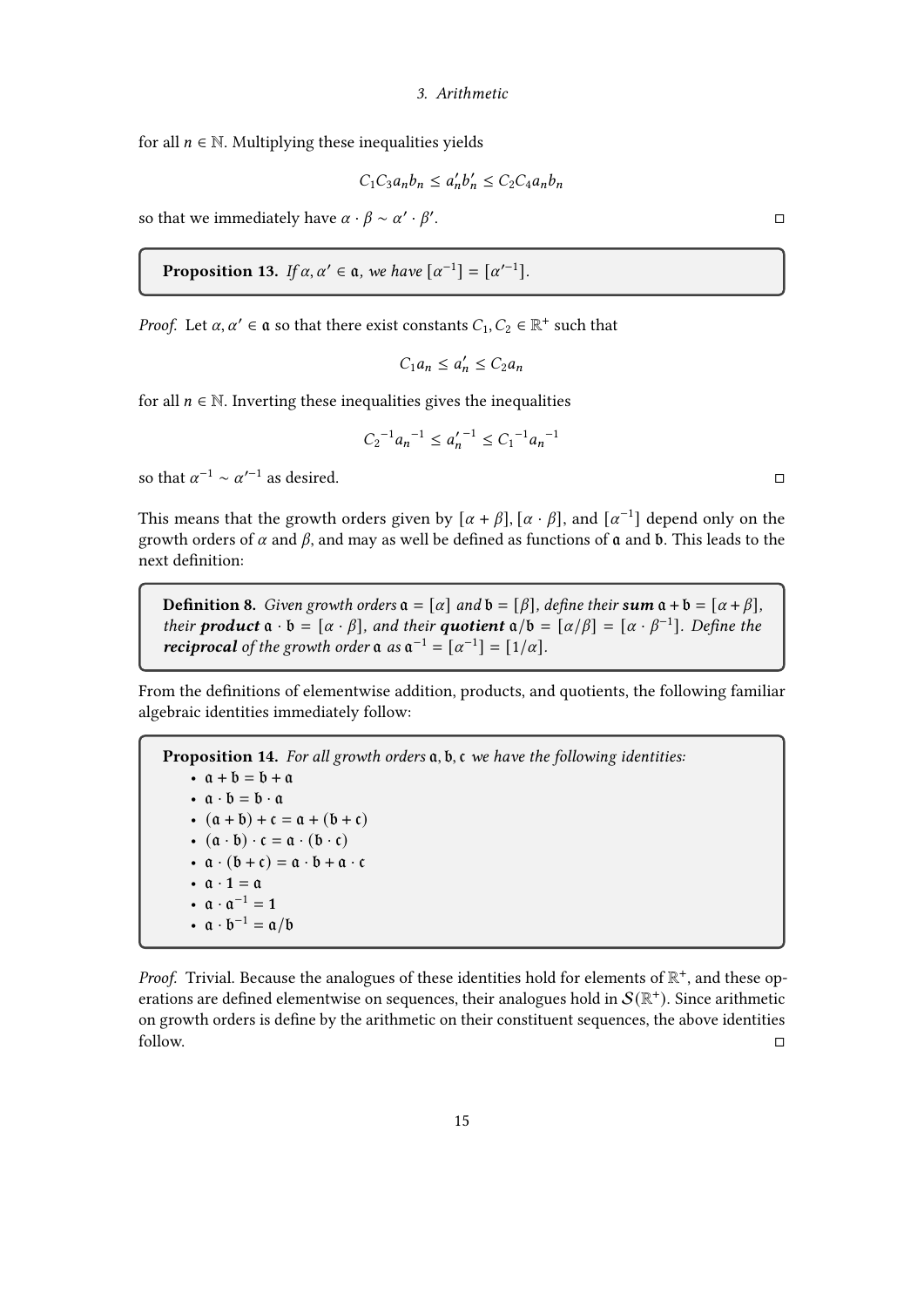## <span id="page-15-0"></span>3.2. Preserving moderate growth

In this section we will show briefly that these operations preserve the moderate growth property, so that we may freely take sums and products of moderate growth sequences without worrying about inadvertently producing immoderate growth sequences.

**Proposition 15.** If  $a$ ,  $b$  are moderate growth sequences, then  $a + b$  and  $a \cdot b$  and  $a^{-1}$  are moderate growth sequences.

*Proof.* Let  $a, b$  be moderate growth sequences, so that for all  $k, m, n \in \mathbb{N}$  with  $n \le m \le kn$ , we have constants  $C_1, C_2, C_3, C_4 \in \mathbb{R}^+$  such that

$$
C_1 a_n \le a_m \le C_2 a_n
$$
  

$$
C_3 b_n \le b_m \le C_4 b_n
$$

Then we have

$$
\min(C_1, C_3)(a_n + b_n) \le a_m + b_m \le \max(C_2, C_4)(a_n + b_n)
$$

so that  $a + b$  has moderate growth. We also have

$$
C_1 C_3(a_n \cdot b_n) \le a_m \cdot b_m \le C_2 C_4(a_n \cdot b_n)
$$

so that  $a \cdot b$  has moderate growth, and

$$
C_2^{-1}a_n^{-1} \le a_m^{-1} \le C_1^{-1}a_n
$$

so that  $\mathfrak{a}^{-1}$  has moderate growth as well.  $□$ 

## <span id="page-15-1"></span>3.3. Subtraction and exponentiation

All of the trouble we've gone to in the above sections to define the simple operations of addition, multiplication, and division might seem overly pedantic. After all, these operations extend to growth orders exactly how we'd expect them to, and their properties are more or less what we'd expect. So why go to all this trouble to show that they're well-defined? As it happens, not all operations from real arithmetic extend so nicely to  $\mathcal{S}(\mathbb{R}^+)$ , and in this section I'll briefly give two examples: subtraction and exponentiation.

After defining addition on growth orders, it seems a natural next step to attempt a definition of subtraction. Perhaps we could define  $a - b$  as the growth order of the sequence  $(a_n - b_n)$ . An obvious issue is that the difference  $a_n - b_n$  may be negative or zero, and therefore  $\notin \mathbb{R}^+$ . However, this could be remedied by considering instead the absolute difference  $|a_n - b_n|$ , or by letting  $a - b$  be defined only when  $a > b$ .

However, this approach is not viable either. Consider the following three sequences: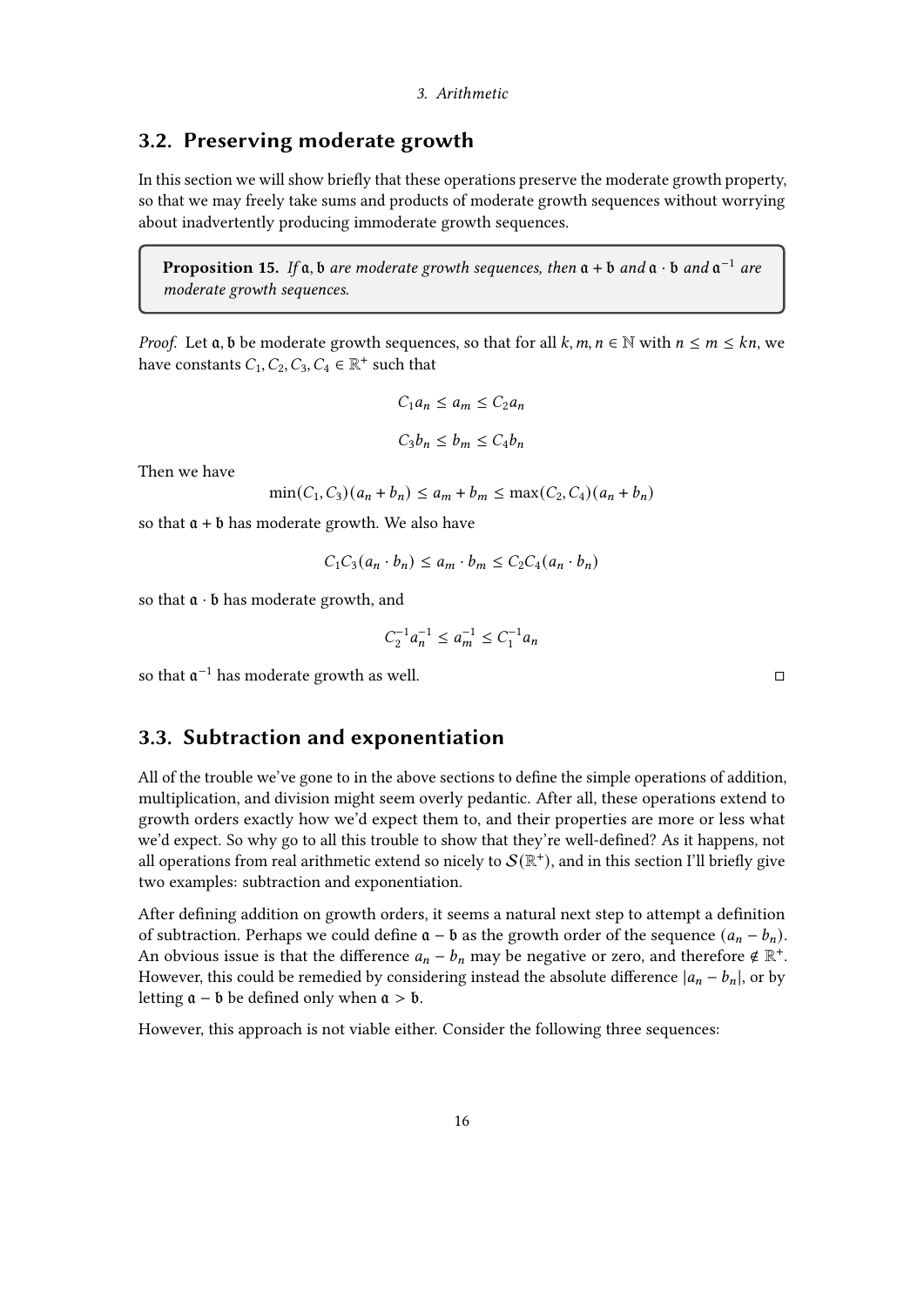$$
a_n = n + \frac{1}{n} + \frac{1}{n^2}
$$

$$
b_n = n
$$

$$
b'_n = n + \frac{1}{n}
$$

Then we have that  $(b_n) \sim (b'_n)$ , while  $(a_n - b_n) \sim (1/n)$  and  $(a_n - b'_n) \sim (1/n^2)$ , which do not have the same growth order. That illustrates why the growth order of the difference  $(a_n - b_n)$ does not depend only on the growth orders of  $(a_n)$  and  $(b_n)$ , and therefore the difference  $\mathfrak{a} - \mathfrak{b}$ cannot be well-defined.

In fact,  $\mathcal{S}(\mathbb{R}^+)/\sim$  does not have a *cancellation law*, so it is impossible in principle to define an operation – satisfying  $(a + b) - b = a$  - which is something that we would certainly want subtraction to satisfy if we were to define it! To be explicit, if  $b_1$ ,  $b_2$  are two distinct growth orders both  $\leq \mathfrak{a}$ , then we would have  $\mathfrak{a} + \mathfrak{b}_1 = \mathfrak{a} + \mathfrak{b}_2 = \mathfrak{a}$  (by a property proven in the next section) and therefore

$$
\mathfrak{b}_1=(\mathfrak{a}+\mathfrak{b}_1)-\mathfrak{a}=\mathfrak{a}-\mathfrak{a}=(\mathfrak{a}+\mathfrak{b}_2)-\mathfrak{a}=\mathfrak{b}_2
$$

which is a contradiction! (The interesting question of whether subtraction or additive inverses could be reasonably extended to  $\mathcal{S}(\mathbb{R}^+)/\sim$  was posed by Nic Berkopec.)

Exponentiation is another example: we cannot define  $\mathfrak{a}^{\mathfrak{b}}$  as the growth order of  $(a_n^{b_n}),$  because this is not uniquely defined by the growth orders of  $(a_n)$  and  $(b_n)$ . For instance, consider  $a_n = 2$ ,  $a'_n = 3$ ,  $b_n = n$ , and  $b'_n = 2n$ . Then the sequences  $(a_n^{b_n})$ ,  $(a'_n^{b_n})$ ,  $(a_n^{b'_n})$ , and  $a'_n^{b'_n}$ , causing the desired property to fail catastrophically. We have

$$
(a_n^{b_n}) = (2^n)
$$
  
\n
$$
(a'_n^{b_n}) = (3^n)
$$
  
\n
$$
(a_n^{b'_n}) = (4^n)
$$
  
\n
$$
(a'_n^{b'_n}) = (9^n)
$$

so that

$$
(a_n^{b_n}) < (a_n^{\prime b_n}) < (a_n^{b_n}) < (a_n^{\prime b_n})
$$

In general, for any growth orders  $a, b > 1$ , there are infinitely many different growth orders among the sequences  $(a_n^{b_n})$  with  $(a_n) \in \mathfrak{a}$ ,  $(b_n) \in \mathfrak{b}$ .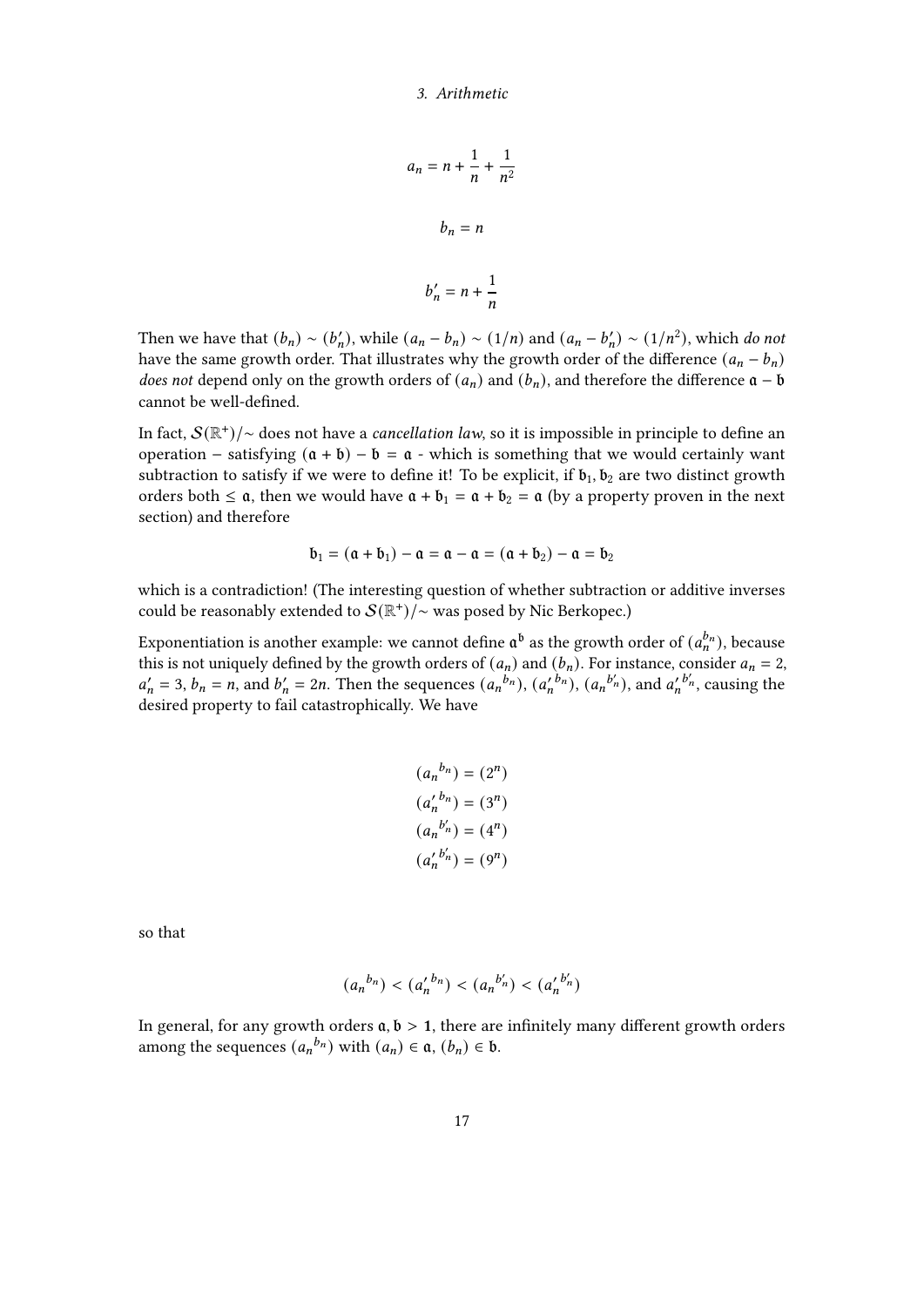## <span id="page-17-0"></span>3.4. Inequalities

**Proposition 16.** We have  $a \leq b$  iff  $a/b \leq 1$ , and  $a \perp b$  iff  $a/b \perp 1$ .

Proof. Follows straight from the definitions. Because we are dealing with sequences of positive real numbers, we have that  $a_n \leq C b_n$  iff  $a_n/b_n \leq C \cdot 1$ , from which  $a \leq b \iff a/b \leq 1$ immediately follows. Since  $a \perp b$  iff neither  $a \leq b$  nor  $b \leq a$ , we have that  $a \perp b \iff a/b \perp 1$ follows immediately.

**Proposition 17.** If  $a$ ,  $b$  are comparable, then  $a + b = \max(a, b)$ .

*Proof.* Suppose WLOG that  $a \ge b$ . If  $\alpha = (a_n) \in \mathfrak{a}$  and  $\beta = (b_n) \in \mathfrak{b}$ , we have that there exists a constant  $C \in \mathbb{R}^+$  such that  $a_n \geq Cb_n$  for all  $n \in \mathbb{N}$ , implying that  $a_n \geq \frac{C}{C}$  $\frac{C}{C+1}(a_n + b_n)$  and therefore  $a \ge a + b$ . On the other hand, we have  $a_n \le a_n + b_n$ , so  $a \le a + b$ , and therefore  $a = \max(a, b) = a + b.$ 

This might give the impression that + is a rather trivial operation on growth orders. However, the above only applies to comparable growth orders: the situation is more complicated (and interesting!) on incomparable growth orders  $a \perp b$ .

**Proposition 18.** The set of growth orders  $\mathcal{S}(\mathbb{R}^+)$   $\sim$  comprises a lattice in which the **join** and **meet** are respectively defined by

 $a \vee b = a + b$ 

$$
\mathfrak{a} \wedge \mathfrak{b} = (\mathfrak{a}^{-1} + \mathfrak{b}^{-1})^{-1}
$$

so that  $a \vee b$  is the unique least upper bound of  $a, b, and a \wedge b$  is their unique greatest lower bound.

*Proof.* First we prove that  $a \vee b$  is the unique least upper bound of  $a$  and  $b$ . Suppose that  $c \ge a$ ,  $b$ , so that for all  $(a_n) \in \mathfrak{a}, (b_n) \in \mathfrak{b}, (c_n) \in \mathfrak{c}$ , we have constants  $C_1, C_2 \in \mathbb{R}^+$  such that  $a_n \leq C_1 c_n$ and  $b_n \leq C_2 c_n$  for all  $n \in \mathbb{N}$ , and therefore  $a_n + b_n \leq (C_1 + C_2)c_n$ , meaning that  $\mathfrak{a} + \mathfrak{b} \leq \mathfrak{c}$ . Hence  $a + b$  is a least upper bound for  $a, b$  (because any other common upper bound  $c$  must grow at least as fast as it does). Uniqueness follows from antisymmetry of ≤: if there were two least upper bounds  $\mathfrak{c}_1, \mathfrak{c}_2$ , we would have that  $\mathfrak{c}_1 \leq \mathfrak{c}_2$  and  $\mathfrak{c}_2 \leq \mathfrak{c}_1$ , and therefore  $\mathfrak{c}_1 = \mathfrak{c}_2$ .

To show that  $a \wedge b$  is the unique greatest lower bound, notice that c is a lower bound for  $a$ ,  $b$  if and only if  $c^{-1}$  is an upper bound for  $\mathfrak{a}^{-1}$ ,  $\mathfrak{b}^{-1}$  because of the decreasing nature of the function  $\cdot \mapsto \cdot^{-1}$ . Hence, the greatest-lower-bound property of  $\mathfrak{a} \wedge \mathfrak{b}$ , as well as its uniqueness, is a corollary of least-upper-bound property of  $\mathfrak{a} \vee \mathfrak{b}$  combined with the fact that  $\mathfrak{a} \vee \mathfrak{b} = (\mathfrak{a}^{-1} \wedge \mathfrak{b}^{-1})^{-1}$  $\Box$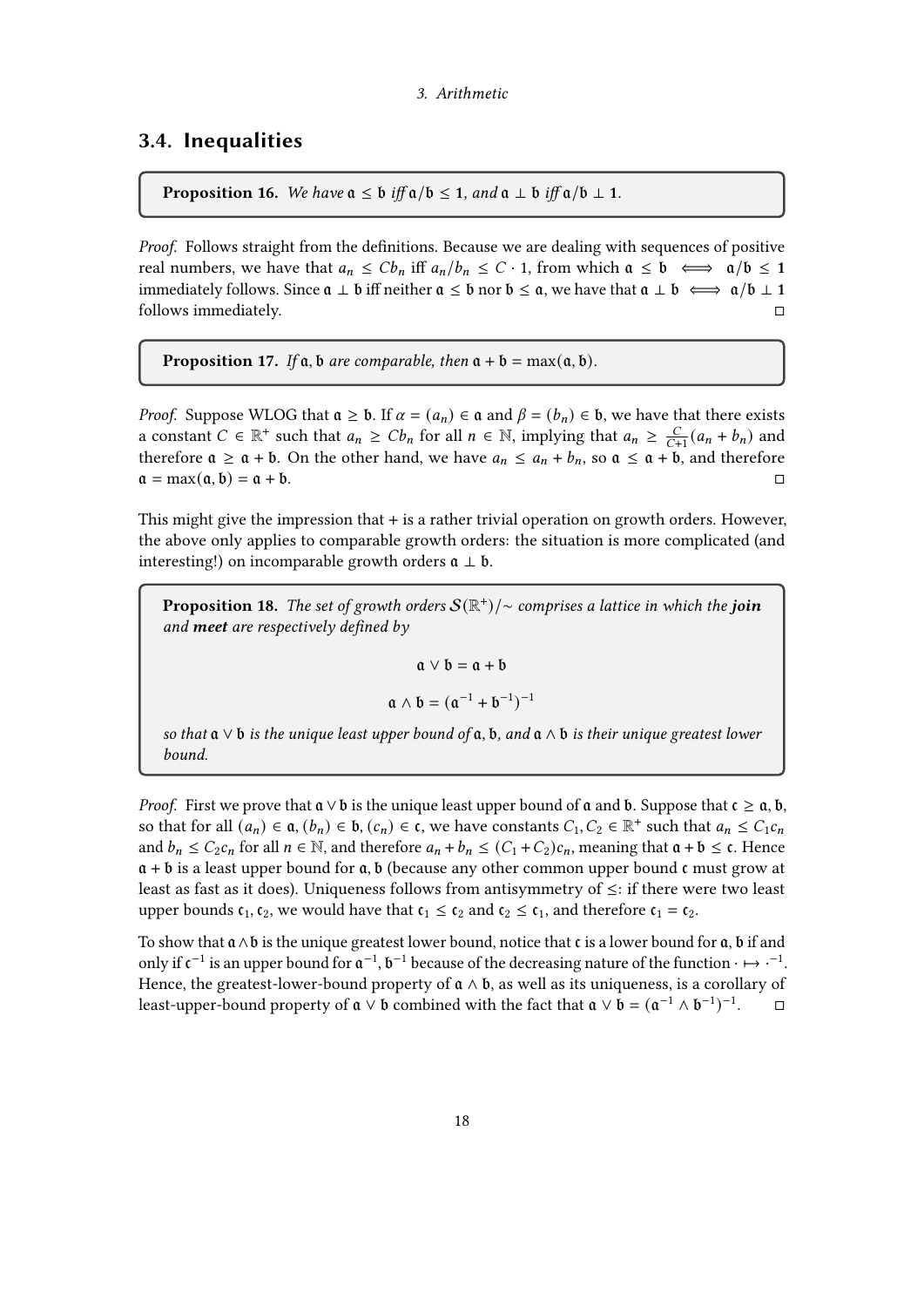#### 3. Arithmetic

The above proposition implies that every pair of growth orders has a *least upper bound* and a greatest lower bound, and consequently that any finite collection of growth orders has a LUB and a GLB (which can be formed by repeatedly taking pairwise LUBs and GLBs). A natural question to ask is whether *arbitrary* bounded sets of growth orders also have unique least upper bounds and greatest lower bounds. However, the question of whether least upper bounds exist in  $\mathcal{S}(\mathbb{R}^+)$  can be answered in the negative fairly quickly. Consider, for instance, the chain

$$
\mathfrak{n} < \mathfrak{n}^2 < \mathfrak{n}^3 < \cdots
$$

and suppose that  $\mathfrak a$  is an upper bound for the set  $\{\mathfrak n^p\}_{p\in\mathbb N}$ . No matter the value of  $\mathfrak a$ , there always exists a smaller upper bound for this chain. For instance,  $a/\pi$  will suffice: if  $a > \pi^p$  for all  $p \in \mathbb{N}$ , then  $\mathfrak{a}/\mathfrak{n} > \mathfrak{n}^p$  for all  $p \in \mathbb{N}$  as well, yet  $\mathfrak{a}/\mathfrak{n} < \mathfrak{a}$ .

Thus, we cannot even get least upper bounds for increasing sequences of growth orders in  $\mathcal{S}(\mathbb{R}^+)$ . A natural follow-up question is whether *any* strictly increasing sequence of growth orders has a least upper bound. That is, if we have an increasing sequence of growth orders

$$
\mathfrak{a}_1 < \mathfrak{a}_2 < \mathfrak{a}_3 < \cdots
$$

can we always conclude that no upper bound is a least upper bound, as was the case with the chain  $\mathfrak{n} < \mathfrak{n}^2 < \cdots$ ?

Proposition 19. For any strictly increasing sequence of growth orders

 $a_1 < a_2 < a_3 < \cdots$ 

with an upper bound  $a' > a_i$  for all  $i \in \mathbb{N}$ , then there exists another upper bound b with  $\mathfrak{b} > \mathfrak{a}_i$  for all  $i \in \mathbb{N}$  and  $\mathfrak{b} < \mathfrak{a}'$ .

Proof. Making use of the Axiom of Choice, we may consider some infinite sequence of sequences  $(a_n^{(i)}) \in \mathfrak{a}_i$  for  $i \in \mathbb{N}$ . Without loss of generalize, we may assume that  $a_n^{(i)} \le a_n^{(j)}$  for all  $i < j$ and all  $n \in \mathbb{N}$ . For if the sequences we choose do not satisfy these inequalities, we may let  $C_i$ be a family of constants such that  $a_n^{(i)} \leq C_i a_n^{(i+1)}$  for all  $n \in \mathbb{N}$  (since  $\mathfrak{a}_i < \mathfrak{a}_{i+1}$ ) and replace the sequences  $(a_n^{(1)}), (a_n^{(2)}), (a_n^{(3)}), \cdots$  with the sequences  $(a_n^{(1)}), (C_1a_n^{(2)}), (C_1C_2a_n^{(3)}), \cdots$ , which have the same respective growth orders while satisfying the desired inequalities.

Having chosen a sequence of sequences  $(a_n^{(i)})$  with  $a_n^{(i)} \le a_n^{(j)}$  for all  $i < j$  and  $n \in \mathbb{N}$ , let us now consider an arbitrary sequence  $(a'_n) \in \mathfrak{a}'$ . Since  $\mathfrak{a}' > \mathfrak{a}_i$  for all  $i \in \mathbb{N}$ , we have that for any fixed  $i \in \mathbb{N}$ , the sequence of ratios  $a'_n/a_n^{(i)}$  is unbounded above. We may therefore define a sequence of indices  $(m_i)$  as follows: let  $m_1 = 1$ , and let  $m_{i+1}$  be the smallest natural number strictly greater than  $m_i$  such that  $a'_m/a_m^{(i)} \geq i$ .

We are now ready to use a "diagonalization" technique to define a sequence  $(b_n)$  with an intermediate growth order. Define the sequence as follows: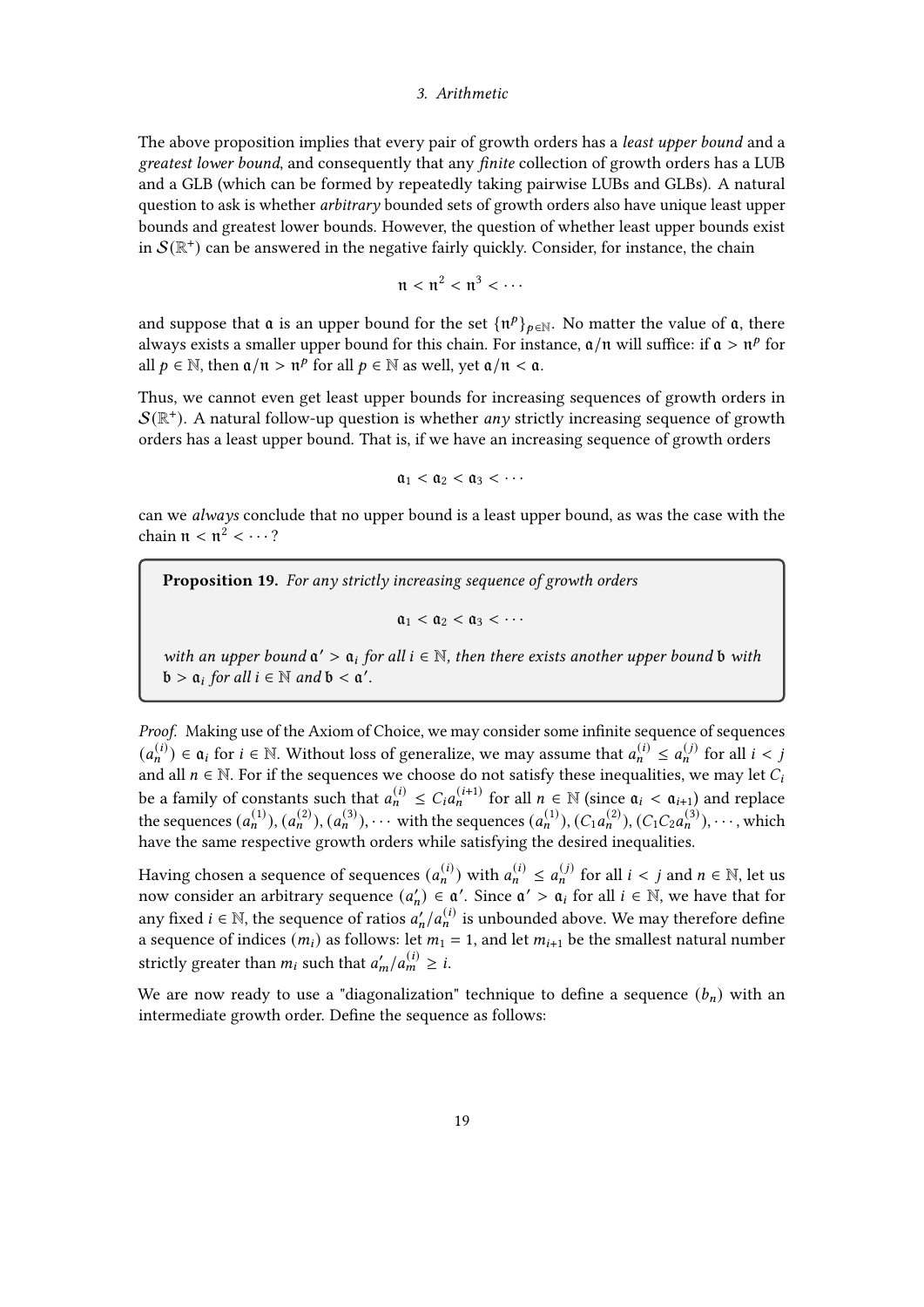#### 3. Arithmetic

$$
b_n = \begin{cases} a_n^{(i)} & \text{if } n = m_i, \ i \in \mathbb{N} \\ a'_n & \text{else} \end{cases}
$$

We can show that if  $\mathfrak{b} = [(b_n)]$ , then  $\mathfrak{b} < \mathfrak{a}'$  while  $\mathfrak{b} > \mathfrak{a}_i$  for all  $i \in \mathbb{N}$ . First of all: for any fixed  $i \in \mathbb{N}$ , we have for all  $n > m_i$  that  $b_n \ge a_n^{(i+1)}$  (which can be seen easily by considering the two cases in the definition of  $b_n$ ) and therefore  $\mathfrak{b} \geq \mathfrak{a}_{i+1} > \mathfrak{a}_i$ . Secondly, we may deduce that  $\mathfrak{b} < \mathfrak{a}'$ by considering the ratio  $b_n/a'_n$ . For any  $n \in \mathbb{N}$ , we either have that  $b_n/a'_n = 1$  (when  $n \neq m$ for any  $i \in \mathbb{N}$  or  $b_n/a'_n \leq 1/n$  (when  $n = m_i$ , because  $m_i$  is defined such that  $a_{m_i}/a'_{m_i} \leq 1/m_i$ ). Thus, we have that the sequence  $(b_n/a'_n)$  is bounded above by 1 but comes arbitrarily close to 0, meaning that  $b/a' < 1$  and therefore  $b < a'$ . Thus, we have constructed b such that

$$
\mathfrak{a}_1 < \mathfrak{a}_2 < \mathfrak{a}_3 < \cdots < \mathfrak{b} < \mathfrak{a}'
$$

as claimed.  $\Box$ 

Although we have just proven that no strictly increasing sequence of growth orders in  $\mathcal{S}(\mathbb{R}^+)$ has a *least upper bound*, it is in fact true that every increasing sequence of growth orders has some upper bound.

Proposition 20. For any chain of growth orders  $a_1 \le a_2 \le a_3 \le \cdots$ there exists a growth order  $a'$  such that  $a' \ge a_i$  for all  $i \in \mathbb{N}$ .

Proof. We can complete this proof using a diagonalization argument. Let us choose one sequence from each growth order  $(a_n^{(i)}) \in \mathfrak{a}_i$  (making use of the Axiom of Choice). Then we may define a sequence  $(a'_n)$  as follows:

$$
a'_n = \sup_{1 \le i \le n} a_n^{(i)}
$$

so that  $a'_n \ge a_n^{(i)}$  for all  $n \ge i$ , for all  $i \in \mathbb{N}$ . This means that if  $\mathfrak{a}' = [(a'_n)]$ , we have that  $\mathfrak{a}' \ge \mathfrak{a}_i$ for all  $i \in \mathbb{N}$ , as desired.

We have seen that the ordering on  $\mathcal{S}(\mathbb{R}^+)$  differs from the ordering on, say,  $\mathbb{R}^+$  in several key ways: for one, bounded sequences in  $\mathbb{R}^+$  always have least upper bounds, which is not true in this poset; on the other hand, not all sequences in  $\mathbb{R}^+$  have a upper bound at all, but in this poset all sequences are bounded.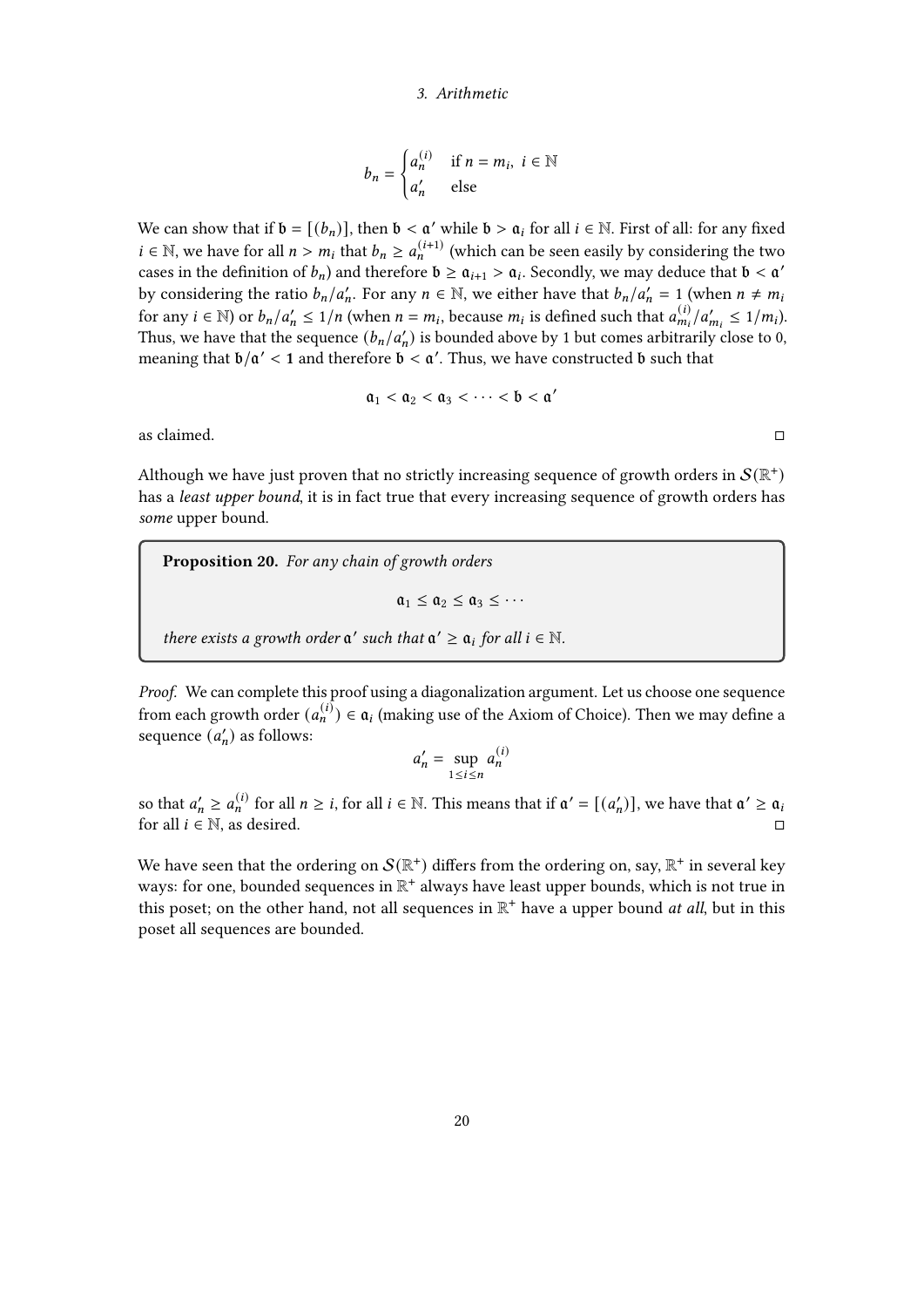## <span id="page-20-1"></span><span id="page-20-0"></span>4.1. Partial summation

In my mind, one of the principal motivations for setting up this whole theory was to address the following question: given a sequence of known growth order, how can we determine the growth order of its sequence of partial sums? That is, given a sequence  $(a_n)$ , are there any general rules or principles allowing us to deduce the growth order of

$$
\sum_{i=1}^n a_i \sim ?
$$

At first, I was just as interested in finding "quick and dirty" tricks for calculating asymptotic formulas for sums that appeared, for instance, in computational complexity considerations for algorithms in computer science. However, I quickly found out that the situation was much more interesting than I'd expected.

Let's begin by defining this as an operation on sequences, and showing that it is well-defined as an operation on growth orders.

**Definition 9.** Given a sequence  $\alpha = (a_n) \in \mathcal{S}(\mathbb{R}^+)$ , define its sequence of **partial sums**, denoted  $\Sigma\alpha$ , as the sequence  $\left(\begin{array}{c} \frac{n}{2} \\ \frac{n}{2} \end{array}\right)$ 

 $a_i$ 

 $\overline{i=1}$ 

**Proposition 21.** If  $\alpha \sim \alpha'$ , then  $\Sigma \alpha \sim \Sigma \alpha'$ .

*Proof.* Suppose that  $\alpha \sim \alpha'$ , so that there exist constants  $C_1, C_2 \in \mathbb{R}^+$  such that

$$
C_1 a_n \le a'_n \le C_2 a_n
$$

for all  $n \in \mathbb{N}$ . It follows that

.

$$
C_1 \sum_{i=1}^{n} a_i \le \sum_{i=1}^{n} a'_n \le C_2 \sum_{i=1}^{n} a_i
$$

so that we have Σα ~ Σα' by definition.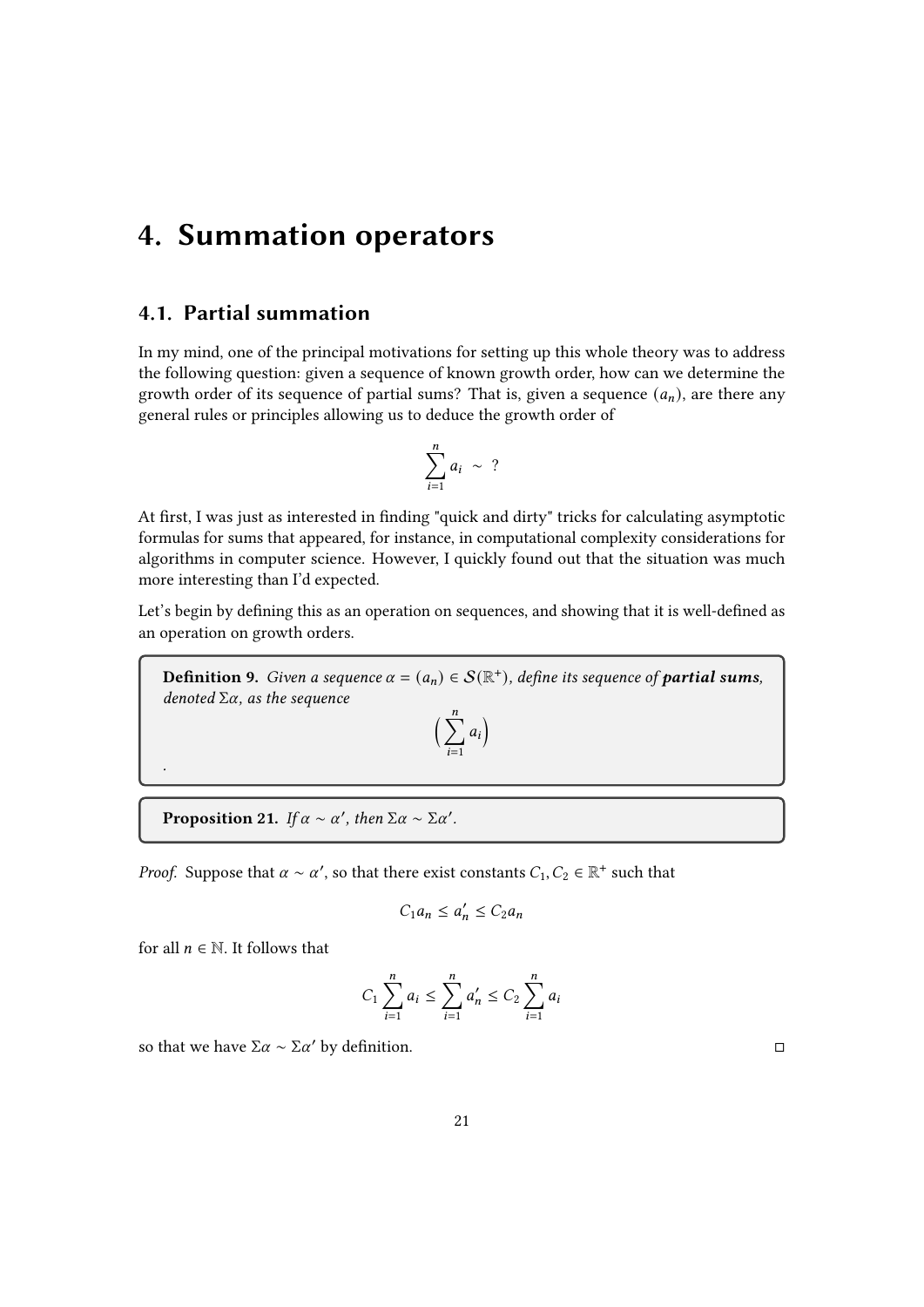Therefore, the following definition is justified:

**Definition 10.** Given a growth order  $a = [\alpha]$ , define its **partial sum** to be the growth order Σ $\alpha = [\Sigma \alpha]$ .

Here are some elementary properties of this new operation:

Proposition 22. The following facts hold for arbitrary growth orders  $a, b$ : •  $\Sigma \alpha > 1$ • Σ $\alpha \geq \alpha$ •  $a \leq b \implies \Sigma a \leq \Sigma b$ •  $\Sigma(\mathfrak{a} + \mathfrak{b}) = \Sigma \mathfrak{a} + \Sigma \mathfrak{b}$ 

Proof. Trivial.

Notice that the inequality  $a \neq b$  does not imply  $\Sigma a \neq \Sigma b$  in general - that is,  $\Sigma$  is not injective as a function on growth orders. It is not hard to come up with an example of two incomparable growth orders  $\mathfrak{a} \perp \mathfrak{b}$  such that  $\Sigma \mathfrak{a} = \Sigma \mathfrak{b}$ . For example, consider the sequences  $\mathfrak{n}$  and  $\mathfrak{u}$ , which are unequal despite the fact that their partial sums have the same growth order Σ $π = Σu = π<sup>2</sup>$ .

At this point, we might wonder whether this problem only arises when  $a \perp b$ . That is, if  $a \neq b$ and  $\alpha$ ,  $\beta$  are comparable, then perhaps from this we can deduce that  $\Sigma \alpha \neq \Sigma \beta$ ? Alas, this also fails to be true. As a counterexample, consider  $\mathfrak{a} = 1$  and  $\mathfrak b$  defined as the growth order of the sequence  $\beta = (b_n)$  defined piecewise as follows:

$$
b_n = \begin{cases} k & \text{if } n = 2^k \\ 1 & \text{else} \end{cases}
$$

In this case, we have  $a < b$  because b is bounded below by 1 yet is unbounded, and the entries of Σ $\beta$  are  $n + O(\log^2 n)$ , meaning that Σ $\alpha = \Sigma \delta$ .

With a bit of effort, we may prove that, by taking partial sums, we will never convert a moderate growth sequence into a non-moderate sequence. That is, the partial sum operation preserves moderate growth.

**Proposition 23.** If  $\mathfrak a$  is moderate, then  $\Sigma \mathfrak a$  is moderate.

*Proof.* Let  $k \in \mathbb{N}$  be given. By the moderateness of  $\mathfrak{a}$ , for any  $\alpha = (a_n) \in \mathfrak{a}$ , there exist constants  $C_1, C_2$  such that for all *m* with  $n \le m \le kn$ , we have

$$
C_1 a_n \le a_m \le C_2 a_n
$$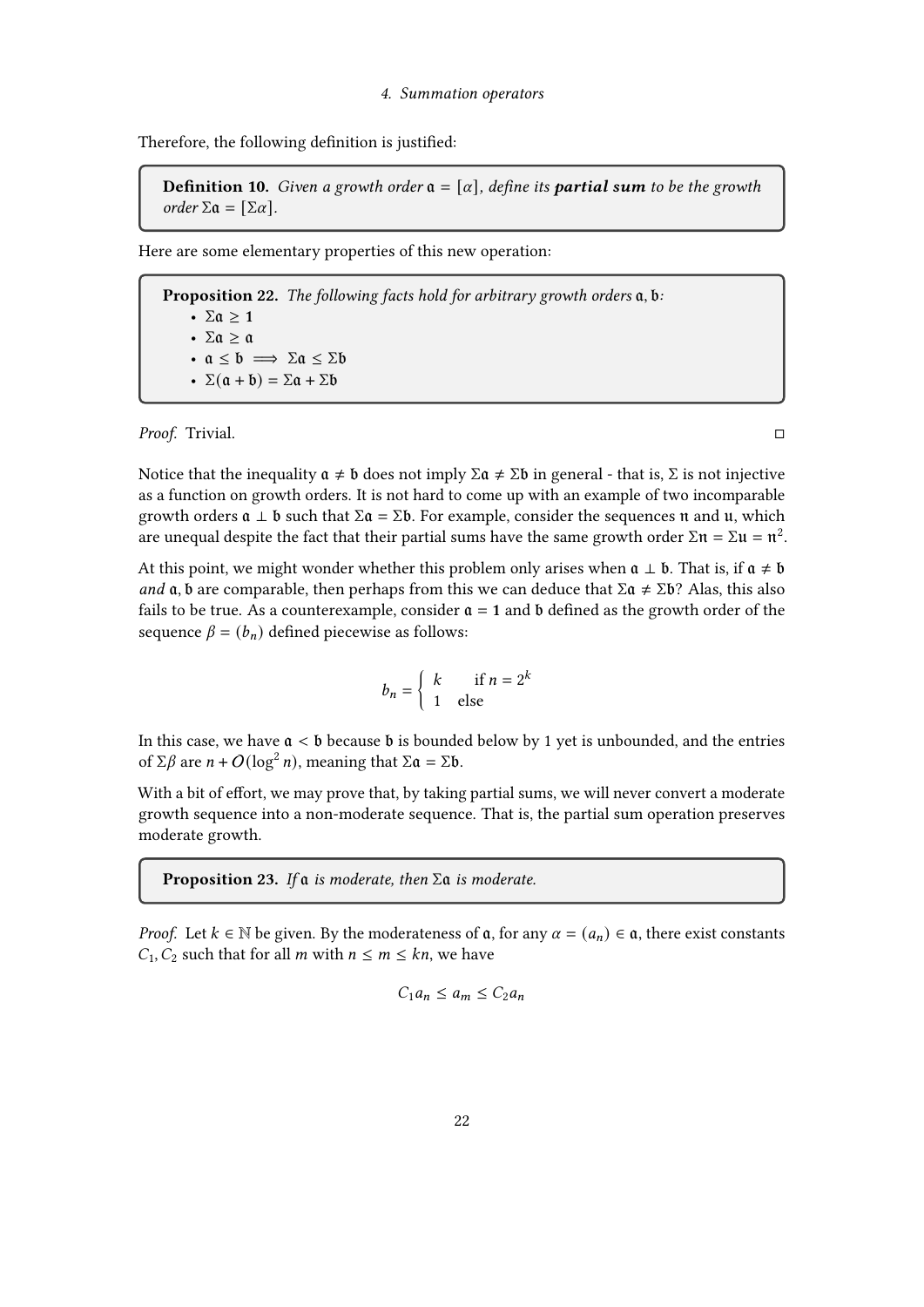Now let us fix some  $m, n \in \mathbb{N}$  with  $n \le m \le kn$ , and consider the sum

$$
\sum_{i=1}^m a_i
$$

Because the  $a_i$  are positive and  $m \ge n$ , we clearly have that

$$
\sum_{i=1}^{m} a_i \geq \sum_{i=1}^{n} a_i
$$

On the other hand, we have that

$$
\sum_{i=1}^{m} a_i \le \sum_{i=1}^{kn} a_i
$$
  
= 
$$
\sum_{i=1}^{n} a_i + \sum_{j=0}^{n-1} \sum_{i=1}^{k} a_{jk+i}
$$
  

$$
\le \sum_{i=1}^{n} a_i + \sum_{j=0}^{n-1} \sum_{i=1}^{k} C_2 a_{jk+1}
$$

Because  $jk + 1 \leq jk + i \leq k(jk + 1)$  for all  $k \in \mathbb{N}$ ,  $j \in \mathbb{N} \cup \{0\}$ , and  $i \in \{1, \dots, k\}$ . We may further simplify this upper bound as follows:

$$
\sum_{i=1}^{m} a_i \le \sum_{i=1}^{n} a_i + \sum_{j=0}^{n-1} kC_2 a_{jk+1}
$$
  

$$
\le \sum_{i=1}^{n} a_i + \sum_{j=0}^{n-1} kC_2^2 a_{j+1}
$$
  

$$
= (1 + kC_2^2) \sum_{i=1}^{n} a_i
$$

since  $j + 1 \leq jk + 1 \leq k(j + 1)$  for all  $j \in \mathbb{N} \cup \{0\}$  and  $k \in \mathbb{N}$ . Thus, the sum can be bounded both above and below as follows:

$$
\sum_{i=1}^{n} a_i \le \sum_{i=1}^{m} a_i \le (1 + kC_2^2) \sum_{i=1}^{n} a_i
$$

which proves that  $\Sigma \alpha$  has moderate growth by definition, and that  $\mathfrak a$  is moderate as claimed.  $\square$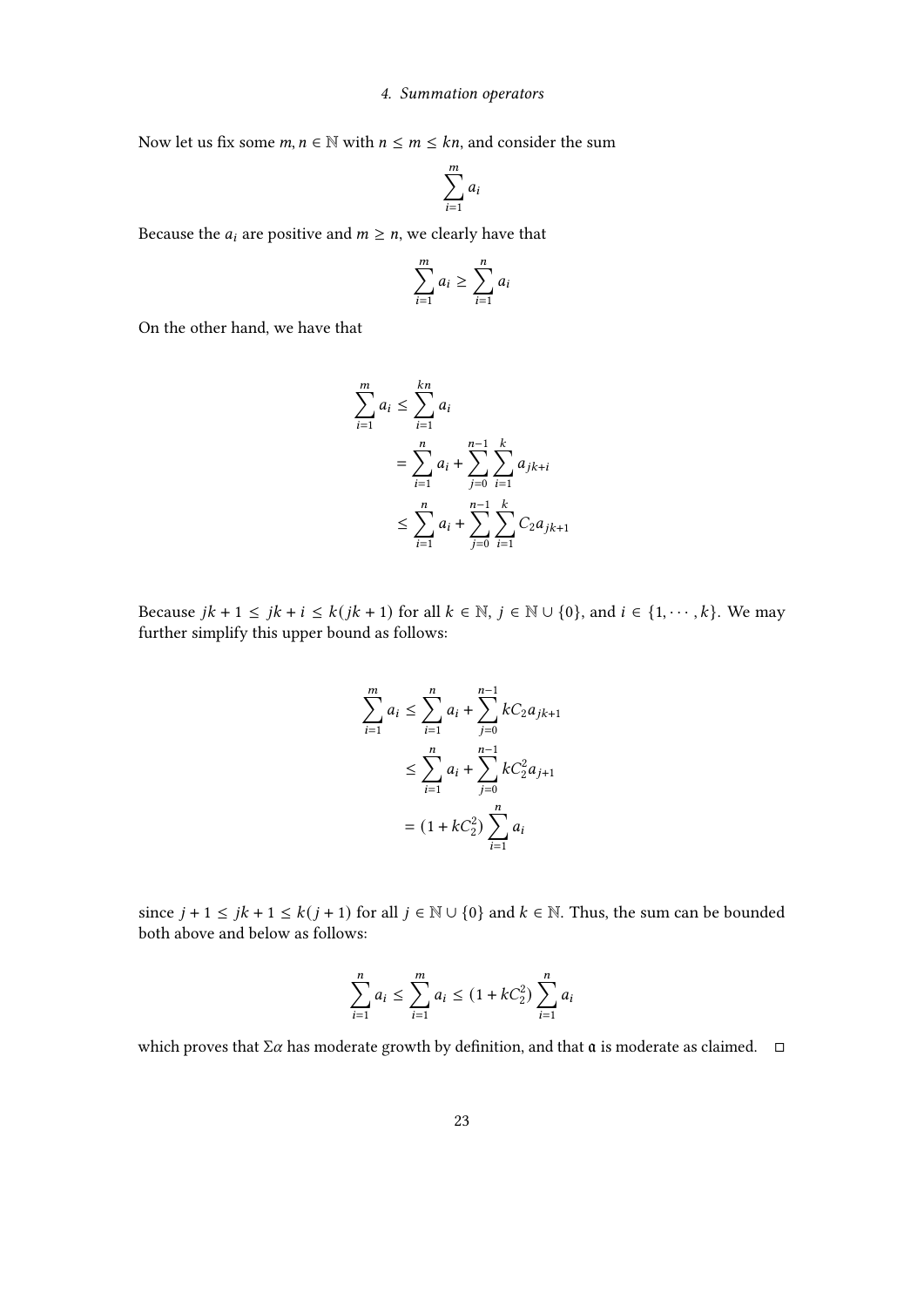<span id="page-23-1"></span>**Proposition 24.** If  $\alpha$  is moderate, then  $\Sigma \alpha \ge \alpha \alpha$ .

*Proof.* Let  $(a_n) \in \mathfrak{a}$  be moderate. From the previous proposition, we have that

$$
\left(\sum_{i=1}^n a_i\right) \sim \left(\sum_{i=1}^{2n} a_i\right)
$$

and we may split up this sum as follows:

$$
\sum_{i=1}^{2n} a_i = \sum_{i=1}^n a_i + \sum_{i=n+1}^{2n} a_i
$$

From [7,](#page-9-0) we have that this is  $\sim \Sigma(a_n) + (na_n)$ , which grows at least as fast as  $(na_n)$ , with growth order  $\pi a$ . Thus, we have that  $\Sigma a > \pi a$  as claimed.

## <span id="page-23-0"></span>4.2. Monotone growth orders

**Definition 11.** We say that a growth order  $a$  is **monotone** if it contains some monotone sequence  $\alpha = (a_n) \in \mathfrak{a}$ .

**Proposition 25.** If  $\alpha$  is monotone, then it is comparable to 1.

blog3

*Proof.* Suppose that  $\alpha = (a_n) \in \mathfrak{a}$  is a monotone sequence. If  $(a_n)$  is monotone increasing, then it is bounded below by  $a_1$ , and therefore  $\mathfrak{a} \geq 1$ . If it is monotone decreasing, then it is bounded above by  $a_1$ , and we have that  $a \le 1$ .

A natural question arises from this fact: if all monotone growth orders are comparable to 1, might it be the case that all monotone growth orders are comparable amongst themselves? Unfortunately, this is not the case. As a counterexample, consider the growth orders  $\mathfrak{a} = \mathfrak{n}^{1/2}$ and **b** defined as the growth order of the sequence  $\beta = (b_n)$  defined by  $b_1 = 1$  and

$$
b_n = 2^{3^{\lfloor \log_3 \log_2 n \rfloor}} = \exp_2 \exp_3 \lfloor \log_3 \log_2 n \rfloor
$$

for all  $n \geq 2$ . Clearly **a** is monotone, and **b** is monotone because each of the functions  $\exp_2, \exp_3, [\cdot]$ ,  $\log_2, \log_3$  is monotone and because  $b_1 = 1 < b_2 = 2$ . Notice that when  $n = 2^{3^k}$ for some  $k \in \mathbb{N}$ , we have that  $b_n = n$ , whereas when  $n = 2^{3^k - 1}$ , we have that  $b_n = n^{1/3}$ . Hence, if  $\alpha \in \mathfrak{a}$ , then  $\alpha/\beta$  is unbounded on the subsequence  $n = 2^{3^k-1}$ , and  $\beta/\alpha$  is unbounded on the subsequence  $n = 2^{3^k}$ . This means that  $\mathfrak{a} \perp \mathfrak{b}$  despite the fact that  $\mathfrak{a}, \mathfrak{b}$  are both monotone! Apparently, monotonicity comes with some limited guarantees of comparability, but not all of the guarantees that we might hope for.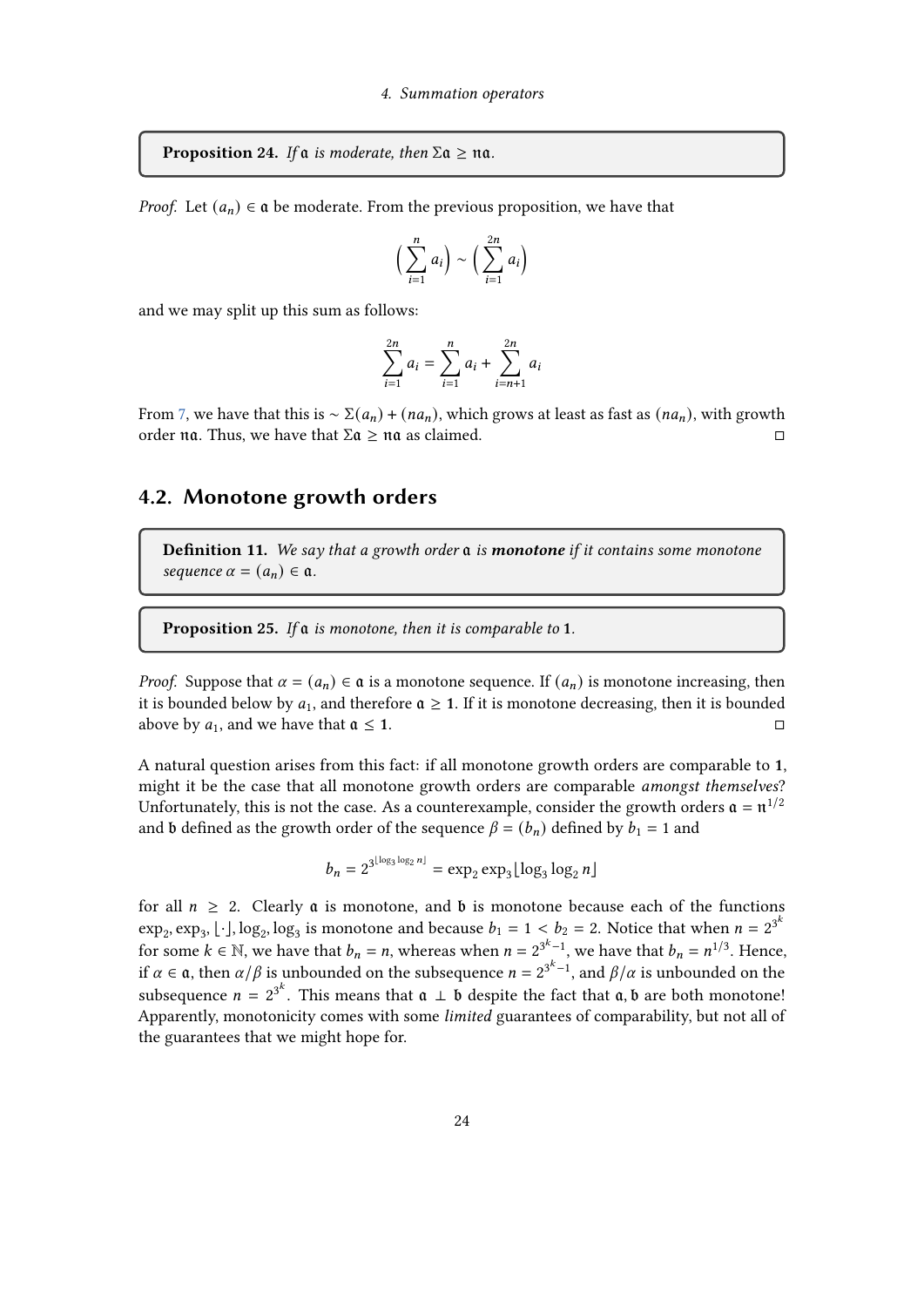Monotonicity is a helpful property of sequences because of the above fact, namely that it ensures comparability to the constant growth order. This is something that our previous "niceness" condition, namely moderateness, fails to accomplish. For examples, consider the sequence  $(a_n)$ defined by

$$
a_n = n^{\sin \log \log n}
$$

for  $n \geq 3$ . Clearly this sequence is incomparable to 1, since it has subsequences tending to 0 and to  $\infty$ . It is, however, moderate. To see why notice that, whenever  $n \le m \le kn$ , we have

$$
|\log\log m - \log\log n| \le |\log\log kn - \log\log n| \sim \frac{\log k}{\log n}
$$

and, since the sine function is Lipschitz continuous, this means that

$$
|\log_n a_m - \log_n a_n| \le \frac{K}{\log n}
$$

for some constant  $K \in \mathbb{R}^+$  depending only on  $k.$  This means that  $a_m/a_n$  is bounded above by  $e^K$ and below by  $e^{-K}$ , proving that  $(a_n)$  is moderate by definition. This shows that moderateness is not sufficient to guarantee comparability to 1, which, hopefully, allows us to appreciate why monotonicity is useful as a secondary "niceness" condition.

Question 2 What exactly is the growth order of the sum

$$
\sum_{k=2}^{n} k^{\sin \log \log k} = \Theta(?)
$$

In an earlier section, we proved a fundamental property of the partial ordering on  $\mathcal{S}(\mathbb{R}^+)/\sim$ , namely that no strictly increasing sequence of growth orders has a least upper bound. That is, given any sequence of growth orders  $a_i$  with upper bound  $a'$  such that

$$
\mathfrak{a}_1 < \mathfrak{a}_2 < \mathfrak{a}_3 < \cdots < \mathfrak{a}'
$$

there always exists a growth order  $\mathfrak b$  which is simultaneously greater than each of the  $\mathfrak a_i$  and strictly less than b. Later in this section and future sections, we shall see that when comparing growth orders, it is often useful to check not only whether they are comparable, but also whether their quotient is monotone, which gives a great deal of additional useful information. For this reason, we will now prove a version of the previously mentioned property of the ordering on  $\mathcal{S}(\mathbb{R}^+)/\sim$  that gives a stronger guarantee for increasing sequences of growth orders whose respective quotients are monotone.

Proposition 26. For any strictly increasing sequence of growth orders

$$
\mathfrak{a}_1 < \mathfrak{a}_2 < \mathfrak{a}_3 < \cdots < \mathfrak{a}'
$$

such that each of the quotients  $a_i/a_j$  and  $a'/a_i$  is monotone, there exists a growth order **b** such that  $\mathfrak{b} > \mathfrak{a}_i$  for all  $i \in \mathbb{N}$  and  $\mathfrak{b} < \mathfrak{a}'$ , and all of the quotients  $\mathfrak{b}/\mathfrak{a}_i$  and  $\mathfrak{b}/\mathfrak{a}'$  are monotone.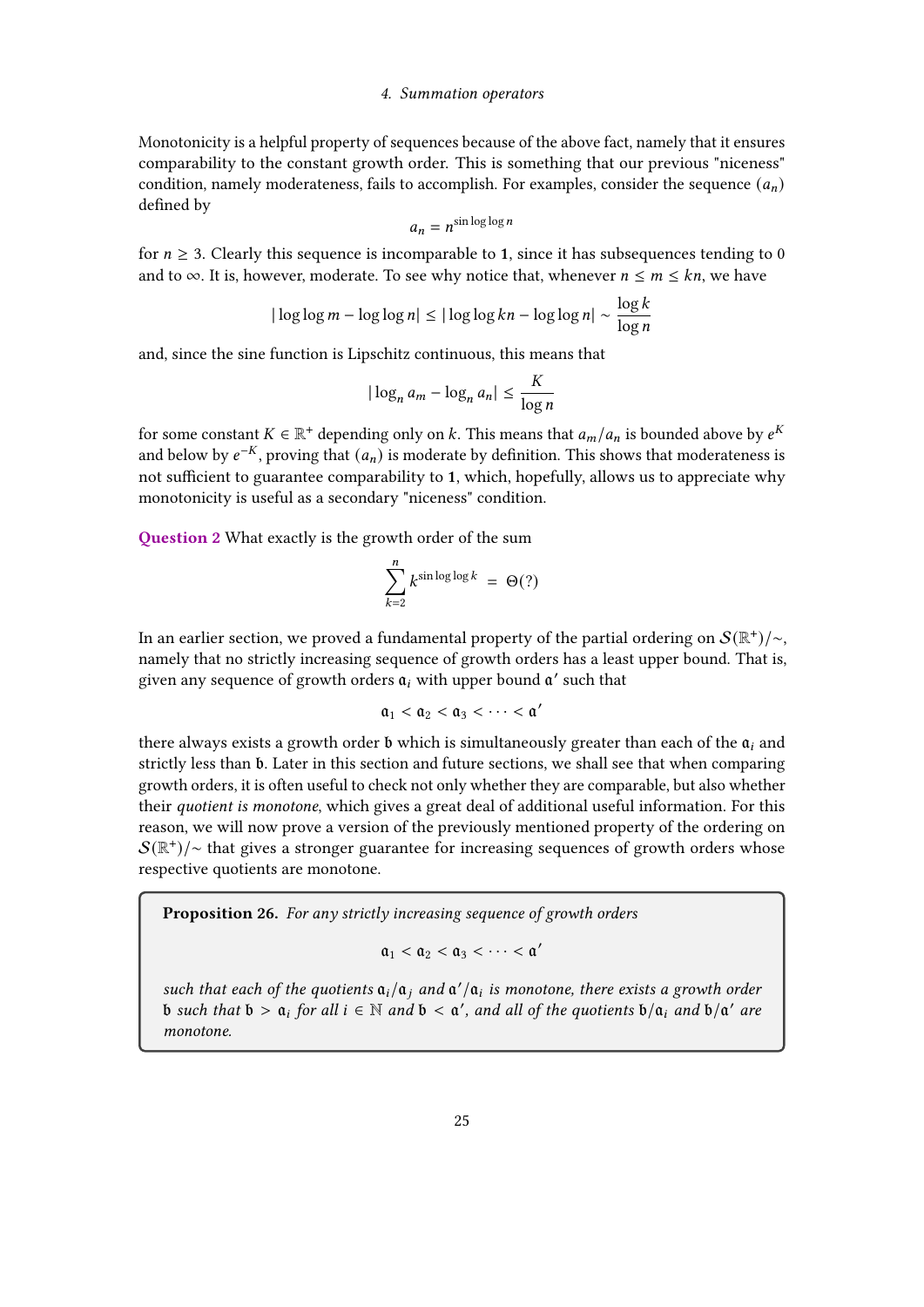*Proof.* First of all, notice that it suffices to prove this claim for  $a' = 1$ . For if this seemingly weaker claim holds, suppose that we are given some growth orders  $a_i$  and  $a'$  with

$$
\mathfrak{a}_1 < \mathfrak{a}_2 < \mathfrak{a}_3 < \cdots < \mathfrak{a}'
$$

and all pairwise quotients monotone. Consider the chain

$$
\mathfrak{a}_1/\mathfrak{a}' < \mathfrak{a}_2/\mathfrak{a}' < \mathfrak{a}_3/\mathfrak{a}' < \cdots < 1
$$

If the weaker claim were true, then we would have that there exists a growth order  $\mathfrak c$  such that

$$
\mathfrak{a}_1/\mathfrak{a}' < \mathfrak{a}_2/\mathfrak{a}' < \mathfrak{a}_3/\mathfrak{a}' < \cdots < \mathfrak{c} < 1
$$

and such that c and all of the quotients  $c/(\mathfrak{a}_i/\mathfrak{a}') = \frac{c\mathfrak{a}'}{a_i}$  are monotone. But from this it would follow, by multiplying through by the growth order  $\mathfrak{a}'$ , that

$$
\mathfrak{a}_1 < \mathfrak{a}_2 < \mathfrak{a}_3 < \cdots < \mathfrak{c} \mathfrak{a}' < \mathfrak{a}'
$$

with the ratio  $\mathfrak{a}'/(\mathfrak{c}\mathfrak{a}') = \mathfrak{c}^{-1}$  monotone (because  $\mathfrak{c}$  is monotone) and the ratios  $\mathfrak{c}\mathfrak{a}'/\mathfrak{a}_i$  monotone as explained above. Thus, if we prove the weakened claim for the case of an upper bound of 1, the more general version will follow immediately.

Suppose, then, that we have some strictly ascending sequence of growth orders

$$
\mathfrak{a}_1 < \mathfrak{a}_2 < \mathfrak{a}_3 < \cdots < 1
$$

and let  $(a_n^{(i)}) \in \mathfrak{a}_i$  be a sequence of monotone decreasing sequences from these growth orders such that each of the sequences  $(a_n^{(i)}/a_n^{(j)})$  is monotone, selected using the Axiom of Choice. We will now recursively define another sequence of sequences, each of which is a scalar multiple of one of the  $(a_n^{(i)})$ . Let us call these sequences  $(b_n^{(i)})$ , and define them as follows. Start by letting  $(b_n^{(1)}) = (a_n^{(1)})$ . Then define an increasing sequence of indices  $(m_i)$  by letting  $m_1 = 1$  and  $m_i$ be the smallest natural number greater than  $m_{i-1}$  such that  $b_n^{(i)} \leq 1/i$  for  $i > 1$ . Additionally, define a sequence of constants  $(C_i)$  by letting  $C_1 = 1$  and  $C_i = a_{m_{i-1}}^{(i)}/b_{m_{i-1}}^{(i-1)}$  for all  $i > 1$ . Finally, define the sequence  $(b_n^{(i)}) = (a_n^{(i)}/C_i)$  for each  $i > 1$ . We my now define the sequence  $(b_n)$  in terms of the sequences  $(b_n^{(i)})$  as follows:

$$
b_n = \begin{cases} b_1^{(1)} & \text{if } n = m_1 = 1\\ b_n^{(i)} & \text{if } m_{i-1} < n \le m_i, \ i > 1 \end{cases}
$$

We will now show that  $(b_n)$  is a monotone decreasing sequence tending to zero, while each of the sequences  $(b_n/a_n^{(i)})$  is monotone increasing for all  $n \ge m_i$ . Notice that when  $n = m_i$ , we have that  $b_n^{(i)} = b_n^{(i+1)}$ . Therefore, since each of the sequences  $(b_n^{(i)})$  is monotone decreasing, and  $(b_n)$  is defined piecewise as these sequences on successive intervals such that the sequences have the same value at the points where  $(b_n)$  "switches" from  $(b_n^{(i)})$  to  $(b_n^{(i+1)})$ , we have that  $(b_n)$  is also monotone decreasing. Further, we have that  $b_{m_i} \leq 1/i$  by the definition of the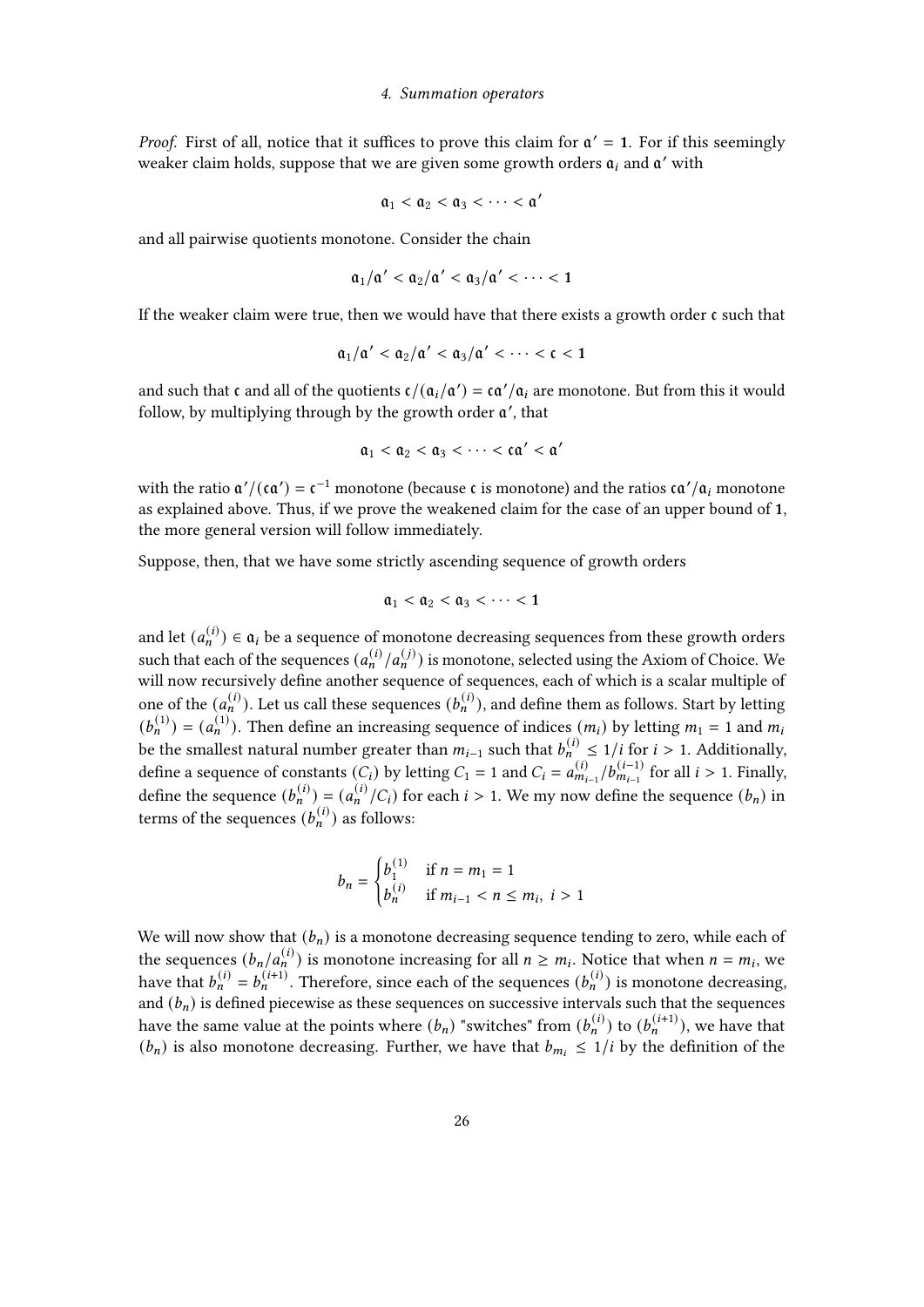indices  $(m_i)$ , meaning that  $(b_n)$  also tends to zero. Hence, if  $\mathfrak b$  is the growth order of  $(b_n)$ , we have that  $\mathfrak{b} < 1$  with a monotone ratio.

Now, notice that because each  $(b_n^{(i)})$  is defined as a scalar multiple of the corresponding  $(a_n^{(i)})$ , and the ratios  $(a_n^{(i+1)}/a_n^{(i)})$  are monotone, we have that the ratios  $(b_n^{(i+1)}/b_n^{(i)})$  are also monotone. Now, if  $n \geq m_i$  for some fixed  $i \in \mathbb{N}$ , we can see that

$$
\frac{b_{n+1}}{b_{n+1}^{(i)}} \ge \frac{b_n}{b_n^{(i)}}
$$

because if  $m_i \le n \le m_{i+1}$  for some  $j \ge i$ , this inequality becomes

$$
\frac{b_{n+1}^{(j+1)}}{b_{n+1}^{(i)}} \geq \frac{b_n^{(j)}}{b_n^{(i)}}
$$

which follows from the monotone increasing nature of the ratio sequences  $(b_n^{(j)}/b_n^{(i)})$  for  $j \geq i$ . This means that  $(b_n/b_n^{(i)})$  is *eventually monotone* for every fixed  $i \in \mathbb{N}$ , and since each  $(b_n^{(i)})$ has growth order  $a_i$ , we have that  $b/a_i$  is monotone increasing for each  $i \in \mathbb{N}$ .

We may therefore conclude that

$$
\mathfrak{a}_1 < \mathfrak{a}_2 < \mathfrak{a}_3 < \cdots < \mathfrak{b} < \mathfrak{a}'
$$

such that each of the ratios  $b/a_i$  and  $a'/b$  is monotone, proving the claimed existence of such a growth order  $\mathfrak{b}$ .

Now we will begin to explore the relationship between monotonicity of growth orders and the partial summation operator Σ.

**Proposition 27.** If  $a > 1$ , then  $a$  is monotone if and only if  $a = \Sigma b$  for some other growth order  $b$ .

*Proof.* First, suppose  $\alpha$  is monotone, and that  $\alpha = (a_n) \in \alpha$  is a monotone sequence. It must be monotone increasing, since  $\mathfrak{a} > 1$ . If we define the sequence  $(b_n)$  by letting  $b_1 = a_1 + \frac{1}{2}$  $rac{1}{2}$  and

$$
b_{n+1} = a_{n+1} - a_n + \frac{1}{2^n}
$$

then we have that

$$
\sum_{i=1}^{n} b_n = a_n + 1 - \frac{1}{2^{n+1}}
$$

for all  $n \in \mathbb{N}$ , and since  $\mathfrak{a} > 1$ , we have that the constant term is negligible and  $\Sigma \mathfrak{b} = \mathfrak{a}$  as desired.

The converse is trivial, for if  $\alpha = \sum \beta$  for some sequences  $\alpha = (a_n) \in \mathfrak{a}$  and  $\beta = (b_n) \in \mathfrak{b}$ , then  $\alpha$ is monotone because  $a_{n+1} - a_n = b_n$  is strictly positive for all  $n \in \mathbb{N}$ .  $\Box$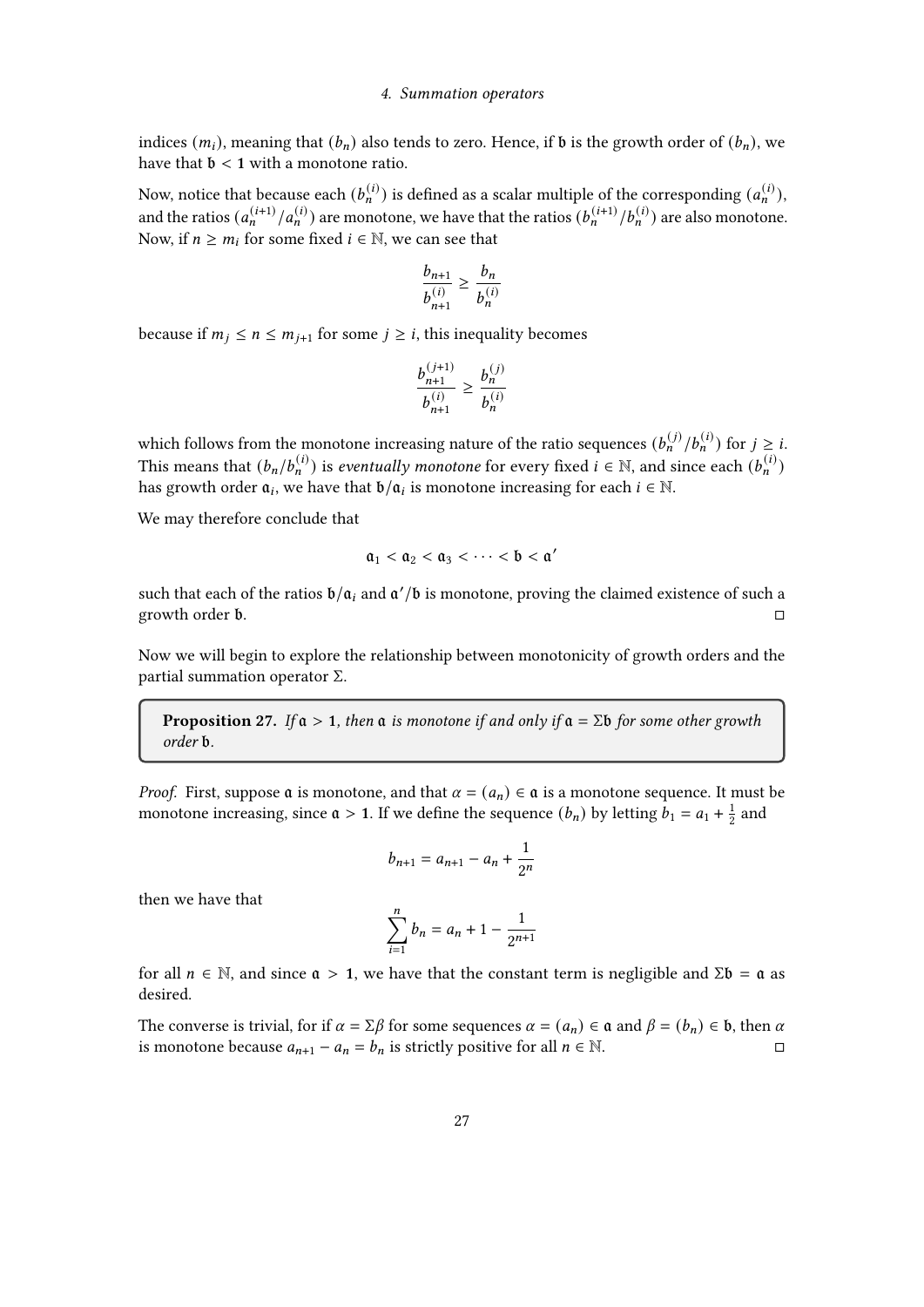Question 3 If  $a > 1$  is both moderate and monotone, is it guaranteed that there exists a *moderate* growth order **b** such that  $a = \Sigma b$ ?

**Proposition 28.** A growth order  $\mathfrak a$  is monotone if and only if  $\mathfrak a = \mathfrak 1$  or  $\mathfrak a = \Sigma \mathfrak b$  or  $\mathfrak a = (\Sigma \mathfrak b)^{-1}$ for some growth order b.

*Proof.* We know from the previous proposition that the growth orders of the form  $\Sigma$ b are always monotone, meaning that those in the form  $(\Sigma \mathfrak{b})^{-1}$  are monotone as well. Thus, the "if" direction is trivial.

On the other hand, if  $\alpha$  is monotone, we know from a previous proposition that it is comparable to 1. If  $a \neq 1$ , then either  $a > 1$ , in which case there exists b such that  $a = \Sigma b$ , or  $a < 1$ , in which case  $\mathfrak{a}^{-1} > 1$  and there exists **b** such that  $\mathfrak{a}^{-1} = \Sigma \mathfrak{b}$  or  $\mathfrak{a} = (\Sigma \mathfrak{b})^{-1}$ . Thus we have proven the "only if" direction.

**Proposition 29.** If  $a/b > 1$  is monotone, then  $\sum a/\sum b$  is monotone.

*Proof.* First notice that, if  $a/b$  is monotone, then we can choose  $(a_n) \in \mathfrak{a}, (b_n) \in \mathfrak{b}$  such that  $a_n/b_n$  is monotone. Specifically, if we choose an arbitrary monotone sequence  $(r_n) \in \mathfrak{a}/\mathfrak{b}$  and and arbitrary sequence  $(b_n) \in \mathfrak{b}$ , then defining  $(a_n) \in \mathfrak{a}$  by the equation  $a_n = r_n b_n$  accomplishes this, ensuring that  $(a_n/b_n) = (r_n b_n/b_n) = (r_n)$  is monotone.

Now we will make use of the inequality

$$
\frac{x}{y} \le \frac{x + x'}{y + y'} \le \frac{x'}{y'}
$$

which applies to all  $x, x', y, y' \in \mathbb{R}^+$  with  $x'/y' \ge x/y$ . Consider the following inequality:

$$
\frac{a_{n+1}}{b_{n+1}} \ge \frac{\sum_{i=1}^{n} a_i}{\sum_{i=1}^{n} b_i}
$$

clearly this is true for  $n = 1$  by the monotonicity of  $a_n/b_n$ , so  $n = 1$  will serve as our base case. Now suppose that this inequality holds for some  $n \in \mathbb{N}$ , and for all preceding values. By the inequality mentioned at the beginning of the proof and the monotonicity of  $a_n/b_n$ , we have that

$$
\frac{a_{n+2}}{b_{n+2}} \ge \frac{a_{n+1}}{b_{n+1}} \ge \frac{\sum_{i=1}^{n+1} a_i}{\sum_{i=1}^{n+1} b_i} \ge \frac{\sum_{i=1}^{n} a_i}{\sum_{i=1}^{n} b_i}
$$

This inequality establishes both of the following inequalities:

$$
\frac{\sum_{i=1}^{n+1} a_i}{\sum_{i=1}^{n+1} b_i} \ge \frac{\sum_{i=1}^{n} a_i}{\sum_{i=1}^{n} b_i}
$$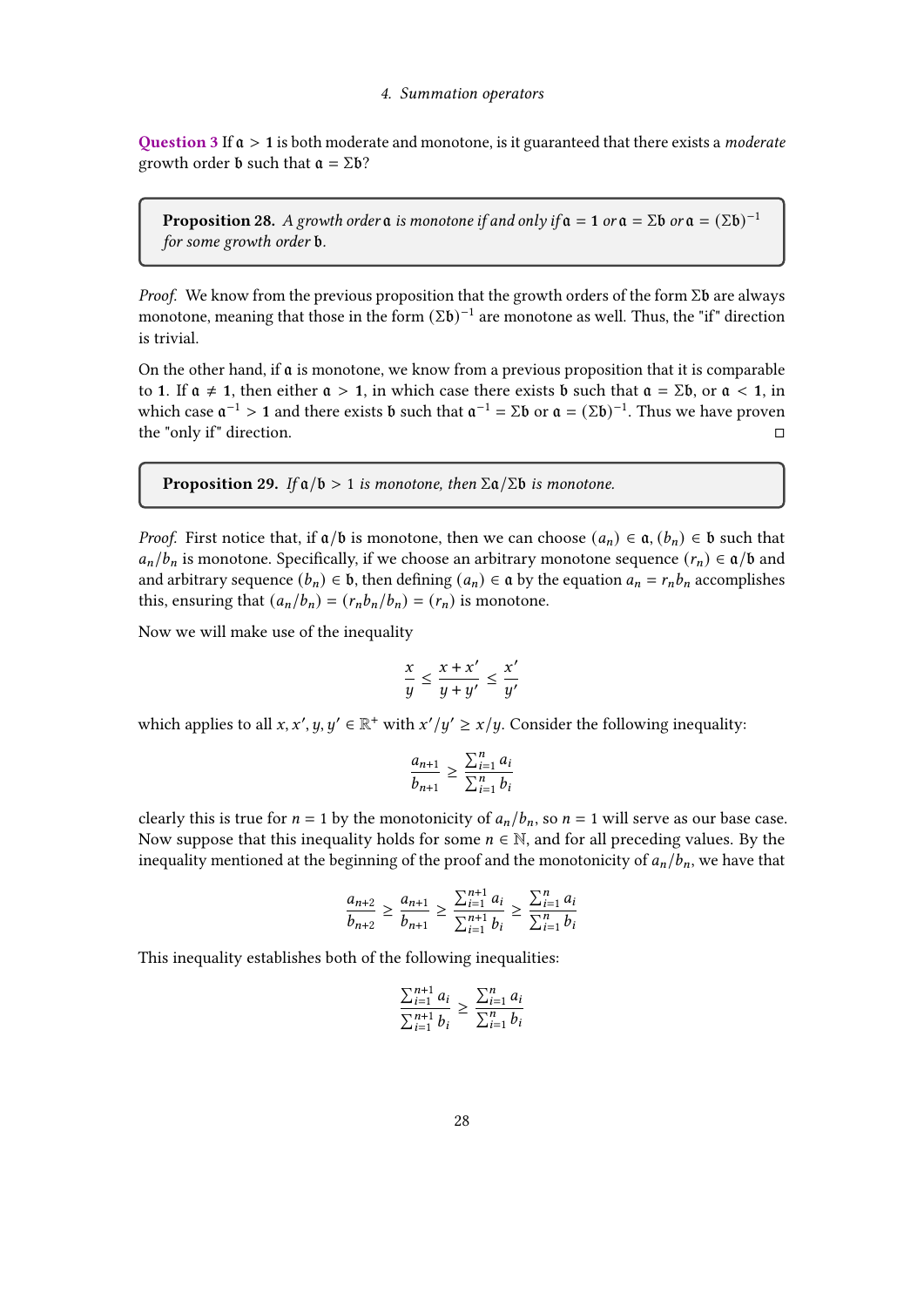$$
\frac{a_{n+2}}{b_{n+2}} \ge \frac{\sum_{i=1}^{n+1} a_i}{\sum_{i=1}^{n+1} b_i}
$$

the former of which proves that the sequence  $\Sigma\alpha/\Sigma\beta$  is monotonic up to index  $n + 1$ , and the latter of which extends our original assumption from case  $n$  to case  $n + 1$ , allowing us to inductively prove our claim for all  $n \in \mathbb{N}$ .

**Proposition 30.** If  $a/b > 1$  is monotone and  $\Sigma a > 1$ , then  $\Sigma a/\Sigma b > 1$ .

*Proof.* We may use the same construction as in the previous proof to choose  $(a_n) \in \mathfrak{a}$  and  $(b_n) \in \mathfrak{b}$  such that  $\alpha/\beta$  is monotone. Letting  $R \in \mathbb{R}^+$  be arbitrary, we will show that  $\Sigma \alpha/\Sigma \beta$ eventually exceeds  $R$ , and is therefore unbounded.

Because  $\alpha/\beta$  is monotone and > 1, there exists  $N \in \mathbb{N}$  such that  $a_n/b_n > 2R$  for all  $n \ge N$ . Furthermore, since  $\Sigma \mathfrak{a} > 1$ , we have that  $\Sigma \mathfrak{a}$  is unbounded, and there therefore exists  $M \in \mathbb{N}$ such that

$$
\sum_{i=N}^{M} a_i \ge 2R \sum_{i=1}^{N-1} b_i
$$

Then we have the following inequality:

$$
\frac{\sum_{i=1}^K a_i}{\sum_{i=1}^K b_i} = \frac{\sum_{i=1}^{N-1} a_i + \sum_{i=N}^K a_i}{\sum_{i=1}^{N-1} b_i + \sum_{i=N}^K b_i} > \frac{\sum_{i=N}^K a_i}{\sum_{i=1}^{N-1} b_i + \sum_{i=N}^K b_i}
$$

Now notice that the numerator of this ratio is greater than or equal to  $R$  times the denominator, since it is greater than or equal to  $2R$  times each of the sums in the denominator. Thus, we have that

$$
\frac{\sum_{i=1}^K a_i}{\sum_{i=1}^K b_i} > R
$$

and, since  $\Sigma\alpha/\Sigma\beta$  is monotone by the previous proposition, we have that all elements of  $\Sigma\alpha/\Sigma\beta$ with  $n \geq K$  exceed R. Hence,  $\Sigma \alpha / \Sigma \beta$  is unbounded above (since R was arbitrary) and therefore  $> 1$ , since it is monotone.

Recall that, in the first section of this chapter, we found a troublesome counterexample in which Σ failed to preserve strict inequality of sequences. Using the two propositions above, we are now prepared to "salvage" this idea by providing sufficient conditions for  $a < b$  to imply Σ $a < Σb$ .

**Proposition 31.** If  $\alpha/b$  is monotone and  $\Sigma$ **b** > 1, then  $\alpha < b$   $\implies \Sigma \alpha < \Sigma b$ .

*Proof.* This follows easily from the above two propositions. If  $a < b$ , then  $b/a$  is monotone (since  $a/b$  is monotone by hypothesis) and it is also  $> 1$ . By the previous two propositions, since  $\Sigma \mathfrak{b} > 1$ , we have that  $\Sigma \mathfrak{b}/\Sigma \mathfrak{a} > 1$  and therefore  $\Sigma \mathfrak{a} < \Sigma \mathfrak{b}$  as claimed.

Question 4 Is Σ injective on moderate growth orders? Do there exist two moderate growth orders  $a \neq b$  such that  $\Sigma a = \Sigma b$ ?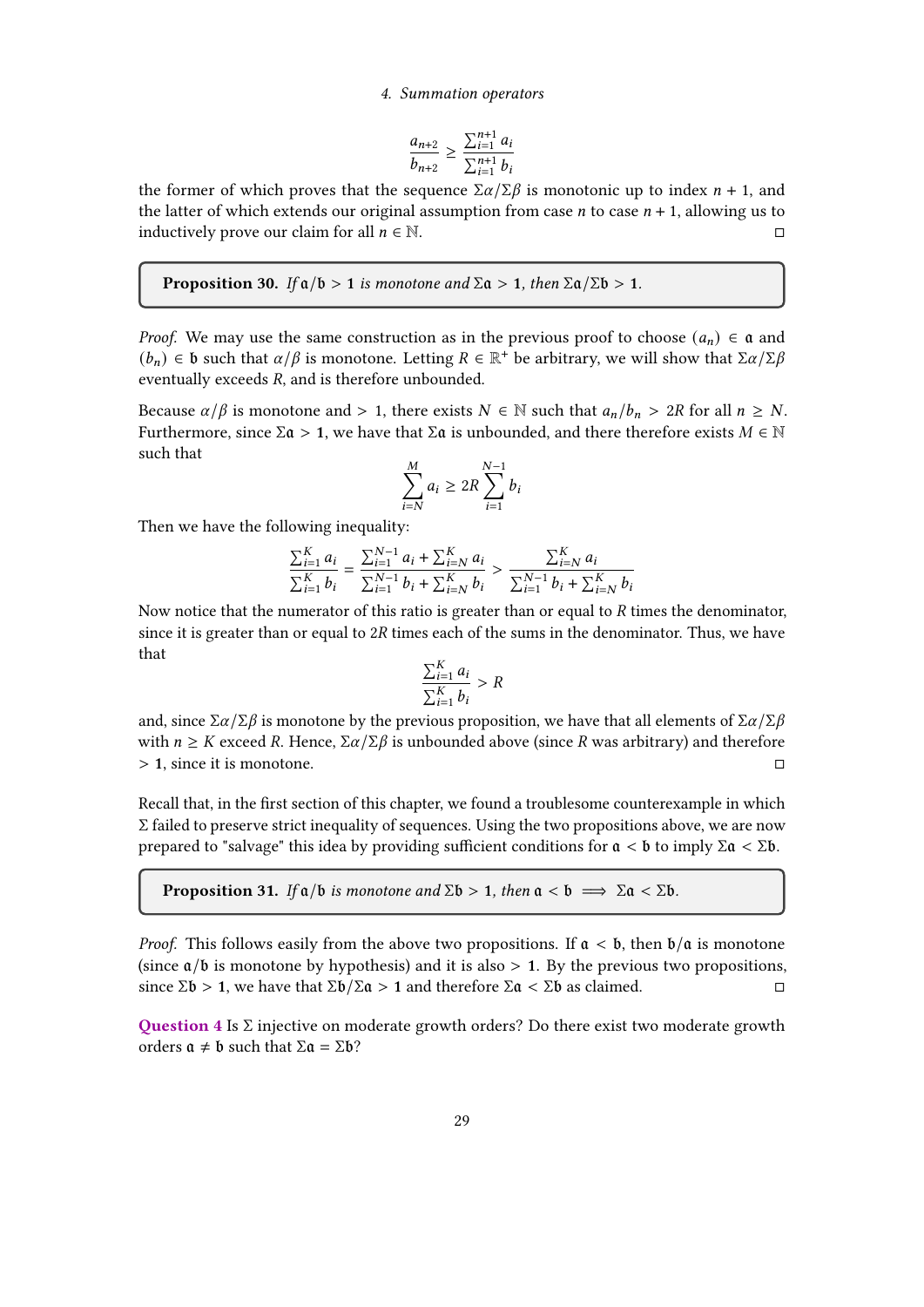## <span id="page-29-0"></span>4.3. The partial sum ratio

There are several asymptotic formulas for partial sums that are familiar from calculus. For instance:

$$
\Sigma \mathfrak{n}^p = \mathfrak{n}^{p+1}
$$
  
\n
$$
\Sigma \mathfrak{n}^p \mathfrak{l}^q = \mathfrak{n}^{p+1} \mathfrak{l}^q
$$
  
\n
$$
\Sigma \mathfrak{n}^{-1} = \mathfrak{l}
$$
  
\n
$$
\Sigma \mathfrak{n}^{-1} \mathfrak{l}^p = \mathfrak{l}^{p+1}
$$
  
\n
$$
\Sigma (\mathfrak{n} \mathfrak{l})^{-1} = [(\log \log n)]
$$

for  $p \in (-1, \infty)$  and  $q \in \mathbb{R}$ . If we look for patterns or tricks that might allow us to quickly calculate the asymptotics of a sequence of partial sums, the first thing that pops out is that, for a broad class of growth orders, taking partial sums amounts to just multiplying the original growth order by  $\pi$ . This is the case for the first two classes of growth orders:  $\Sigma$  sends  $\pi^p$  to  $\mathfrak{n} \cdot \mathfrak{n}^p = \mathfrak{n}^{p+1}$  and sends  $\mathfrak{n}^p \mathfrak{l}^q$  to  $\mathfrak{n} \cdot \mathfrak{n}^p \mathfrak{l}^q = \mathfrak{n}^{p+1} \mathfrak{l}^q$ . However, for the growth order  $\mathfrak{n}^{-1}$ , taking partial sums increases the original growth order by a factor of  $nI$ , rather than  $n$ . And for the growth order  $(\mathfrak{nl})^{-1}$ , taking partial sums increases it by a factor of  $[(n \log n \log \log n)]$ .

While these examples don't suggest any obvious catch-all technique for determining the growth order of Σα in general (despite some noticeable patterns for special cases like  $π<sup>p</sup>[<sup>q</sup>]$ ), they do hint that it may be informative to study the *factor by which a growth order increases* when we take its partial sums. That is, we should take a closer look not just at the Σ function, but at the function which sends  $\mathfrak{a} \to \mathfrak{a}/\Sigma \mathfrak{a}$ . Let us denote this **partial sum ratio**  $\mathfrak{a}/\Sigma \mathfrak{a}$  using the notation Pa. From our observations above, we know, for instance, that P $\mathfrak{a} = \mathfrak{n}^{-1}$  when  $\mathfrak{a}$  takes the form  $\mathfrak{m}^p$ I<sup>q</sup> with  $p > -1$ , and that P $\mathfrak{a} = (\mathfrak{m}I)^{-1}$  when  $\mathfrak{a}$  takes the form  $\mathfrak{n}^{-1}$ I<sup>p</sup> with  $p > -1$ . It seems that P is constant for large intervals of growth orders.

Nevertheless, the above proposition shows that for sequences with monotone ratios, the partial sum ratio P preserves their order. Clearly this transformation is not necessarily strictly orderpreserving on such sequences, because, as we saw earlier, it maps many different growth orders to the same ratio.

**Proposition 32.** If  $a \leq b$  and  $a/b$  is monotone, then Pa  $\leq$  Pb.

*Proof.* Suppose  $\mathfrak{a} \leq \mathfrak{b}$  and  $\mathfrak{a}/\mathfrak{b}$  is monotone, so that there exists a monotone decreasing sequence  $(c_n) \in \mathfrak{a}/\mathfrak{b}$ , and we may choose  $(a_n) \in \mathfrak{a}, (b_n) \in \mathfrak{b}$  such that  $a_n/b_n = c_n$ . (Let  $(b_n)$  be an arbitrary element of **b** and let  $(a_n)$  be defined by  $a_n = b_n c_n$ .) Then we have that

$$
c_n \sum_{k=1}^n b_k = \sum_{k=1}^n c_n b_k \le \sum_{k=1}^n c_k b_k = \sum_{k=1}^n a_k
$$

so we have that  $(a/b)\Sigma b \leq \Sigma a$ , which is equivalent to Pa  $\leq$  Pb.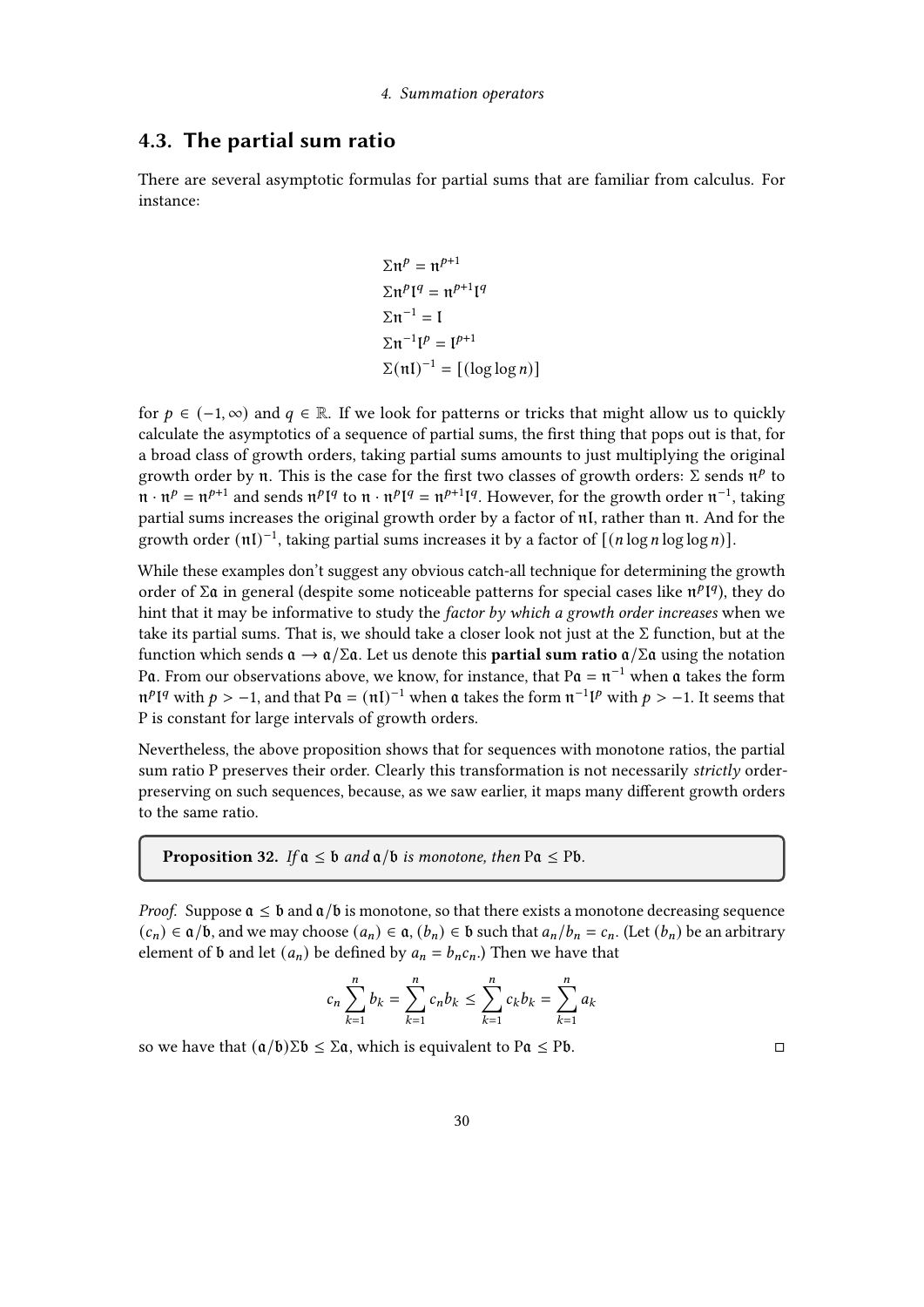The implication  $a \leq b \implies Pa \leq Pb$  seems to suggest that P is a monotone increasing function on growth orders. However, the additional stipulation that  $a/b$  be monotone is essential. Consider the two growth orders  $\mathfrak{n}^{-1/2}$  and  $\mathfrak{u}^{1/3}$ , which satisfy  $\mathfrak{n}^{-1/2} < \mathfrak{u}^{1/3}$ . We also have  $\Sigma \mathfrak{n}^{1/2} = \mathfrak{n}^{3/2}$  and  $\Sigma \mathfrak{u}^{1/3} = \mathfrak{n}^{4/3}$ , so that  $P\mathfrak{n}^{-1/2} = \mathfrak{n}^{-1}$  and  $P\mathfrak{u}^{1/3} = \mathfrak{u}^{1/3} \mathfrak{n}^{-4/3}$ , so that  ${\rm P}\mathfrak{u}^{1/3}<{\rm P}\mathfrak{n}^{-1/2}.$  Thus, not only does P fail to be monotone increasing in general, but it actually *reverses* the order of some growth orders, such as  $\pi^{-1/2} < \mu^{1/3}$  with  $Pu^{1/3} < Pu^{-1/2}$ .

**Proposition 33.** For any moderate growth order  $\alpha$  with  $(a_n) \in \alpha$ , we have that  $\Sigma$ P $\alpha$  is the growth order of the sequence  $(b_n)$  defined by

$$
b_n = \log\left(1 + \sum_{i=1}^n a_i\right)
$$

*Proof.* From the above definition of  $b_n$ , we have

$$
b_{n+1} - b_n = \log\left(1 + \sum_{i=1}^{n+1} a_i\right) - \log\left(1 + \sum_{i=1}^{n} a_i\right) = \log\left(1 + \frac{a_{n+1}}{\sum_{i=1}^{n} a_i}\right)
$$

and by [24](#page-23-1) we have that the ratio inside of the logarithm on the RHS decays at least as fast as  $\mathfrak{n}^{-1}$ . We know from analysis that  $\log(1 + h)$  is  $\Theta(h)$  as  $h \to 0$ , so we have that

$$
b_{n+1} - b_n \sim \frac{a_{n+1}}{\sum_{i=1}^n a_i}
$$

The sequence with terms given by the RHS of this asymptotic equivalence has growth order  $\alpha/\Sigma\alpha$  (because  $\alpha$  is moderate). The partial sums of the RHS yield the original sequence  $(b_n)$ , so we have that  $\Sigma$ ( $\alpha/\Sigma$  $\alpha$ ), or  $\Sigma$ P $\alpha$ , is the growth order of  $(b_n)$ , as claimed.

We can also prove the following similar formula, which can be thought of as an analogue of the power rule from calculus:

**Proposition 34.** For any moderate growth order  $\mathfrak{a}$  with  $(a_n) \in \mathfrak{a}$ , and for any  $p > -1$ , we have that  $\Sigma(\mathfrak{a}(\Sigma \mathfrak{a})^p) = (\Sigma \mathfrak{a})^{p+1}$ , and for any  $p < -1$ , we have  $\Sigma(\mathfrak{a}(\Sigma \mathfrak{a})^p) = 1$ .

*Proof.* Let  $p > -1$ , and define a sequence  $(b_n)$  as follows:

$$
b_n = \left(\sum_{i=1}^n a_i\right)^{p+1}
$$

Using the same technique as the previous proof, we have that

$$
b_{n+1} - b_n = \left(a_{n+1} + \sum_{i=1}^n a_i\right)^{p+1} - \left(\sum_{i=1}^n a_i\right)^{p+1} = \left(\sum_{i=1}^n a_i\right)^{p+1} \left(\left(1 + \frac{a_{n+1}}{\sum_{i=1}^n a_i}\right)^{p+1} - 1\right)
$$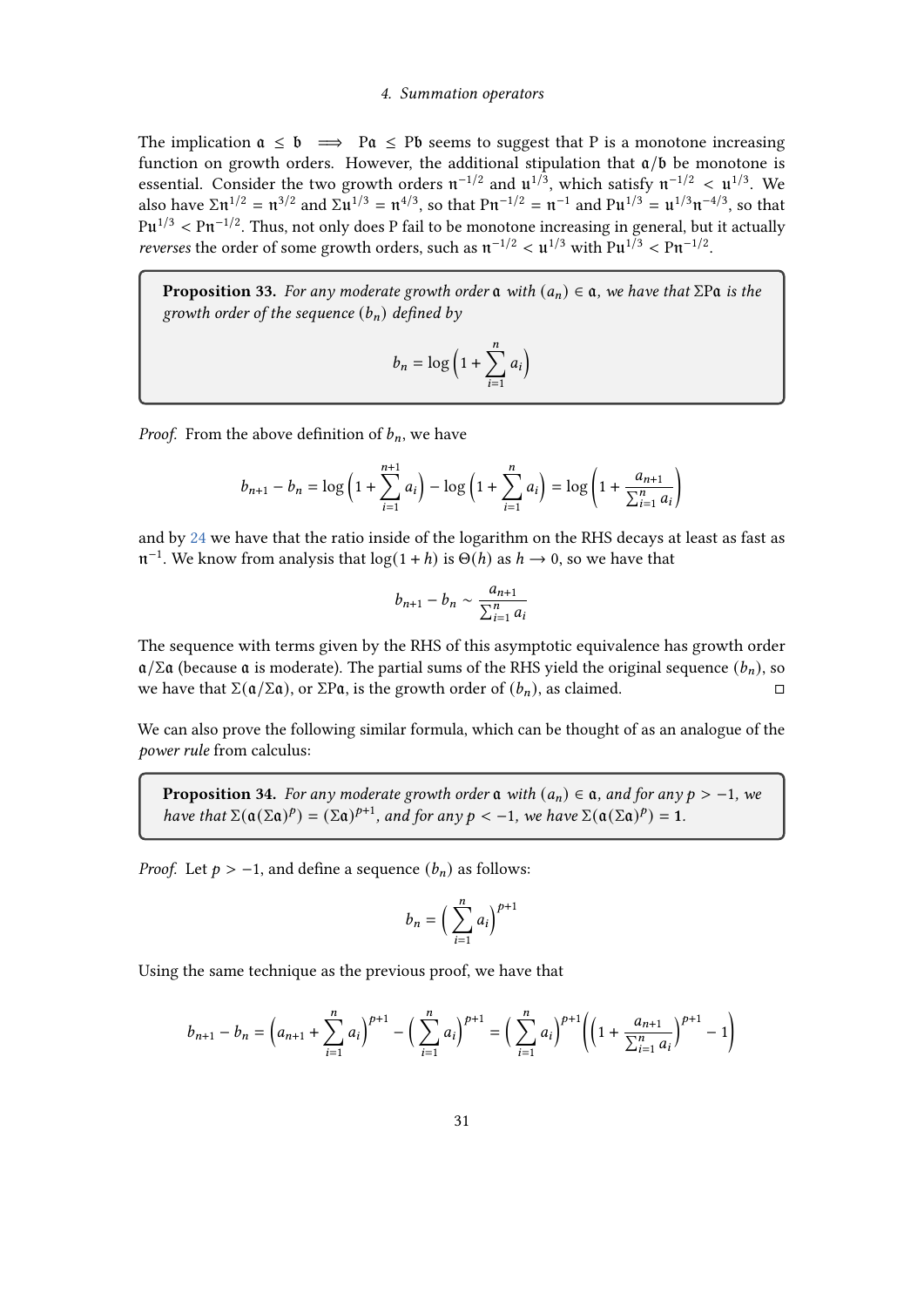Now recall from calculus that  $(1 + h)^{p+1} - 1$  is  $\Theta(h)$  as  $h \to 0$ , meaning that

$$
b_{n+1} - b_n \sim \left(\sum_{i=1}^n a_i\right)^{p+1} \cdot \frac{a_{n+1}}{\sum_{i=1}^n a_i} = a_{n+1} \left(\sum_{i=1}^n a_i\right)^p
$$

which has a growth order of  $\mathfrak{a}(\Sigma \mathfrak{a})^p$ , since  $a_{n+1} \sim a_n$  (because  $\mathfrak{a}$  is moderate). The partial sums of the LHS yield the sequence  $(b_{n+1} - b_1) \sim (b_n)$ , meaning that  $\mathfrak{b} = (\Sigma \mathfrak{a})^{p+1} = \Sigma (\mathfrak{a}(\Sigma \mathfrak{a})^p)$ , as claimed.

Suppose, on the other hand, that  $p < -1$ . Because  $\mathfrak a$  is moderate, we have that  $\Sigma \mathfrak a \geq \mathfrak n \mathfrak a$ , and therefore  $\mathfrak{a}(\Sigma \mathfrak{a})^p \leq \mathfrak{n}^p$ . Since  $\Sigma \mathfrak{n}^p = 1$ , we have that  $\Sigma(\mathfrak{a}(\Sigma \mathfrak{a})^p) = 1$  as well.

**Proposition 35.** If  $\alpha = (a_n) \in \mathfrak{a}$  is a sequence tending to zero, and the sequence  $\beta = e^{\sum \alpha}$ has growth order **b**, then  $\Sigma$ ( $\alpha$ **b**) = **b**.

*Proof.* The equation  $\beta = (b_n) = e^{\sum \alpha}$  simply means that

$$
b_n = e^{\sum_{k=1}^n a_k}
$$

Now, notice that

$$
b_n - b_{n-1} = e^{\sum_{k=1}^{n} a_k} - e^{\sum_{k=1}^{n-1} a_k} = e^{\sum_{k=1}^{n} a_k} (1 - e^{-a_n})
$$

Because  $1 - e^{-h} = \Theta(h)$  as  $h \to 0$ , and  $(a_n)$  is a sequence tending to zero, we have that the sequence  $(1 - e^{-a_n})$  has the same growth order  $\alpha$  as  $(a_n)$ , and therefore that the difference  $b_n - b_{n-1}$  has growth order ab. However, the partial sums of the sequence  $b_n - b_{n-1}$  are simply equal to  $b_n$  plus  $O(1)$ , and the  $O(1)$  term can be neglected, since we already know that  $(b_n)$ is  $\Omega(1)$  (since  $e^{a_n}$  is bounded below by 1 for  $a_n > 0$ ). Hence, we have that  $\Sigma(\mathfrak{a}\mathfrak{b}) = \mathfrak{b}$  as  $\Box$ claimed.

## <span id="page-31-0"></span>4.4. Convolution

**Definition 12.** Given sequences  $\alpha, \beta \in \mathcal{S}(\mathbb{R}^+)$ , their **convolution**  $\alpha * \beta$  is defined as the sequence  $(c_n)$  with entries given by

$$
c_n = \sum_{k=1}^n a_k b_{n-k+1}
$$

**Proposition 36.** If  $\alpha$ ,  $\alpha'$ ,  $\beta \in S(\mathbb{R}^+)$  and  $\alpha \sim \alpha'$ , then  $\alpha * \beta \sim \alpha' * \beta$ .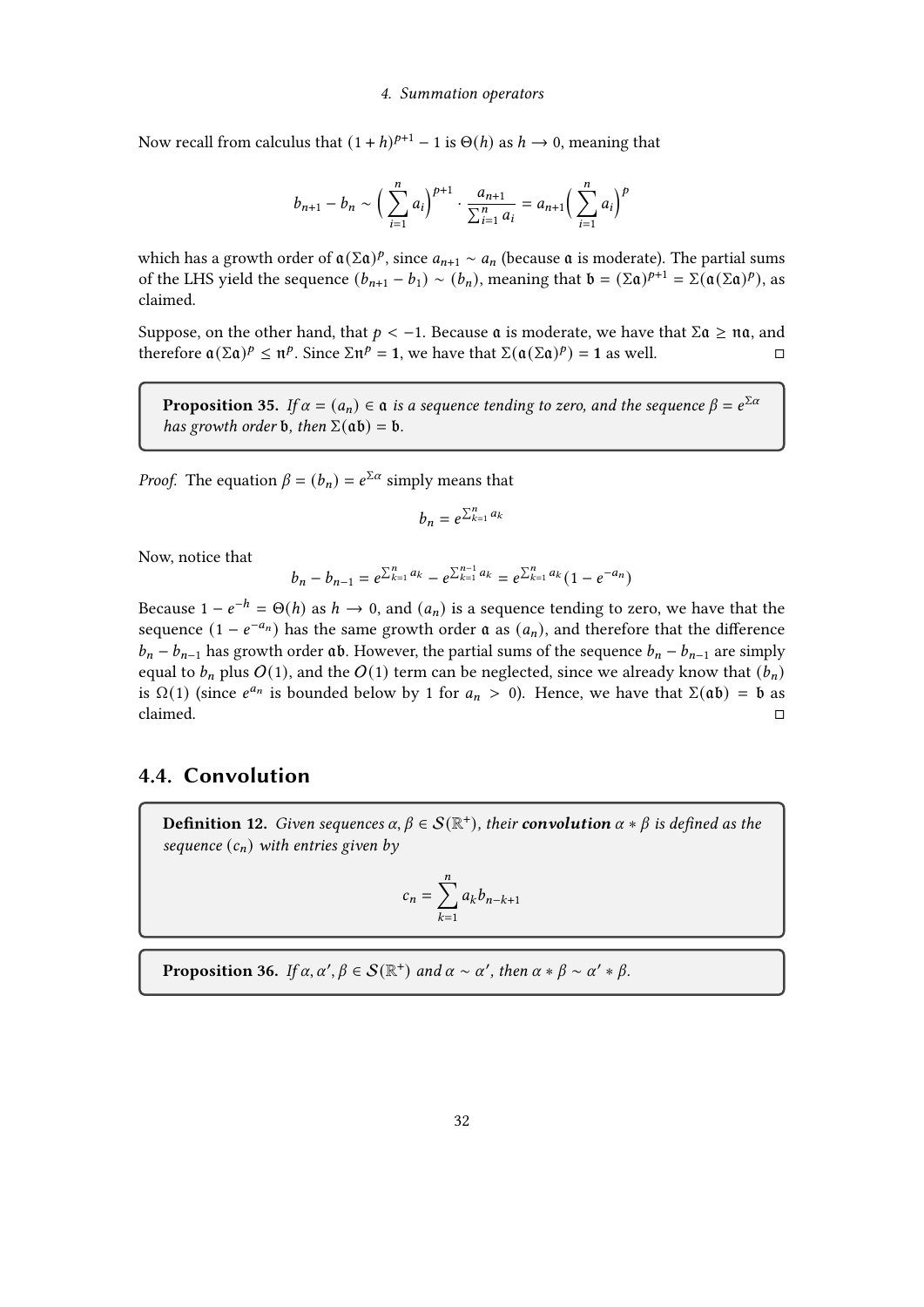*Proof.* Suppose that  $\alpha \sim \alpha'$  so that there exist constants  $C_1, C_2$  such that

$$
C_1 a'_n \le a_n \le C_2 a'_n
$$

for all  $n \in \mathbb{N}$ . This implies that

$$
C_1 \sum_{k=1}^n a'_k b_{n-k+1} \le \sum_{k=1}^n a_k b_{n-k+1} \le C_2 \sum_{k=1}^n a'_k b_{n-k+1}
$$

and therefore  $\alpha * \beta \sim \alpha' * \beta$  by the definition of convolution.  $□$ 

Following the same pattern as before, this allows us to extend sequence convolution to a well-define operation on growth orders.

**Definition 13.** If  $a, b \in S(\mathbb{R}^+)$ /~ are growth orders, define their **convolution**  $a * b$  as the growth order of the sequence  $\alpha * \beta$ , where  $\alpha \in \mathfrak{a}, \beta \in \mathfrak{b}$  are arbitrary.

Here are some basic properties of convolution:

**Proposition 37.** The following identities hold for all growth orders  $a, b, c$ : •  $a * b = b * a$ •  $a * (b * c) = (a * b) * c$ •  $a * (b + c) = (a * b) + (a * c)$ •  $\alpha * 1 = \Sigma \alpha$ 

Proof. We will show that these identities hold for all growth orders by showing that they hold for any of their constituent sequences. Let  $(a_n) \in \mathfrak{a}$ ,  $(b_n) \in \mathfrak{b}$ ,  $(c_n) \in \mathfrak{c}$  be arbitrary.

First of all, we have that

$$
\sum_{k=1}^{n} a_k b_{n-k+1} = \sum_{k=1}^{n} a_{n-k+1} b_k
$$

by reindexing the sum, meaning that we have  $(a_n) * (b_n) = (b_n) * (a_n)$  and therefore  $a * b = b * a$ .

For the second identity, we will make use of the following reformulation of the definition of convolution:

$$
(\alpha * \beta)_n = \sum_{i+j=n+1} a_i b_j
$$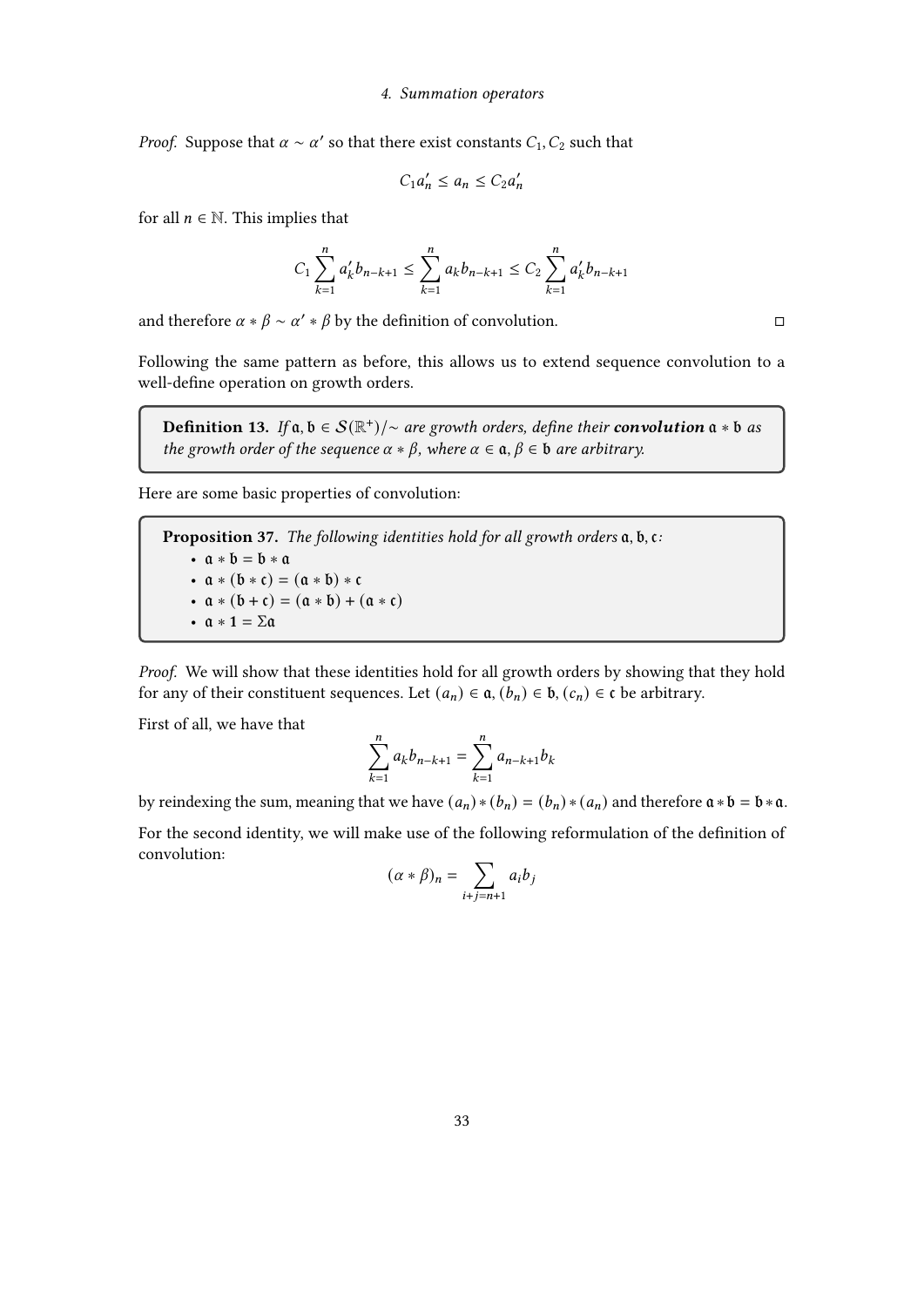where the sum ranges over positive integers  $i$ ,  $j$ . This means that

$$
((\alpha * \beta) * \gamma)_n = \sum_{i+j=n+1} \sum_{k+l=i+1} a_k b_l c_j
$$

$$
= \sum_{k+l+j=n+2} a_k b_l c_j
$$

$$
= \sum_{k+i=n+1} \sum_{l+j=i+1} a_k b_l c_j
$$

$$
= (\alpha * (\beta * \gamma))_n
$$

and therefore we have that  $(a * b) * c = a * (b * c)$ .

For the next identity, we may simply use the fact that

$$
\sum_{k=1}^{n} a_k (b_{n-k+1} + c_{n-k+1}) = \sum_{k=1}^{n} a_k b_{n-k+1} + \sum_{k=1}^{n} a_k c_{n-k+1}
$$

which proves that  $\mathfrak{a} * (\mathfrak{b} + \mathfrak{c}) = (\mathfrak{a} * \mathfrak{b}) + (\mathfrak{a} * \mathfrak{c}).$ 

Finally, for the last identity, we may use the constant sequence (1)  $\in$  1, which gives the following formula for the *n*th term of the convolution  $(a_n) * (1)$ :

$$
\sum_{k=1}^n a_k \cdot 1
$$

which is simply the *n*th partial sum of  $(a_n)$ , meaning that  $a * 1 = \Sigma a$  as claimed.

## <span id="page-33-0"></span>4.5. The convergence-divergence boundary

A natural question to ask while exploring convergent and divergent infinite series is the following: does there exist a growth order which exhibits the slowest possible decay for a sequence whose partial sums diverge? That is, does there exist a minimal growth order whose partial sums diverge?

**Proposition 38.** For any growth order  $\mathfrak a$  with  $\Sigma \mathfrak a > 1$ , there exists a growth order  $\mathfrak b < \mathfrak a$ with  $\Sigma$ **b** > 1.

*Proof.* Let us suppose that  $a < 1$ , or that  $a$  is the growth order of a sequence tending to zero. For if this is not the case, we may simply let  $\mathfrak{b} = \mathfrak{n}^{-1}$ . If  $(a_n) \in \mathfrak{a}$  tends to zero but  $\Sigma \mathfrak{a} > 1$ , then consider the sequence  $(b_n)$  defined by  $b_1 = \sqrt{a_1}$  and

$$
b_n = \sqrt{\sum_{i=1}^n a_i} - \sqrt{\sum_{i=1}^{n-1} a_i}
$$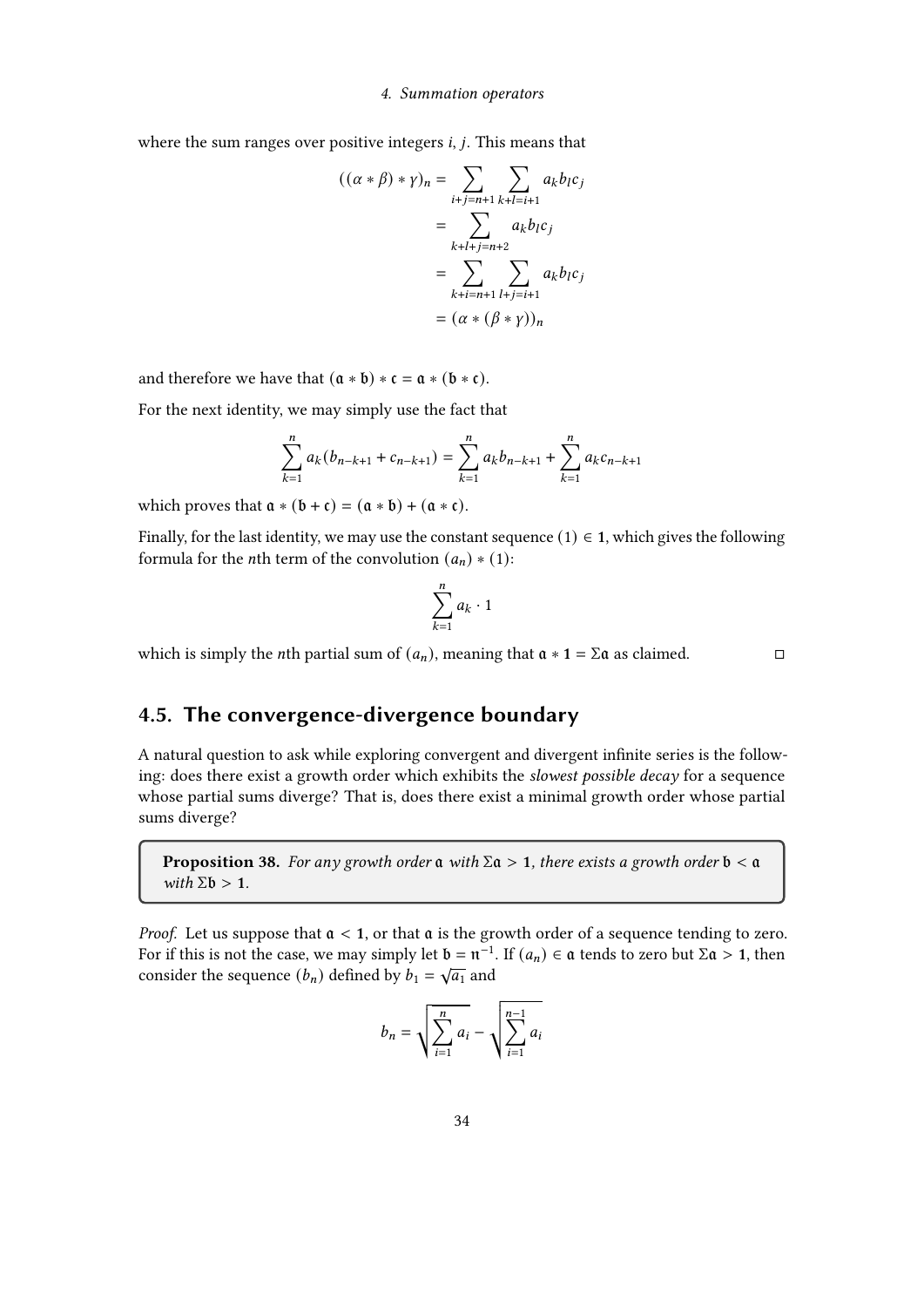so that

$$
\sum_{i=1}^{n} b_i = \sqrt{\sum_{i=1}^{n} a_i}
$$

Now let b be the growth order of this sequence. Clearly, since the partial sums of  $(a_n)$  tend to infinity, the partial sums of  $(b_n)$  also tend to infinity, since  $x \mapsto \sqrt{x}$  is an unbounded strictly increasing function on  $\mathbb{R}^+$ . We also have that

$$
b_n = \left(\sqrt{\sum_{i=1}^{n-1} a_i}\right) \left(\sqrt{1 + \frac{a_n}{\sum_{i=1}^{n-1} a_i}} - 1\right)
$$
  

$$
\sim \left(\sqrt{\sum_{i=1}^{n-1} a_i}\right) \cdot \frac{1}{2} \frac{a_n}{\sum_{i=1}^{n-1} a_i}
$$
  

$$
= \frac{a_n}{2\sqrt{\sum_{i=1}^{n-1} a_i}}
$$

which has growth order  $a/$  $\sqrt{\sum a}$ , which is strictly less than  $a$ , since  $\Sigma a > 1$ . Thus, we have found a growth order **b** such that  $\Sigma \mathfrak{b} > 1$  and  $\mathfrak{b} < \mathfrak{a}$ .

This allows us to answer our question in the negative. There can be no "slowest diverging" infinite series, because for any growth order whose partial sums diverge, there exists a strictly lesser growth order whose partial sums also diverge. This means that for any growth order with divergent partial sums, we can, in fact, construct a *strictly decreasing infinite sequence* of growth orders starting with the given growth order, each of whose partial sums diverges. The following growth orders are familiar ones from calculus:

$$
\cdots < (\pi II_2 I_3)^{-1} < (\pi II_2)^{-1} < (\pi I)^{-1} < \pi^{-1}
$$

where the partial sums of the sequence  $(\mathfrak{n} \mathfrak{l} \cdots \mathfrak{l}_m)^{-1}$  diverge with a growth order of  $\mathfrak{l}_{m+1}$ . This provokes another question. Sure, we know that there is no least diverging growth order, but maybe some sequence of growth orders like the above "covers" all growth orders whose partial sums diverge. For instance, perhaps we can say that every growth order  $\alpha$  whose partial sums diverge falls above some growth order from the above list, so that no growth order diverges more slowly than *all* of the growth orders  $(\mathfrak{n} \mathfrak{l} \cdots \mathfrak{l}_m)^{-1}$ . Is this true?

Proposition 39. Given any infinite descending sequence of growth orders

$$
\cdots < \mathfrak{a}_3 < \mathfrak{a}_2 < \mathfrak{a}_1
$$

such that  $\Sigma \mathfrak{a}_i > 1$  for all  $i \in \mathbb{N}$ , there always exists some growth order  $\mathfrak{c}$  such that  $\mathfrak{c} < \mathfrak{a}_i$ for all  $i \in \mathbb{N}$  and  $\gamma$ et  $\Sigma \mathfrak{c} > 1$ .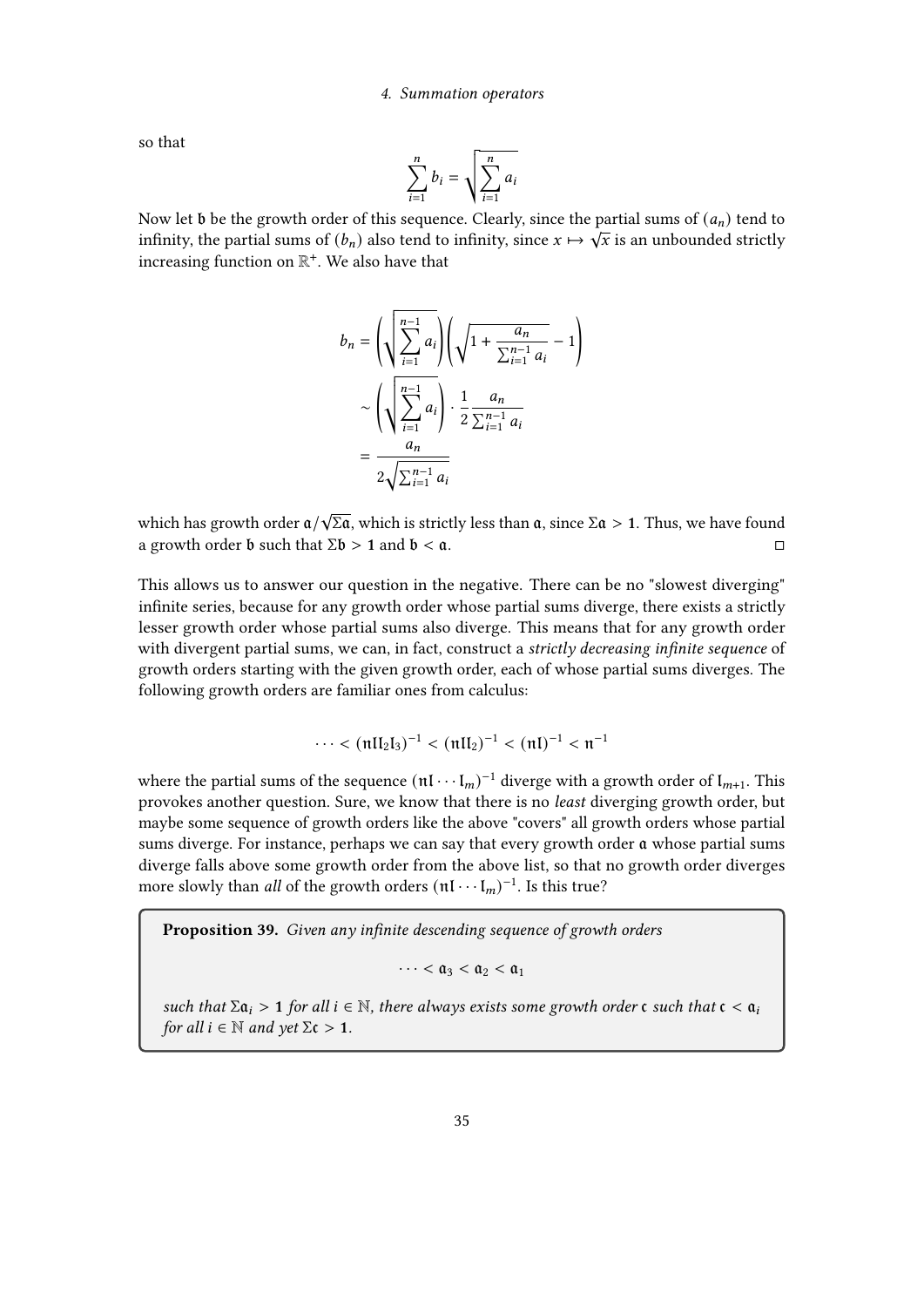*Proof.* Let's start by choosing infinitely many sequences  $(a_n^{(i)}) \in \mathfrak{a}_i$  from the given sequence of growth orders. Because  $a_{i+1} < a_i$  for each  $i \in \mathbb{N}$ , there exists some sequence of constants  $C_i$ such that

$$
\frac{a_n^{(i+1)}}{a_n^{(i)}} \le C_i
$$

for all  $n \in \mathbb{N}$ , for each  $i \in \mathbb{N}$ . This inequality implies that

$$
\frac{a_n^{(i+1)}}{a_n^{(j)}} \le C_i C_{i-1} \cdots C_j
$$

for all  $n \in \mathbb{N}$ , for all  $j \leq i$ . Denote the constant  $C_i C_{i-1} \cdots C_j$  by  $B_{i,j}$ .

Let us now define another class of sequences  $(b_n^{(i)})$  as follows: set  $(b_n^{(1)}) = (a_n^{(1)})$ , and

$$
b_n^{(i+1)} = \frac{a_n^{(i+1)}}{\max(B_{i,1}, B_{i,2}, \cdots, B_{i,i})}
$$

so that we have  $b_n^{(i)} \leq b_n^{(j)}$  for all  $n \in \mathbb{N}$  and  $j \leq i$ . In essence, we have normalized the sequences  $(a_n^{(i)})$  so that each sequence  $(b_n^{(i)})$  has the same growth order of  $a_i$  for a fixed value of *i*, but  $b_n^{(i)}$  is a decreasing function of *i*. In other words, if we arrange these sequences in a table:

$$
\begin{matrix}\nb_1^{(1)} & b_2^{(1)} & b_3^{(1)} & \cdots & b_n^{(1)} & \cdots \\
b_1^{(2)} & b_2^{(2)} & b_3^{(2)} & \cdots & b_n^{(2)} & \cdots \\
b_1^{(3)} & b_2^{(3)} & b_3^{(3)} & \cdots & b_n^{(3)} & \cdots \\
\cdots & \cdots & \cdots & \cdots & \cdots & \cdots \\
b_1^{(i)} & b_2^{(i)} & b_3^{(i)} & \cdots & b_n^{(i)} & \cdots\n\end{matrix}
$$

then the sequence along row *i* has growth order  $a_i$ , and the sequence down column *n* is monotone decreasing.

Since each sequence  $b_n^{(i)}$  diverges, for any given  $M \in \mathbb{R}^+$ , there exists some index  $m$  such that the sum of the first  $m$  terms of the sequence exceeds  $M$ . Therefore, we may define a more general function ind<sub>M</sub>(*i*) as follows: let ind<sub>M</sub>(*i*) be the smallest value of *m* such that the sum of the first *m* terms of the sequence  $(b_n^{(i)})$  exceeds *M*. Notice that  $\text{ind}_M(i) \leq \text{ind}_M(j)$  when  $i \leq j$ , since  $b_n^{(i)} \ge b_n^{(j)}$  for  $i \le j$ . Informally, for sequences on lower rows of the table, it takes their partial sums longer to reach large values.

Finally, let's define a new sequence  $(c_n)$ , which will in some sense "diagonalize" over the above family of sequences. Define  $c_n$  piecewise as follows:

$$
c_n = \begin{cases} b_n^{(1)} & \text{if } n \le \text{ind}_1(1) \\ b_n^{(i+1)} & \text{when } \text{ind}_i(i) < n \le \text{ind}_{i+1}(i+1) \end{cases}
$$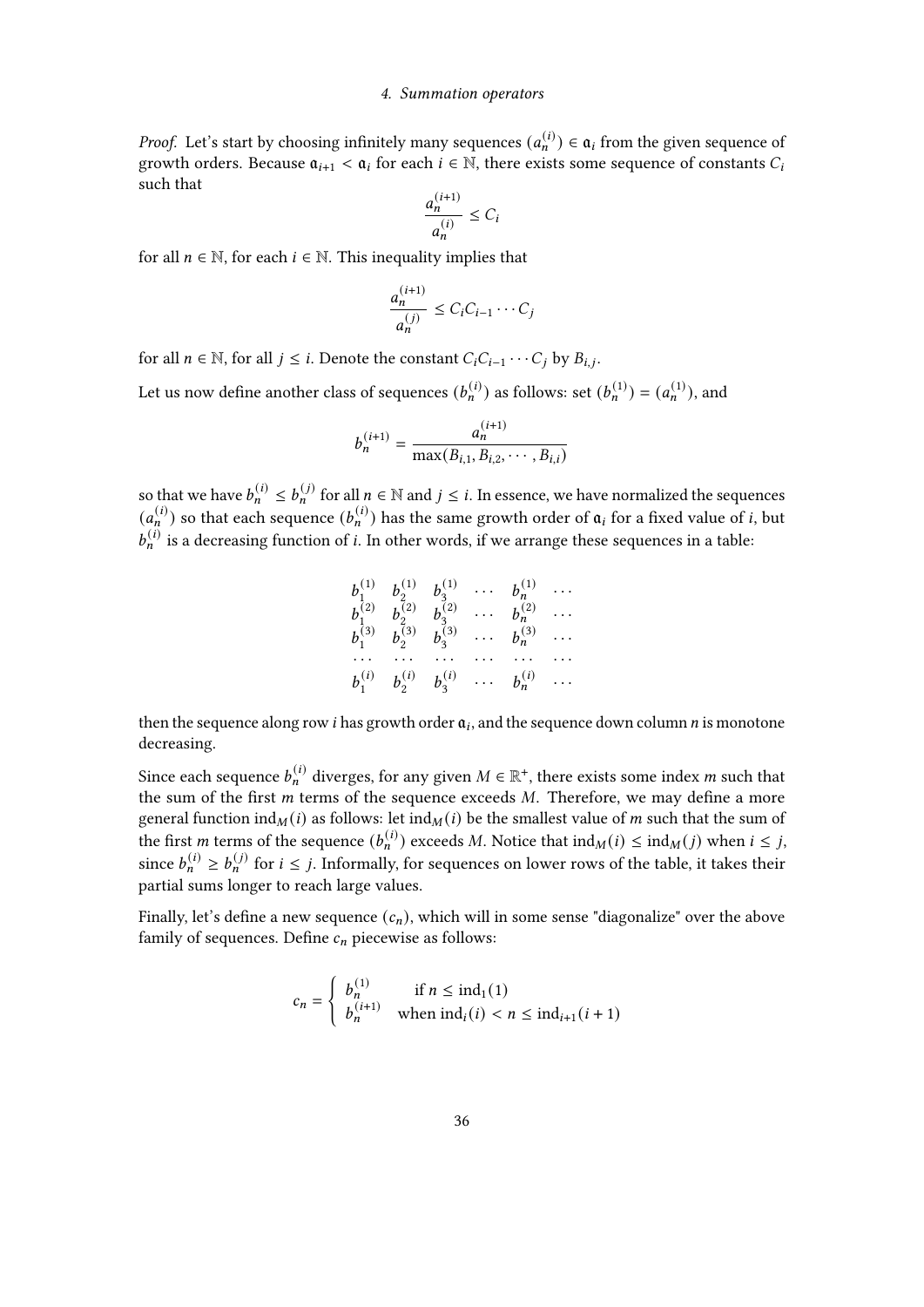#### 4. Summation operators

notice that these cases well-define  $c_n$  because ind<sub>i</sub>(i) is a monotone increasing sequence of *i*, and therefore every  $n \geq \text{ind}_i(i)$  falls in the interval of integers  $(\text{ind}_i(i), \text{ind}_{i+1}(i+1))$  for exactly one value of  $i \in \mathbb{N}$ . (Some of these intervals are empty, namely the ones where  $ind_i(i) = ind_{i+1}(i+1)$ .) At this point we just need to show that  $(c_n)$  satisfies the desired properties of having growth order less than each  $a_i$ , and having divergent partial sums.

First of all, notice that for all  $n > \text{ind}_i(i)$ , we have that  $c_n \leq b_n^{(i)}$ , since for these values of n we will have  $c_n = b_n^{(j)}$  for some values  $j > i$ , and we have already shown that  $b_n^{(j)} \le b_n^{(i)}$  for  $j \ge i$ . Thus, since  $c_n$  is bounded above by  $b_n^{(i)}$  for all but finitely many values of *n*. This means that, if  $\mathfrak{c} = [(c_n)]$ , we have  $\mathfrak{c} \leq \mathfrak{a}_i$  for each *i*, and hence  $\mathfrak{c} \leq \mathfrak{a}_{i+1} < \mathfrak{a}_i$  and  $\mathfrak{c} < \mathfrak{a}_i$  for each  $i \in \mathbb{N}$ , as claimed.

Finally, consider the sum of the first ind<sub>i</sub>(i) values of  $c_n$ . For each  $n \leq \text{ind}_i(i)$ , we have that  $c_n = b_n^{(j)}$  for some  $j < i$ , meaning that  $c_n \ge b_n^{(i)}$  for each  $n \le \text{ind}_i(i)$ . But, by the definition of  $ind_i(i)$ , we have that the sum  $b_1^{(i)}$  $1^{(i)} + \cdots + b_{\text{inc}}^{(i)}$  $\lim_{\text{ind}_i(i)} \geq i$ , meaning that we also have  $c_1 + \cdots + c_{\text{ind}_i(i)} \geq i$ . Thus, the partial sums of  $(c_n)$  are unbounded, and  $\Sigma \mathfrak{c} > 1$ , as desired.

Again, our question is answered negatively. Given any descending sequence of growth orders with divergent partial sums, there exists a growth orders with partial sums that diverge even more slowly.

What does this look like in terms of the familiar sequence of growth orders

$$
\cdots < (\pi II_2 I_3)^{-1} < (\pi II_2)^{-1} < (\pi I)^{-1} < \pi^{-1}
$$

mentioned earlier? Well, let's repeat the construction for this family of growth orders. Our family of sequences  $(a_n^{(i)})$  can be given as follows:

$$
a_n^{(1)} = n^{-1}
$$
  
\n
$$
a_n^{(2)} = n^{-1} (1 + \log_2 n)^{-1}
$$
  
\n
$$
a_n^{(3)} = n^{-1} (1 + \log_2 n)^{-1} (1 + \log_2 (1 + \log_2 n))^{-1}
$$
  
\n...

For these sequences, we already have  $a_n^{(j)} \le a_n^{(i)}$  for all  $i \le j$ , so we don't even need to bother with normalizing our sequences. The partial sums of  $a_n^{(i)}$  are on the order  $I_i$ , meaning that  $ind_i(i)$  will look something like <sup>*i*</sup>2, where the left superscript denotes tetration - that is, a power tower consisting of *i* many 2s. Therefore, if we let  $\text{slog}_2(n)$  denote the smallest natural number i such that  $\text{ind}_i(i) < i$ , then our diagonalizing sequence  $(c_n)$  could be given by

$$
c_n = n^{-1} \cdot (1 + \log_2 n)^{-1} \cdot (1 + \log_2 (1 + \log_2 n))^{-1} \cdot \dots \cdot \left( \overbrace{1 + \log_2 \left( \dots (1 + \log_2 n) \dots \right)}^{s \log_2(n) \text{ nested logarithms}} \right)^{-1}
$$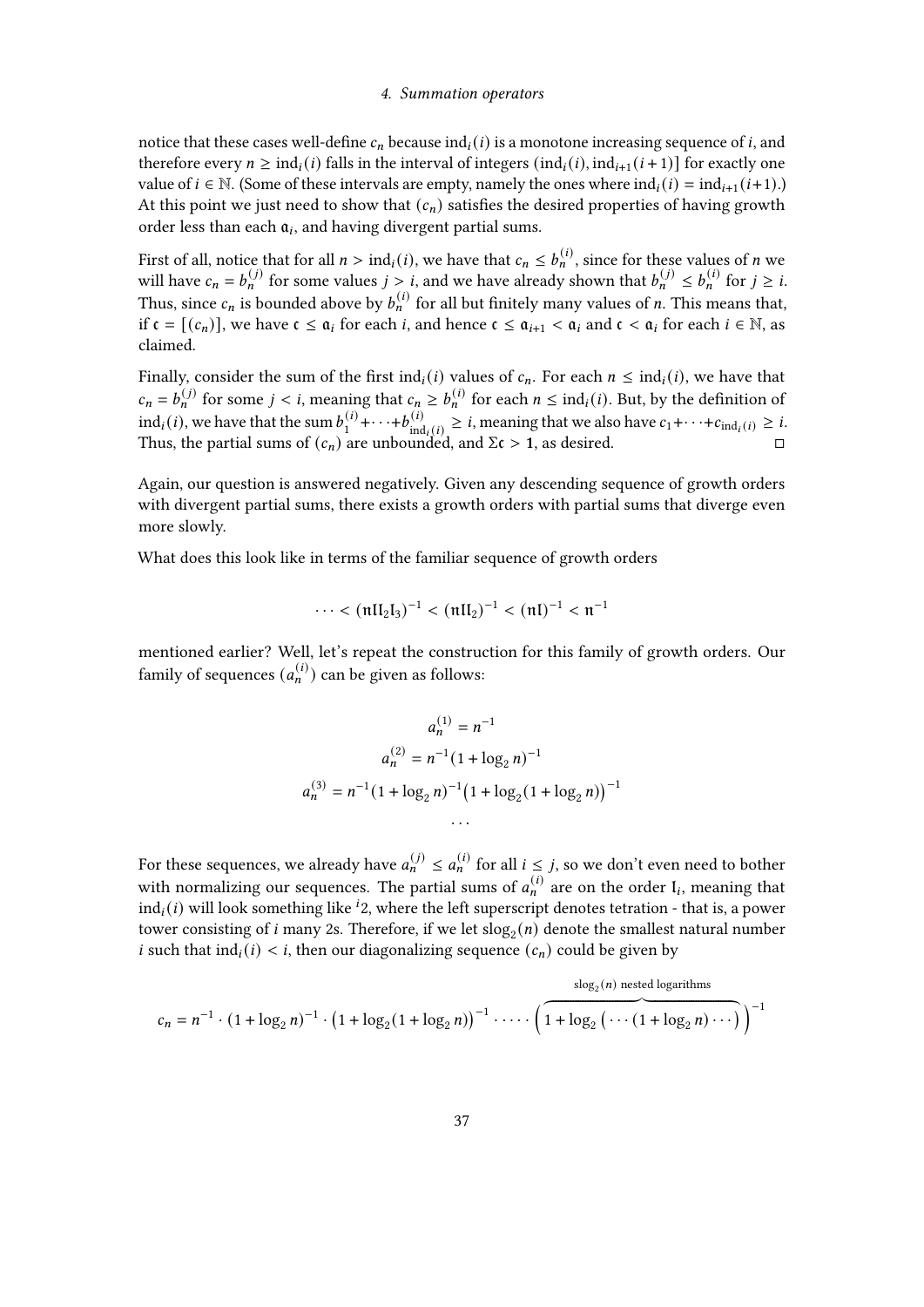#### 4. Summation operators

This sequence decays faster than each growth order  $(\mathfrak{n} \mathfrak{l}_1 \cdots \mathfrak{l}_m)^{-1}$ , yet its partial sums still diverge. (Note: the name  $\mathrm{slog}_2$  is chosen as a reference to the so-called "super-logarithm", which is sometimes defined as an analogue of the logarithm for tetration rather than exponentiation.)

Now consider the proof of the previous theorem, this time paying attention to the special case in which the ratios  $a_i/a_i$  are monotone. Because it is often convenient for us to deal with growth orders whose pairwise quotients are monotone, we would like to be able to construct a growth order  $\epsilon$  with divergent sums not only satisfying  $\epsilon < \mathfrak{a}_i$  for each *i*, but also making the quotients  $a_i/c$  monotone. It is not hard to see, however, that the construction from the above proof will result in  $\mathfrak c$  having monotone quotients with each of the  $\mathfrak a_i$ . This can be shown by choosing the sequences  $(a_n^{(i)})$  (and therefore also  $(b_n^{(i)})$ ) to have monotone quotients, and then noticing that each of the sequences  $(c_n/b_n^{(i)})$  is *eventually* monotone, specifically monotone for all  $n > \text{ind}_{i-1}(i-1)$ . That is,

$$
\frac{c_{n+1}}{b_{n+1}^{(i)}} \le \frac{c_n}{b_n^{(i)}}
$$

whenever  $n > \text{ind}_{i-1}(i-1)$ . When *n* does not take the form  $n = \text{ind}_m(m)$ , this inequality follows from the fact that the sequences  $(b_n^{(j)}/b_n^{(i)})$  are monotone decreasing for  $j \ge i$ , since  $c_n$  is piecewise defined by these sequences on successive intervals. When  $n = ind_m(m)$ , the inequality follows from this combined with the fact that  $b_n^{(j+1)} \le b_n^{(j)}$  for all j. Hence, we have the following refinement of the previous proposition:

Proposition 40. Given an infinite descending sequence of growth orders

 $\cdots < \mathfrak{a}_3 < \mathfrak{a}_2 < \mathfrak{a}_1 < 1$ 

such that  $a_i/a_j$  is monotone and  $\Sigma a_i > 1$  for any  $i, j \in \mathbb{N}$ , there always exists some growth order  $\mathfrak c$  such that  $\mathfrak a < \mathfrak a_i$  with  $\mathfrak a_i/\mathfrak c$  monotone for all  $i \in \mathbb N$ , and yet  $\Sigma \mathfrak c > 1$ .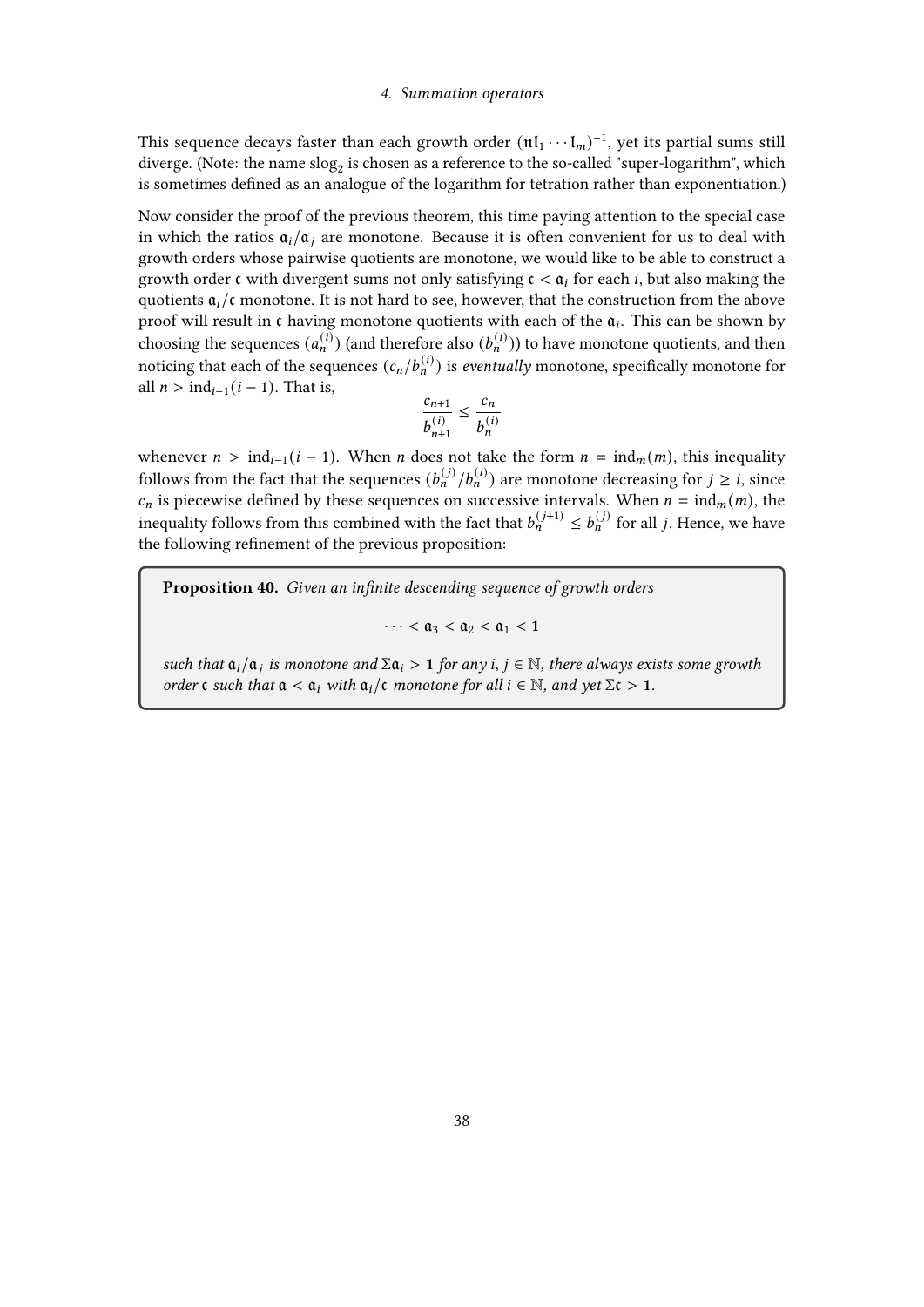# 5. Composition and inverses

# 5.1. Definition of the composite

Given a sequence  $(a_n)$ , we might want to examine the ways in which its growth order can change when it is reindexed. For instance, we may want to consider subsequences like  $(a_{2n})$ - which, as we proved earlier, has the same growth order as  $(a_n)$  given moderate growth - or  $(a_{n^2})$ . These subsequences *accelerate* the growth or decay of the sequence  $(a_n)$ , but we might also consider subsequences like  $(a_{\lfloor \sqrt{n} \rfloor})$  that "slow down" the original sequence.

In general, we may want to consider  $(a_{b_n})$  for an arbitrary indexing sequence  $(b_n)$ . However, this only makes sense when  $b_n$  is a sequence of natural numbers, since  $a_n$  is only defined for  $n \in \mathbb{N}$ . Hence, if we want to define the composite of two sequences  $\alpha \circ \beta = (a_{b_n})$ , we need  $(b_n)$ to consist of natural numbers.

**Definition 14.** Given sequences  $\alpha \in S(\mathbb{R}^+)$  and  $\beta \in S(\mathbb{N})$ , define their **composite**, denoted by  $\alpha \circ \beta$ , to be the sequence  $(a_{b_n})$ , and  $\beta$  is called the **indexing sequence**.

However, even if  $(b_n)$  is not a sequence of natural numbers, there may still exist a sequence of natural numbers of the same growth order which could be used as a sequence of indices in place of  $(b_n)$ . In fact, the following proposition proves that such a sequence exists whenever  $b \ge 1$ .

**Proposition 41.** For every sequence  $\alpha = (a_n) \in S(\mathbb{R}^+)$  with  $[\alpha] \geq 1$ , there exists a sequence of natural numbers  $\beta \in \mathcal{S}(\mathbb{N})$  such that  $[\alpha] = [\beta]$ .

*Proof.* Let  $[\alpha] \geq 1$ . Then we shall show that the sequence  $\beta = (b_n) \in S(\mathbb{N})$  defined by  $b_n = [a_n]$  has the same growth order as  $\alpha$ . Since  $\lceil x \rceil - x \in [0, 1)$  for all  $x \in \mathbb{R}^+$ , it follows that  $b_n - a_n \in [0, 1)$  and therefore

$$
a_n \le b_n \le a_n + 1
$$

for all  $n \in \mathbb{N}$ . Since  $[\alpha] \geq 1$ , we have that  $a_n \geq C$  for some  $C \in \mathbb{R}^+$ , meaning that  $a_n + 1 \leq$  $(1 + C^{-1})a_n$ , and therefore

$$
a_n \le b_n \le (1 + C^{-1})a_n
$$

for all  $n \in \mathbb{N}$ , proving that  $[\alpha] = [\beta]$  as claimed.

Now that we can define the composite of two sequences  $\alpha$ ,  $\beta$  with  $[\beta] \geq 1$ , we'd like to define it on growth orders as well. The most natural definition would be to let  $\mathfrak{a} \circ \mathfrak{b} = [\alpha] \circ [\beta] = [\alpha \circ \beta]$ .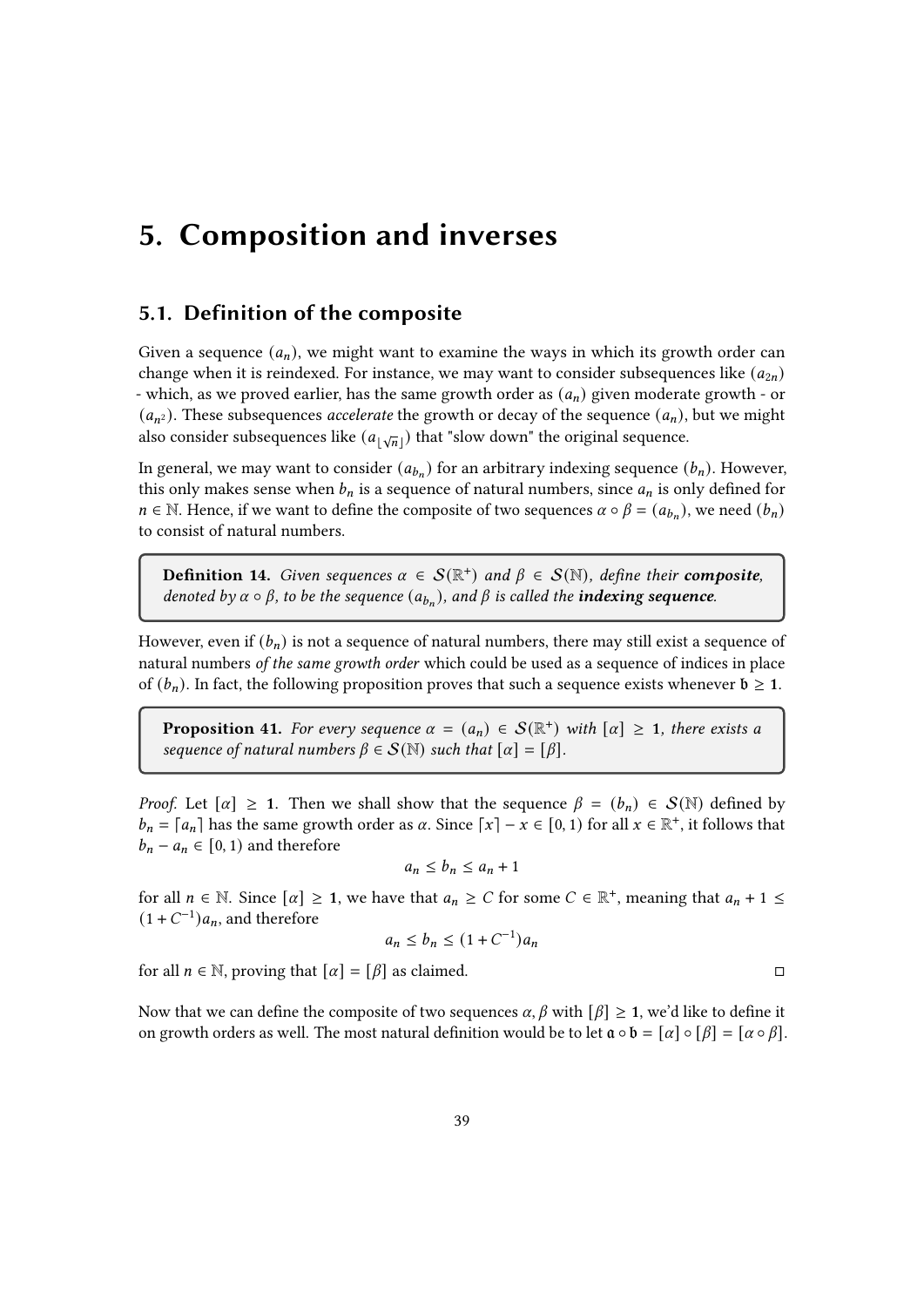However, we must first show that this operation is well-defined for the class of growth orders that we are concerned with - namely, the moderate ones.

**Proposition 42.** Let  $\alpha, \alpha' \in \mathcal{S}(\mathbb{R}^+)$  and  $\beta, \beta' \in \mathcal{S}(\mathbb{N})$ . If  $[\alpha] = [\alpha']$  and  $[\beta] = [\beta']$ , and  $\alpha$ ,  $\alpha'$  exhibit moderate growth, then  $[\alpha \circ \beta] = [\alpha' \circ \beta'].$ 

NEW (BETTER) PROOF:

Proof. It suffices to show the following two facts:

- 1. If  $\alpha, \alpha' \in \mathcal{S}(\mathbb{R}^+)$  are moderate with  $\alpha \sim \alpha'$  and  $\beta \in \mathcal{S}(\mathbb{N})$ , then  $\alpha \circ \beta \sim \alpha' \circ \beta$ .
- 2. If  $\alpha \in \mathcal{S}(\mathbb{R}^+)$  is moderate and  $\beta, \beta' \in \mathcal{S}(\mathbb{N})$  with  $\beta \sim \beta'$ , then  $\alpha \circ \beta \sim \alpha \circ \beta'$ .

In other words, we are showing that the growth order of  $\alpha \circ \beta$  depends only on the respective growth orders of  $\alpha$  and  $\beta$ .

The former claim (1) is trivial to show: because  $\alpha \sim \alpha'$ , we have that there exist constants  $C_1, C_2 > 0$  such that

$$
C_1 a_n \le a'_n \le C_2 a_n
$$

for all  $n \in \mathbb{N}$ . Because this holds for all natural numbers *n*, we may replace *n* with  $b_n$ , obtaining the inequality

$$
C_1 a_{b_n} \le a'_{b_n} \le C_2 a_{b_n}
$$

which simply states that  $\alpha \circ \beta \sim \alpha' \circ \beta$  by definition.

The latter claim is a little more cumbersome to prove. Let  $\alpha$ ,  $\beta$ ,  $\beta'$  be given as in (2), and let  $C_1, C_2 > 0$  be constants such that

$$
C_1 b_n \le b'_n \le C_2 b_n
$$

for all  $n \in \mathbb{N}$ . This implies the following weaker inequality, since  $\lceil x \rceil \geq x$  and  $\lceil x^{-1} \rceil^{-1} \leq x$  for all  $x > 0$ :

$$
\lceil C_1^{-1} \rceil^{-1} b_n \le b'_n \le \lceil C_2 \rceil b_n
$$

Therefore, we have natural numbers  $K_1 = \lceil C_1^{-1} \rceil$  and  $K_2 = \lceil C_2 \rceil$  such that

$$
K_1^{-1}b_n \le b'_n \le K_2b_n
$$

Now, because  $b'_n$  is an integer, and  $\lceil K_1^{-1}b_n \rceil$  is the smallest integer greater than or equal to  $K_1^{-1}b_n$ , we have that

$$
\lceil K_1^{-1}b_n\rceil\leq b'_n\leq K_2b_n
$$

Further, notice that  $b_n \ge K_1[K_1^{-1}b_n]$ , since  $\lceil K^{-1}b_n \rceil = K^{-1}b_n + \delta$  for some  $\delta \in [0, 1)$ , meaning that  $K_1[K_1^{-1}b_n] = b_n + K_1\delta$ . Thus, we may loosen the upper bound by replacing  $b_n$  with  $K_1[K_1^{-1}b_n]$ :

$$
\lceil K_1^{-1}b_n \rceil \le b'_n \le K_2K_1 \lceil K_1^{-1}b_n \rceil
$$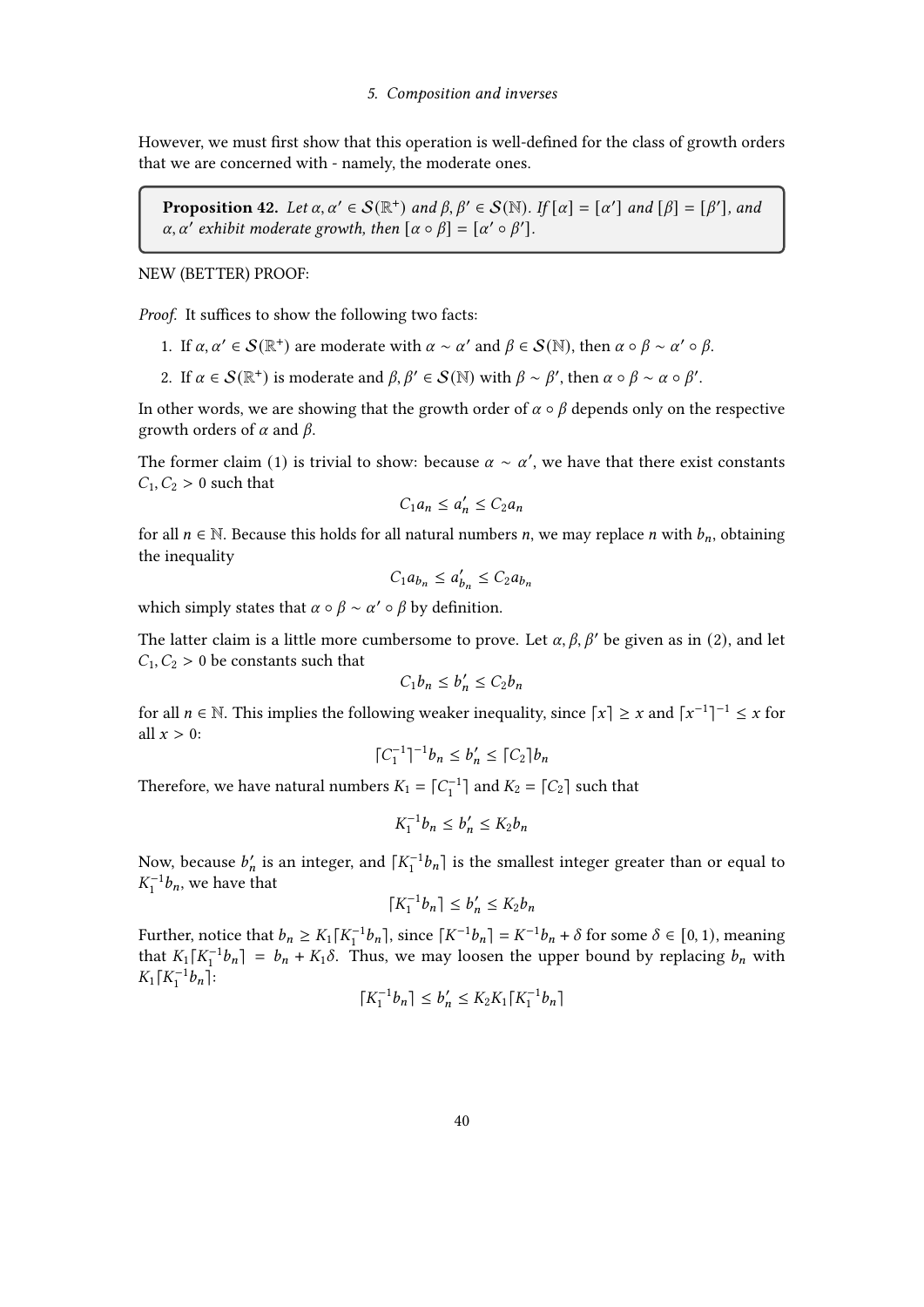#### 5. Composition and inverses

Now we shall make use of the moderateness property of  $\alpha$ , which we will use to procure two constants  $D_1, D_2$ . First, we may let  $D_1 > 0$  be a constant such that

$$
a_m \le D_1 a_n
$$

for all  $n \le m \le K_2K_1n$ . Secondly, we may let  $D_2 > 0$  be a constant such that  $a_m \le D_2a_n$  for all  $n \leq m \leq (K_1 + 1)n$ . We shall use these definitions to procure a chain of inequalities culminating in the inequality  $a_{b'_n} \le D_1 D_2^2 a_{b_n}$ . First of all, we have that

$$
a_{b'_n} \leq D_1 a_{\lceil K_1^{-1} b_n \rceil}
$$

by the definition of  $D_1$ , and because  $\lceil K_1^{-1}b_n \rceil \le b'_n \le K_2K_1 \lceil K_1^{-1}b_n \rceil$  as proven earlier. (We are using the definition of  $D_1$ , but replacing *m* with  $b'_n$  and replacing *n* with  $\lceil K_1^{-1}b_n \rceil$ .) Next, we have the inequality

$$
D_1 a_{\lceil K_1^{-1} b_n \rceil} \le D_1 D_2 a_{K_1 \lceil K_1^{-1} b_n \rceil}
$$

by the definition of  $D_2$ , and because  $\lceil K_1^{-1}b_n \rceil \le K_1 \lceil K_1^{-1}b_n \rceil \le (K_1 + 1) \lceil K_1^{-1}b_n \rceil$ . (This time, we are using the definition of  $D_2$  while replacing m with  $K_1[K_1^{-1}b_n]$  and replacing n with  $\lceil K_1^{-1}b_n \rceil$ .) Finally, we have the inequality

$$
D_1 D_2 a_{K_1 \lceil K_1^{-1} b_n \rceil} \le D_1 D_2^2 a_{b_n}
$$

which follows from the definition of  $D_2$  and the incredibly weak inequality  $b_n \leq K_1[K_1^{-1}b_n] \leq$  $(K_1 + 1)b_n$ . (We are using the definition of  $D_2$  again and replacing m with  $K_1[K_1^{-1}b_n]$  and replacing *n* with  $b_n$ .) Thus, we have established the following chain of 3 inequalities:

$$
a_{b'_n} \le D_1 a_{\lceil K_1^{-1} b_n \rceil} \le D_1 D_2 a_{K_1 \lceil K_1^{-1} b_n \rceil} \le D_1 D_2^2 a_{b_n}
$$

which, at least, tells us that  $a_{b'_n} \le D_1 D_2^2 a_{b_n}$ , or that  $[\alpha \circ \beta'] \le [\alpha \circ \beta]$ . However, since  $\beta, \beta'$ were completely arbitrary, we have by symmetry that  $[\alpha \circ \beta] \leq [\alpha \circ \beta']$  as well, meaning that  $\alpha \circ \beta \sim \alpha \circ \beta'$ . This completes the proof of (2).

## OLD (SLOPPY) PROOF:

*Proof.* If we are given that  $[\alpha] = [\alpha']$  and  $[\beta] = [\beta']$ , then we may let  $C_1, C_2, C_3, C_4 \in \mathbb{R}^+$  be constants such that

$$
C_1 a_n \le a'_n \le C_2 a_n
$$
  

$$
C_3 b_n \le b'_n \le C_4 b_n
$$

for all  $n \in \mathbb{N}$ . The second inequality above implies the weaker inequality

$$
\lceil C_3^{-1} \rceil^{-1} b_n \le b'_n \le \lceil C_4 \rceil b_n
$$

We therefore have natural numbers  $K_1 = \lceil C_3^{-1} \rceil$ ,  $K_2 = \lceil C_4 \rceil$  such that

$$
K_1^{-1}b_n \le b'_n \le K_2b_n
$$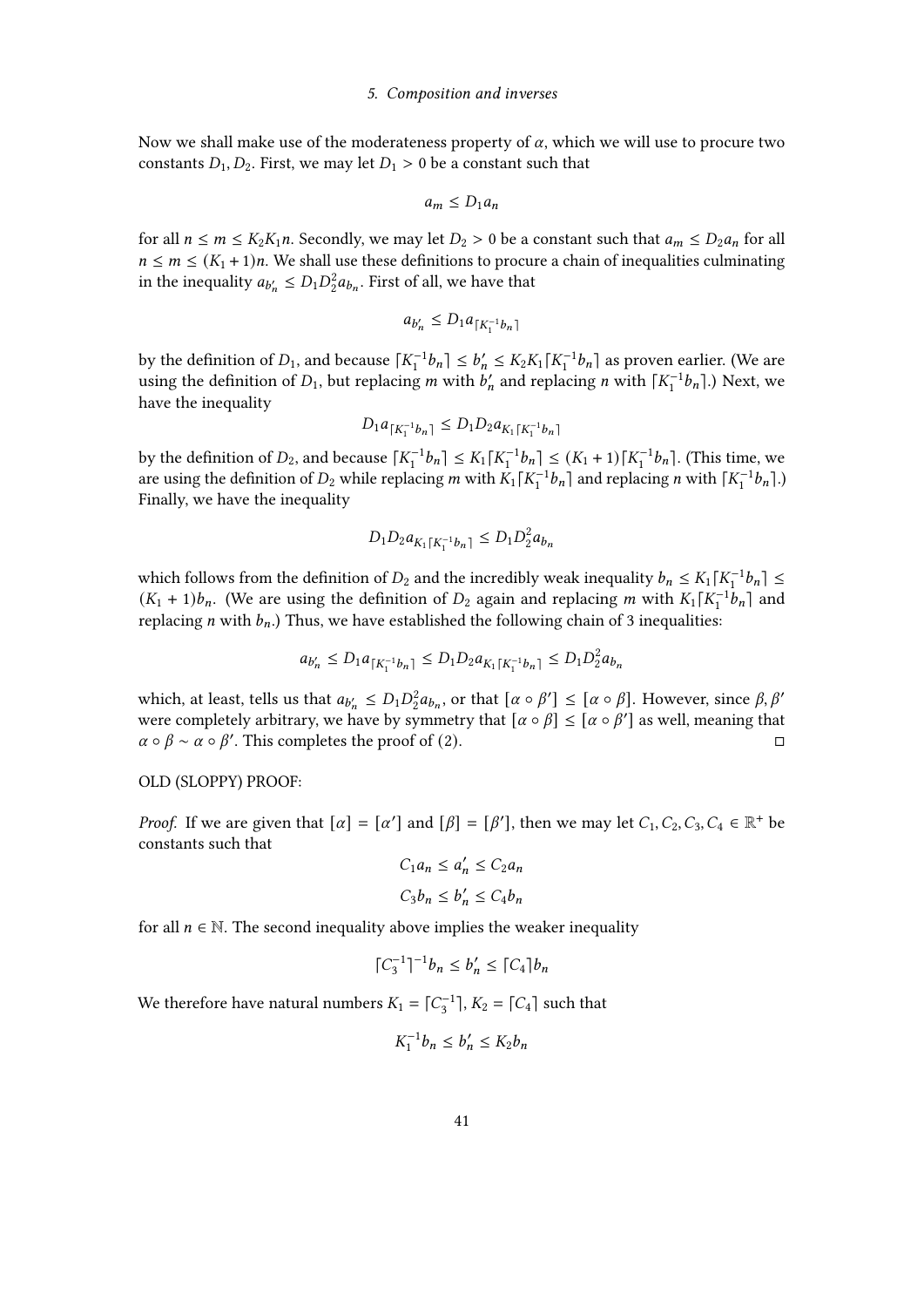#### 5. Composition and inverses

for all  $n$ . Furthermore, since  $b_n$  is always an integer,

$$
\lceil K_1^{-1}b_n\rceil\leq b'_n\leq K_2b_n
$$

and consequently

$$
\lceil K_1^{-1}b_n \rceil \le b'_n \le K_2K_1 \lceil K_1^{-1}b_n \rceil
$$

for all  $n$ . By the moderate growth property of  $a$  and the above inequality, there exist constants  $D_1, D_2 \in \mathbb{R}^+$  such that  $a_{b'_n} \le D_1 a_{\lceil K_1^{-1}b_n \rceil}$  for all  $n \in \mathbb{N}$ , and  $a_n \le D_2 a_{\lceil K_1 + 1 \rceil n}$  for all  $n \in \mathbb{N}$ . Then we have

$$
a_{b_n'}' \le D_1 a_{\lceil K_1^{-1}b_n \rceil}' \le D_1 D_2 a_{K_1 \lceil K_1^{-1}b_n \rceil}' \le D_1 D_2^2 a_{b_n}'
$$

since  $K_1[K_1^{-1}b_n]$  is always between  $b_n$  and  $(K_1 + 1)b_n$ . From this, we have that

$$
a'_{b'_n} \le C_2 D_1 D_2^2 a_{b_n}
$$

and therefore  $a'_{b'_n} = O(a_{b_n})$ . Since the same line of reasoning also shows that  $a_{b_n} = O(a'_{b'_n})$ , we have that  $(a_{b_n})^{\infty}$   $(a'_{b'_n})$  and therefore  $[\alpha \circ \beta] = [\alpha' \circ \beta']$  as claimed.

This proves that the composition operation can be well-defined on *growth orders* of sequences, not just individual sequences. In particular, we may define the composition of growth orders  $\mathfrak{a} \circ \mathfrak{b}$  whenever  $\mathfrak{b} \geq 1$ , by choosing an arbitrary sequence  $\alpha \in \mathfrak{a}$  and an indexing sequence of natural numbers  $\beta \in \mathfrak{b}$  (whose existence is guaranteed by the fact that  $\mathfrak{b} \geq 1$ ) and considering the growth order  $[\alpha \circ \beta]$ . This is well-defined because this equivalence class is independent of the choice of  $\alpha$  and  $\beta$ , as proven by the previous proposition.

**Definition 15.** Given growth orders  $a$ ,  $b$  with  $a$  moderate and  $b \ge 1$ , define their **composite**  $\mathfrak{a} \circ \mathfrak{b}$  as the equivalence class  $[\alpha \circ \beta]$ , where  $\alpha \in \mathfrak{a}$  and  $\beta \in \mathfrak{b} \cap S(\mathbb{N})$  are arbitrary.

Note that the restriction to moderate growth sequences is necessary. Consider the sequence  $a_n = 2^{n^2}$  and the two indexing sequences  $b_n = n$  and  $b'_n = n + 1$ . Clearly we have  $(b_n) \sim (b'_n)$ and therefore  $\mathbf{b} = [(b_n)] = [(b'_n)]$ . However,  $a_{b_n} = 2^{n^2}$  has a strictly lesser growth order than  $a_{b'_n} = 2^{(n+1)^2}$ . Hence  $\mathfrak{a} \circ \mathfrak{b}$  is not well-defined, as we have two  $\beta, \beta' \in \mathfrak{b}$  for which  $[\alpha \circ \beta] \neq [\alpha \circ \beta']$ .

If we consider growth orders with properties that make them amenable to both left- and right-composition, we can form subsets of  $\mathcal{S}(\mathbb{R}^+)$  that are closed under composition. Such subsets sometimes carry the structure of a *monoid*, since the binary operation of composition is associative.

**Proposition 43.** If  $G \subset \mathcal{S}(\mathbb{R}^+)$  consists of moderate growth orders  $\geq 1$  and is closed under composition, then it is a semigroup under composition. If it contains  $n$ , then it is a monoid under composition.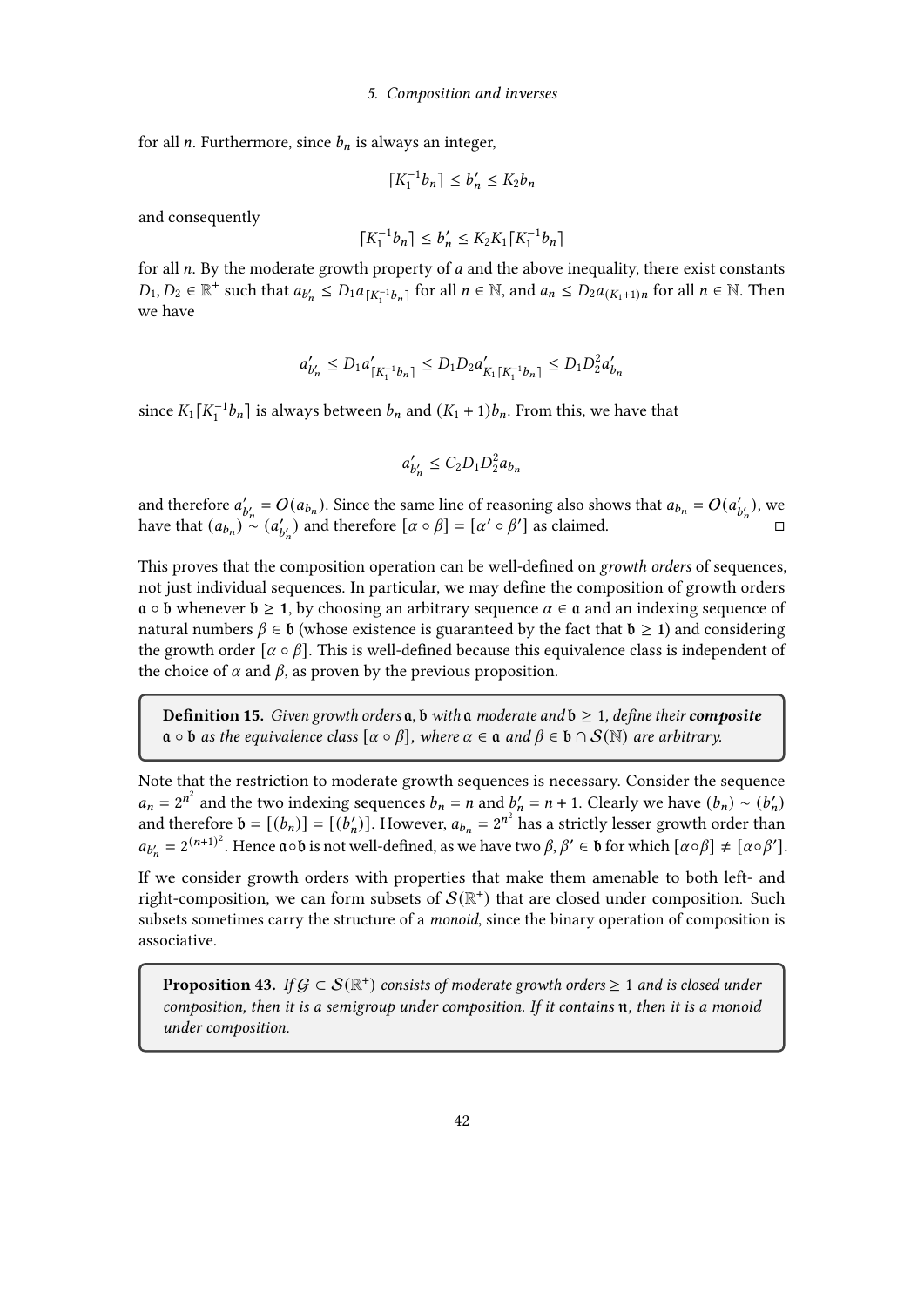Since the properties of moderateness and monotonicity have proven useful to us so far, it is worth showing that composition of growth orders preserves these properties.

**Proposition 44.** If  $\mathfrak{a}$  and  $\mathfrak{b} \geq 1$  are moderate, then  $\mathfrak{a} \circ \mathfrak{b}$  is moderate.

*Proof.* Let  $(a_n) \in \mathfrak{a}$  be arbitrary, and let  $(b_n) \in \mathfrak{b}$  be a sequence of positive integers. Fix some  $k \in \mathbb{N}$ . Because  $(b_n)$  is moderate, there exist constants  $C_1, C_2$  such that

$$
C_1b_n \le b_m \le C_2b_n
$$

for all  $m, n \in \mathbb{N}$  with  $n \leq m \leq kn$ . This implies that

$$
\lceil C_1^{-1} \rceil^{-1} b_n \le b_m \le \lceil C_2 \rceil b_n
$$

Now let  $(b'_n)$  be a sequence defined by  $b'_n = \lceil C_1^{-1} \rceil b_n$ , so that  $(b'_n)$  is a sequence of positive integers with the same growth order as  $(b_n)$ , such that  $\lceil C_1^{-1} \rceil^{-1} b_n'$  is a positive integer for all  $n \in \mathbb{N}$ . Then we also have

$$
\lceil C_1^{-1} \rceil^{-1} b'_n \le b'_m \le \lceil C_2 \rceil b'_n
$$

Now, because  $(a_n)$  is moderate, we have that:

- 1. There exist constants  $C_3$ ,  $C_4$  such that  $C_3 a_n \le a_m \le C_4 a_n$  for all  $n \le m \le \lceil C_1^{-1} \rceil n$
- 2. There exist constants  $C_5$ ,  $C_6$  such that  $C_5 a_n \le a_m \le C_6 a_n$  for all  $n \le m \le [C_2]n$
- 3. There exist constants  $C_7$ ,  $C_8$  such that  $C_7 a_n \le a_m \le C_8 a_n$  for all  $n \le m \le \lceil C_1^{-1} \rceil \lceil C_2 \rceil n$

From the previous inequality derived for  $(b'_n)$ , we know that, for all  $m, n \in \mathbb{N}$  such that  $n \leq m \leq n$  $kn,$ 

$$
C_7a_{\lceil C_1^{-1}\rceil^{-1}b'_n} \leq a_{b'_m} \leq C_8a_{\lceil C_2\rceil b'_n}
$$

Further, from the definitions of the above constants, we have that

$$
a_{\lceil C_1^{-1}\rceil^{-1}b'_n} \geq C_4^{-1}a_{b'_n}
$$

and

$$
a_{\lceil C_2 \rceil b'_n} \leq C_6 a_{b'_n}
$$

so that

$$
C_4^{-1}C_7a_{b'_n} \le a_{b'_m} \le C_6C_8a_{b'_n}
$$

for all  $n \le m \le kn$ . It follows that the sequence  $(a_{b'_n})$  is moderate, and since  $(b_n) \sim (b'_n)$  have the same growth order **b**, we have that  $\mathfrak{a} \circ \mathfrak{b}$  is moderate, as claimed.

Proving that composition preserves monotonicity is much more straightforward:

**Proposition 45.** If  $\alpha$  is monotone and  $\mathfrak{b} \geq 1$  are monotone, then  $\alpha \circ \mathfrak{b}$  is monotone.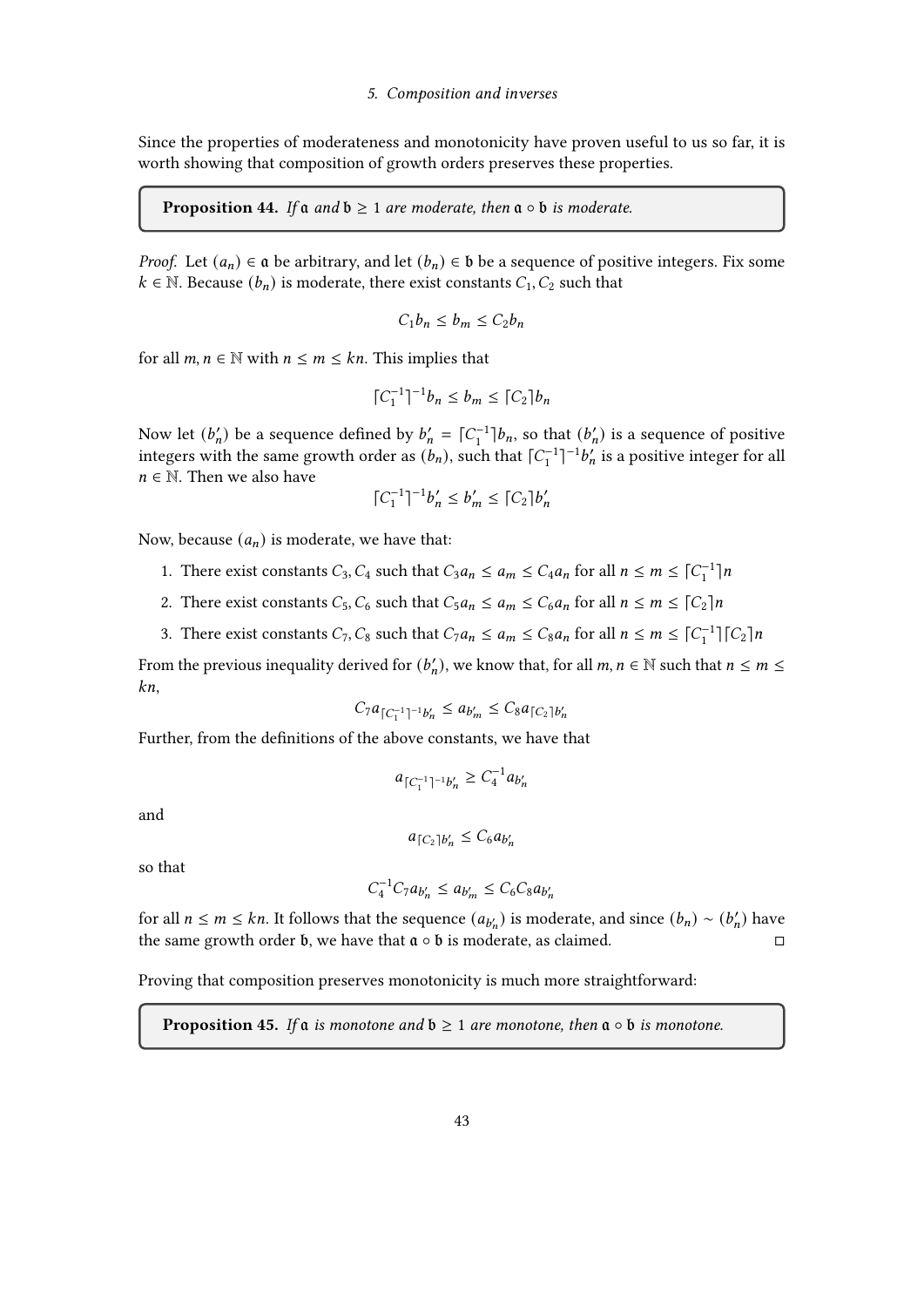*Proof.* This proof is almost trivial. Let  $(a_n) \in \mathfrak{a}$  be monotone and  $(b_n) \in \mathfrak{b}$  be a monotone increasing sequence of positive integers. If  $(a_n)$  is monotone increasing, then  $i \leq j$  implies  $b_i \le b_j$  and  $a_{b_i} \le a_{b_j}$ , so that  $(a_{b_n})$  is also monotone increasing. If  $(a_n)$  is monotone decreasing, then  $i \leq j$  implies  $b_i \leq b_j$  and  $a_{b_i} \geq a_{b_j}$ , so that  $(a_{b_n})$  is also monotone decreasing. In either case,  $(a_{b_n})$  is monotone, so we have that  $\mathfrak{a} \circ \mathfrak{b}$  is monotone.

# 5.2. Arithmetic and inequalities

Here are some elementary properties of composition, and its interactions with other operations on growth orders:

**Proposition 46.** The following equalities hold for growth orders  $a, b, c$  whenever the stated composites are defined: •  $(a \circ b) \circ b = a \circ (b \circ c)$ •  $(a + b) \circ c = a \circ b + a \circ c$ •  $ab \circ c = (a \circ c)(b \circ c)$ •  $\mathfrak{a}^p = \mathfrak{n}^p \circ \mathfrak{a}$ 

Proof. Trivial.

**Proposition 47.** The following equalities hold for growth orders  $a, b, c$  whenever the stated composites are defined: •  $a \leq b \implies a \circ c \leq b \circ c$ •  $a \ge 1$  monotone,  $b \le c \implies a \circ b \le a \circ c$ •  $a \le 1$  monotone,  $b \le c \implies a \circ b \ge a \circ c$ 

*Proof.* For the first claim, suppose  $a \leq b$  and let  $(c_n) \in c$  be a sequence of positive integers. If  $(a_n) \in \mathfrak{a}$  and  $(b_n) \in \mathfrak{b}$  such that  $a_n/b_n$  is bounded above, then we clearly have that  $a_{c_n}/b_{c_n}$  is bounded above (by the same upper bound). The sequences  $a_{c_n}$  and  $b_{c_n}$  have growth orders  $\mathfrak{a} \circ \mathfrak{c}$ and  $\mathfrak b \circ \mathfrak c$  respectively, so we have that  $\mathfrak a \circ \mathfrak c \leq \mathfrak b \circ \mathfrak c$ .

For the second claim, suppose that  $(a_n) \in \mathfrak{a}$  is monotone increasing and  $(b_n) \in \mathfrak{b}$ ,  $(c_n) \in \mathfrak{c}$ . If  $\mathfrak{b} \leq \mathfrak{c}$ , then  $b_n/c_n$  is bounded above by some positive constant C. If we define another sequence  $b'_n = b_n/C$ , then we have that  $b'_n \leq c_n$  for all  $n \in \mathbb{N}$  and  $(b'_n) \in b$ . Since  $(a_n)$  is monotone increasing we have that  $a_{b'_n} \le a_{c_n}$  and therefore  $\mathfrak{a} \circ \mathfrak{b} \le \mathfrak{a} \circ \mathfrak{c}$ . The argument is much the same for the third claim, except that  $(a_n)$  will be monotone decreasing.

Note that the restriction to monotone growth orders  $a$  in the latter two claims is essential, for neither implication is necessarily true for non-monotone growth orders  $a$ . Consider, for instance, the sequence  $(a_n)$  defined by

$$
a_n = n^{1+\sin\log\log n}
$$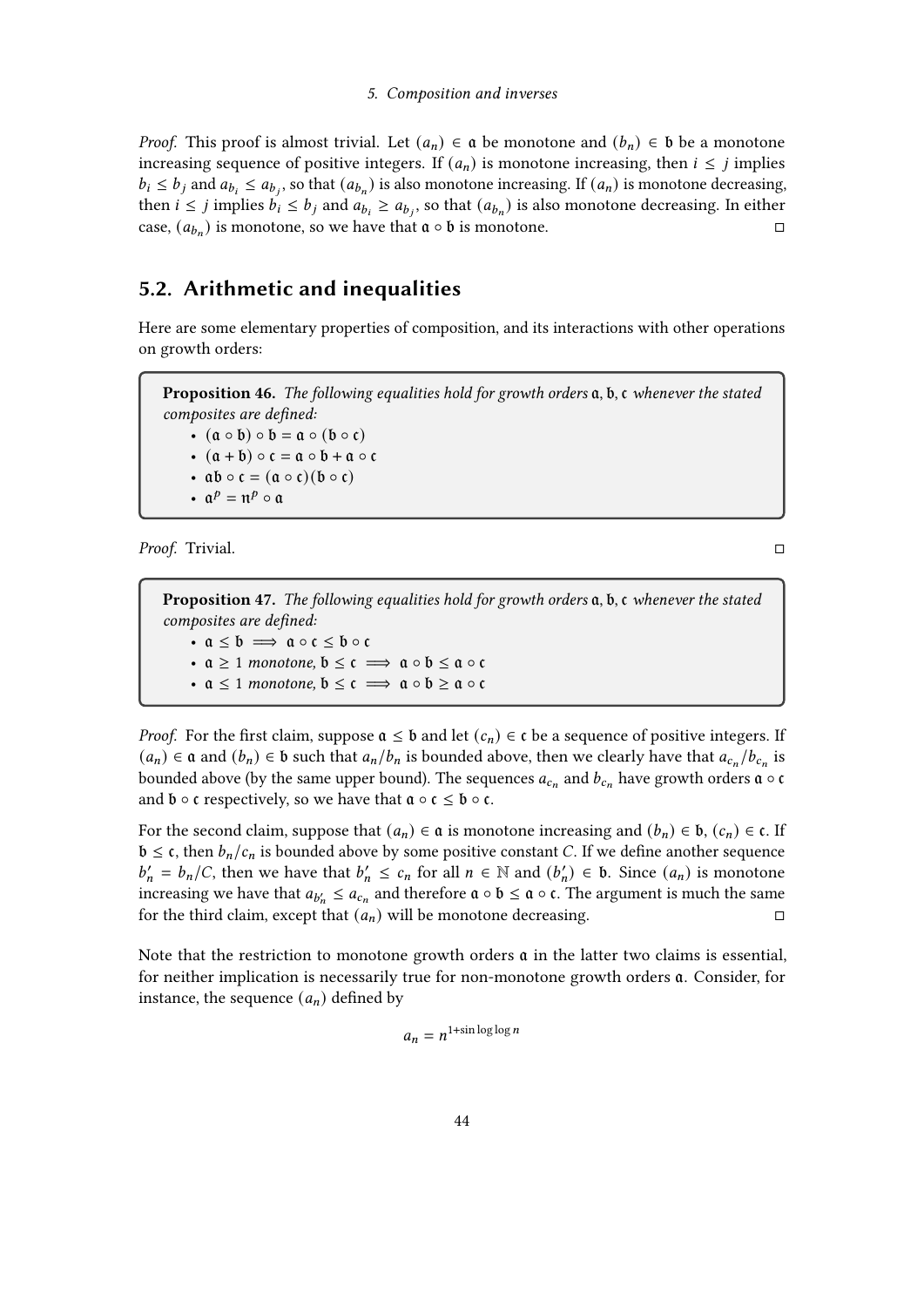## 5. Composition and inverses

A similar sequence was considered in a previous counterexample in section [4.2,](#page-23-0) page [24](#page-23-0) , and the same technique can be applied here to show that  $a_n$  is monotone. Consider also the indexing sequences  $(b_n)$ ,  $(c_n)$  given by  $b_n = n$  and  $c_n = \lfloor n^p \rfloor$ , where  $p = e^{e^{\pi}}$ . We have that  $|c_n - n^p| \leq 1$ , and therefore

$$
|\log\log c_n - \log\log n| = \pi + o(1)
$$

which means that, since the sine function is continuous,

$$
\sin \log \log c_n = -\sin \log \log b_n + o(1)
$$

which implies that

$$
\frac{a_{b_n}}{a_{c_n}} = n^{2 \sin \log \log n} \cdot n^{o(1)}
$$

This sequence is not comparable to 1, since it has subsequences tending to 0 and to  $\infty$ . Hence, we have that  $a \circ b \perp a \circ c$ , showing that  $a \ge 1$  and  $b \le c$  do not necessarily imply that  $a \circ b \le a \circ c$ .

# 5.3. Absorption

Definition 16. Given growth orders  $a, b$  such that  $a \circ b$  is defined, we say that  $a$  absorbs  $\mathfrak{b}$  if  $\mathfrak{a} \circ \mathfrak{b} = \mathfrak{a}$ .

**Proposition 48.** If a absorbs  $\mathfrak b$  and  $\mathfrak b$  absorbs  $\mathfrak c$ , then a absorbs  $\mathfrak c$ .

*Proof.* Given that the compositions  $\mathfrak{a} \circ \mathfrak{b}$  and  $\mathfrak{b} \circ \mathfrak{c}$  are defined, with  $\mathfrak{a}$  absorbing  $\mathfrak{b}$  and  $\mathfrak{b}$  absorbing , we have that

$$
\mathfrak{a}\circ\mathfrak{c}=(\mathfrak{a}\circ\mathfrak{b})\circ\mathfrak{c}=\mathfrak{a}\circ(\mathfrak{b}\circ\mathfrak{c})=\mathfrak{a}\circ\mathfrak{b}=\mathfrak{a}
$$

and therefore  $\mathfrak{a} \circ \mathfrak{c} = \mathfrak{a}$  and  $\mathfrak{a}$  absorbs  $\mathfrak{c}$ .

**Proposition 49.** If  $a, b$  are moderate growth orders such that  $b/a$  is monotone, and  $c \geq n$ , then it follows that  $(\nabla \cdot)$ 

$$
\mathfrak{a} \leq \mathfrak{b} \implies \frac{(\Sigma \mathfrak{a}) \circ \mathfrak{c}}{\Sigma \mathfrak{a}} \leq \frac{(\Sigma \mathfrak{b}) \circ \mathfrak{c}}{\Sigma \mathfrak{b}}
$$

*Proof.* Let  $a \leq b$  and  $b/a$  be monotone. Then we may choose a monotone increasing sequence  $(r_n) \in \mathfrak{b}/\mathfrak{a}$ , and sequences  $(a_n) \in \mathfrak{a}$ ,  $(b_n) \in \mathfrak{b}$  such that  $b_n = r_n a_n$  for all  $n \in \mathbb{N}$ . Further, we may choose some  $(c_n) \in \mathfrak{c}$  such that  $c_n \geq n$  for all  $n \in \mathbb{N}$ . Then notice that, since  $(r_n)$  is monotone increasing, we have the following two inequalities:

$$
\sum_{k=1}^{n} b_k = \sum_{k=1}^{n} r_k a_k \le r_n \sum_{k=1}^{n} a_k
$$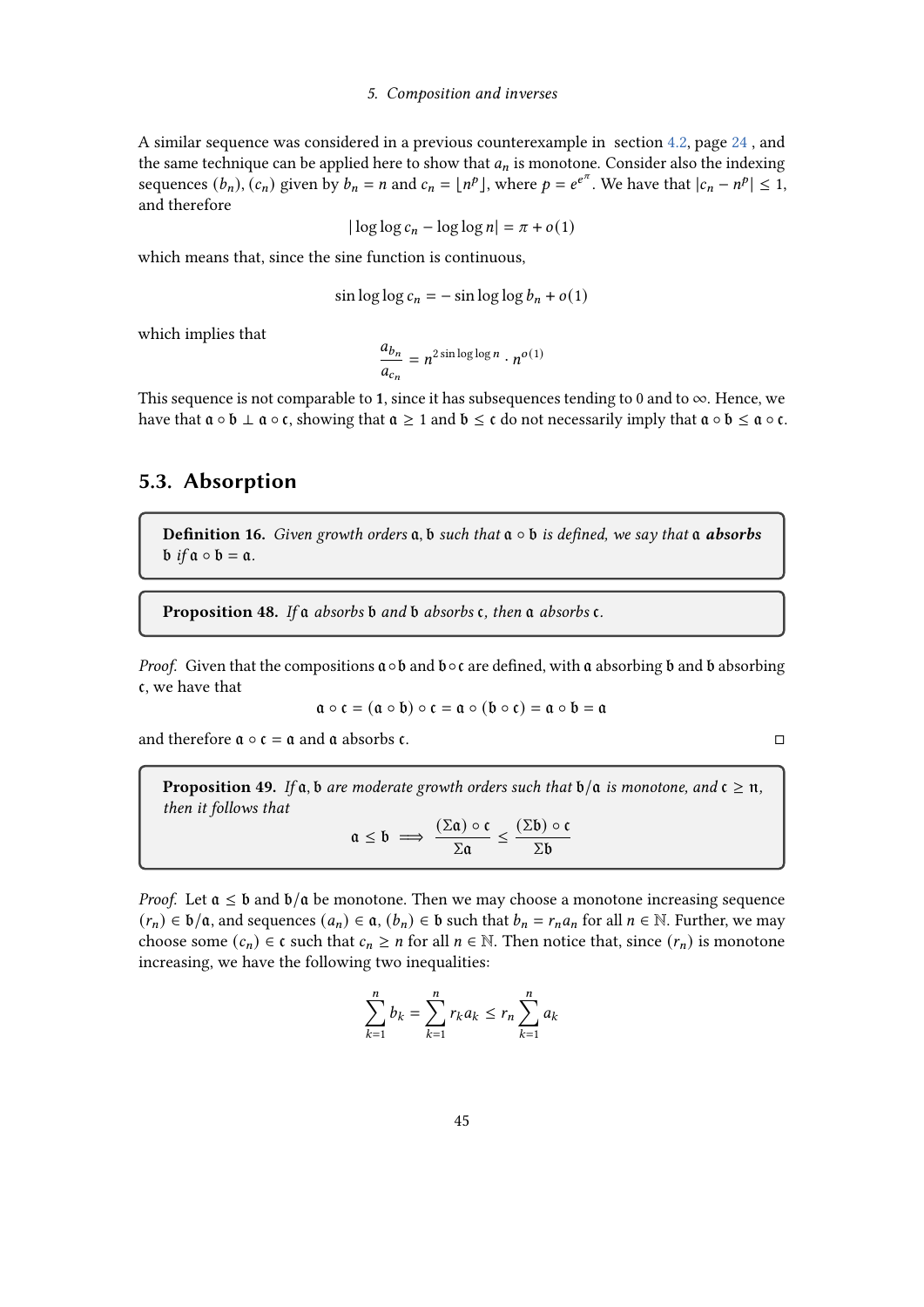## 5. Composition and inverses

$$
\sum_{k=n+1}^{c_k} b_k = \sum_{k=n+1}^{c_n} r_k a_k \ge r_n \sum_{k=n+1}^{c_n} a_k
$$

Therefore, we have the following chain of inequalities:

$$
\left(\sum_{k=n+1}^{c_n} a_k\right)\left(\sum_{k=1}^n b_k\right) \le \left(\sum_{k=n+1}^{c_n} a_k\right) \cdot r_n\left(\sum_{k=1}^n a_k\right) \le \left(\sum_{k=n+1}^{c_n} b_k\right)\left(\sum_{k=1}^n b_k\right)
$$

and therefore

$$
\bigg(\sum_{k=n+1}^{c_n} a_k\bigg)\bigg(\sum_{k=1}^n b_k\bigg) \le \bigg(\sum_{k=n+1}^{c_n} b_k\bigg)\bigg(\sum_{k=1}^n b_k\bigg)
$$

or, equivalently,

$$
\frac{\sum_{k=n+1}^{c_n} a_k}{\sum_{k=1}^n a_k} \le \frac{\sum_{k=n+1}^{c_n} b_k}{\sum_{k=1}^n b_k}
$$

or, by adding 1 to both sides of this inequality, we have

$$
\frac{\sum_{k=1}^{c_n} a_k}{\sum_{k=1}^{n} a_k} \le \frac{\sum_{k=1}^{c_n} b_k}{\sum_{k=1}^{n} b_k}
$$

which implies that

$$
\frac{(\Sigma\mathfrak{a})\circ\mathfrak{c}}{\Sigma\mathfrak{a}}\leq\frac{(\Sigma\mathfrak{b})\circ\mathfrak{c}}{\Sigma\mathfrak{b}}
$$

as desired.

The lemma above allows us to prove a sort of "squeezing" property of absorption.

**Proposition 50.** Let  $a, b$  be moderate and monotone growth orders such that  $b/a$  is monotone and  $1 \le a \le b$ . If  $c \ge n$  and  $\Sigma b$  absorbs  $c$ , then  $\Sigma a$  also absorbs  $c$ .

*Proof.* If  $\Sigma$ b absorbs c, then  $(\Sigma$ b)  $\circ$  c =  $\Sigma$ b, and therefore

$$
\frac{(\Sigma \mathfrak{b}) \circ \mathfrak{c}}{\Sigma \mathfrak{b}} = 1
$$

Similarly, since 1 absorbs every growth order, we have

$$
\frac{1\circ\mathfrak{c}}{1}=1
$$

Now, since  $1 \le a \le b$  and the ratios  $a/n^{-2}$  and  $b/a$  are monotone (where  $1 = \Sigma n^{-2}$ ), we have from the above proposition that

$$
\frac{1\circ \mathfrak{c}}{1}\leq \frac{(\Sigma\mathfrak{a})\circ \mathfrak{c}}{\Sigma\mathfrak{a}}\leq \frac{(\Sigma\mathfrak{b})\circ \mathfrak{c}}{\Sigma\mathfrak{b}}
$$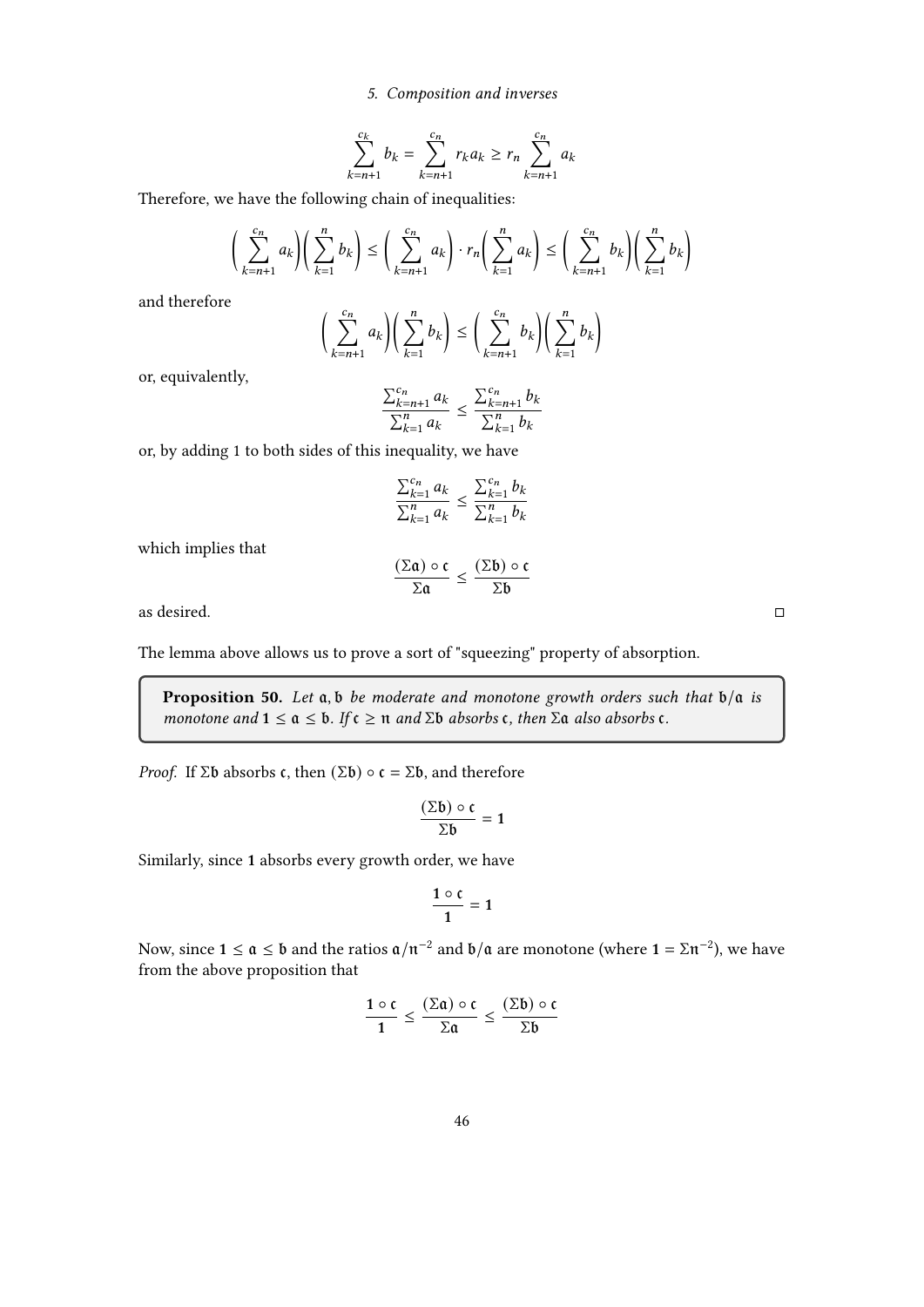or

$$
1 \leq \frac{(\Sigma \mathfrak{a}) \circ \mathfrak{c}}{\Sigma \mathfrak{a}} \leq 1
$$

which implies that

$$
\frac{(\Sigma \mathfrak{a}) \circ \mathfrak{c}}{\Sigma \mathfrak{a}} = 1
$$

and therefore  $(\Sigma \mathfrak{a}) \circ \mathfrak{c} = \Sigma \mathfrak{a}$ , meaning that  $\Sigma \mathfrak{a}$  also absorbs  $\mathfrak{c}$  as claimed.

**Exercise 5** If  $f : \mathbb{N} \to \mathbb{N}$  is an increasing function with the property that  $f(a_n) = O(f(n))$ for all  $O(n \log n)$  sequences  $(a_n) \subset \mathbb{N}$ , show that this bound also holds for all  $O(n \log^{42} n)$ sequences  $(a_n) \subset \mathbb{N}$ .

The following proposition shows that it's easy to take partial sums of growth orders that are very "absorbant":

<span id="page-46-0"></span>**Proposition 51.** If a is monotone and absorbs some  $b < min(n, an)$ , then  $\Sigma a = na$ .

*Proof.* Let  $(a_n) \in \mathfrak{a}$  be monotone, and choose  $(b_n) \in \mathfrak{b}$  to be a sequence of integers such that  $b_n \leq n$  for all  $n \in \mathbb{N}$ .

First suppose  $(a_n)$  is monotone increasing. Then we have that

$$
\sum_{i=1}^{n} a_i = \sum_{i=1}^{b_n} a_i + \sum_{i=b_n+1}^{n} a_i \ge (n - b_n + 1)a_{b_n} \sim na_n
$$

since  $\mathfrak{b} < \mathfrak{n}$  and  $a_{b_n} \sim a_n$ . We also clearly have that

$$
\sum_{i=1}^n a_i \le na_n
$$

because  $(a_n)$  is monotone increasing. Thus, we have  $na \leq \sum a \leq na$ , and therefore  $\sum a = na$ .

Now suppose that  $(a_n)$  is monotone decreasing. This time we have that

$$
\sum_{i=1}^{n} a_i = \sum_{i=1}^{b_n} a_i + \sum_{i=b_n+1}^{n} a_i \le a_1 b_n + (n - b_n) a_{b_n} \sim n a_n
$$

because  $(n - b_n)a_{b_n} \sim na_n$  (since  $b < n$ ), and  $a_1b_n + na_n \sim na_n$  (since  $b < \alpha n$ ). On the other hand, we clearly have

$$
\sum_{i=1}^{n} a_i \ge na_n
$$

because  $(a_n)$  is monotone decreasing. Thus, we again have  $na \leq \sum a \leq na$  and therefore  $\Sigma \mathfrak{a} = \mathfrak{n} \mathfrak{a}.$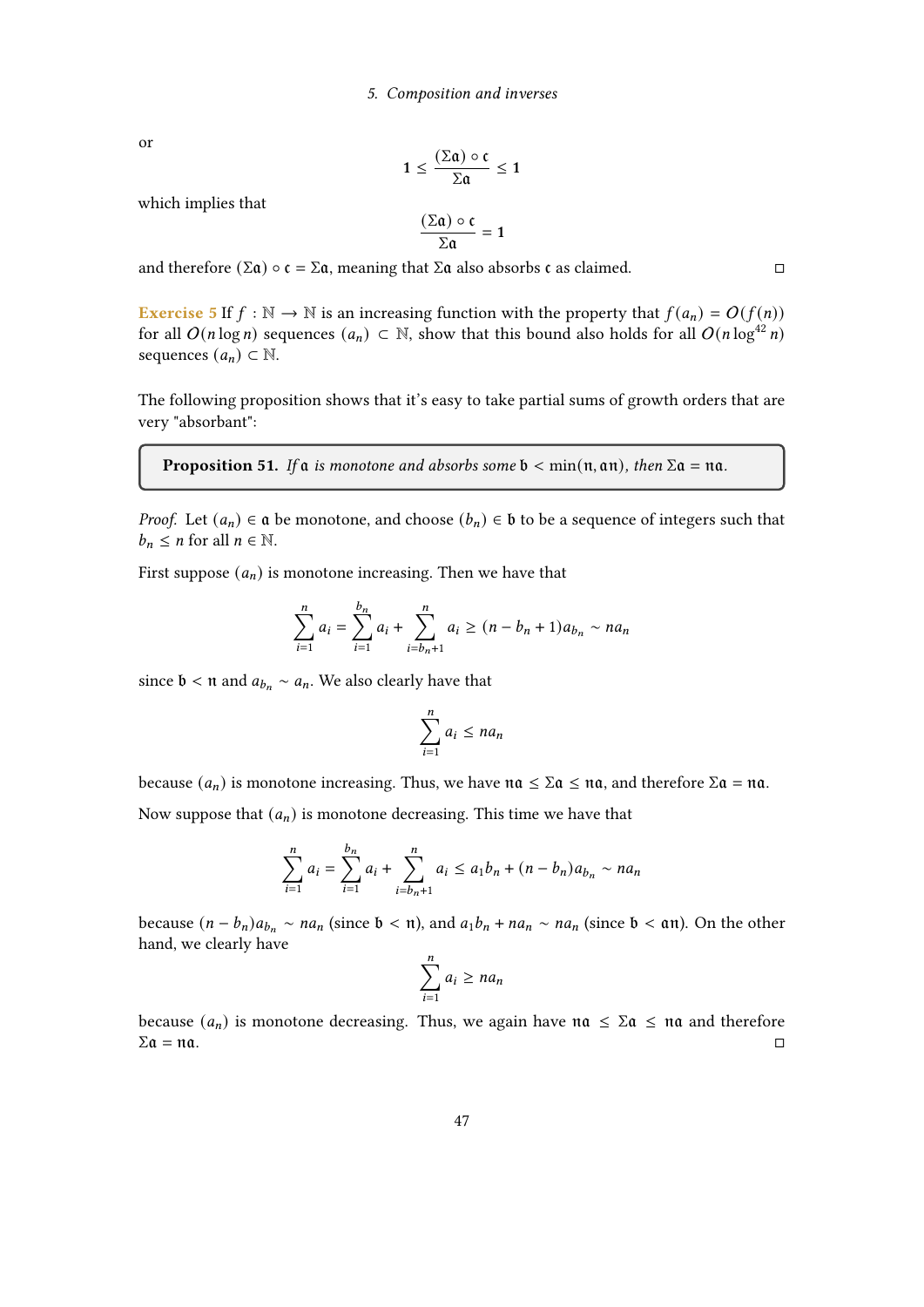# 5.4. Inverses and cancellation

**Definition 17.** Given growth orders  $\alpha$  and  $\beta$ , if  $\alpha \circ \beta = \pi$ , then we say that  $\beta$  is a **right** inverse of  $a$ , and that  $a$  is a left inverse of  $b$ .

A right inverse of a growth order can be thought of as a way of reindexing sequences of that growth order in such a way that they exhibit linear growth. A left inverse, on the other hand, can be thought of as a sequence whose subsequences along a given reindexing exhibit linear growth.

We remarked earlier that subsets  $\mathcal{G} \subset \mathcal{S}(\mathbb{R}^+)$  consisting of moderate growth orders  $\geq 1$  carry a monoid structure if they are closed under composition. From the monoid structure alone, we can deduce a couple basic properties of inverses of growth orders. For instance:

**Proposition 52.** If a moderate growth order  $a \ge 1$  has both a left-inverse b and a rightinverse  $\mathfrak c$ , then  $\mathfrak b = \mathfrak c$ .

*Proof.* Suppose that  $\mathfrak{b} \circ \mathfrak{a} = \mathfrak{a} \circ \mathfrak{c} = \mathfrak{n}$ . Then we have that  $\mathfrak{b} \circ (\mathfrak{a} \circ \mathfrak{c}) = \mathfrak{b} \circ \mathfrak{n}$ . The LHS of this equality is equal to  $\mathfrak{c}$ , since  $\mathfrak{b} \circ \mathfrak{a} = \mathfrak{n}$  and  $\mathfrak{n} \circ \mathfrak{c} = \mathfrak{c}$ , making use of associativity. The RHS is equal to  $\mathfrak{b} \circ \mathfrak{n} = \mathfrak{b}$ . Thus, we have  $\mathfrak{c} = \mathfrak{b}$  as claimed.

**Proposition 53.** If  $\alpha$  is moderate, then  $\Sigma \alpha > 1$  implies that  $\Sigma \alpha$  has a right-inverse.

*Proof.* Let  $\bf{a}$  be a given moderate growth order, and let  $\bf{b} = \Sigma \bf{a}$ . This makes  $\bf{b}$  a monotone growth order, so that we may choose some monotone  $(b_n) \in \mathfrak{b}$ . Define the sequence  $(c_n)$  by letting  $c_n$  be the least natural number *m* such that  $b_m \ge n$ . (Such *m* always exists because  $\mathfrak{b} > 1$ and  $b_n$  is therefore unbounded.) Notice that  $(c_n)$  is monotone and unbounded by this definition, because  $(b_n)$  cannot attain unboundedly large values in only finitely many terms.

Now consider the sequence  $(b_{c_n})$ . We will show that this sequence has growth order  $\mathfrak n$ , and that  $\mathfrak{c} = [(c_n)]$  is therefore a right-inverse of **b**. Let  $m \in \mathbb{N}$ , and define  $k = \lfloor b_m \rfloor$  and  $l = \lfloor b_{m+1} \rfloor$ . Then we have that

 $k \le b_{c_k} < k+1$ 

because  $b_{c_k} \ge k$  follows from the definition of  $c_k$ , and the upper bound follows from the fact that  $c_k \le m$  and therefore  $b_{c_k} \le b_m < k + 1$  by the monotonicity of  $(b_n)$ . Now, using the monotonicity of  $(b_n)$  again, we can say that for any *i* between *k* and *l*, we have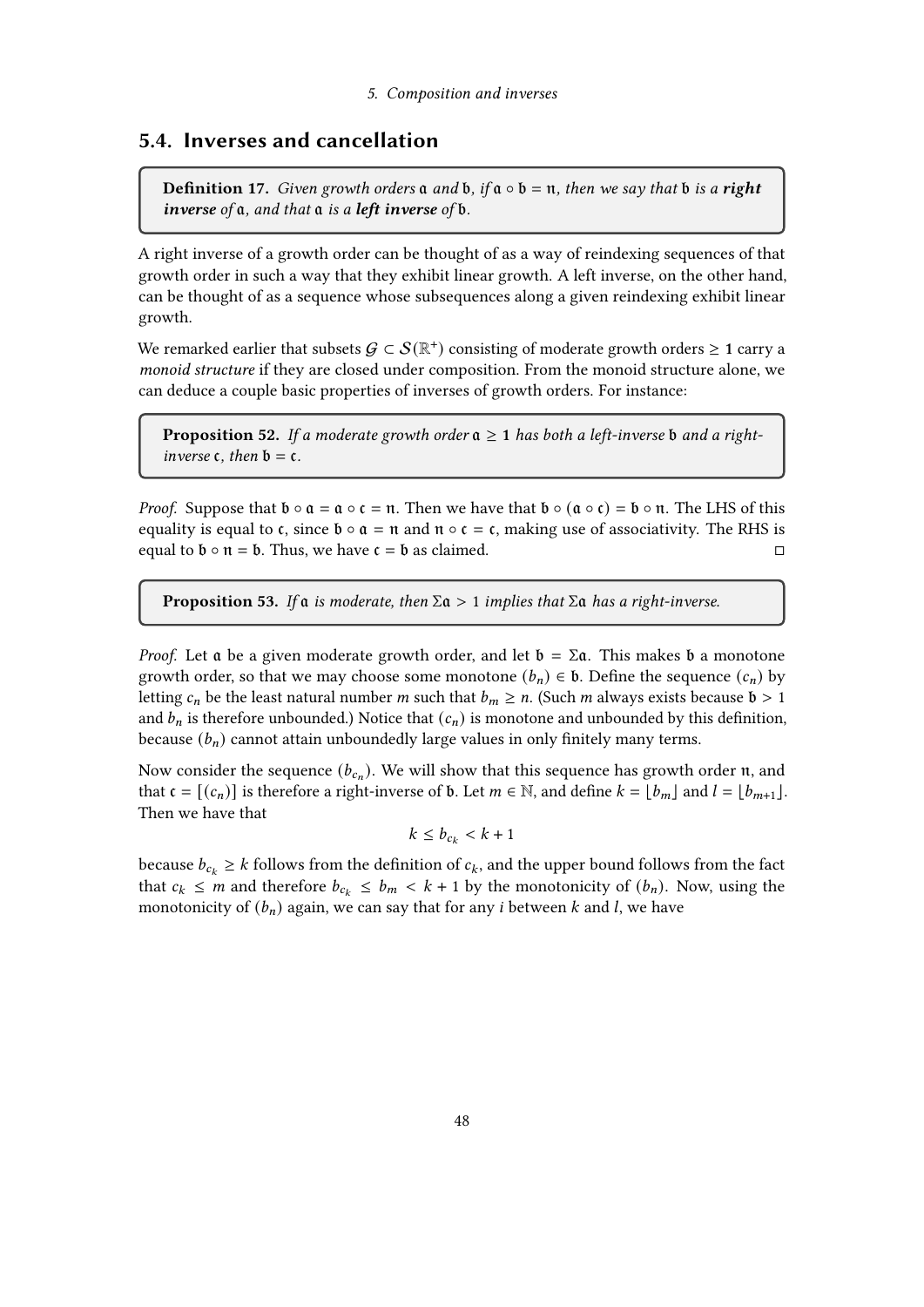## 5. Composition and inverses

$$
|b_{c_i} - i| \le |b_{c_i} - b_{c_k}| + |b_{c_k} - k| + |k - i| \tag{5.1}
$$

$$
\leq |b_{c_l} - b_{c_k}| + |b_{c_k} - k| + |l - k| \tag{5.2}
$$

$$
\leq (|l - k| + 1) + 1 + |l - k| \tag{5.3}
$$

$$
= 2|l - k| + 2 \tag{5.4}
$$

$$
\leq 2|\lfloor b_{m+1}\rfloor - \lfloor b_m\rfloor| + 2\tag{5.5}
$$

$$
\leq 2|b_{m+1} - b_m| + 4 \tag{5.6}
$$

$$
\leq 2a_{m+1} + 4\tag{5.7}
$$

$$
\leq 2C \cdot \frac{b_{m+1}}{m+1} + 4 \tag{5.8}
$$

where the final step holds true for some  $C \in \mathbb{R}^+$  (which does not depend on *i*) because  $\mathfrak{b} = \Sigma \mathfrak{a} \geq$ na, since a is moderate. Now notice that setting  $m = c_i - 1$  guarantees  $k < i \leq l$ , so that we have

$$
b_{c_i} - i \le 2C \cdot \frac{b_{c_i}}{c_i} + 4
$$

Now, since we already know that  $b_{c_i}$  is bounded below by *i* by definition, and since  $(c_i)$  is monotone and unbounded, we have that

$$
b_{c_i} = i + o(b_{c_i})
$$

and therefore  $(b_{c_n})$  has growth order  $\mathfrak n$ , and  $\mathfrak b \circ \mathfrak c = \mathfrak n$  as desired.

 $\Box$ 

# 5.5. Composition groups

If we find a set of growth orders that is both closed under composition and contains an inverse for each of its elements, then it carries the structure of not only a monoid, but a group. For instance, consider the set of power growth orders with a positive power, taking the form  $\mathfrak{n}^p$ with  $p > 0$ . We have that  $\mathfrak{n}^p \circ \mathfrak{n}^q = \mathfrak{n}^{pq}$  and  $\text{inv}(\mathfrak{n}^p) = \mathfrak{n}^{1/p}$ , so that this set of growth orders has the same group structure as  $\mathbb{R}_{\times}^{>0}$ , the group of positive real numbers under multiplication, which is isomorphic to the group  $\mathbb{R}_+$  of real numbers under addition.

We can also consider the group of growth orders taking the form  $\mathfrak{n}^pI^q$ , where  $p > 0$  and  $q$  is any real number. If we represent elements of this group by tuples  $(p, q)$ , then the group law of this set of growth orders is given by

$$
(p,q)\circ (r,s)=(pr,ps+q)
$$

and the formula for the inverse of an element is

$$
(p,q)^{-1} = (p^{-1}, -q/p)
$$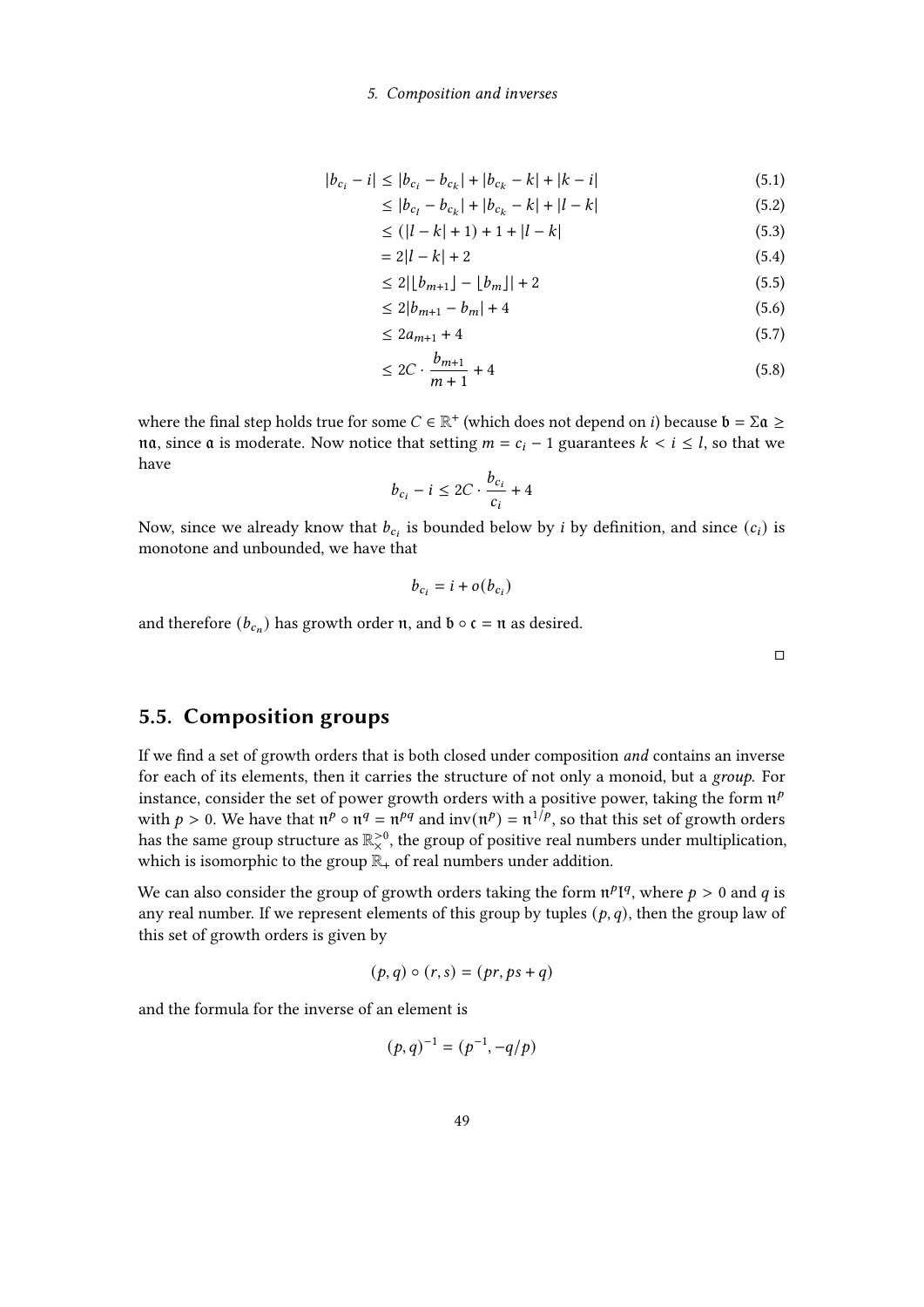## 5. Composition and inverses

This group has a normal subgroup, namely the set of all elements of the form  $(1, q)$ , since  $(1, q) \circ (1, s) = (1, q + s)$ . This means that the structure of this group can be expressed in the form  $\mathbb{R}_{\times}^{>0} \ltimes_{\psi} \mathbb{R}_{+}$  where the homomorphism  $\psi : \mathbb{R}_{\times}^{>0} \to \text{Aut}(\mathbb{R}^{+})$  is given by

$$
\psi: p \mapsto (s \mapsto ps)
$$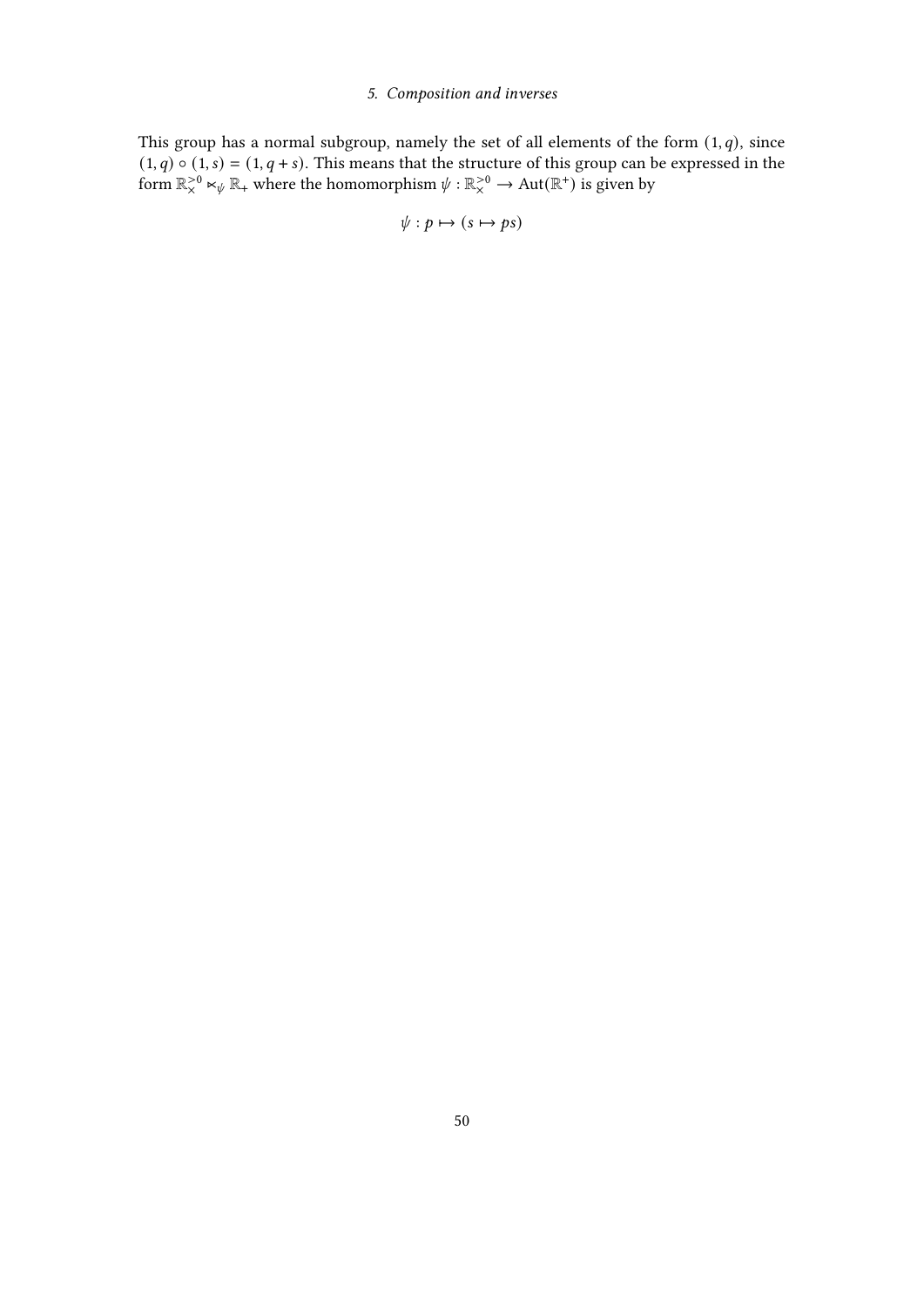We have already examined a few different subsets of  $\mathcal{S}(\mathbb{R}^{\mathbf{+}})/\sim$ , consisting of growth orders subject to certain "niceness" conditions, such as moderateness and monotonicity. In order to "zoom in" on a particular subset  $\mathcal{G} \subset \mathcal{S}(\mathbb{R}^*)/\sim$  and do a deeper analysis there, we would certainly like it so satisfy a few criteria. For instance,  $G$  should be closed under most of the operations that we would like to perform, such as  $+$ ,  $\cdot$ ,  $\div$ , and Σ. It is often troublesome to deal with  $\mathcal{S}(\mathbb{R}^+)/\sim$  because it contains many growth orders with erratic and oscillatory behavior that hardly even match our intuition of what a "growth order" should mean, so we would also like  $G$  to exclude many of these pathological sequences. At best, we might even hope for *trichotomy* to hold in  $G$  - that is, for any two growth orders in  $G$  to be comparable, or for  $G$  to be a *chain*.

In this section, we will see how to construct chains  $\mathcal{G}\subset \mathcal{S}(\mathbb{R}^+) / \sim$  that are closed under all of the familiar operations on growth orders.

# 6.1. Failed attempts

# 6.2. SR-regularity and closure

**Definition 18.** We say that a subset  $\mathcal{G} \subset \mathcal{S}(\mathbb{R}^+)$  is **moderate** if every element of  $\mathcal{G}$  is moderate.

Definition 19. We say that a subset  $\mathcal{G} \subset \mathcal{S}(\mathbb{R}^+)/\sim$  has the monotone quotient property if every quotient of elements of  $G$  is monotone.

Recall that monotone sequences are always comparable to 1, and two sequences are comparable if and only if their quotient is comparable to 1. This means that the monotone quotient property guarantees trichotomy in  $G$ , and is in fact a much stronger property (as we shall soon see).

**Definition 20.** We say that a subset  $\mathcal{G} \subset \mathcal{S}(\mathbb{R}^+)$ /∼ is **SR-regular** if, for every element  $a \in \mathcal{G}$ , either  $a$  or  $a^{-1}$  has an inverse under  $\Sigma$  in  $\mathcal{G}$ . That is, for any  $a \in \mathcal{G}$ , there exists  $\mathfrak{b} \in \mathcal{G}$  such that either  $\mathfrak{a} = \Sigma \mathfrak{b}$  or  $\mathfrak{a} = (\Sigma \mathfrak{b})^{-1}$ .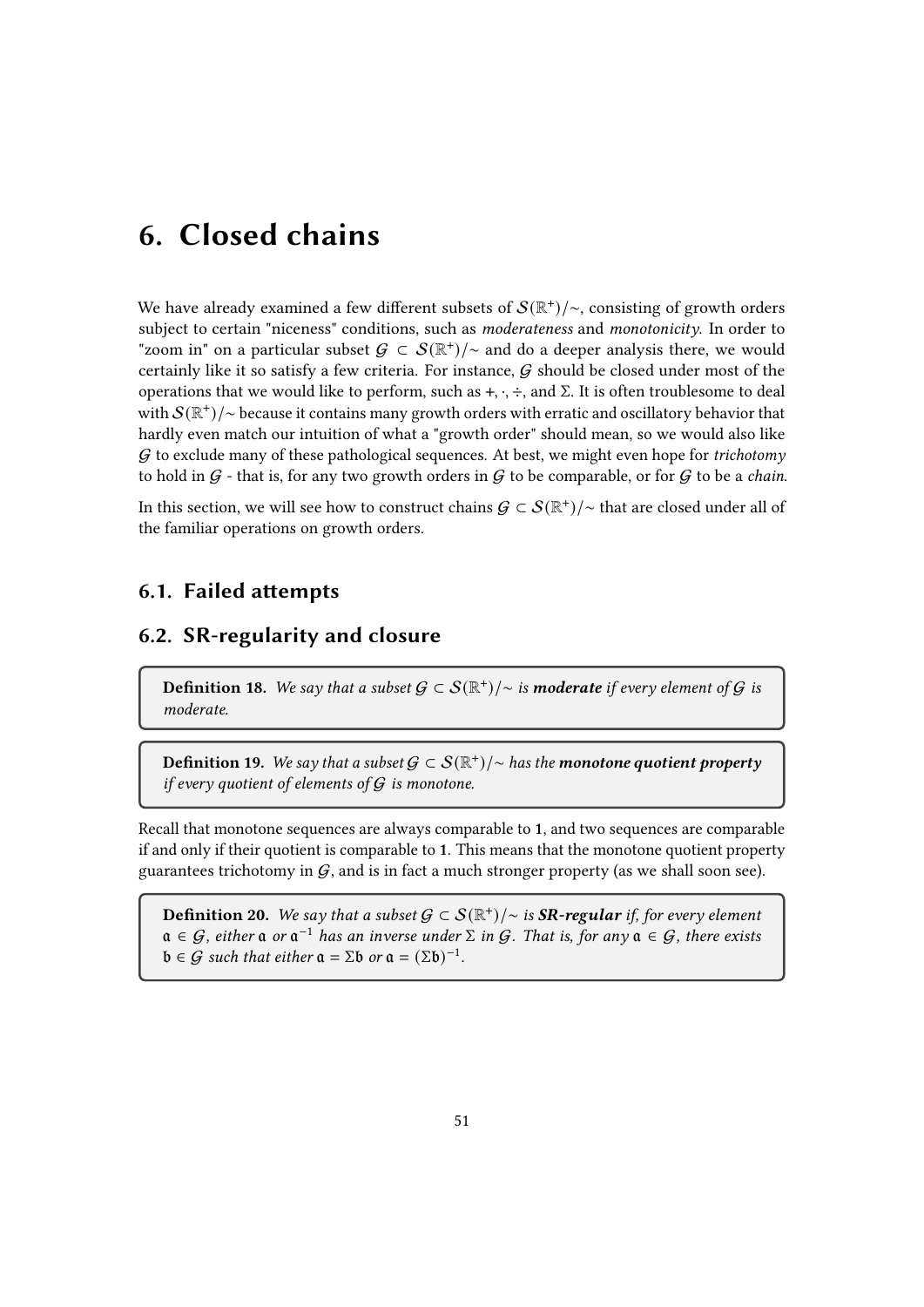**Definition 21.** Given a subset  $G \subset \mathcal{S}(\mathbb{R}^+)$ /~, denote by ∑G and RG the following sets.

 $\Sigma \mathcal{G} = {\Sigma \mathfrak{a} : \mathfrak{a} \in \mathcal{G}}$ 

 $\mathsf{R}\mathcal{G} = \{ \mathfrak{a}^{-1} : \mathfrak{a} \in \mathcal{G} \}$ 

**Proposition 54.** If G is SR-regular, then we have that  $G \subset \Sigma G \cup R \Sigma G$ .

*Proof.* Follows from the definition of SR-regularity.  $\square$ 

**Definition 22.** If  $G \in \mathcal{S}(\mathbb{R}^+)$  /  $\sim$  is SR-regular, then by the previous proposition we may recursively define a sequence of nested subsets

$$
\mathcal{G} = \mathcal{G}_0 \subset \mathcal{G}_1 \subset \cdots \subset \mathcal{G}_n \subset \cdots
$$

defined by  $G_{n+1} = \Sigma G_n \cup R\Sigma G_n$ . Define the **SR-closure** of G to be the set

$$
\overline{G} = \bigcup_{n=0}^{\infty} G_n
$$

**Proposition 55.** Suppose  $G$  is moderate and SR-regular and satisfies the monotone-quotient property. Then  $\overline{G}$  is also moderate and SR-regular and satisfies the monotone-quotient property, and is furthermore closed under partial sums and reciprocals.

*Proof.* The fact that  $\overline{G}$  is moderate follows from the fact that  $\Sigma \mathfrak{a}$  and  $\mathfrak{a}^{-1}$  are moderate whenever is moderate.

To prove that  $\overline{G}$  has the monotone-quotient property, we will prove inductively that each  $\mathcal{G}_n$  has this property, and since the  $G_n$  are nested and  $G$  is their union, it must also have this property. Suppose that all quotients of elements of  $\mathcal{G}_n$  are monotone. By the definition of  $\mathcal{G}_{n+1}$ , each element  $a \in G_{n+1}$  is either equal to  $\Sigma a'$  or  $(\Sigma a')^{-1}$  for some  $a' \in G_n$ . Let  $a, b \in G_{n+1}$  be arbitrary. WLOG, there are three cases to consider:

- 1.  $\mathfrak{a} = \Sigma \mathfrak{a}'$  and  $\mathfrak{b} = \Sigma \mathfrak{b}'$ , with  $\mathfrak{a}'$ ,  $\mathfrak{b}' \in \mathcal{G}_n$
- 2.  $\mathfrak{a} = \Sigma \mathfrak{a}'$  and  $\mathfrak{b} = (\Sigma \mathfrak{b}')^{-1}$ , with  $\mathfrak{a}', \mathfrak{b}' \in \mathcal{G}_n$
- 3.  $\mathfrak{a} = (\Sigma \mathfrak{a}')^{-1}$  and  $\mathfrak{b} = (\Sigma \mathfrak{b}')^{-1}$ , with  $\mathfrak{a}', \mathfrak{b}' \in \mathcal{G}_n$

In case 2, we would have  $\mathfrak a$  containing a monotone increasing sequence and  $\mathfrak b$  containing a monotone decreasing sequence, so that the quotient  $a/b$  contains a monotone increasing element equal to the elementwise quotient of these two sequences. In case 1, we have that  $a/b = \Sigma a'/\Sigma b'$ is monotone by [29,](#page-27-0) since  $\alpha', \mathfrak{b}' \in \mathcal{G}_n$ . Similarly, in case 3, we have that  $\alpha/\mathfrak{b} = \Sigma \mathfrak{b}' / \Sigma \mathfrak{a}'$  is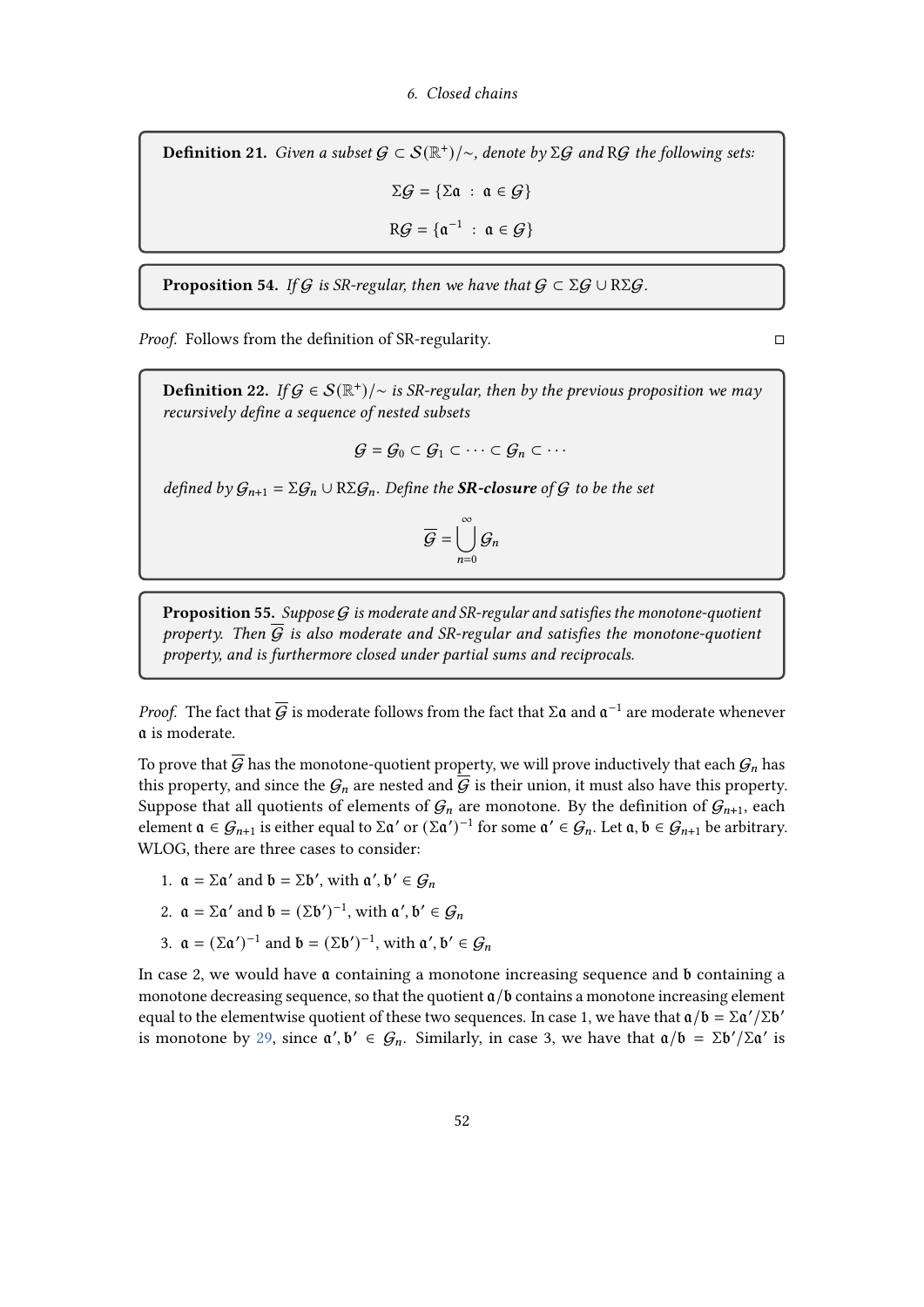monotone. Thus, any quotient of elements of  $G_{n+1}$  has the monotone quotient property, given that  $G_n$  has this property. Since  $G_0$  has this property by assumption, we have that each  $G_n$  and therefore  $\overline{G}$  has the monotone quotient property.

To see why  $\overline{G}$  is SR-regular, let  $\mathfrak{a} \in \overline{G}$  so that  $\mathfrak{a} \in G_n$  for some  $n \in \mathbb{N}$  or  $n = 0$ . If  $n = 0$ , we have that  $\mathfrak{a} = \Sigma \mathfrak{b}$  or  $\mathfrak{a} = (\Sigma \mathfrak{b})^{-1}$  for some  $\mathfrak{b} \in \mathcal{G}_0$  because  $\mathcal{G}_0$  is SR-regular by assumption. If  $n > 0$ , then  $G_n = \sum G_{n-1} \cup R \sum G_{n-1}$ , meaning that either  $\mathfrak{a} \in \sum G_{n-1}$  or  $\mathfrak{a} \in R \sum G_{n-1}$ . In the former case we have  $\mathfrak{a} = \Sigma \mathfrak{b}$ , and in the latter case we have  $\mathfrak{a} = (\Sigma \mathfrak{b})^{-1}$ , where  $\mathfrak{b} \in \mathcal{G}_{n-1} \subset \overline{\mathcal{G}}$ . In any case, there exists  $\mathfrak{b} \in \overline{\mathcal{G}}$  such that  $\mathfrak{a} = \Sigma \mathfrak{b}$  or  $\mathfrak{a} = (\Sigma \mathfrak{b})^{-1}$ , making  $\overline{\mathcal{G}}$  SR-regular as claimed.

Finally, we show that  $\overline{G}$  is closed under sums and reciprocals. If  $\mathfrak{a} \in \mathcal{G}_n \subset \overline{\mathcal{G}}$ , then we have that  $\Sigma \mathfrak{a} \in \mathcal{G}_{n+1} \subset \overline{\mathcal{G}}$ . Further, we have that either  $\mathfrak{a} = \Sigma \mathfrak{b}$  or  $\mathfrak{a} = (\Sigma \mathfrak{b})^{-1}$  for some  $\mathfrak{b} \in \mathcal{G}_m$ . In the former case, we have  $\mathfrak{a}^{-1} = (\Sigma \mathfrak{b})^{-1} \in \mathcal{G}_{m+1}$ . In the latter case, we have  $\mathfrak{a}^{-1} = \Sigma \mathfrak{b} \in \mathcal{G}_{m+1}$ . Thus,  $\mathfrak{a}^{-1} \in \mathcal{G}_{m+1} \subset \overline{\mathcal{G}}$  in either case, and  $\overline{\mathcal{G}}$  is closed under reciprocals.

Consider the following special set of growth orders:

Definition 23. Let the set of growth orders

$$
\mathcal{M} = \{ \mathfrak{n}^p : p \in \mathbb{Z} \}
$$

be called the minimal seed set.

Clearly the growth orders  $\mathfrak{n}^p$  are both monotone and moderate for all  $p \in \mathbb{Z}$ . Further, this set is SR-regular because

1. 
$$
\mathfrak{n}^p = \Sigma \mathfrak{n}^{p-1} \text{ for } p = 1, 2, \cdots
$$

2. 
$$
\mathfrak{n}^p = R \Sigma \mathfrak{n}^{-p-1}
$$
 for  $p = -1, -2, \cdots$ 

3.  $\mathfrak{n}^p = \Sigma \mathfrak{n}^{-2}$  for  $p = 0$ 

Thus, we may consider the SR-closure  $\overline{M}$ . This set of growth orders is noteworthy because it is the smallest of all SR-closed sets of growth orders!

**Definition 24.** If G is an SR-regular set of growth orders, then  $\overline{M} \subset \overline{G}$ .

*Proof.* Let  $\mathfrak{a} \in \overline{\mathcal{G}}$  be arbitrary. Then we have that  $\Sigma \mathfrak{a} \geq 1$ , meaning that  $\Sigma^3 \mathfrak{a} \geq \mathfrak{n}^2$ . Thus we have that RΣ $^3$ α  $\leq$   $\frak{n}^{-2}$  and therefore ΣRΣ $^3$ α = 1. Hence, since  $\overline{\cal{G}}$  is closed under Σ and R, we have that  $1 \in \overline{G}$ .

Finally, since  $\mathfrak{n}^p = \Sigma^p 1$  and  $\mathfrak{n}^{-p} = R\Sigma^p 1$  for all  $p \in \mathbb{N}$ , we have that  $\overline{\mathcal{G}}$  contains  $\mathfrak{n}^p$  for all  $p \in \mathbb{Z}$ . Thus, it contains  $M = M_0$  as a subset, and since it is closed under  $\Sigma$  and R, it follows inductively that  $\overline{G}$  contains  $\mathcal{M}_n$  for all  $n \in \mathbb{N}$  and therefore their union  $\overline{\mathcal{M}}$  is also contained in  $G$ , as claimed.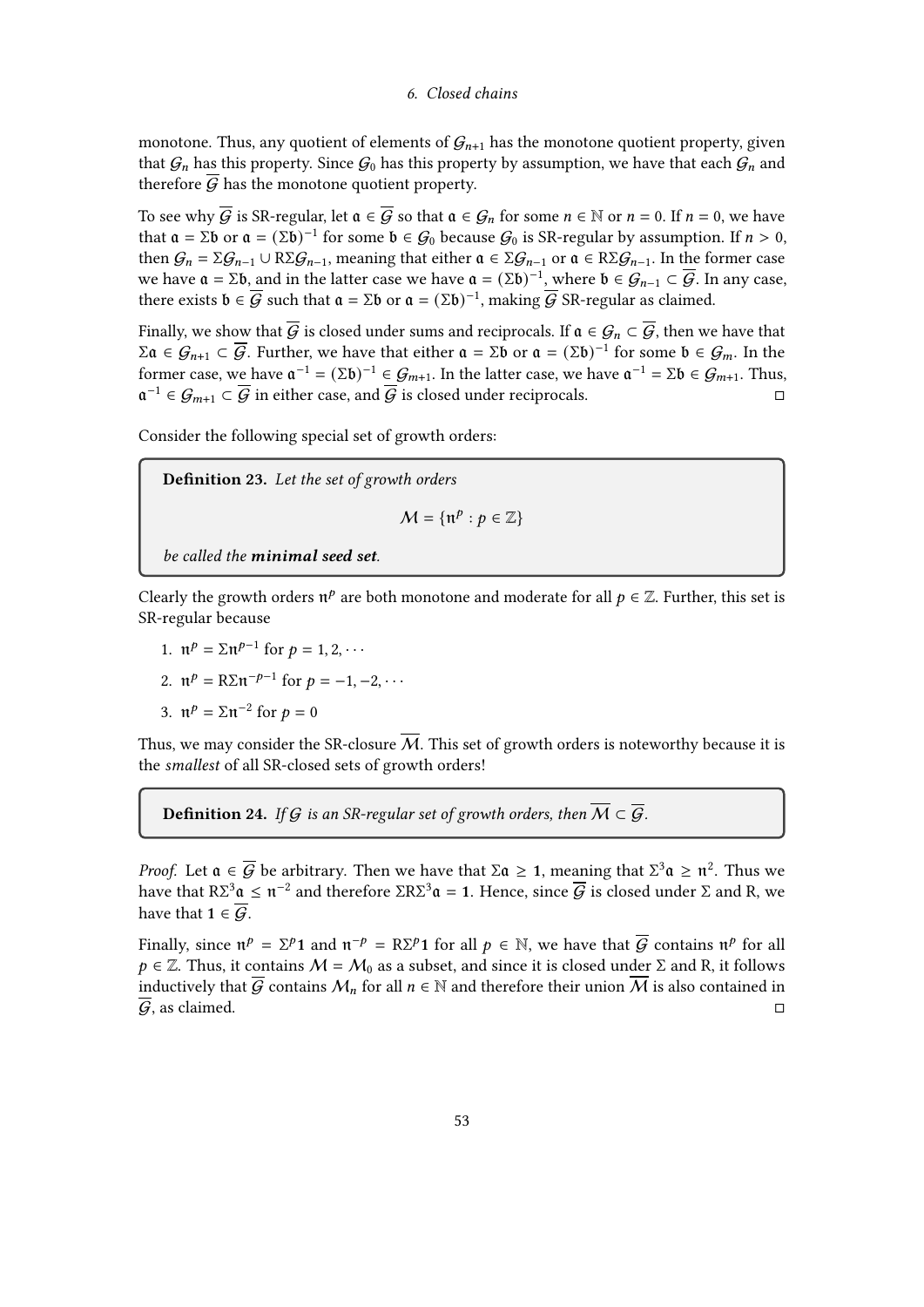**Exercise 6** Find a finite SR-regular set G such that  $\overline{G} = \overline{M}$ .

Exercise 7 What is the smallest possible cardinality that a moderate SR-regular set can have?

# 6.3. Nested log sums

In this section, we will "get down in the weeds" by taking a close look at one particular SR-closed set, and completely characterizing all of the growth orders contained in it. Specifically, we will determine precisely what growth orders are contained in the SR-closure of the minimal seed set M, and thereby determine which growth orders are contained in all SR-closed chains of  ${\cal S}(\mathbb{R}^+) / \sim$ . The answer is rather surprising: the growth orders contained in  $\overline{\cal M}$  are precisely those taking the form

$$
\mathfrak{l}(p_0,\cdots,p_m)=\mathfrak{n}^{p_0}\mathfrak{l}_1^{p_1}\cdots\mathfrak{l}_m^{p_m}
$$

for  $p_0, \dots, p_m \in \mathbb{Z}$ . This has a shocking implication - namely, that any set of sequences in which you can take both partial sums and reciprocals contains sequences with the growth order of

$$
m^{\text{p}_0} \cdot (\log n)^{p_1} \cdot \cdots \cdot (\overbrace{\log \cdots \log n}^{m \text{ nested logs}})^{p_m}
$$

for  $p_0, \dots, p_m \in \mathbb{Z}$ . The moral of this story is: if you want to be able to take partial sums and reciprocals of sequences, you cannot avoid dealing with strange growth orders involving nested logarithms!

Before resolving this, however, we must prove several "niceness" properties for growth orders taking the above form. Along the way, we will learn how to compute the growth order of the partial sums of any product of powers of nested logarithms.

**Proposition 56.** For all  $m \in \mathbb{N}$ , the growth order  $I_m$  is moderate and monotone.

*Proof.* Clearly  $I = I_1$  is moderate and monotone. Since the composition of two moderate and monotone growth orders is also moderate and monotone, and  $I_{m+1} = I_m \circ I$ , the desired result follows by induction.

<span id="page-53-0"></span>**Proposition 57.** For all  $p \in \mathbb{R}^+$  and  $i, j \in \mathbb{N}$  with  $i < j$ , we have  $I_j^{\ell}$  $\frac{p}{i} \leq I_i$ . Additionally,  $\mathbf{l}_i^p$  $S_i^p \leq \mathfrak{n}$  for all  $p \in \mathbb{R}^+$ .

*Proof.* Let  $(a_n) \in I_i$  be such that  $a_n > 1$  for all  $n \in \mathbb{N}$ , so that the sequence  $(\log a_n)$  has growth order  $I_{i+1}$ . Since  $\log x \leq x$  for all  $x \in \mathbb{R}$ , we have that  $\log a_n^{1/p} \leq a_n^{1/p}$  for all  $n \in \mathbb{N}$  and  $p \in \mathbb{R}^+$ , or equivalently  $(\log a_n)^p \leq p^p a_n$ . The LHS of this inequality has growth order  $I_i^p$ .  $t_{i+1}^p$  and the RHS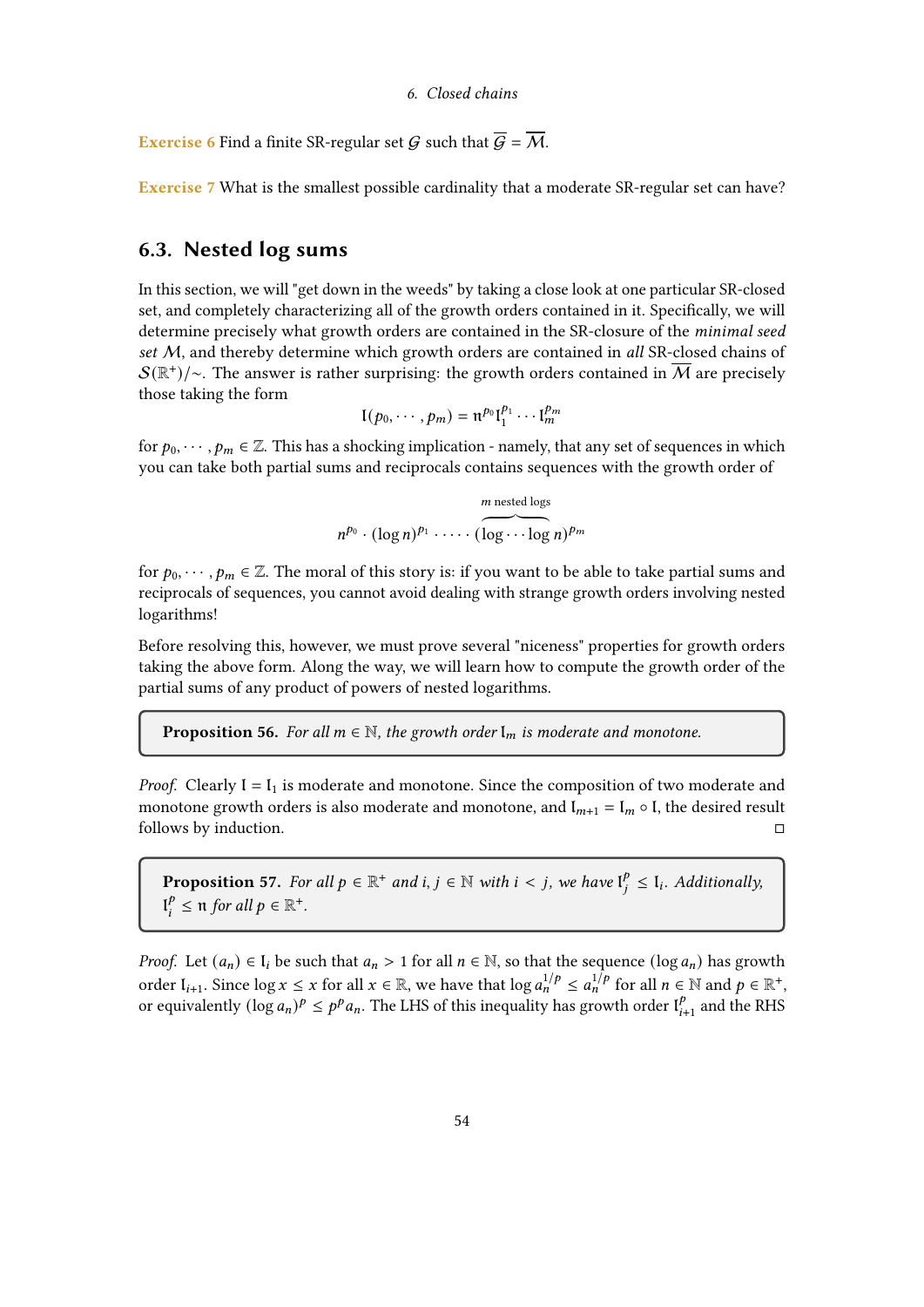has growth order  $\mathfrak{l}_i$ , so we have that  $\mathfrak{l}_i^p$  $_{i+1}^{p} \leq I_i$  for all  $p \in \mathbb{R}^+$  and  $i \in \mathbb{N}$ . This means that if  $i < j$ , we have

$$
\mathfrak{l}_{i}^{p} \leq \mathfrak{l}_{j-1} \leq \cdots \leq \mathfrak{l}_{i+1} \leq \mathfrak{l}_{i} \leq \mathfrak{n}
$$

and therefore  $I_i^p$  $\frac{p}{i} \leq I_i \leq \pi$ , as desired.

<span id="page-54-1"></span>**Proposition 58.** For all  $p_0, \dots, p_m \in \mathbb{R}$ , the growth order  $I(p_0, \dots, p_m)$  is monotone.

*Proof.* We proceed by induction on m. Suppose that this is true for some  $m \in \mathbb{N}$ . Since  $I(q_0, \dots, q_m)$  is monotone for all  $q_0, \dots, q_m \in \mathbb{R}$ , and  $I > 1$  is also monotone, we have that the growth order

$$
I(q_0,\cdots,q_m)\circ I=I(0,q_0,\cdots,q_m)
$$

is monotone. Now notice that, since I absorbs  $\mathfrak{n}^{1/2}$ , we also have that  $\mathfrak{l}(0, q_0, \cdots, q_m)$  absorbs  $\mathfrak{n}^{1/2}$ . Further, by the above proposition, we have that  $\mathfrak{n}^{1/2} \leq \mathfrak{n} I(0, q_0, \cdots, q_m)$ . Therefore, by [51,](#page-46-0) we have

$$
\Sigma I(0, q_0, \cdots, q_m) = \mathfrak{nl}(0, q_0, \cdots, q_m) = I(1, q_0, \cdots, q_m)
$$

which is monotone because it is a partial sum. This further implies that  $\mathfrak{l}(1, q_0, \cdots, q_m)^r$ , or  $I(r, rq_0, \dots, rq_m)$ , is monotone, for any  $r \in \mathbb{R}$ . It follows that  $I(p_0, \dots, p_{m+1})$  is monotone for any  $p_0, \dots, p_{m+1} \in \mathbb{R}$ , since any tuple  $(p_0, \dots, p_{m+1})$  with  $p_0 \neq 0$  can be written in the form  $(r, r q_0, \dots, r q_m)$  for some  $r, q_0, \dots, q_m \in \mathbb{R}$ , and the case of  $p_0 = 0$  has already been considered. Thus, the inductive step is proven.

The base case of  $m = 0$  is clearly true, since  $I(p_0) = \mathfrak{n}^{p_0}$  is monotone for any  $p_0 \in \mathbb{R}$ . Hence, by induction, we have that  $I(p_0, \dots, p_m)$  is monotone for any  $p_0, \dots, p_m \in \mathbb{R}$ .

Having proven all of the "niceness" properties we need for nested logarithms, we are now ready to start figuring out how to calculate their partial sums. The next proposition proves the following family of asymptotic identities:

$$
\sum_{k=1}^{n} \frac{1}{k} = \Theta(\log n)
$$

$$
\sum_{k=2}^{n} \frac{1}{k \log k} = \Theta(\log \log n)
$$

$$
\sum_{k=3}^{n} \frac{1}{k \log k \log \log k} = \Theta(\log \log \log n)
$$

<span id="page-54-0"></span>**Proposition 59.** For all  $m \in \mathbb{N}$ , we have

 $\Sigma(\mathfrak{nl}_1 \cdots \mathfrak{l}_m)^{-1} = \mathfrak{l}_{m+1}$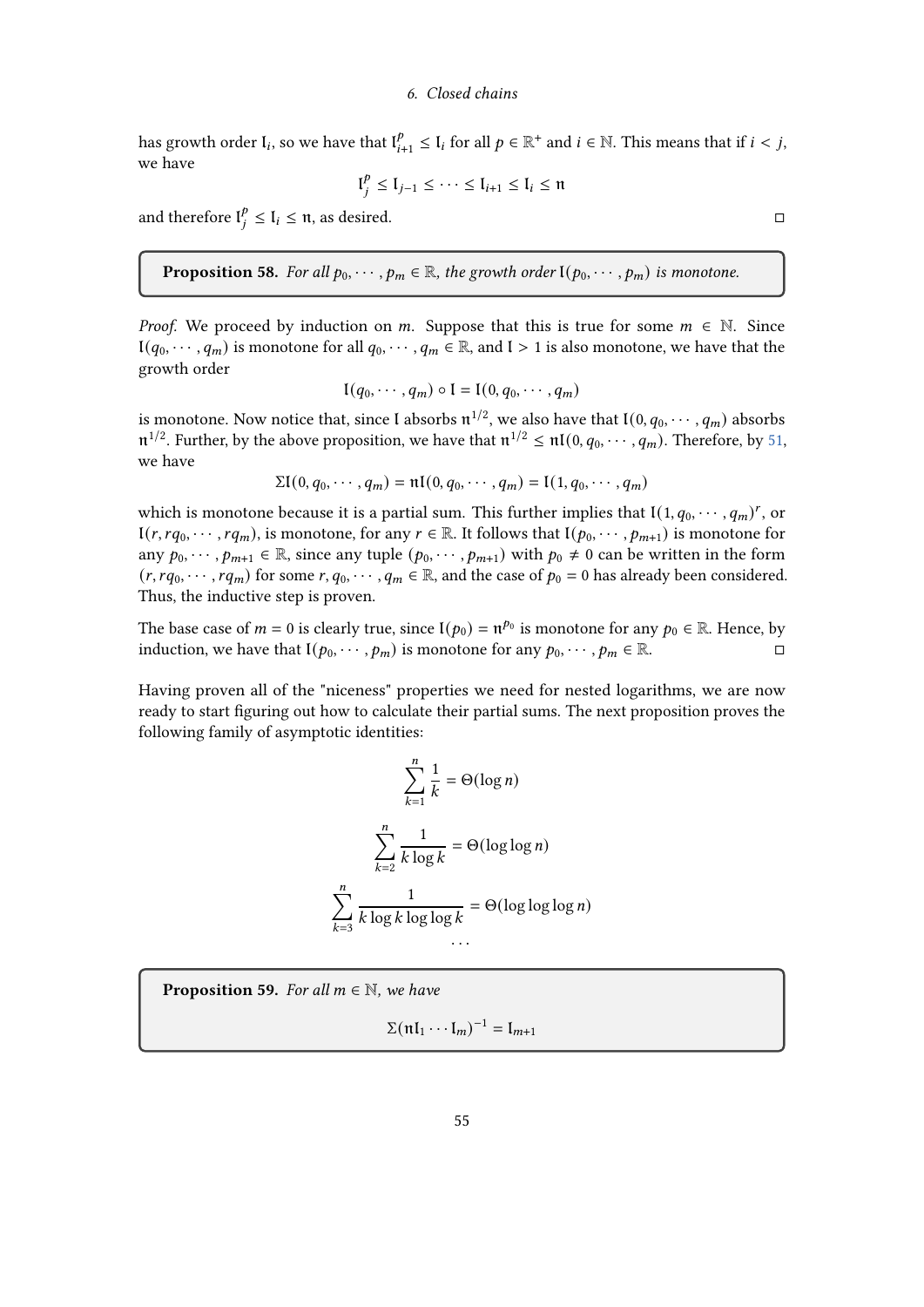*Proof.* We shall prove this by induction. Suppose that this claim is true for some  $m \in \mathbb{N}$ . Notice that

$$
P(\mathfrak{n}I_1\cdots I_m)^{-1} = \frac{(\mathfrak{n}I_1\cdots I_m)^{-1}}{I_{m+1}} = (\mathfrak{n}I_1\cdots I_mI_{m+1})^{-1}
$$

From the previous proposition, we also have that  $(\mathfrak{nl}_1 \cdots \mathfrak{l}_m)^{-1}$  is moderate. This means that, by [33,](#page-30-0) the partial sum of  $(\text{nl}_1 \cdots \text{l}_m)^{-1}$  has the growth order of  $\log(1 + \lambda)$ , where  $\lambda \in \text{I}_{m+1}$ . But such a sequence simply has growth order  $I_{m+2}$ , meaning that

$$
\Sigma(\mathfrak{n}\mathfrak{l}_1\cdots\mathfrak{l}_m\mathfrak{l}_{m+1})^{-1}=\mathfrak{l}_{m+2}
$$

and therefore the inductive step is completed. The base case of  $m = 0$  is clearly true, since  $\Sigma$  $\mathfrak{n}^{-1} = I_1$ , and thus the theorem is proven.

Finally, we are ready to generalize to all products of powers of nested logarithms:

<span id="page-55-0"></span>**Proposition 60.** Let 
$$
p_l, \dots, p_m \in \mathbb{R}
$$
 with  $p_l \neq -1$ . Then we have that  
\n
$$
\Sigma I(-1, \dots, -1, p_l, p_{l+1}, \dots, p_m) = \begin{cases} I(0, \dots, 0, p_l + 1, p_{l+1}, \dots, p_m) & \text{if } p_l > -1 \\ 1 & \text{if } p_l < -1 \end{cases}
$$

*Proof.* First of all, suppose that  $p_1 < -1$ . (We shall handle the second case first.) By [57,](#page-53-0) we have that

 $I(-1, \dots, -1, p_l, \dots, p_m) < I(-1, \dots, -1, p_l + \epsilon)$ 

for any  $\epsilon > 0$ . By choosing  $\epsilon < -(p_l + 1)$ , we can ensure that  $p_l + \epsilon < -1$ . Now, [59](#page-54-0) implies that

$$
I(-1,\cdots,-1,p_l+\epsilon) = I(-1,\cdots,-1) \cdot (\Sigma I(-1,\cdots,-1))^{p_l+\epsilon}
$$

and from here, [34](#page-30-1) implies that  $\Sigma$ I(-1, · · · , -1,  $p_l + \epsilon$ ) = 1, since  $p_l + \epsilon < -1$ . Since I(-1, · · · , -1,  $p_l$ , · · · ,  $p_m$ ) is less than  $[(-1, \cdots, -1, p_l + \epsilon)]$ , its partial sum also converges, and therefore

$$
\Sigma \mathfrak{l}(-1,\cdots,-1,p_l,\cdots,p_m)=1
$$

which proves the second case.

Now suppose that  $p_l$  > −1. By [57,](#page-53-0) we have that

$$
\mathfrak{l}(-1,\cdots,-1,p_l-\epsilon)\leq \mathfrak{l}(-1,\cdots,-1,p_l,\cdots,p_m)\leq \mathfrak{l}(-1,\cdots,-1,p_l+\epsilon)
$$

for any  $\epsilon > 0$ . Let us choose  $\epsilon < p_l + 1$  so that  $p_l - \epsilon > -1$ . Now, the ratios

$$
\frac{\mathfrak{l}(-1,\cdots,-1,p_l+\epsilon)}{\mathfrak{l}(-1,\cdots,-1,p_l,\cdots,p_m)}
$$

and

$$
\frac{\mathfrak{l}(-1,\cdots,-1,p_l,\cdots,p_m)}{\mathfrak{l}(-1,\cdots,-1,p_l-\epsilon)}
$$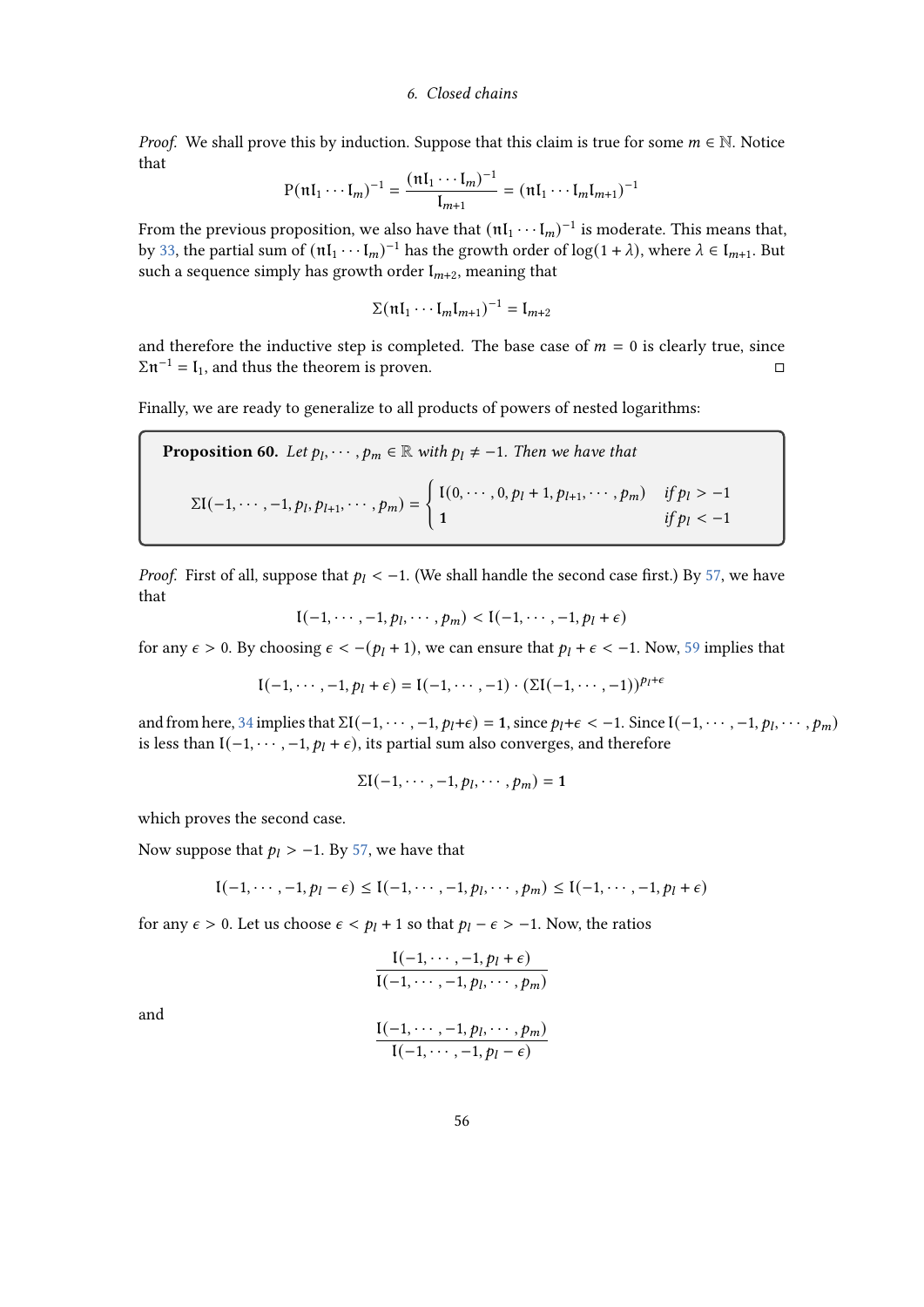are monotone by [58.](#page-54-1) Also, by [34,](#page-30-1) we have that

$$
\Sigma I(-1,\cdots,-1,p_l+\epsilon)=I(-1,\cdots,-1,p_l+\epsilon+1)
$$

and

$$
\Sigma I(-1,\cdots,-1,p_l-\epsilon)=I(-1,\cdots,-1,p_l-\epsilon+1)
$$

and therefore

$$
PI(-1,\cdots,-1,p_l-\epsilon)=PI(-1,\cdots,-1,p_l+\epsilon)=I_l
$$

Thus, by applying the typical squeezing argument from [29,](#page-27-0) we have that

$$
\mathrm{PI}(-1,\cdots,-1,p_l,\cdots,p_m)=\mathrm{I}_l
$$

and therefore

$$
\Sigma I(-1,\dots,-1,p_1,\dots,p_m) = I(-1,\dots,-1,p_1+1,\dots,p_m)
$$

as claimed, which completes the proof of the first case.  $\Box$ 

The notation used in the above proposition might look a bit arcane. Together with the previous proposition, it describes an algorithm to calculate the growth order of the partial sum of the general growth order  $\mathfrak{a} = \mathfrak{l}(p_0, \dots, p_m)$ :

- 1. If  $p_0 = p_1 = \cdots = p_m = -1$ , then the growth order of  $\Sigma \mathfrak{a}$  is equal to  $I_{m+1}$ .
- 2. Otherwise, locate the first value of  $p_i$  which is not equal to −1. Say that this occurs at  $i = l$ , so that  $p_l \neq -1$  and  $p_i = -1$  for all  $i < l$ .
- 3. If  $p_1 < -1$ , then  $\Sigma \mathfrak{a}$  is the constant growth order 1.
- 4. If  $p_l > -1$ , then  $\Sigma \mathfrak{a}$  is equal to  $I_{m+1} \mathfrak{a}$ .

This gives us, for instance, the following asymptotic formulae, among many others:

$$
\sum_{k=3}^{\infty} \frac{1}{k \sqrt{\log k \log \log k}} = \Theta\left(\sqrt{\frac{\log n}{\log \log n}}\right)
$$

$$
\sum_{k=16}^{\infty} \frac{\sqrt{\log \log k}}{k \log k \sqrt[3]{\log \log \log k}} = \Theta\left(\frac{(\log \log k)^{3/2}}{\sqrt[3]{\log \log \log k}}\right)
$$

Now that we know how to calculate the growth orders of nested log sums in general, we are ready to prove that these are precisely the growth orders that appear in M.

**Proposition 61.** The elements of  $\overline{M}$  are precisely the growth orders taking the form  $I(p_0, \dots, p_m)$ , where  $p_0, \dots, p_m \in \mathbb{Z}$ .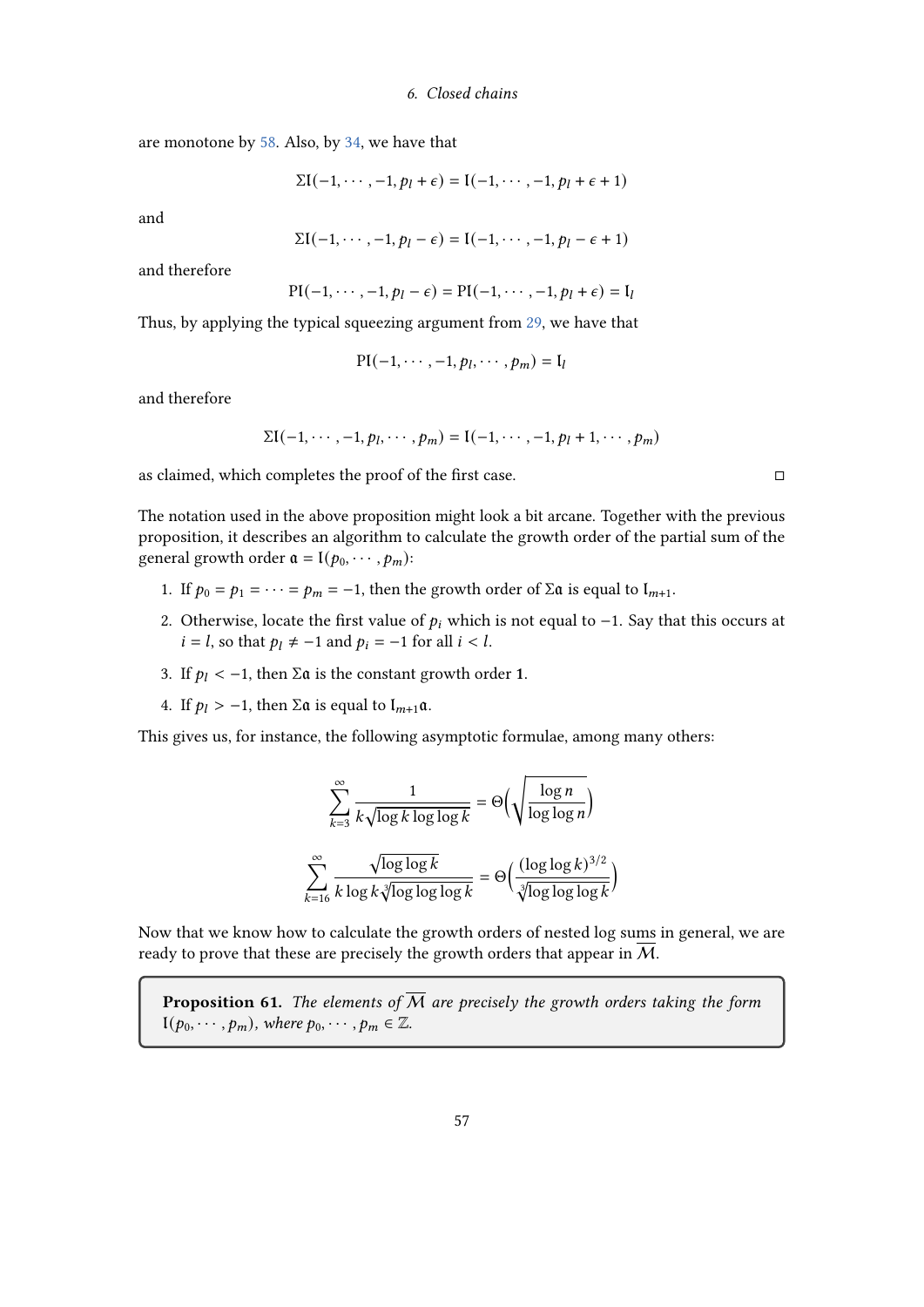Proof. Define a function size on tuples of integers as follows:

size
$$
(p_0, \cdots, p_m) = |p_0| + 2|p_1| + \cdots + 2^m|p_m|
$$

Notice that this function has the following property: if  $p_l > 0$ , then

$$
size(0, \cdots, 0, p_l, \cdots, p_m) > size(-1, \cdots, -1, p_l - 1, \cdots, p_m)
$$

This fact will be important for proving our proposition using a modified type of induction on tuples of integers.

Suppose we are given some  $I(p_0, \dots, p_m)$ , with  $p_0, \dots, p_m \in \mathbb{Z}$  not all equal to zero, which we wish to show is an element of M. Suppose that the sequence  $p_0, \dots, p_m$  begins with *l* zeroes, so that  $p_l$  is the first nonzero integer in the sequence, and

$$
I(p_0,\cdots,p_m)=I(0,\cdots,0,p_l,\cdots,p_m)
$$

If  $p_l > 0$ , then we may write

$$
I(0, \dots, 0, p_l, \dots, p_m) = \Sigma I(-1, \dots, -1, p_l - 1, \dots, p_m)
$$

as per our previously-derived general formula for sums of powers of nested logs. On the other hand, if  $p_l < 0$ , we have

$$
I(0, \cdots, 0, p_l, \cdots, p_m) = R\Sigma I(-1, \cdots, -1, -p_l - 1, \cdots, -p_m)
$$

However, notice that in the former case,

$$
size(-1,\cdots,-1,p_l-1,\cdots,p_m) < size(0,\cdots,0,p_l,\cdots,p_m)
$$

and in the latter case,

$$
size(-1,\cdots,-1,-p_l-1,\cdots,-p_m) < size(0,\cdots,0,p_l,\cdots,p_m)
$$

Thus, in either case, we can express  $(1/p_0, \dots, p_m)$  as the partial sum or the reciprocal of a partial sum of  $\mathfrak{l}(q_0, \dots, q_m)$ , where  $\text{size}(q_0, \dots, q_m) < \text{size}(p_0, \dots, p_m)$ .

Since size only takes nonnegative integer values, we have that  $size(q_0, \dots, q_m) \leq size(p_0, \dots, p_m)$ 1. By repeatedly applying the above process, we decrease the size of the tuple of powers by at least 1 at each step, meaning that we must eventually reach a tuple whose size equals zero. The only such tuple is  $(0, \dots, 0)$ . This means that  $I(p_0, \dots, p_m)$  can be expressed in terms of  $I(0, \dots, 0) = 1$  by repeatedly applying the  $\Sigma$  and  $R\Sigma$  operators. However, since M contains 1 and is closed under  $\Sigma$  and  $R\Sigma$ , it must contain  $I(p_0, \dots, p_m)$  for any  $p_0, \dots, p_m \in \mathbb{Z}$ .

We have shown that M contains all  $I(p_0, \dots, p_m)$  for  $p_0, \dots, p_m \in \mathbb{Z}$ , and now we just need to show that it only contains growth orders of this form. Clearly  $M$  only contains growth orders of this form, since it consists of power functions  $\mathfrak{n}^{p_0} = \mathfrak{l}(p_0)$  with  $p_0 \in \mathbb{Z}$ . However, [60](#page-55-0) shows that if a takes the form  $a = 1(p_0, \dots, p_m)$  with  $p_0, \dots, p_m \in \mathbb{Z}$ , then  $\Sigma a$  and  $R\Sigma a$  also take this form. It follows inductively that all elements of  $M_i$  take this form for each  $i \in \mathbb{N}$ , and therefore all elements of  $\overline{M}$  take this form as well.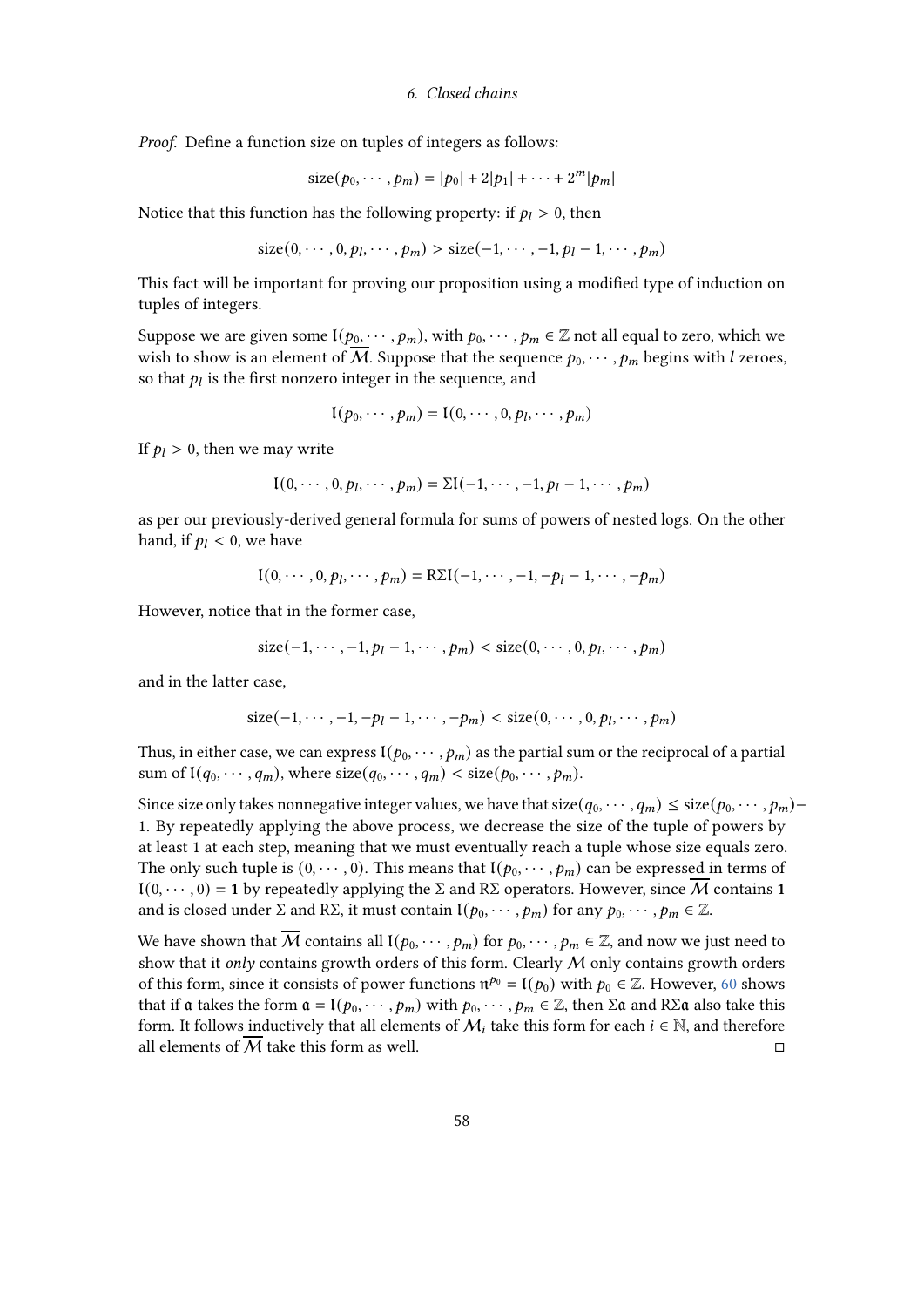This proposition demonstrates that the nested-logarithm growth orders with integer powers are, in some sense, fundamental to the study of partial sums of sequences:  $\overline{M}$  consists of precisely these growth orders, and every SR-closed set contains M.

**Exercise 8** Show that, for all  $m \in \mathbb{N}$ , we have that  $I_m \in \mathcal{M}_i$  for some  $i \leq 2^{m+1}$ .

Exercise 9 For each of the following "seed sets"  $G$ , show that  $G$  is SR-regular, and characterize the growth orders contained in  $\overline{G}$ :

- $G = {\pi^{1/2}}$
- $G = {\mathfrak{n}^{1/3}, \mathfrak{n}^{2/3}}$
- $G = {\pi^{1/5}, \pi^{4/5}}$
- $G = {\mathfrak{n}^{2/5}, \mathfrak{n}^{3/5}}$
- $G = \{1^{1/2}, \text{nt}^{1/2}\}\$

# 6.4. Other operations

We've figured out how to construct a set  $\overline{G}$  that is closed under partial sums and reciprocals while still possessing trichotomy (and, in fact, the stronger monotone quotient property). This makes G a very agreeable setting for doing analysis, but in an ideal microcosm of  $\mathcal{S} \mathbb{R}^+/\sim$ , these are not all the operations we'd like to be able to perform. We're missing one significant operation, namely multiplication. By choosing a suitable  $G$ , can we guarantee that  $\overline{G}$  is closed not only under partial sums and reciprocals, but also products?

We will start off slowly by showing that  $G$  is closed under multiplication and division by  $\mathfrak n$ . But first, we need the following lemma:

**Proposition 62.** If G is SR-regular and  $\mathfrak{a}/\mathfrak{n}^p$  is monotone for all  $\mathfrak{a} \in G$  and  $p \in \mathbb{R}$ , then  $\mathfrak{a}/\mathfrak{n}^p$  is also monotone for all  $\mathfrak{a} \in \overline{\mathcal{G}}$  and  $p \in \mathbb{R}$ .

*Proof.* We complete this proof by induction. Suppose that  $\mathfrak{a}/\mathfrak{n}^p$  is monotone for all  $\mathfrak{a} \in \mathcal{G}_i$  and all  $p \in \mathbb{R}$ . Then, by [29,](#page-27-0) we have that  $\Sigma \mathfrak{a}/\Sigma \mathfrak{n}^p$  is monotone. Since  $\Sigma \mathfrak{n}^p = \mathfrak{n}^{p+1}$  for all  $p > -1$ , we have that Σα/ $\pi^q$  is monotone for all  $q > 0$ . We also have that Σα/ $\pi^q$  is monotone for  $q \leq 0$ because both Σα and 1/ $\pi^q$  are monotone increasing. Thus, Σα/ $\pi^q$  is monotone for all  $q \in \mathbb{R}$ , and additionally  $R\Sigma\mathfrak{a}/\mathfrak{n}^q$  is monotone for all  $q\in\mathbb{R}$ , since it is the reciprocal of a monotone growth order. Since all elements  $\mathfrak{b} \in \mathcal{G}_{i+1}$  take the form Σα or RΣα for some  $\mathfrak{a} \in \mathcal{G}_i$ , we have that  $\mathfrak{b}/\mathfrak{n}^p$  is monotone for all  $\mathfrak{b} \in \mathcal{G}_{i+1}$  and  $p \in \mathbb{R}$ .

Since  $\mathfrak{a}/\mathfrak{n}^p$  is monotone for all  $\mathfrak{a} \in \mathcal{G}_0$  and  $p \in \mathbb{R}$  by hypothesis (the base case), we have that  $\mathfrak{b}/\mathfrak{n}^p$  is monotone for all  $\mathfrak{b} \in \mathcal{G}_i$  for all  $i \in \mathbb{N}$ , and therefore this holds for all  $\mathfrak{b} \in \overline{\mathcal{G}}$  and all  $p \in \mathbb{R}$ .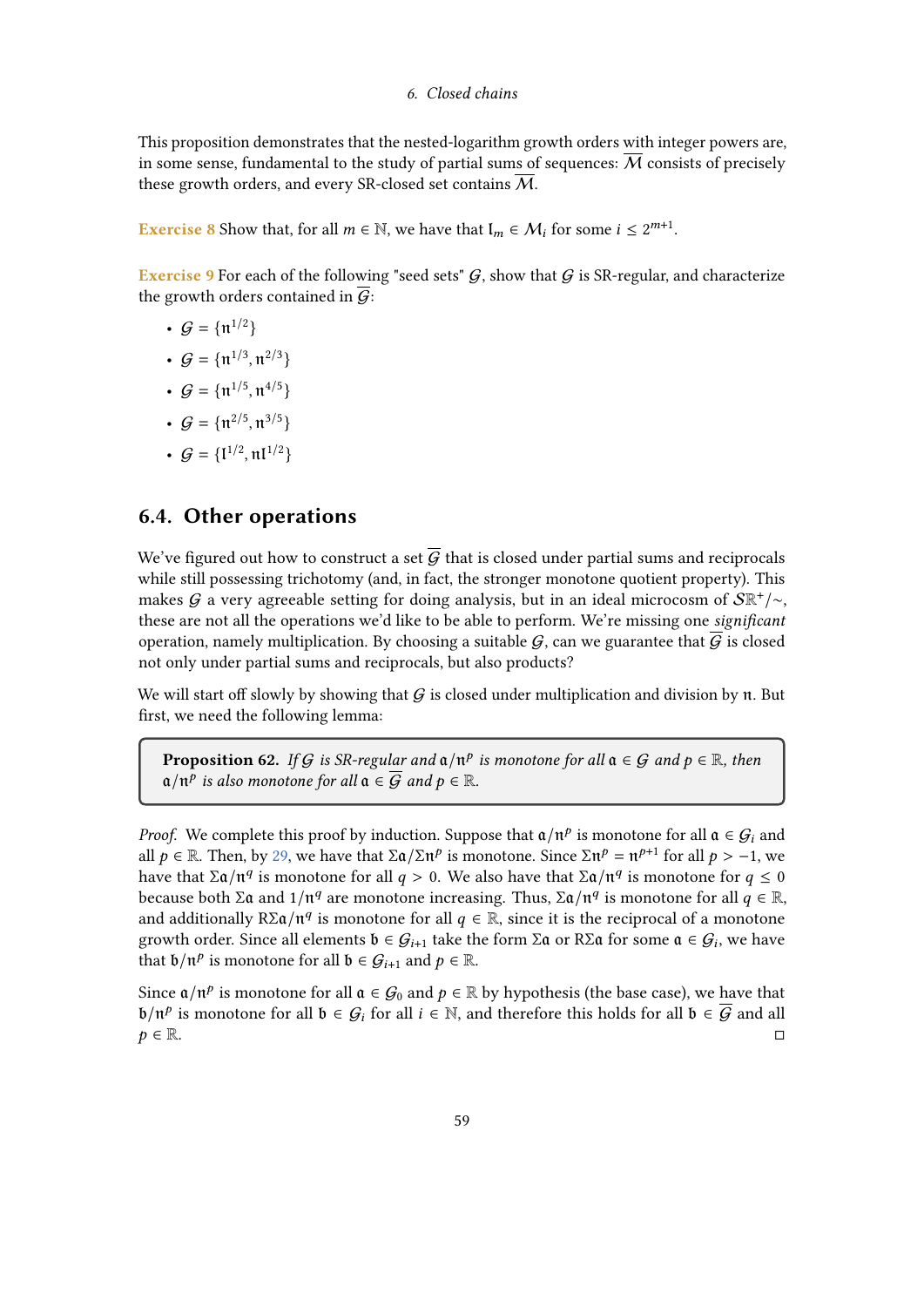**Exercise 10** Strengthen the above result by proving the statement in which  $p \in \mathbb{R}$  is replaced by  $p \in A$ , where  $A \subset \mathbb{R}$  is any additive subgroup of  $\mathbb{R}$  containing 1.

**Exercise 11** Find a growth order  $\mathfrak a$  such that  $\mathfrak a/\mathfrak n^p$  is monotone for all  $p \in \mathbb Q$  but not for all  $p \in \mathbb{R}$ .

Now we are ready to prove the following modest result.

**Proposition 63.** Let G be a moderate and monotone SR-regular set such that  $a/n^p$  is monotone for all  $p \in \mathbb{R}$ . If  $\mathfrak{b} \in \mathcal{G}_i$ , then  $\mathfrak{nb}$ ,  $\mathfrak{n}^{-1}\mathfrak{b} \in \mathcal{G}_{i+1}$ , for all  $i \in \mathbb{N}$ .

*Proof.* Let  $b \in G_i$ . Without loss of generality, suppose that  $b \ge 1$  (for if  $b \le 1$ , we may apply the same line of reasoning to  $\mathfrak{b}^{-1} \geq 1$ ). Then  $\mathfrak{b} = \Sigma \mathfrak{a}$  for some  $\mathfrak{a} \in \mathcal{G}_{i-1}$ . We clearly have that  $\Sigma$ b = Σ<sup>2</sup>α = πΣα = πb, meaning that πb ∈  $\mathcal{G}_{i+1}$ . Now we just need to prove that b/ $π ∈ \mathcal{G}_{i+1}$ .

Suppose that  $\mathfrak{a} \geq \mathfrak{n}^p$  for some  $p \in (-1, 0)$ . Then  $\mathfrak{a}/\mathfrak{n}^p$  is monotone by hypothesis and the above lemma. Further, since  $\mathfrak a$  is moderate, we have that  $\mathfrak a \leq \mathfrak n^q$  for some  $q \in \mathbb R$ , and  $\mathfrak a/\mathfrak n^q$ is also monotone. Since  $\text{Pr}^k = \text{ft}^{-1}$  for all  $k > -1$ , we may deploy the "squeezing" argument outlined in a previous section to argue that  $\Sigma \mathfrak{a} = \mathfrak{n} \mathfrak{a}$ . In this case, we simply have  $\mathfrak{a} = \mathfrak{b}/\mathfrak{n}$ , and  $a \in \mathcal{G}_{i-1} \subset \mathcal{G}_{i+1}.$ 

Now suppose that it is not the case that  $\mathfrak{a} \geq \mathfrak{n}^p$  for some  $p \in (-1,0)$ . Since  $\mathfrak{a}/\mathfrak{n}^p$  is monotone for all  $p \in \mathbb{R}$ , we have that  $\mathfrak a$  is comparable to  $\mathfrak n^p$  for all  $p \in \mathbb{R}$ , implying that  $\mathfrak a < \mathfrak n^p$  for all  $p \in (-1, 0)$ . This means that  $\Sigma \mathfrak{a} \leq \mathfrak{n}^{p+1}$  and  $R\Sigma \mathfrak{a} \geq \mathfrak{n}^{-p-1}$  for all  $p \in (-1, 0)$ , so that, taking  $p = -1/2$ , we have  $R\Sigma \mathfrak{a} \ge \mathfrak{n}^{-1/2}$ . Finally, since  $\text{Pr}^k = \mathfrak{n}^{-1}$  for all  $k > -1$  and  $R\Sigma \mathfrak{a} \le \mathfrak{n}^q$  for some  $q \in \mathbb{R}$  by moderateness, we may deploy the "squeezing" argument again to deduce that  $\sum R\sum \alpha = nR\sum \alpha = n/\sum \alpha$ . This means that  $R\sum R\sum \alpha = \sum \alpha/n = \frac{b}{n}$ . Since  $\alpha \in G_{i-1}$ , we have that  $\mathfrak{b}/\mathfrak{n} = (\mathbb{R}\Sigma)^2 \mathfrak{a} \in \mathcal{G}_{i+1}.$ 

In any case, we have that  $\pi$  and  $\frac{b}{\pi}$  are both elements of  $G_{i+1}$ , and the proposition is proven.  $\Box$ 

# 6.5. SR-operators in general

**Definition 25.** A **SR-operator** on  $\mathcal{S}(\mathbb{R}^+)$ /∼ is defined as a composition of finitely many (or zero)  $\Sigma$  and R operators. That is, the identity function on  $\mathcal{S}(\mathbb{R}^+)$ /~ is an SR-operator, and  $\Sigma\Phi$  and  $R\Phi$  are SR-operators whenever  $\Phi$  is an SR-operator.

**Definition 26.** If  $\Phi$  is an SR-operator, say that it is **even** if it equals a composition and  $\Sigma$ and R containing an even number of instances of R, and **odd** if it equals a composition of  $\Sigma$ and R containing an odd number of instances of R.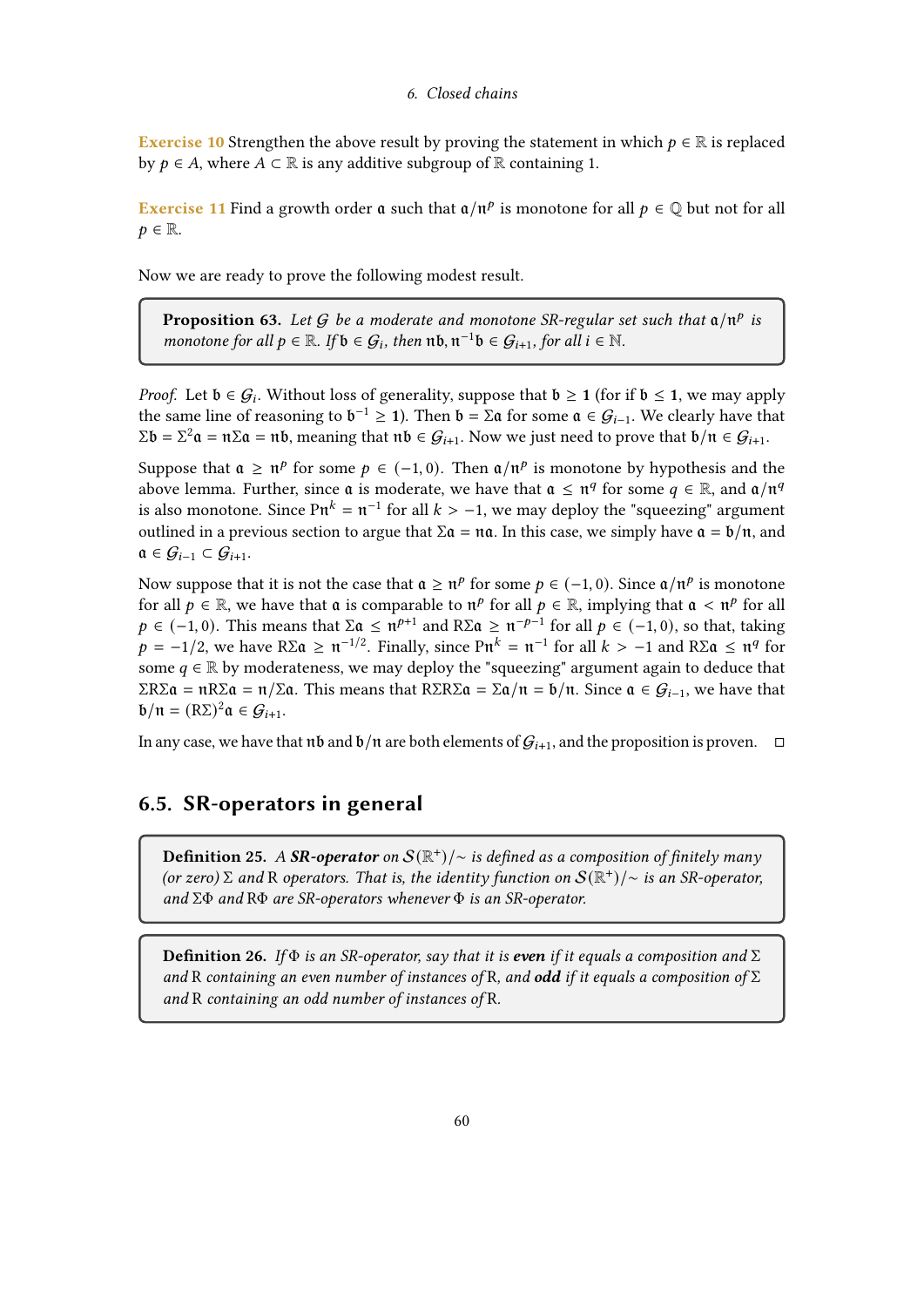<span id="page-60-0"></span>**Proposition 64.** If  $\Phi$  is an SR-operator and  $\alpha/b$  is monotone, then  $\Phi \alpha/\Phi b$  is also monotone.

*Proof.* This is a simple proof by induction. Every SR-operator  $\Phi$  can be written as a string of  $\Sigma$ and R, and can therefore be related to a simpler SR-operator via one of the two equations  $\Phi = \Sigma \Phi'$ or  $\Phi = R\Phi'$ . Therefore, if we prove that the validity of the proposition for  $\Phi'$  implies its validity for both  $\Sigma\Phi'$  and  $R\Phi'$ , we have that it holds in general by induction. But  $\Phi'\mathfrak{a}/\Phi'$ b being monotone implies that ΣΦ' $\alpha$ /ΣΦ' $\beta$  is monotone by [29,](#page-27-0) and it also implies that  $(\Phi'\alpha/\Phi'\delta)^{-1} = R\Phi'\alpha/R\Phi'\delta$ is monotone. Thus, the desired result follows by induction.

**Proposition 65.** If  $\Phi$  is an even SR-operator, then  $a \leq b \implies \frac{a}{b}$  $\frac{\mathfrak{a}}{\Phi \mathfrak{a}} \leq \frac{\mathfrak{b}}{\Phi}$ 

Proof. Notice that if  $\Phi$  is an even SR-operator, so that it can be written as a string of  $\Sigma$  and R with an even number of occurrences of R, then it can be expressed in terms of a simpler SR-operator  $Φ'$  in one of the following 3 ways:

Φ

- 1.  $\Phi = \Sigma \Phi'$
- 2.  $\Phi = \Phi' \Sigma$
- 3.  $\Phi = R\Phi'R$

Therefore, we can prove our proposition by induction on the length of strings of  $\Sigma$  and R. If we show that the proposition holds for  $\Phi$  in either of the above 3 cases given that it holds for  $\Phi'$ , then it holds for SR-operators in general by induction.

So suppose that the proposition holds for  $\Phi'$ , so that for any  $\mathfrak{a} \leq \mathfrak{b}$  with  $\mathfrak{a}/\mathfrak{b}$  monotone, we have that

$$
\frac{\mathfrak{a}}{\Phi'\mathfrak{a}} \le \frac{\mathfrak{b}}{\Phi'\mathfrak{b}}
$$

$$
\frac{\mathfrak{a}}{\mathfrak{b}} \le \frac{\Phi'\mathfrak{a}}{\Phi'\mathfrak{b}}
$$

or, equivalently,

Further, by the previous proposition, we have that the ratio  $\Phi' \mathfrak{a}/\Phi' \mathfrak{b}$  is monotone.

In the first case, if  $\Phi = \Sigma \Phi'$ , we have that  $\mathfrak{a} \leq \mathfrak{b}$  implies  $\Phi' \mathfrak{a} \leq \Phi' \mathfrak{b}$  by assumption, with  $\Phi' \mathfrak{a} / \Phi' \mathfrak{b}$ monotone. This means that, by [4.3,](#page-29-0) we have  $P\Phi' \mathfrak{a} \leq P\Phi' \mathfrak{b}$ , which is equivalent to

$$
\frac{\Phi'\mathfrak{a}}{\Phi'\mathfrak{b}} \leq \frac{\Sigma\Phi'\mathfrak{a}}{\Sigma\Phi'\mathfrak{b}}
$$

and therefore

$$
\frac{\mathfrak{a}}{\mathfrak{b}} \leq \frac{\Sigma \Phi' \mathfrak{a}}{\Sigma \Phi' \mathfrak{b}} = \frac{\Phi \mathfrak{a}}{\Phi \mathfrak{b}}
$$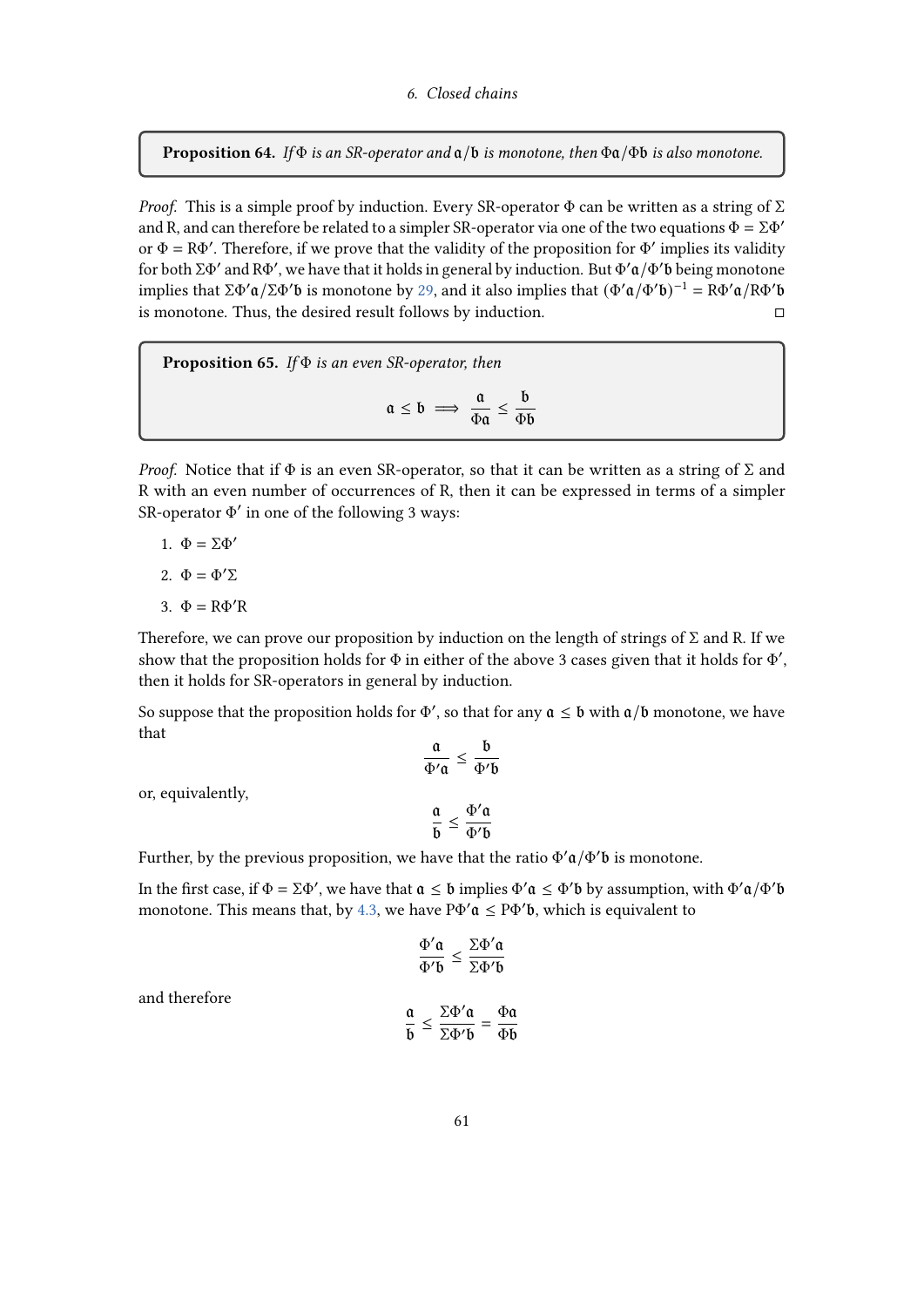or equivalently

$$
\frac{\mathfrak{a}}{\Phi\mathfrak{a}} \leq \frac{\mathfrak{b}}{\Phi\mathfrak{b}}
$$

which proves the proposition for  $\Phi$  when  $\Phi = \Sigma \Phi'$ , in the first case.

Now consider the second case, in which  $\Phi = \Phi' \Sigma$ . If  $\mathfrak{a} \leq \mathfrak{b}$  with  $\mathfrak{a}/\mathfrak{b}$  monotone, then we have that Σα  $\leq$  Σb with Σα/Σb monotone by [4.3,](#page-29-0) and further

$$
\frac{\mathfrak{a}}{\mathfrak{b}} \leq \frac{\Sigma \mathfrak{a}}{\Sigma \mathfrak{b}}
$$

by [4.3.](#page-29-0) Since the proposition was assumed to be true for  $\Phi'$ , we therefore have that

$$
\frac{\Sigma a}{\Sigma b} \le \frac{\Phi'(\Sigma a)}{\Phi'(\Sigma b)} = \frac{\Phi a}{\Phi b}
$$

$$
\frac{a}{b} \le \frac{\Phi a}{\Phi b}
$$

or equivalently

and therefore

$$
\frac{\mathfrak{a}}{\Phi \mathfrak{a}} \leq \frac{\mathfrak{b}}{\Phi \mathfrak{b}}
$$

which proves the proposition for  $\Phi$  when  $\Phi = \Phi' \Sigma$ , completing the inductive step for the second case.

Finally, consider the third case, in which  $\Phi = R\Phi'R$ . Assume again that the proposition holds for  $\Phi'$ . If  $\mathfrak{a} \leq \mathfrak{b}$  are such that  $\mathfrak{a}/\mathfrak{b}$  is monotone, then we have that R $\mathfrak{b} \leq R\mathfrak{a}$ , and R $\mathfrak{b}/R\mathfrak{a} = (\mathfrak{a}/\mathfrak{b})^{-1}$  is monotone. By assumption, we have that

$$
\frac{Rb}{\Phi'Rb} \leq \frac{Ra}{\Phi'Ra}
$$

which, by inverting both sides of the inequality, is equivalent to

$$
\frac{a}{R\Phi'Rb} \le \frac{b}{R\Phi'Rb}
$$

$$
\frac{a}{\Phi b} \le \frac{b}{\Phi b}
$$

or

which completes the proof in the third case, in which  $\Phi$  takes the form  $\Phi = R\Phi'R$ .

Since the base case in which  $\Phi$  is the identity operator holds trivially, we have that the proposition holds in general by induction on the complexity of strings of  $\Sigma$  and R.

Additionally, because every odd SR-operator can be written in the form RΦ' for some even SR-operator Φ', the above proposition implies the following corollary: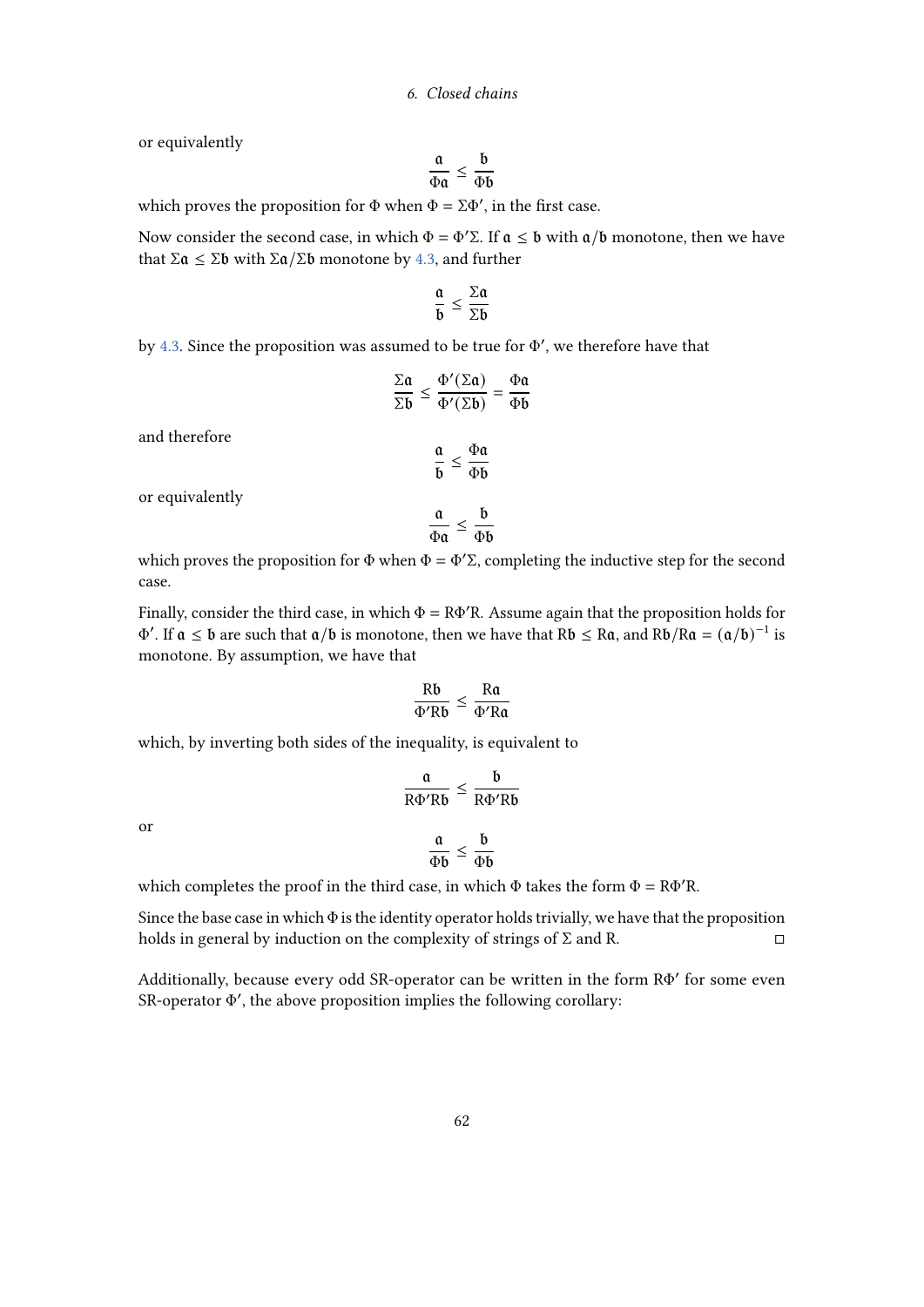**Proposition 66.** If  $\Phi$  is an odd SR-operator, then

$$
\mathfrak{a}\,\leq\,\mathfrak{b}\implies\,\frac{\mathfrak{b}}{\Phi\mathfrak{b}}\,\leq\,\frac{\mathfrak{a}}{\Phi\mathfrak{a}}
$$

We may now prove the following proposition, which makes it incredibly easy to compare the outputs of SR-operators:

**Proposition 67.** If  $a = \Phi \Sigma a'$  and  $b = \Phi R \Sigma b'$  for some growth orders  $a, a', b, b'$  and SR-operator  $\Phi$ , then  $\mathfrak{a}/\mathfrak{b}$  is monotone. Additionally, if  $\Phi$  is even, then  $\mathfrak{a} \geq \Phi$ 1  $\geq$   $\mathfrak{b}$ , whereas if  $\Phi$  is odd, then  $\mathfrak{a} \leq \Phi \mathbf{1} \leq \mathfrak{b}$ .

Proof. Suppose the growth orders  $a, a', b, b'$  satisfy

$$
\mathfrak{a}=\Phi\Sigma\mathfrak{a}'
$$

$$
\mathfrak{b}=\Phi R\Sigma \mathfrak{b}'
$$

for some SR-operator Φ. Notice that  $\Sigma \alpha' \geq 1$  and  $\Sigma \alpha'/1 = \Sigma \alpha'$  is monotone. This implies that  $\Phi \Sigma \mathfrak{a}'/\Phi \mathbf{1} = \mathfrak{a}/\Phi \mathbf{1}$  is monotone by [64.](#page-60-0) Further, we have that  $\mathfrak{a} \geq \Phi \mathbf{1}$  if  $\Phi$  is even and  $\mathfrak{a} \leq \Phi \mathbf{1}$  if  $\Phi$ is odd.

Similarly, we have that  $R\Sigma b' \leq 1$  and  $R\Sigma b'/1 = R\Sigma b'$  is monotone. This again means that  $\Phi R\Sigma \mathfrak{b}'/\Phi \mathbf{1} = \mathfrak{b}/\Phi \mathbf{1}$  is monotone, and further that  $\mathfrak{b} \leq \Phi \mathbf{1}$  if  $\Phi$  is even and  $\mathfrak{b} \geq \Phi \mathbf{1}$  if  $\Phi$  is odd.

Hence, if  $\Phi$  is even, then the growth orders  $\mathfrak{a}/\Phi$  and  $\Phi$ 1/ $\mathfrak{b}$  are both monotone and  $\geq$  1, meaning that their product is monotone and  $\geq 1$ , so that  $(a/\Phi 1)(\Phi 1/b) = a/b$  is monotone and  $\geq 1$ , and therefore  $a \geq b$ . On the other hand, if  $\Phi$  is odd, then both  $a/\Phi 1$  and  $\Phi 1/b$  are monotone and  $\leq$  1, so that their product  $a/b$  is monotone and  $\leq$  1, and additionally  $a \leq b$ . Thus follows the claimed proposition.

# 6.6. Monoid structure

The SR-operators, together with the identity transformation on growth orders I, have the structure of a monoid under the binary operation of composition. Since an SR-operator is defined to be a finite composition of  $\Sigma$  and R, we have that this monoid is generated by the operators Σ and R. So far we have only considered the *action* of the SR-operators on  $\mathcal{S}(\mathbb{R}^+)$ /~, but we can also consider the structure of the monoid that they give rise to. In particular, a natural question to ask is whether we can give a concise description of this monoid without making reference to  $\mathcal S(\mathbb R^+) / \sim$ , perhaps by finding a *monoid presentation*, i.e. a set of relations between the generators  $\Sigma$  and R from which the entire structure of the monoid can be deduced.

The first step in searching for a presentation for this monoid would be to find nontrivial relations that hold between  $\Sigma$  and R. For instance, the most basic relation is

$$
R^2 = I
$$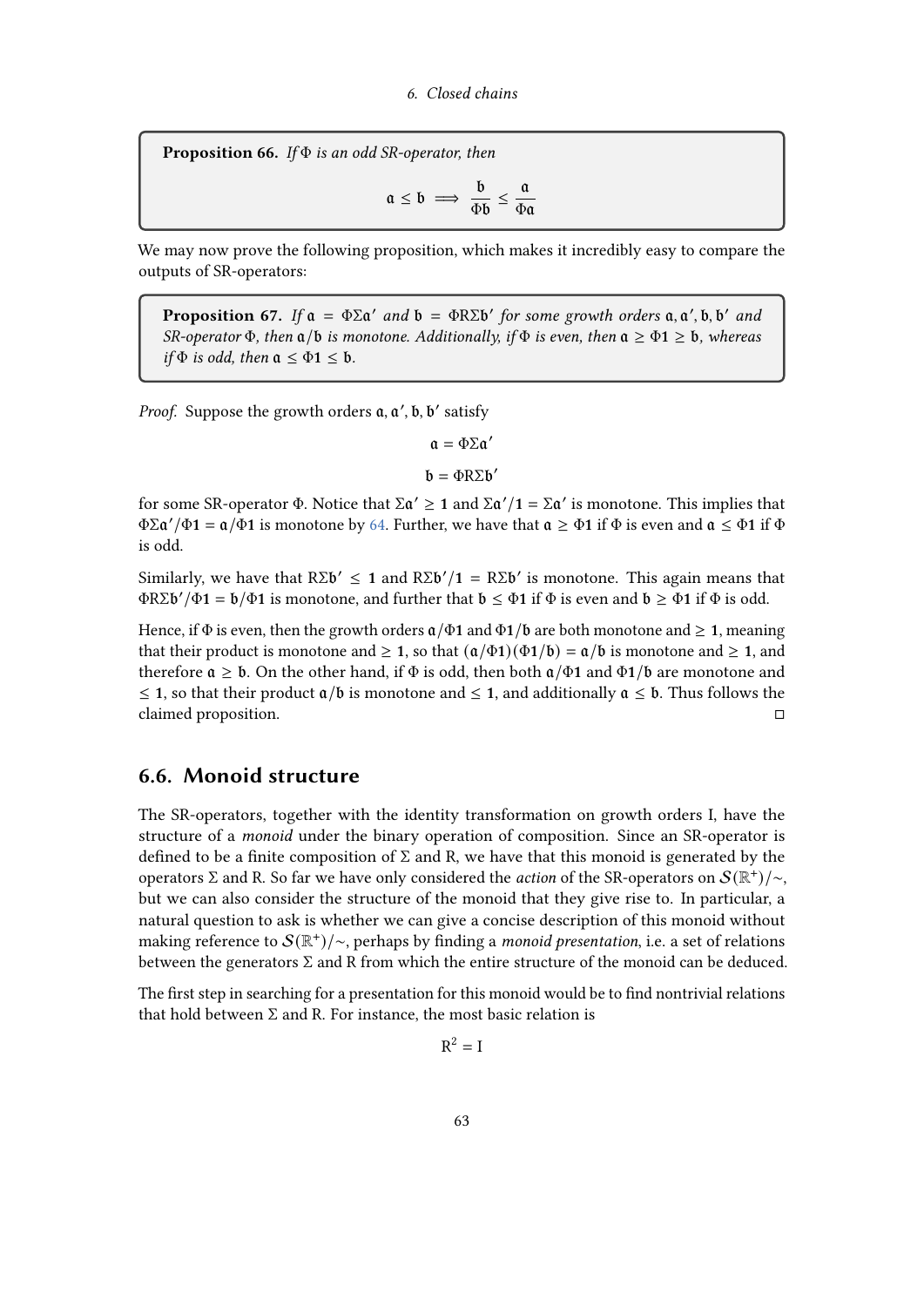which is true because  $R^2 \mathfrak{a} = (\mathfrak{a}^{-1})^{-1} = \mathfrak{a}$  for any growth order  $\mathfrak{a}$ .

This is not the only nontrivial relation between  $\Sigma$  and R. We also have the following relation:

$$
R\Sigma R\Sigma^3 = \Sigma R\Sigma^3
$$

Why is this the case? If  $\mathfrak a$  is an arbitrary growth order, we have that  $\Sigma \mathfrak a \ge 1$ , from which we have that  $\Sigma^3\mathfrak{a} \geq \mathfrak{n}^2$  and therefore  $R\Sigma^3\mathfrak{a} \leq \mathfrak{n}^{-2}$ . Since the partial sums of any sequence with a growth order less than or equal to  $π^{-2}$  must converge, we have that ΣRΣ<sup>3</sup> $α = 1$  for any growth order  $\mathfrak a$ , and thence follows the above relation. By similar reasoning, we also have the following relations:

$$
\Sigma R \Sigma^3 \Sigma = \Sigma R \Sigma^3
$$

$$
\Sigma R \Sigma^3 R = \Sigma R \Sigma^3
$$

As it happens, these are not the only nontrivial relations.

Let us define a sequence of SR-operators  $\Lambda_m$  as follows. Let  $\Lambda_0 = I$  and

$$
\Lambda_{m+1} = \Sigma R \Sigma \Lambda_m \Lambda_{m-1} \cdots \Lambda_0 R
$$

for all  $m \ge 0$ . It can be proven by induction that each operator  $\Lambda_m$  is even, and that

$$
\Lambda_m\mathbf{1}=\mathbf{I}_m
$$

for all  $m > 0$ .

# 6.7. Exponential extensions

We have seen how to use SR-regularity to construct chains of growth orders with certain favorable properties, such as moderateness, the monotone-quotient property, and SR-closure. Some of them, such as  $\overline{M}$ , incidentally have other advantageous properties such as closure under products. Now we will derive a way of "extending" chains with these properties to obtain larger chains containing a large variety of growth orders and sharing the same favorable properties.

In some ways, what we will do is analogous to the idea of a field extension. Given a field such as Q, some equations like  $4x^2 - 1 = 0$  will have solutions, while other equations like  $x^2 - 2 = 0$ will not have any solutions. We might want to construct a larger field containing  $\mathbb Q$  but which also contains a solution to the equation  $x^2 - 2 = 0$ , without disrupting the field structure. This the motivation behind the construction of the field  $\mathbb{Q}(\sqrt{2})$ . In our case, we will be considering equations of the form

$$
\mathrm{P}\mathfrak{x} = \frac{\mathfrak{x}}{\Sigma \mathfrak{x}} = \mathfrak{a}
$$

to be solved for **x**, where  $a \in G$  is some given growth order in a chain g. If, for instance,  $G = \overline{M}$ , and  $\mathfrak{a} = (\mathfrak{n} \mathfrak{l})^{-1}$ , then  $\mathfrak{x} = \mathfrak{n}^{-1}$  would be a solution to this equation. However, this equation does not have solutions for all values of  $\mathfrak{a} \in \overline{M}$ , for instance  $\mathfrak{a} = \mathfrak{n}^{-1/2}$ ,  $\mathfrak{a} = 1$ ,  $\mathfrak{a} = \mathfrak{n}$ , or  $\mathfrak{a} = (\mathfrak{n}\sqrt{\mathfrak{l}})^{-1}$ .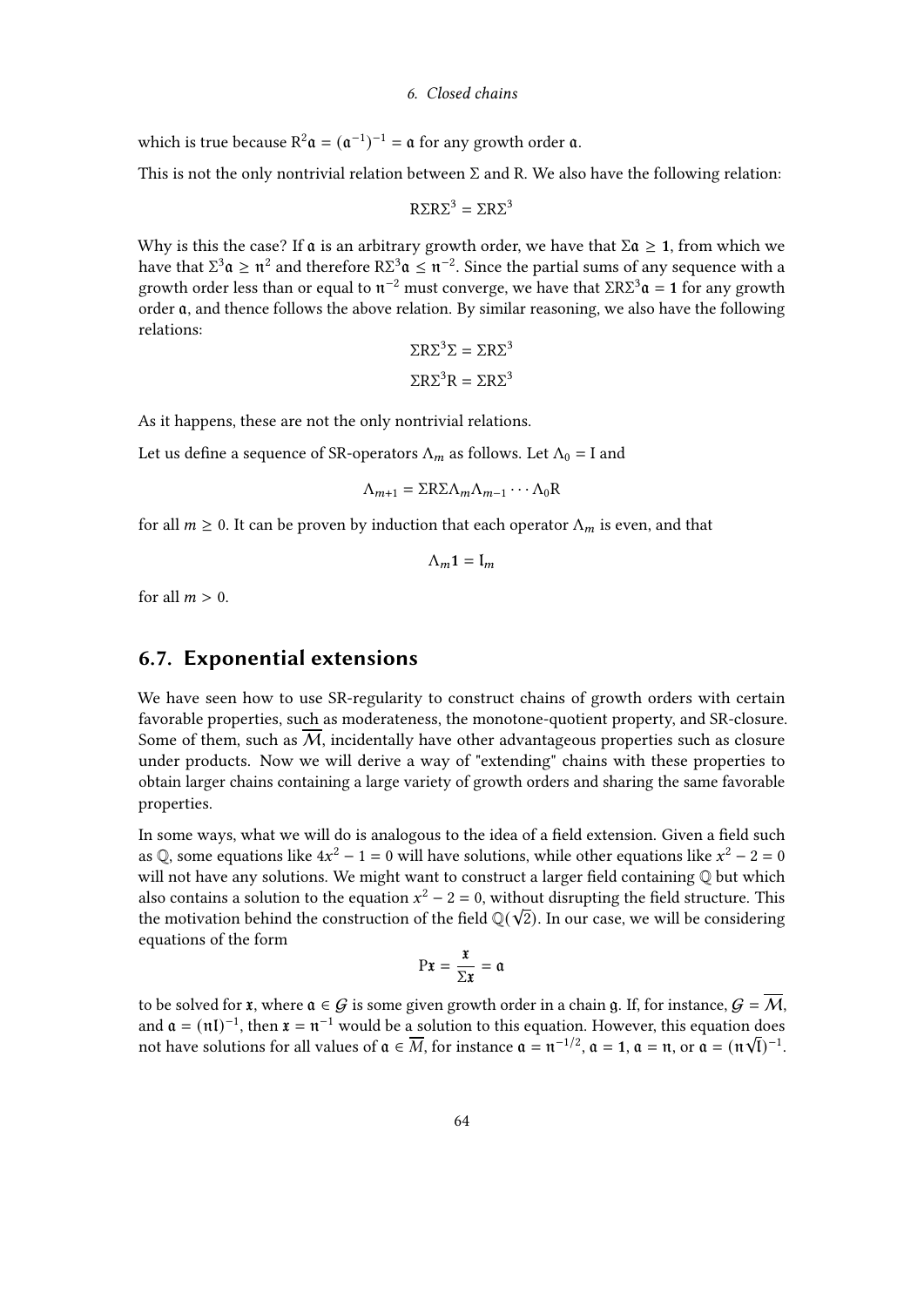A natural question is whether we can find extensions of  $\overline{M}$  in which these equations have solutions, and which share the favorable properties of moderateness, monotone quotients, SR-regularity, and SR-closure (and even closure under products). Clearly this is impossible for some values of  $\bf{a}$ . For instance, the equation  $\bf{P} \bf{x} = \bf{\hat{n}}$  cannot have any solutions in any extension, because this would mean that  $\Sigma \mathbf{x} = \mathbf{n} \mathbf{x} > \mathbf{x}$ , which is not the case for any growth order. To consider another example, the equation  $Px = \mathbf{x}$  does have some solutions, such as  $\mathbf{x} = [2^n]$ , but none of these solutions are *moderate*, for we have proven that  $\Sigma \mathbf{\tilde{x}} \geq \mathbf{n} \mathbf{\tilde{x}}$  for all moderate growth orders **x**. (By similar reasoning,  $P\mathbf{x} = \mathfrak{n}^{-1}$  also cannot have any moderate solutions.) This means that adjoining any solutions of this equation to M would destroy its moderateness property. To continue the analogy with field extensions, this would be like trying to adjoin a solution to equations like  $x = x + 1$  to  $\mathbb{Q}$  - doing this would necessarily violate the field laws. √

But what about the equation  $P\mathbf{\tilde{x}} = (\mathbf{\tilde{n}})$  $\tilde{I})^{-1}$ ? We cannot rule out the existence of a solution to this equation for any of the above reasons, although we know that no such solution exists in  $\overline{\mathcal{M}}$ because we have already completely classified its elements and their partial sums. The theorem [35](#page-31-0) allows us to actually construct such a growth order, however:

$$
\sum_{k=2}^{n} \frac{e^{\sqrt{\log k}}}{k\sqrt{\log k}} = \Theta\left(e^{\sqrt{\log n}}\right)
$$

which tells us that  $\Sigma \mathbf{x} = \mathbf{x} \mathbf{n} \sqrt{\mathbf{l}}$ , and therefore  $\mathbf{P} \mathbf{x} = (\mathbf{n} \times \mathbf{n})^T$ √ hich tells us that  $\Sigma \mathbf{x} = \mathbf{x} \cdot \mathbf{v} \cdot \mathbf{I}$ , and therefore  $P\mathbf{x} = (\mathbf{n} \cdot \mathbf{V} \cdot \mathbf{I})^{-1}$ , if  $\mathbf{x}$  is the growth order of  $(e^{\sqrt{\log n}}/n\sqrt{\log n})$ . Can we find some way of augmenting  $\overline{\mathcal M}$  so that it contains this new growth order, while preserving all of its desirable properties?

The following proposition guarantees that moderateness would be preserved when adding not only the above growth order, but also any growth order of the form  $[e^{\Sigma \beta}]$ , where  $\beta$  is any monotone decreasing sequence with "sufficiently fast decay" (e.g. with growth order  $(\mathfrak{n}\sqrt{\mathfrak{l}})^{-1}$ ):

<span id="page-64-0"></span>**Proposition 68.** If  $\mathfrak{b} \leq \mathfrak{n}^{-1}$  and  $\beta \in \mathfrak{b}$  is monotone decreasing, then  $[e^{\Sigma \beta}]$  is a moderate growth order.

*Proof.* Let  $\beta = (b_n) \in \mathfrak{b}$  be as stated in the proposition, and let  $(c_n) = \sum e^{\beta}$ . Further, let  $m, n \in \mathbb{N}$ be such that  $n \le m \le 2n$ . Since  $\mathfrak{b} \le \mathfrak{n}^{-1}$ , there exists a constant C such that  $b_n \le C/n$  for all  $n \in \mathbb{N}$ . Then we have that

$$
\sum_{k=n+1}^{m} b_k \le \sum_{k=n+1}^{2n} \sum_{k=n+1}^{2n} \frac{C}{k} \le \sum_{k=n+1}^{2n} \frac{C}{n} = C
$$

which means that

$$
\exp\left(\sum_{k=1}^n b_k\right) \le \exp\left(\sum_{k=1}^m b_k\right) \le e^C \cdot \exp\left(\sum_{k=1}^n b_k\right)
$$

and therefore we have that  $e^{\Sigma \beta}$  is of moderate growth order, as claimed.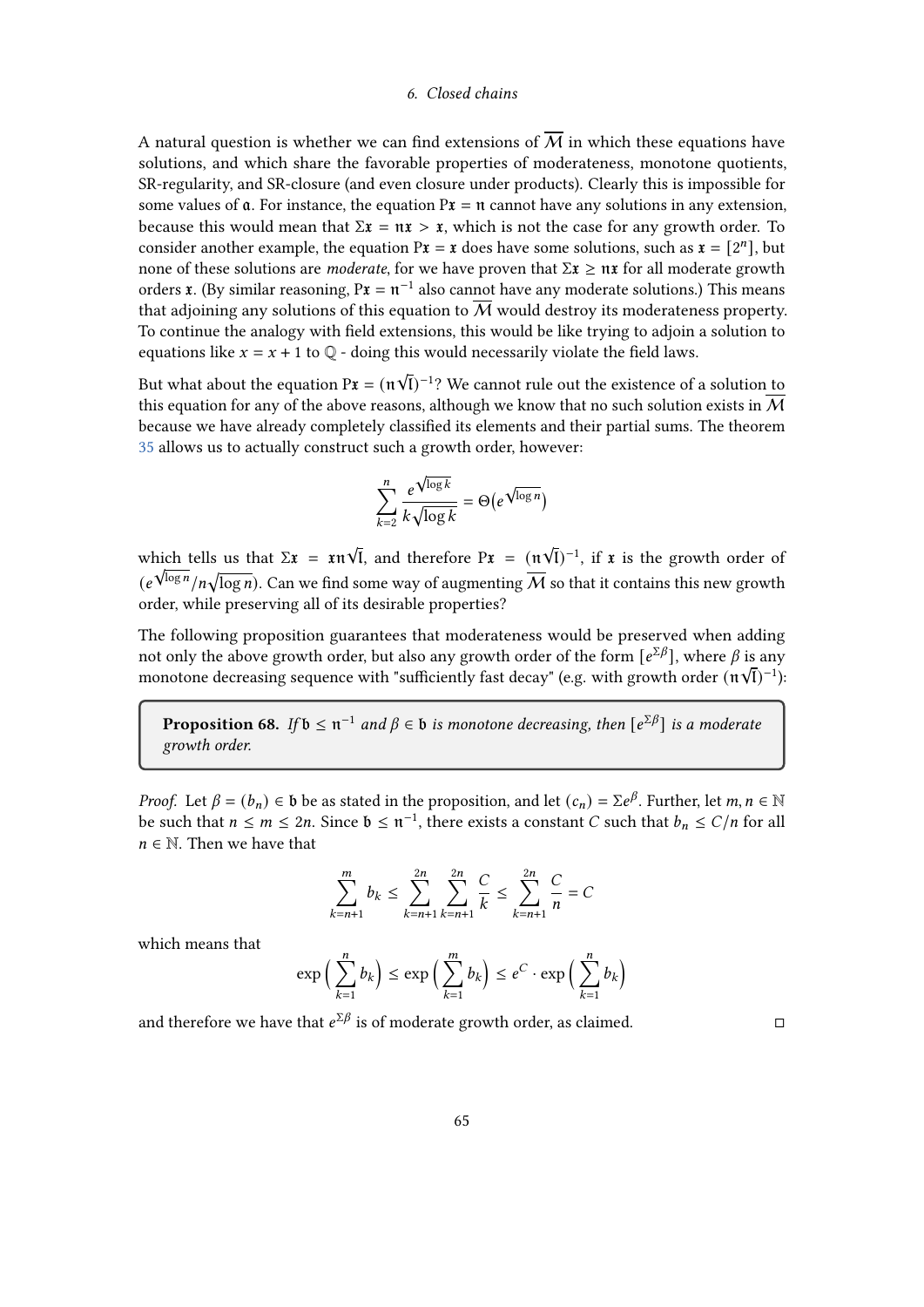**Proposition 69.** Suppose  $a/b > 1$  is monotone with  $(a_n) \in \mathfrak{a}$ ,  $(b_n) \in \mathfrak{b}$  arbitrary. Then, for any constant  $M > 0$ , there exists  $N \in \mathbb{N}$  such that  $a_n/b_n > M$  for all  $n \ge N$ .

*Proof.* Let  $(a_n) \in \mathfrak{a}, (b_n) \in \mathfrak{b}$  be as stated above, and let  $(r_n) \in \mathfrak{a}/\mathfrak{b}$  be a monotone sequence. Since  $(r_n)$  is monotone and has a growth order strictly greater than 1, we have that for any constant > 0, there exists  $N \in \mathbb{N}$  such that  $r_n$  exceeds the value of that constant for all  $n \geq N$ . Additionally, since  $(r_n) \sim (a_n/b_n)$ , we have that  $a_n/b_n \ge Cr_n$  for all *n*, for some  $C > 0$ . We may therefore let  $N \in \mathbb{N}$  be such that  $r_n > M/C$  for all  $n \ge N$ , and consequently  $a_n/b_n \ge M$  for all  $n \geq N$ , as claimed.

**Proposition 70.** Let  $G$  be a monotone, moderate and SR-regular set that is closed under quotients. Further let  $\mathfrak{b} \in \mathcal{G}$  be  $< \mathfrak{n}^{-1}$  and have the property that there exists no  $\mathfrak{c} \in \mathcal{G}$  with  $\mathfrak{c}/\Sigma \mathfrak{c} = \mathfrak{b}$ . Then, if  $\beta \in \mathfrak{b}$ , for all  $\mathfrak{a} \in \mathcal{G}$ , the ratio  $\big[\mathfrak{e}^{\Sigma \beta}\big] / \mathfrak{a}$  is monotone.

*Proof.* Let  $a \in G$  be arbitrary. Since G is SR-regular, we have that either  $a = \Sigma a'$  or  $a = (\Sigma a')^{-1}$ for some  $\mathfrak{a}' \in \mathcal{G}.$  If the latter is true, then we trivially have that the ratio  $\lbrack e^{\Sigma \mathfrak{b}}\rbrack/\mathfrak{a}$  is monotone, since  $[e^{\Sigma b}]$  is monotone increasing and  $1/a$  is monotone increasing.

Suppose instead that  $\mathfrak{a} = \Sigma \mathfrak{a}'$ . Since  $G$  is closed under quotients, we have that  $\mathfrak{a}'/\Sigma \mathfrak{a}' = \mathfrak{a}'/\mathfrak{a}$  is in  $G$ , and it therefore has a monotone ratio with b. We will consider two cases: either  $\frac{b}{(\mathfrak{a}'/ \mathfrak{a})}$ is monotone increasing and  $> 1$ , or it is monotone decreasing and  $< 1$ , for by assumption it cannot be  $= 1$ .

Suppose first that  $\mathfrak{b}/(\mathfrak{a}'/\mathfrak{a})$  is monotone increasing and > 1. Let  $\alpha' = (a'_n) \in \mathfrak{a}'$  be an arbitrary sequence of growth order  $\alpha'$ , and let  $\alpha = (a_n) = \sum \alpha' \in \mathfrak{a}$ . By the previous lemma, and by moderateness, for any  $M > 0$ , the sequence  $b_{n+1}/(a'_{n+1}/a_n)$  eventually exceeds M (for all  $n \ge N$ with  $N \in \mathbb{N}$ ). Notice, however, that if we fix some  $M \geq 1$ , we have

$$
1 \le \frac{1 + b_{n+1}}{1 + \frac{a'_{n+1}}{a_n}} \le \frac{b_{n+1}}{a'_{n+1}/a_n}
$$

for all  $n \geq N$  by the mediant inequality, meaning that the quotient in the middle of the inequality exceeds 1 for all  $n \ge N$ . Since  $e^{\hat{h}} \ge 1 + h$  for all  $h \in \mathbb{R}$ , we have that

$$
\frac{e^{b_{n+1}}}{1 + \frac{a'_{n+1}}{a_n}} \ge 1
$$

for all  $n \geq N$ , or

$$
\frac{e^{b_{n+1}}}{\frac{\sum_{k=1}^{n+1} a'_k}{\sum_{k=1}^n a'_k}} = \frac{e^{b_{n+1}}}{a_{n+1}/a_n} \ge 1
$$

for all  $n \geq N$ . But this expression is the ratio between consecutive terms of the sequence  $e^{\beta}/\alpha$ . Since this ratio is greater than 1 for all  $n \ge N$ , it follows that the sequence is monotone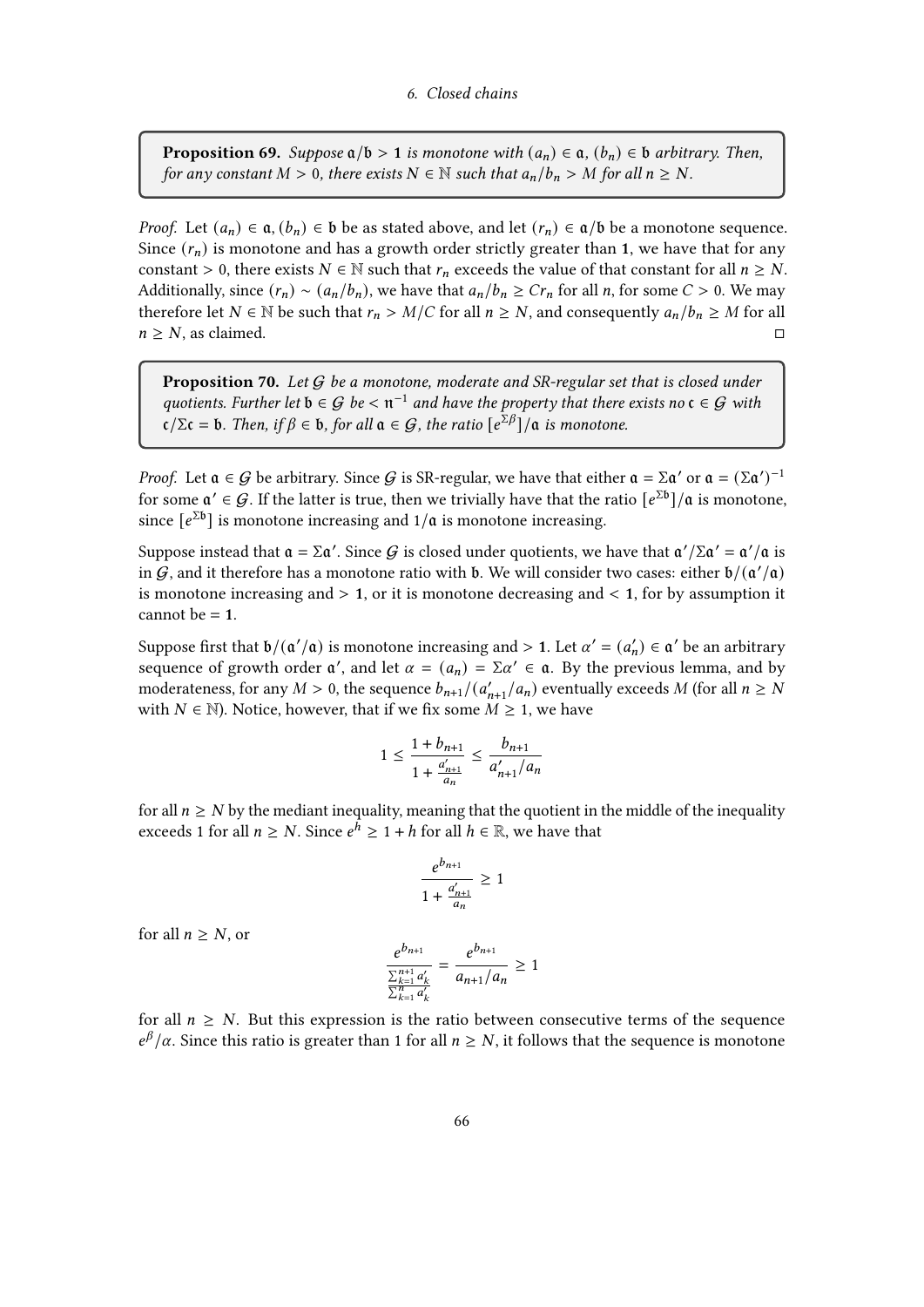increasing for all  $n \geq N$ , and therefore its growth order  $[e^{\beta}]/\mathfrak{a}$  is monotone increasing as desired.

Next consider the case in which  $\mathfrak{b}/(\mathfrak{a}'/\mathfrak{a})$  is monotone decreasing, and define  $\alpha'$  and  $\alpha$  as before. By the previous lemma and by moderateness once more, we have that for any  $\epsilon > 0$ , the sequence  $(b_{n+1} + b_{n+1}^2)/(a'_{n+1}/a_n)$  is eventually less than  $\epsilon$  for all  $n \ge N$ , for some  $N \in \mathbb{N}$ . (We are using the fact that  $(b_{n+1} + b_{n+1}^2)$  also has growth order b.) Using the mediant inequality again, if we fix some positive  $\epsilon$  < 1, this means that

$$
\frac{b_{n+1} + b_{n+1}^2}{a'_{n+1}/a_n} \le \frac{1 + b_{n+1} + b_{n+1}^2}{1 + \frac{a'_{n+1}}{a_n}} \le 1
$$

for all  $n \ge N$ . Now, notice that  $e^x \le 1 + x + x^2$  for all sufficiently small x, meaning that since  $b_{n+1}$  tends to zero, we have that  $e^{b_{n+1}} \leq 1 + b_{n+1} + b_{n+1}^2$  for all  $n \geq N'$ , for some  $N' \in \mathbb{N}$ . This means that

$$
\frac{e^{b_{n+1}}}{1 + \frac{a'_{n+1}}{a_n}} \le \frac{1 + b_{n+1} + b_{n+1}^2}{1 + \frac{a'_{n+1}}{a_n}} \le 1
$$

for all  $n \ge \max(N, N')$ . But this means that

$$
\frac{e^{b_{n+1}}}{\frac{\sum_{k=1}^{n+1} a'_k}{\sum_{k=1}^{n} a'_k}} = \frac{e^{b_{n+1}}}{a_{n+1}/a_n} \le 1
$$

and the LHS is the ratio between consecutive terms of the sequence  $e^\beta/\alpha$ . Since these ratios are less than 1 for all  $n \ge \max(N, N')$ , the sequence must be monotone decreasing for all n above this threshold, and therefore the growth order  $[e^{\beta}]/\mathfrak{a}$  is monotone decreasing as claimed, completing our proof.

We have the following corollary of the above proof:

<span id="page-66-0"></span>**Proposition 71.** Let  $G$  be a monotone, moderate and SR-regular set that is closed under quotients. Further let  $\mathfrak{b} \in \mathcal{G}$  be  $< \mathfrak{n}^{-1}$  and have the property that there exists no  $\mathfrak{c} \in \mathcal{G}$  with  $\mathfrak{c}/\Sigma \mathfrak{c} = \mathfrak{b}$ , and let  $\beta \in \mathfrak{b}$ . For all  $\mathfrak{a} \in \mathcal{G}$ , either  $\lbrack e^{\Sigma \beta}\rbrack^p/\mathfrak{a}$  is monotone increasing for all  $p > 0$ , or monotone decreasing for all  $p > 0$ .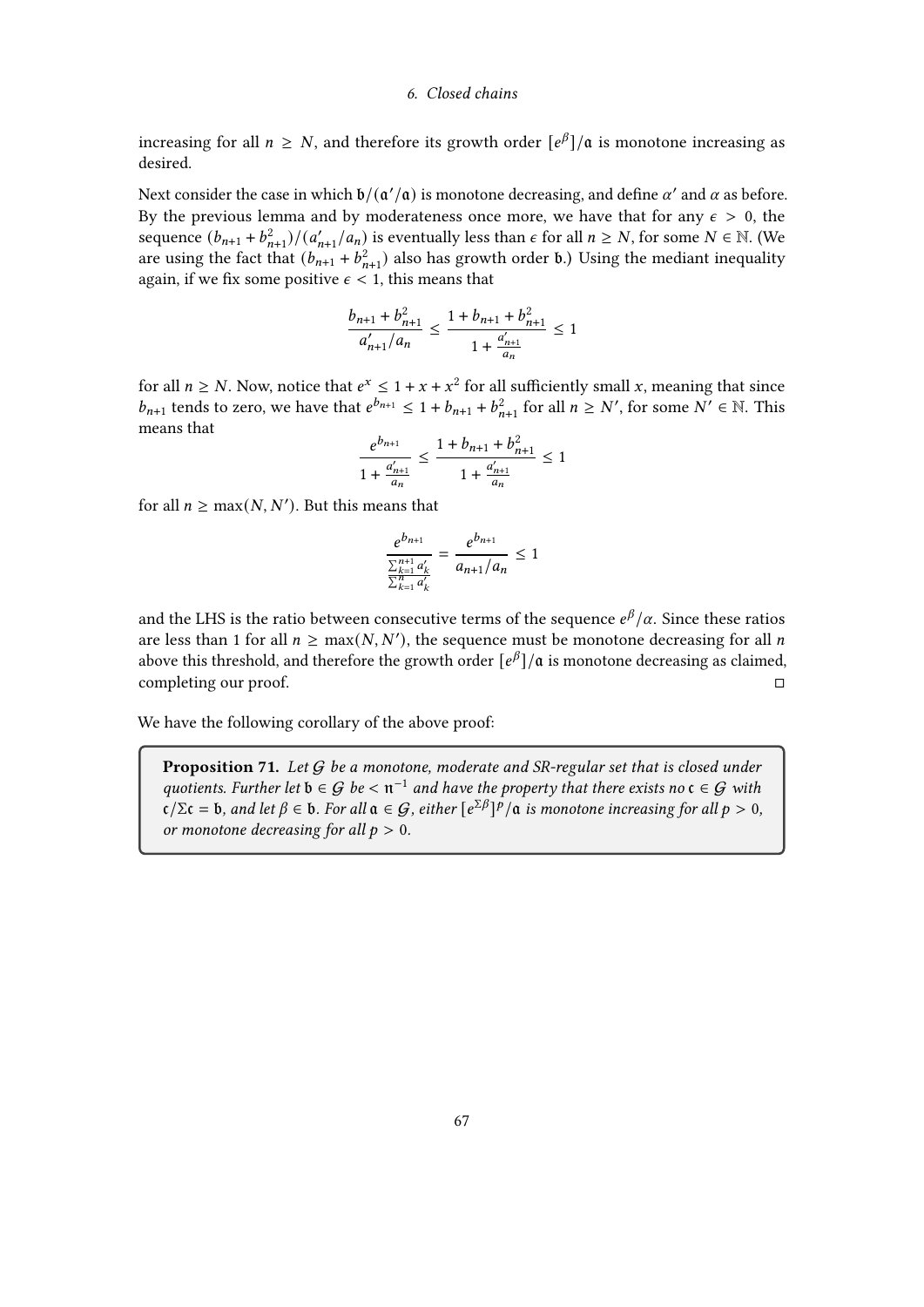<span id="page-67-0"></span>**Proposition 72.** Let  $G$  be a moderate monotone-quotient SR-regular and SR-closed set that is closed under quotients. Let  $\mathfrak{b}, \mathfrak{g} \in \mathcal{G}$  and let  $\beta \in \mathfrak{b}$  be monotone decreasing such that  $\mathfrak{b} < \mathfrak{n}^{-1}$  and  $\Sigma \mathfrak{b} > 1$ , and such that there exists no growth order  $\mathfrak{c} \in \mathcal{G}$  with  $\mathfrak{c}/\Sigma \mathfrak{c} = \mathfrak{b}$ . Then if

$$
\mathfrak{a} = \Sigma(g \cdot \mathfrak{b} \cdot [e^{\Sigma \beta}]^p)
$$

we have that

1. If  $g = \Sigma g'$  and  $g'/g < b$ , then  $a = g \cdot [e^{\Sigma \beta}]^p$  if  $p > 0$  and  $a = 1$  if  $p < 0$ . 2. If  $g = (\Sigma g')^{-1}$  and  $g'/g^{-1} < b$ , then  $a = g \cdot [e^{\Sigma \beta}]^p$  if  $p > 0$  and  $a = 1$  if  $p < 0$ . 3. If  $g = \Sigma g'$  and  $g'/g > b$ , then  $a = \Sigma(g \cdot b) \cdot [e^{\Sigma \beta}]^p$ . 4. If  $g = (\Sigma g')^{-1}$  and  $g'/g^{-1} > b$ , then  $a = 1$ .

*Proof.* First let us consider case (1) with  $p > 0$ . From the proofs of the previous propositions, we have that if  $g'/g < b$ , then  $g < [e^{\Sigma \beta}]^q$  for all  $q > 0$ . This means that, for instance,

$$
\mathfrak{b} \cdot [e^{\Sigma \beta}]^p \leq \mathfrak{g} \cdot \mathfrak{b} \cdot [e^{\Sigma \beta}]^p \leq \mathfrak{b} \cdot [e^{\Sigma \beta}]^{2p}
$$

where there is a monotone ratio between any two of these growth orders. However, by [34,](#page-30-1) we know that

$$
P(b \cdot [e^{\Sigma \beta}]^p) = P(b \cdot [e^{\Sigma \beta}]^{2p})b
$$

and therefore, using [29](#page-27-0) and a squeezing argument, we have that

$$
P(g \cdot b \cdot [e^{\Sigma \beta}]^p) = b
$$

and therefore

$$
\mathfrak{a} = \Sigma(\mathfrak{g} \cdot \mathfrak{b} \cdot [e^{\Sigma \beta}]^p) = \mathfrak{g} \cdot [e^{\Sigma \beta}]^p
$$

as claimed. If, on the other hand,  $p < 0$ , then we have that

$$
g \cdot b \cdot [e^{\Sigma \beta}]^p \le b \cdot [e^{\Sigma \beta}]^{p/2}
$$

and the latter growth order has convergent partial sums, by [34,](#page-30-1) so the former must as well, meaning that  $\mathfrak{a} = 1$ . Thus follows the claim for the case of  $p < 0$ .

Now let us consider case (2) - the proof will be very similar. Suppose first that  $p > 0$ . This time, we have that since  $g'/g^{-1}$ , it follows that  $g > [e^{\sum \beta}]^q$  for all  $q < 0$ . This means that

$$
\mathfrak{b} \cdot [e^{\Sigma \beta}]^{p/2} \leq \mathfrak{g} \cdot \mathfrak{b} \cdot [e^{\Sigma \beta}]^{p} \leq \mathfrak{b} \cdot [e^{\Sigma \beta}]^{p}
$$

where any two of these growth orders has a monotone ratio. By [34,](#page-30-1) we have that

$$
P(\mathfrak{b}\cdot\lbrack e^{\Sigma\beta}]^{p/2})=P(\mathfrak{b}\cdot\lbrack e^{\Sigma\beta}]^{p})=\mathfrak{b}
$$

and therefore by the same squeezing argument, we have

$$
P(g \cdot b \cdot [e^{\Sigma \beta}]^p) = b
$$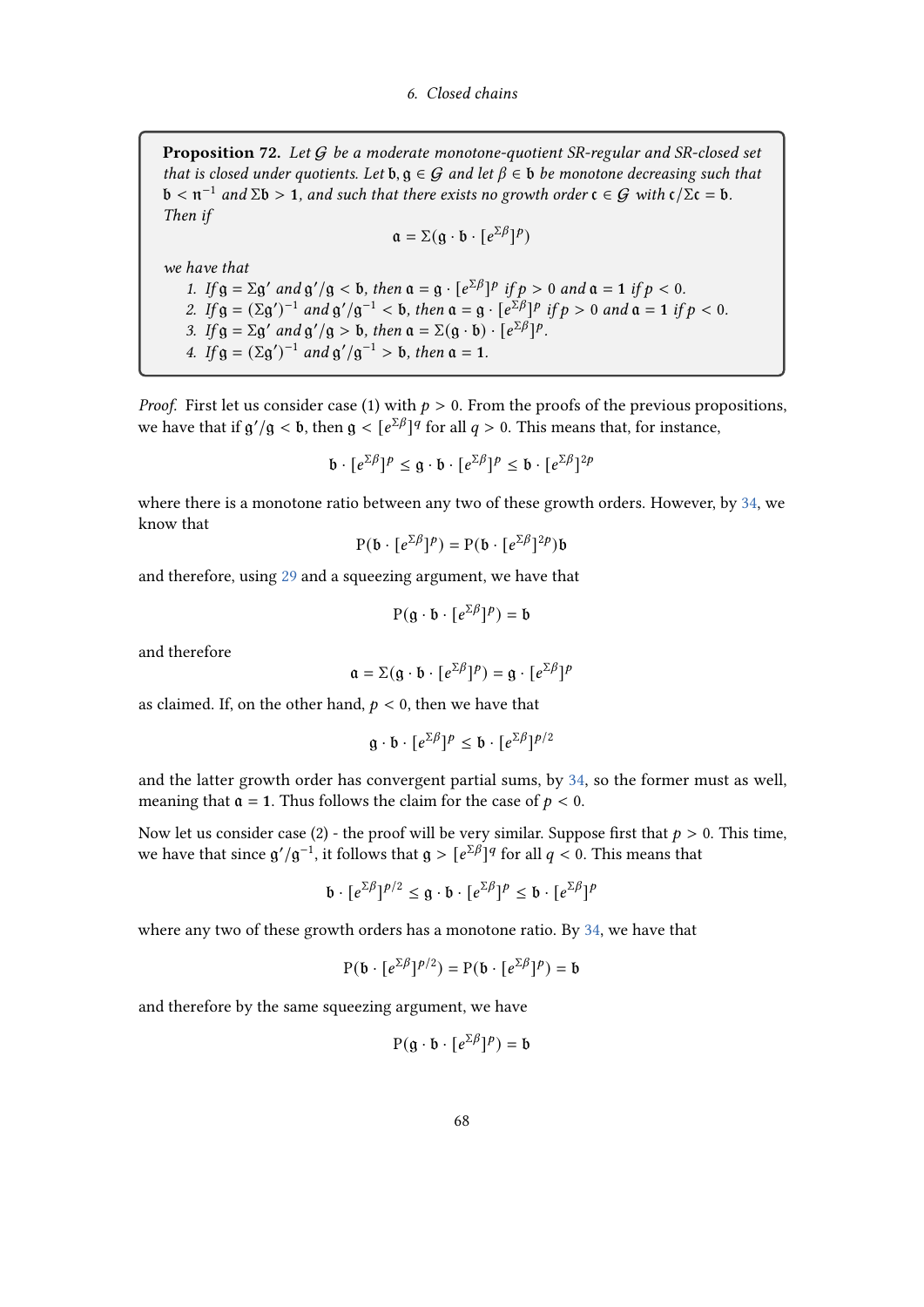and thus

$$
\mathfrak{a} = \Sigma(g \cdot \mathfrak{b} \cdot [e^{\Sigma \beta}]^p) = g \cdot [e^{\Sigma \beta}]^p
$$

as claimed. Once again, if  $p < 0$ , we have that

$$
g \cdot b \cdot [e^{\Sigma \beta}]^p \le b \cdot [e^{\Sigma \beta}]^p
$$

and the latter has convergent sums, meaning that the former does as well, so  $\mathfrak{a} = 1$  and the second part of case (2) follows.

Next, we shall prove the claim for case (3). Because  $g'/g > b$ , we have by [31](#page-28-0) and the fact that  $\Sigma \mathfrak{b} > 1$  that  $\Sigma(\mathfrak{g}'/\mathfrak{g}) > \Sigma \mathfrak{b}$ , or  $\mathfrak{l} \circ \mathfrak{g} > \Sigma \mathfrak{b}$ . But this means that  $\mathfrak{g} > [e^{\Sigma \beta}]^q$  for all  $q > 0$ . This implies that

$$
\Sigma(\mathfrak{g} \cdot \mathfrak{b}) \geq \Sigma([e^{\Sigma \beta}]^q \cdot \mathfrak{b}) = [e^{\Sigma \beta}]^q
$$

for all  $q > 0$ , with a monotone quotient. From this inequality, we have that

$$
\frac{\mathfrak{g} \cdot \mathfrak{b}}{\sqrt{\Sigma(\mathfrak{g} \cdot \mathfrak{b})}} \leq \mathfrak{g} \cdot \mathfrak{b} \cdot [e^{\Sigma \beta}]^p \leq \mathfrak{g} \cdot \mathfrak{b} \cdot \Sigma(\mathfrak{g} \cdot \mathfrak{b})
$$

with monotone quotients. However, the growth orders on the left and the right both have a sigma ratio equal to  $g \cdot b / \Sigma(g \cdot b)$  by [34](#page-30-1) and moderateness. Thus, by [29,](#page-27-0) we have that  $g \cdot b \cdot [e^{\Sigma \beta}]^p$ has the same sigma ratio, meaning that

$$
\mathfrak{a} = \Sigma(\mathfrak{g} \cdot \mathfrak{b} \cdot [e^{\Sigma \beta}]^p) = \Sigma(\mathfrak{g} \cdot \mathfrak{b}) \cdot [e^{\Sigma \beta}]^p
$$

completing our proof of case (3).

Finally, we shall turn to case (4). Using the same line of reasoning as case (3), since  $g'/g^{-1} > b$ , we have again that  $\Sigma(g'/g^{-1}) = I \circ g^{-1} > \Sigma b$ , and therefore  $g^{-1} > [e^{\Sigma \beta}]^q$  for all  $q > 0$ , or  $g < [e^{\Sigma \beta}]^q$  for all  $q < 0$ . This means that

$$
\Sigma(g \cdot b \cdot [e^{\Sigma \beta}]^p) \leq \Sigma(b \cdot [e^{\Sigma \beta}]^{\min(-2,p)}) = 1
$$

and therefore, since  $\mathfrak a$  can be no smaller than 1, we have that

$$
\mathfrak{a} = \Sigma(g \cdot \mathfrak{b} \cdot [e^{\Sigma \beta}]^p) = 1
$$

as claimed.  $\Box$ 

<span id="page-68-0"></span>**Proposition 73.** Let  $G$  be a moderate monotone-quotient SR-regular and SR-closed set that is closed under quotients. Further let  $\mathfrak{b}, \mathfrak{g} \in G$  and let  $\beta \in \mathfrak{b}$  be monotone decreasing such that  $b < \mathfrak{n}^{-1}$  and  $\Sigma b > 1$ , and such that there exists no growth order  $\mathfrak{c} \in \mathcal{G}$  with  $\mathfrak{c}/\Sigma \mathfrak{c} = \mathfrak{b}$ . Then, for any given  $p \in \mathbb{R}$ , there exists a growth order  $\mathfrak{a} \in \mathcal{G}$  such that either

$$
\Sigma \mathfrak{a} = \mathfrak{g} \cdot [e^{\Sigma \beta}]^p
$$

or

$$
(\Sigma \mathfrak{a})^{-1} = \mathfrak{g} \cdot [e^{\Sigma \beta}]^{p}
$$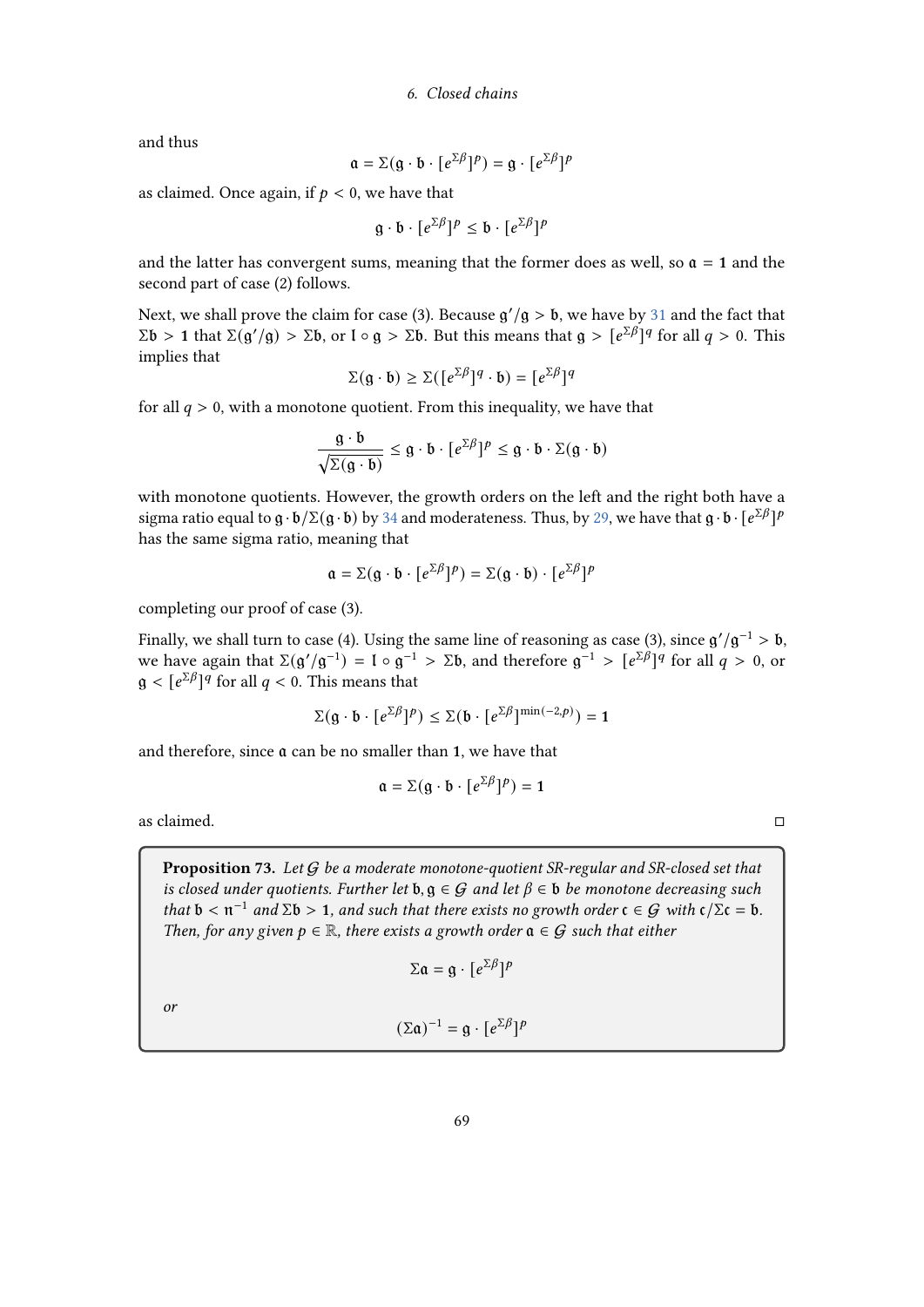*Proof.* By the SR-regularity of G, there exists  $g' \in G$  such that either  $g = \Sigma g'$  or  $g = (\Sigma g')^{-1}$ . If  $g'/g < b$  or  $g'/g^{-1} < b$  (depending on which is the case), then we have that setting

$$
\mathfrak{a} = \mathfrak{g} \cdot \mathfrak{b} \cdot [e^{\Sigma \beta}]^p
$$

gives  $\Sigma \mathfrak{a} = \mathfrak{g} \cdot [e^{\Sigma \beta}]^p$  for  $p > 0$ , by the previous proposition. If, on the other hand,  $p < 0$ , we may let

$$
\mathfrak{a} = \mathfrak{g}^{-1} \cdot \mathfrak{b} \cdot [e^{\Sigma \beta}]^{-p}
$$

so that we have  $(\Sigma \mathfrak{a})^{-1} = \mathfrak{g} \cdot [e^{\Sigma \beta}]^p$  by the previous proposition. Therefore, the theorem holds for the case in which  $g'/g < b$  or  $g'/g^{-1} < b$ , and we need only consider the case in which  $g'/g > b$  or  $g'/g^{-1} > b$ . (It is not possible for  $g'/g$  to *exactly equal* b, by hypothesis.)

Consider now the case in which  $g = \Sigma g'$  and  $g'/g > b$ . We may equivalently write this inequality as  $g'/b > g$ . Since  $g \ge 1$ , we have that  $g'/b > 1$ , and therefore by SR-regularity of  $G$ , we have that  $g'/b = \Sigma g''$  for some  $g'' \in G$ . Since  $\Sigma g'' = g'/b > g = \Sigma g'$ , we have that  $g'' > g'$ (for the two growth orders must be comparable, and if  $g'' \le g'$  were true, it would follow that  $\Sigma g'' \le \Sigma g'$ , which is not the case). Now, by [29,](#page-27-0) we have that  $Pg'' \ge PQ'$ , implying that

$$
\frac{g''}{g'/b} = \frac{g''}{\Sigma g''} \ge \frac{g'}{\Sigma g'} = \frac{g'}{g} > b
$$

Therefore, by the previous proposition, we have that if we let

$$
\mathfrak{a} = (\mathfrak{g}'/\mathfrak{b}) \cdot \mathfrak{b} \cdot [e^{\Sigma \beta}]^p = \mathfrak{g}' \cdot [e^{\Sigma \beta}]^p
$$

it would follow that  $\Sigma \mathfrak{a} = \mathfrak{g} \cdot [e^{\Sigma \beta}]^p$ , proving the proposition for this case.

For the final case in which  $g = (\Sigma g')^{-1}$  and  $g'/g > b$ , we may simply consider the growth order  $g^{-1}$  ·  $[e^{\sum \beta}]^{-p}$  and notice that it falls under the previous case, for which the proposition was just proven. Thus, the growth order  $\mathfrak{g} \cdot [e^{\Sigma \beta}]^p$  has a preimage under Σ or RΣ in all cases, and the proposition is proven.

#### **Proposition 74.** Let  $G$  be a set of growth orders that is

- 2. monotone-quotient,
- 3. SR-regular,
- 4. SR-closed,
- 5. and closed under quotients.

Let  $b \in G$  be a growth order with  $b < \mathfrak{n}^{-1}$  and  $\Sigma b > 1$ , and let  $\beta \in b$  be monotone decreasing. Then, if we denote by  $\mathcal{G}[e^{\Sigma \mathfrak{b}}]_A$  the set

$$
\mathcal{G}[e^{\Sigma \mathfrak{b}}]_A = \{ \mathfrak{g} \cdot [e^{\Sigma \beta}]^p : \mathfrak{g} \in \mathcal{G}, p \in A \}
$$

where A is an additive subgroup of  $\mathbb R$ , we have that  $\mathcal{G}[e^{\Sigma \mathfrak{b}}]_A$  also satisfies properties (1) through (5).

<sup>1.</sup> moderate,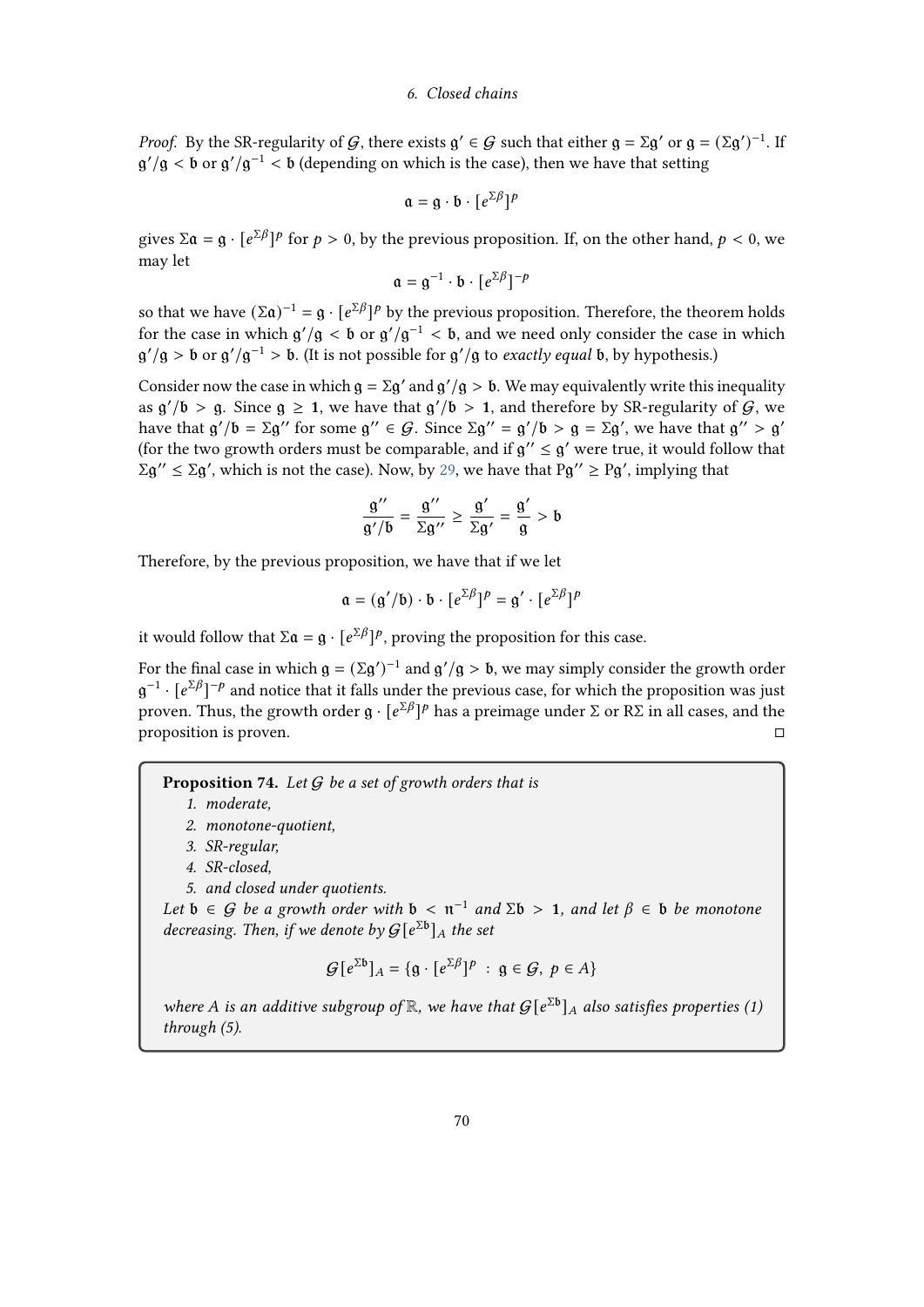*Proof.* Let  $G[e^{\Sigma \mathbf{b}}]_A$  be as described above. The fact that  $G[e^{\Sigma \mathbf{b}}]_A$  satisfies (1) follows from [68.](#page-64-0) The fact that it satisfies (2) follow from [71.](#page-66-0) The fact that it is SR-regular follows from [73.](#page-68-0)

To see why  $G[e^{\Sigma b}]_A$  is SR-closed, notice that an arbitrary element  $\mathfrak{g}\cdot[e^{\Sigma\beta}]^p$  can be rewritten in the form  $(g/b) \cdot b \cdot [e^{\sum \beta}]^p$ . It follows from [72](#page-67-0) that the partial sum of this growth order is equal to either  $(g/b) \cdot [e^{\Sigma \beta}]^p$  or  $(\Sigma g) \cdot [e^{\Sigma \beta}]^p$  or 1. Clearly all three of these growth orders are in  $G[e^{\Sigma \mathfrak{b}}_{A}],$  since  $G$  is closed under quotients and SR-closed. Thus follows property (4).

Finally, the quotient of two arbitrary elements  $\mathfrak{g}_1\cdot [e^{\Sigma\beta}]^p$  and  $\mathfrak{g}_2\cdot [e^{\Sigma\beta}]^q$  of  $\mathcal{G}[e^{\Sigma\mathfrak{b}}]_A$  can be written as

$$
\frac{\mathfrak{g}_1 \cdot [e^{\Sigma \beta}]^p}{\mathfrak{g}_2 \cdot [e^{\Sigma \beta}]^q} = (\mathfrak{g}_1/\mathfrak{g}_2) \cdot [e^{\Sigma \beta}]^{p-q}
$$

which is an element of  $G[e^{\Sigma \mathfrak{b}}]_A$  because  $A$  is an additive subgroup of  $\mathbb{R}$ , and because  $\mathfrak{g}_1/\mathfrak{g}_2 \in G$ since G is closed under quotients. Hence,  $G[e^{\Sigma b}]_A$  satisfies (5) as well, and the theorem is proven.

Proposition 75. Let  $G$  be a moderate, monotone-quotient, SR-regular, and SR-closed set of growth orders that is also closed under quotients. Then there exists a set  $G_{\text{exp}} \supset G$  that satisfies each of these five properties, but also has the following property: for any  $b \in \mathcal{G}_{\text{exp}}$ with  $b < \pi^{-1}$  and  $\Sigma b > 1$ , there exists  $a \in \mathcal{G}_{\exp}$  such that  $Pa = b$ .

*Proof.* Let  $\mathcal{P} \subset 2^{\mathcal{S}(\mathbb{R}^+)/\sim}$  be defined as the set of moderate, monotone-quotient, SR-regular and SR-closed supersets of G that are also closed under quotients. Define a partial ordering on  $P$ by letting  $G_1 \leq G_2$  iff  $G_1 = G_2$  or if there exists some  $\beta \in \mathfrak{b} \in G_1$  such that  $G_1[e^{\Sigma \beta}]_A \subset G_2$  for which the exponential extension  $G_1[e^{\sum \beta}]_A$  is defined. Notice that for any chain in this partial ordering, taking the union of all elements in that chain results in an element of  $P$  that is greater than or equal to every element of that chain. Thus, every chain of  $P$  has an upper bound.

Now we may apply Zorn's Lemma and conclude that  $P$  necessarily has a maximal element, namely a set  $\mathcal G_{\rm exp}\supset\mathcal G$  such that *there exists no*  $\beta\in\mathfrak b\in\mathcal G_{\rm exp}$  for which the extension  $\mathcal G_{\rm exp}$  [ $e^{\Sigma \mathfrak b}]_A$ is defined, for if it were defined, it would be a proper exponential extension of  $G_{\text{exp}}$  satisfying each of the five desired properties. Hence, if  $\mathfrak{b} \in \mathcal{G}_{\text{exp}}$  is such that  $\mathfrak{b} < \mathfrak{n}^{-1}$  and  $\Sigma \mathfrak{b} > 1$ , it cannot be the case that there is no  $\mathfrak{a} \in \mathcal{G}_{exp}$  with P = b, for if no such  $\mathfrak{a}$  existed, the extension  $G_{\rm exp}$ [ $e^{\Sigma \mathfrak{b}}$ ] $_A$  could be constructed. Hence, for every such  $\mathfrak{b}\in\mathcal{G}_{\rm exp}$ , there must exist  $\mathfrak{a}\in\mathcal{G}_{\rm exp}$ such that  $Pa = b$ .

THE BELOW PROPOSITION IS AN OLD OBSOLETE VERSION THAT I'M KEEPING IN CASE I NEED TO REUSE SOME PARTS: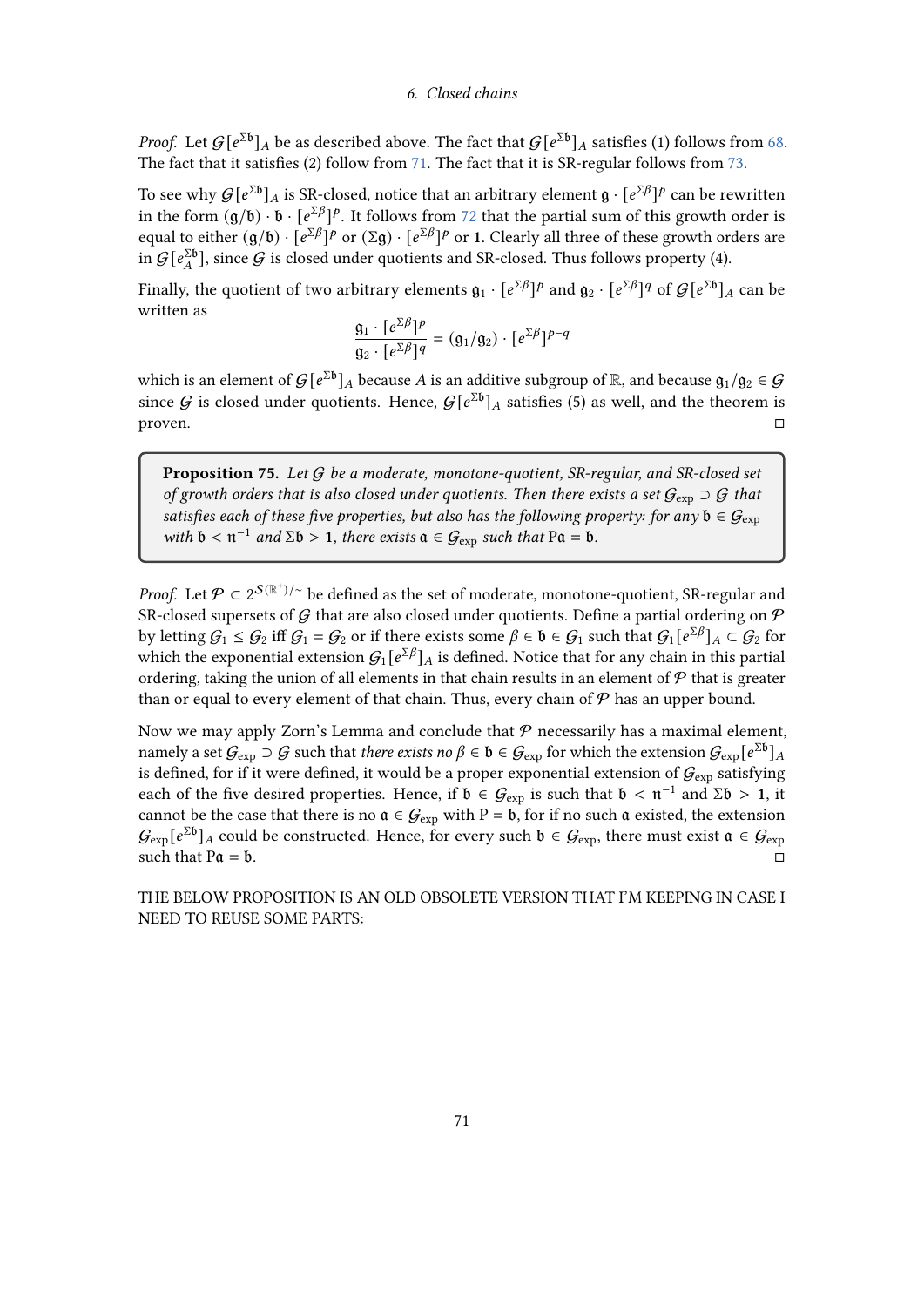**Proposition 76.** Let  $G$  be a moderate monotone-quotient SR-regular set that is closed under products and logarithms. Let  $\mathfrak{b}, \Sigma \mathfrak{b}, \mathfrak{g} \in \mathcal{G}$  and let  $\beta \in \mathfrak{b} < 1$  be monotone decreasing such that there exists no growth order  $\mathfrak{c} \in \mathcal{G}$  with  $\mathfrak{l} \circ \mathfrak{c} = \Sigma \mathfrak{b}$ . Then if

$$
\mathfrak{a} = \Sigma(g \cdot \mathfrak{b} \cdot [e^{\Sigma \beta}]^p)
$$

we have that

1. If  $g \ge 1$  and  $I \circ g < \Sigma b$ , then  $\mathfrak{a} = g \cdot [e^{\Sigma \beta}]^p$  if  $p > 0$  and  $\mathfrak{a} = 1$  if  $p < 0$ . 2. If  $g < 1$  and  $I \circ g^{-1} < \Sigma b$ , then  $\mathfrak{a} = g \cdot [e^{\Sigma \beta}]^p$  if  $p > 0$  and  $\mathfrak{a} = 1$  if  $p < 0$ . 3. If  $g \ge 1$  and  $I \circ g > \Sigma b$ , then  $a = \Sigma(g \cdot b) \cdot [e^{\Sigma \beta}]^p$ . 4. If  $g < 1$  and  $I \circ g^{-1} > \Sigma b$ , then  $\mathfrak{a} = 1$ .

*Proof.* First, suppose that  $g \ge 1$  and  $l \circ g < \Sigma b$ , and that  $p > 0$ . Then we have that

$$
I \circ (g \cdot [e^{\Sigma \beta}]^p) = I \circ g + I \circ [e^{\Sigma \beta}]^p = I \circ g + \Sigma b = \Sigma b
$$

Now, if we let  $(q_n) \in \mathfrak{g}$  be a monotone increasing sequence which is always greater than 1, we have that  $(\log q_n)$  is also a monotone increasing sequence of positive reals. It must therefore be equal to Σ $(g'_n)$  for some other sequence  $(g'_n)$  of positive reals. Further, we must have that  $g'_n/b_n$ tends to zero as  $n \to \infty$ , for otherwise we would have  $\mathfrak{l} \circ \mathfrak{g} \geq = \Sigma[(g'_n)] \geq \Sigma \mathfrak{b}$ , contradicting the assumption that  $\mathbf{I} \circ \mathbf{g} < \Sigma \mathbf{b}$ . Now, this means that

$$
g \cdot [e^{\Sigma \beta}]^p = [e^{\Sigma((g'_n) + p\beta)}]
$$

where the sequence  $(g'_n) + \beta$  tends to zero. Note also that  $\Sigma((g'_n) + p\beta) \in \Sigma$ b. Finally, by [35,](#page-31-0) we have that

$$
\Sigma\big(\big[ \big(g_n'\big)+p\beta \big]\cdot \big[e^{\Sigma\big( (g_n')+p\beta \big)} \big]\big)=\big[e^{\Sigma\big( (g_n')+p\beta \big)} \big]
$$

Now, notice that since  $g'_n/b_n$  tends to zero, we have that  $(g'_n)+p\beta \sim \beta$ , and therefore  $[(g'_n)+p\beta]=$ **b.** Additionally, recall that  $[e^{\Sigma((g'_n)+p\beta)}] = [e^{\Sigma(g'_n)}] \cdot [e^{\Sigma p\beta}] = g \cdot [e^{\Sigma \beta}]^p$ . Therefore, the above equality becomes

$$
\mathfrak{a} = \Sigma (\mathfrak{b} \cdot \mathfrak{g} \cdot [e^{\Sigma \beta}]^p) = \mathfrak{g} \cdot [e^{\Sigma \beta}]^p
$$

as claimed.

Now suppose that  $p < 0$ . Because  $\mathfrak{l} \circ \mathfrak{g} < \Sigma \mathfrak{b}$ , we have that  $\mathfrak{g} < [\mathfrak{e}^{\Sigma \mathfrak{b}}]^q$  for all  $q > 0$ . By choosing  $q = -p/2$ , we may conclude that

$$
g \cdot b \cdot [e^{\Sigma \beta}]^p \le b \cdot [e^{\Sigma \beta}]^{p/2}
$$

Now, notice that, by the previous part, we have that this upper bound is equal to

$$
\frac{\mathfrak{b}[e^{\Sigma\beta}]^{-p/2}}{\left(\Sigma\left(\mathfrak{b}[e^{\Sigma\beta}]^{-p/2}\right)\right)^2}
$$

which, by [34,](#page-30-1) has convergent partial sums. Therefore, we have that

$$
\Sigma(\mathfrak{g}\cdot\mathfrak{b}\cdot[e^{\Sigma\beta}]^p)=1
$$

when  $p < 0$ , completing our proof of the first case.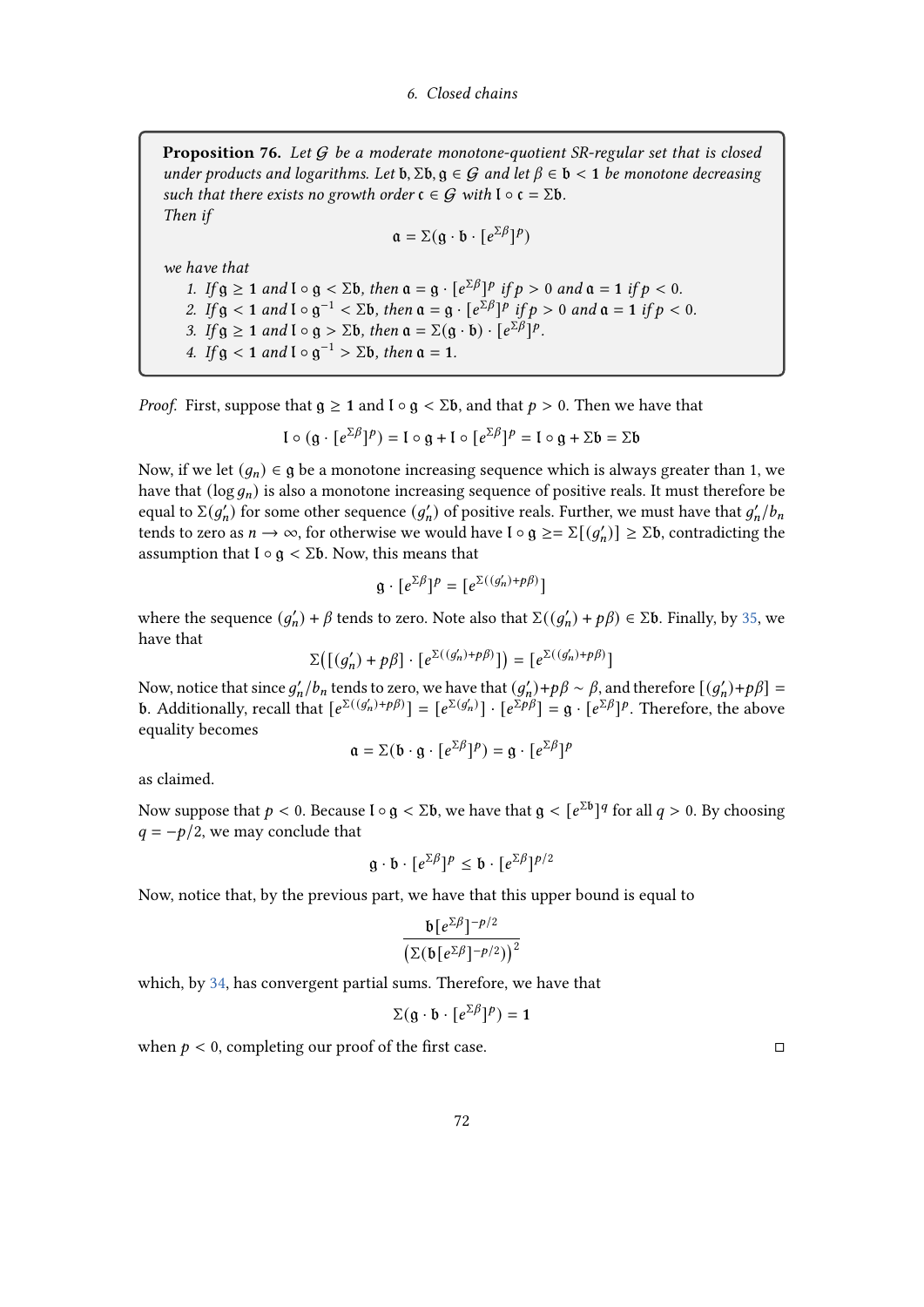## 6.8. Isomorphic chains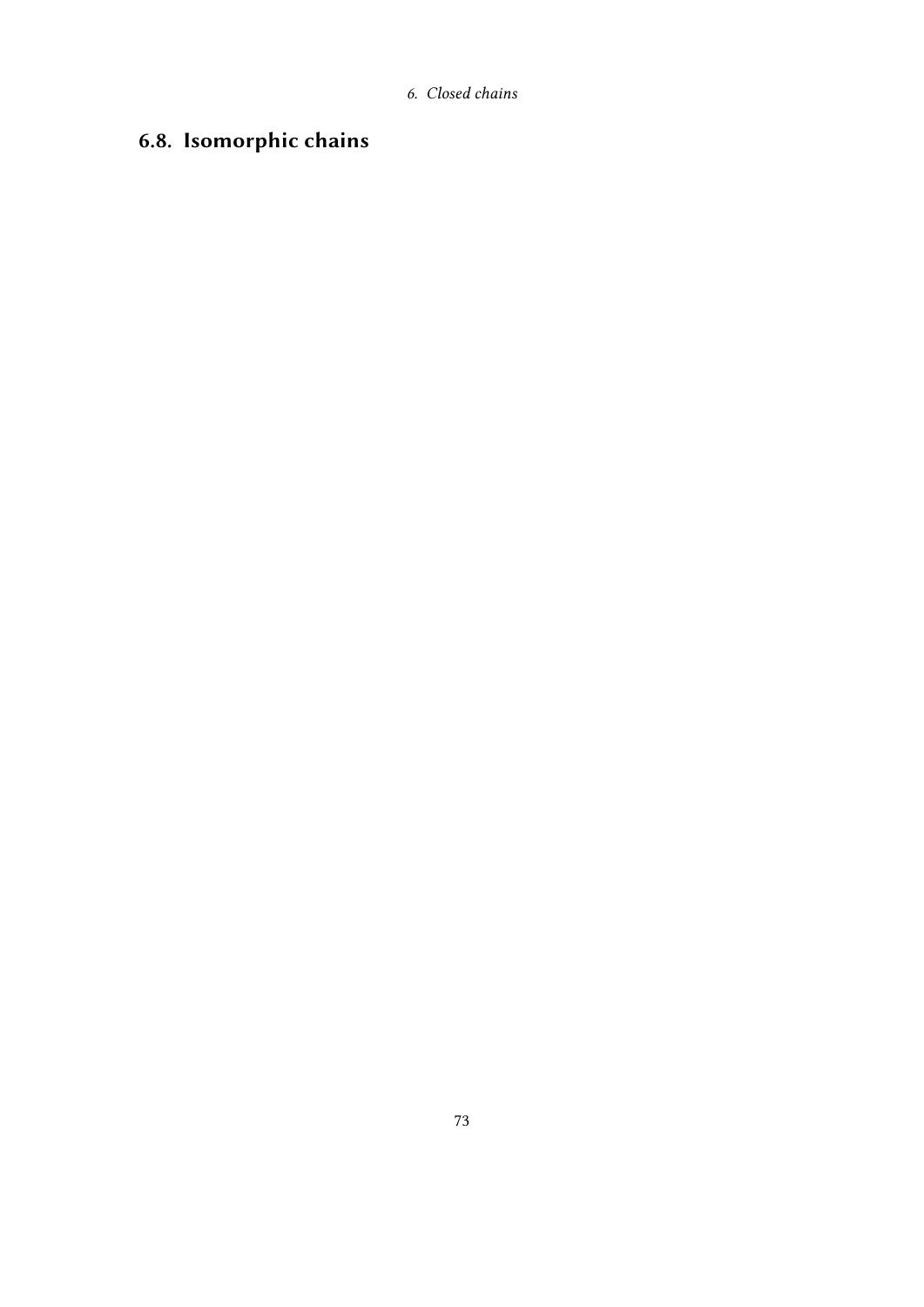This chapter is meant as a place to list several other miscellaneous interesting operations on growth orders that I've considered.

## 7.1. Linear transformations

Several of the nice properties of the summation operation  $\Sigma$  explored in previous sections relied solely on the linearity of  $\Sigma \alpha$  as a function of the sequence  $\alpha$ . In general, if we consider  $\mathcal{S}(\mathbb{R}^+)$ as a subset (not a subspace) of the vector space  $\mathcal{S}(\mathbb{R})$  and look at other linear transformations on  $\mathcal S(\mathbb R)$  under which  $\mathcal S(\mathbb R^+)$  is closed, we can derive several other interesting transformations on growth orders. Let's begin by proving the following general result, which entails that any such transformation can be extended to a well-defined transformation on growth orders:

**Proposition** 77. Let  $T : X \to X$  be a linear transformation on some subspace  $X \subset S(\mathbb{R})$ , and let  $X^+ = X \cap S(\mathbb{R}^+)$ . If  $X^+$  is closed under T, then  $\alpha \sim \beta \implies T\alpha \sim T\beta$  for all  $\alpha, \beta \in X^+$ .

*Proof.* Let  $TX \rightarrow X$  be a linear transformation which satisfies the above hypotheses. Then if  $[\alpha] \leq [\beta]$  for some sequences  $\alpha, \beta \in X^+ \subset \mathcal{S}(\mathbb{R}^+)$ , we have by definition that there exists a constant  $C > 0$  such that all entries of  $\alpha$  are less than all entries of  $C\beta$ . In other words, the sequence  $C\beta - \alpha \in X$  has only positive entries, so that  $C\beta - \alpha \in X^+$ . This means that  $T(C\beta - \alpha) \in X^+$  since  $X^+$  is closed under T, and further  $CT\beta - T\alpha \in X^+$  by linearity of T. This means that all entries of the sequence  $CT\beta - T\alpha$  are positive, so that all entries of  $T\alpha$  are less than all entries of  $CT\beta$ . This in turn implies that  $[T\alpha] \leq [T\beta]$ .

Hence, we have shown that  $[\alpha] \leq [\beta] \implies [\text{Tr} \alpha] \leq [\text{Tr} \beta]$  for all  $\alpha, \beta \in X^+$ . Therefore, if  $\alpha \sim \beta$ , we have that both  $[\alpha] \leq [\beta]$  and  $[\alpha] \geq [\beta]$ , implying that both  $[T\alpha] \leq [T\beta]$  and  $[T\alpha] \geq [T\beta]$ , and therefore T $\alpha \sim T\beta$ . Hence,  $\alpha \sim \beta \implies T\alpha \sim T\beta$  for all  $\alpha, \beta \in X^+$ , as claimed.

The above proposition shows that certain classes of linear transformations, when applied to sequences with positive elements, produce sequences whose growth order depends only on the growth order of the input. This justifies the following definition: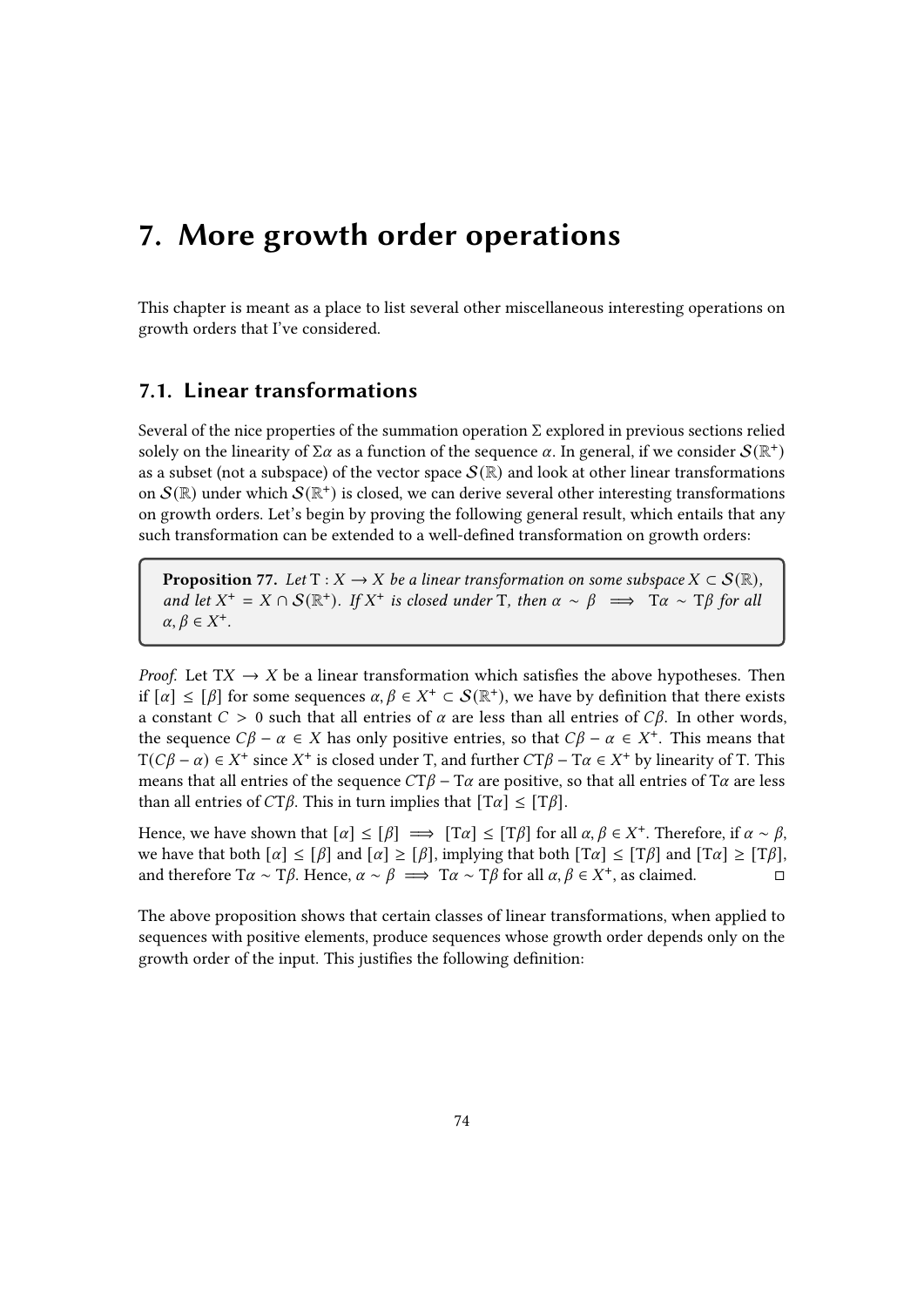**Definition 27.** If  $T : X \to X$  is a linear transformation on a subspace  $X \subset \mathcal{S}(\mathbb{R}^+)$  such that  $X \cap \mathcal{S}(\mathbb{R}^+)$  is closed under T, then we may define T as a transformation on growth orders by letting  $Ta = T[\alpha] = [T\alpha]$  for any  $a \in S(\mathbb{R}^+)$  /~ and  $\alpha \in \mathfrak{a}$ .

Let's look at a couple examples of transformations that can be defined in this way. Sometimes it is interesting to consider the generating functions of sequences of integers or real numbers  $\alpha = (a_n)$ , which can be defined as follows:

$$
f_{\alpha}(x) = \sum_{n=1}^{\infty} a_n x^n
$$

Note that this sum has potential convergence issues. However, if we restrict  $x$  to lie in the interval  $x \in (-1, 1)$  and impose additional conditions on the sequence  $(a_n)$ , we can ensure convergence. For instance, we could consider the subspace of  $\mathcal{S}(\mathbb{R})$  consisting of sequences with sub-exponential growth, i.e. the sequences  $(a_n)$  such that for each  $b > 1$ , there exists a constant  $C > 0$  such that  $|a_n| \leq Cb^n$  for all  $n \in \mathbb{N}$ . Given this condition, the above sum converges (absolutely, in fact) for all  $x \in (-1, 1)$ , and it is an easy exercise to verify that this is the case.

For many sequences  $\alpha$ , the function  $f_{\alpha}(x)$  has a pole at  $x = 1$ . Therefore, given a sequence  $\alpha$ with at most polynomial growth, it might be interesting to analyze the behavior of the function  $f_{\alpha}$  near the point  $x = 1$ . One way of doing this would be to consider the sequence of points

$$
f_{\alpha}\left(\frac{1}{2}\right), f_{\alpha}\left(\frac{2}{3}\right), f_{\alpha}\left(\frac{3}{4}\right), \cdots, f_{\alpha}\left(1-\frac{1}{n}\right), \cdots
$$

approaching  $x = 1$  gradually from the left. The mapping from the sequence  $\alpha$  to the above sequence of values of its generating function actually defines a linear transformation  $X \to X$ , where  $X \subset \mathcal{S}(\mathbb{R})$  is the subspace consisting of all sub-exponential sequences! Let us denote this transformation by G :  $X \to X$ . It is easy to verify that  $X^+ = X \cap S(\mathbb{R}^+)$  is closed under G, for the infinite sum

$$
f_{\alpha}(x) = \sum_{n=1}^{\infty} a_n x^n
$$

is positive for all  $x \in (0, 1)$  and sequences of positive numbers  $(a_n)$  for which it converges. We may therefore extend G to a transformation on growth orders, as per the previous definition.

We are able to deduce some special values of G right off the bat. For one, the series identity

$$
\sum_{n=1}^{\infty} {p+n \choose n} x^n = \frac{x}{(1-x)^{p+1}}
$$

for powers  $p \in \mathbb{N}$  tells us that  $Gn^p = n^{p+1}$ . Additionally, the Taylor series for the logarithm

$$
\sum_{n=1}^{\infty} \frac{x^n}{n} = -\ln(1-x)
$$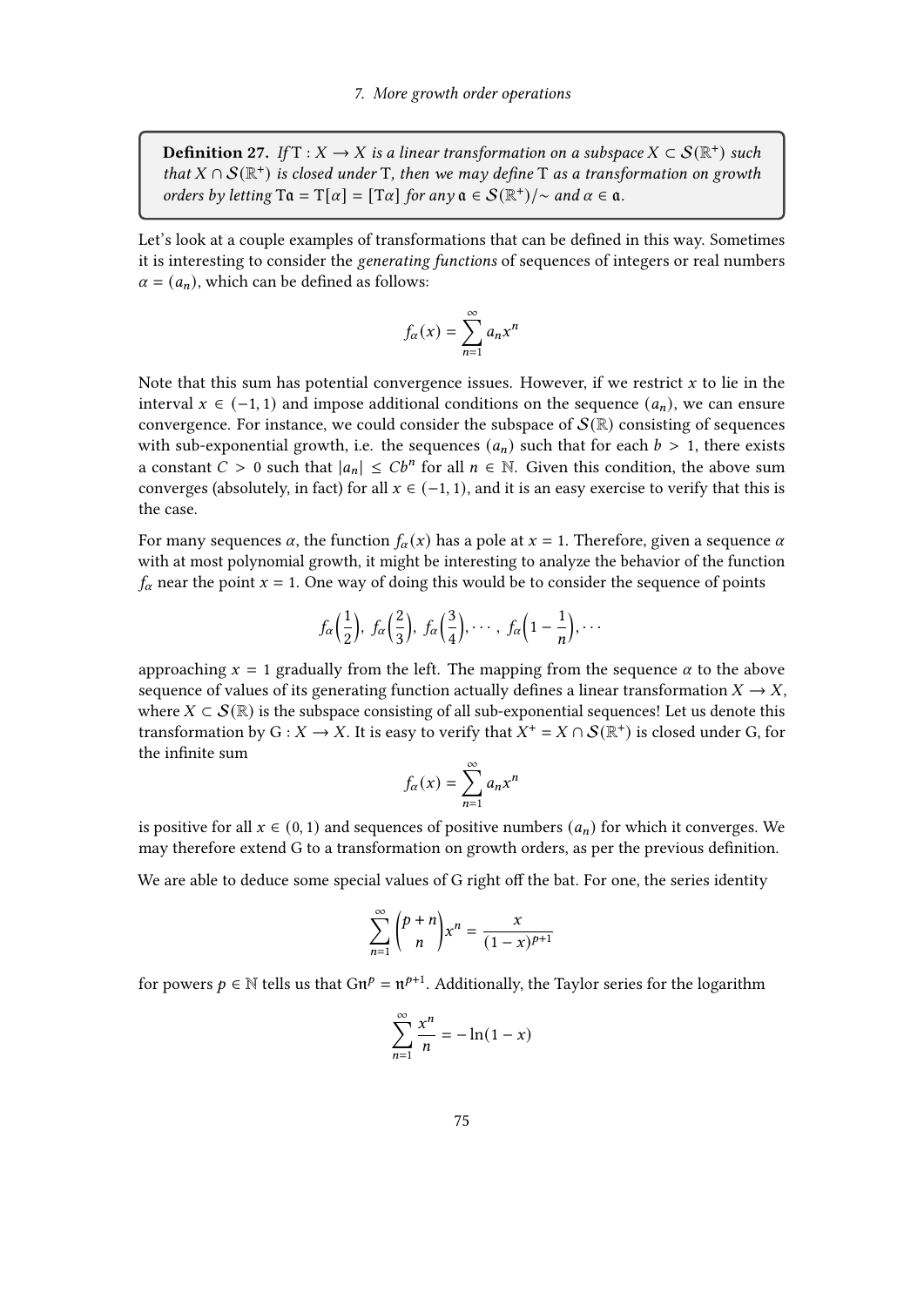gives us the value  $Gn^{-1} = I$ . By checking other low-hanging fruit, we might notice that Go seems to match the value of  $\Sigma \mathfrak{a}$  for many sequences  $\mathfrak{a}$ . This is no coincidence, as the following proposition demonstrates.

#### **Proposition 78.** For all moderate growth orders  $a$ , we have  $Ga = \Sigma a$ .

*Proof.* The following sequence  $(q_n)$  has growth order Ga, by our definition of G:

$$
g_n = \sum_{k=1}^{\infty} a_k \left(1 - \frac{1}{n}\right)^k
$$

Now define the sequence  $(c_n)$  as follows:

$$
c_n = \left\lfloor \frac{\ln(1/2)}{\ln(1 - \frac{1}{n})} \right\rfloor
$$

so that, for all  $n \in \mathbb{N}$ , we have

$$
\left(1-\frac{1}{n}\right)^{c_n} \ge \frac{1}{2}
$$

and

$$
\left(1-\frac{1}{n}\right)^{c_n+1} \le \frac{1}{2}
$$

Additionally, because  $-\ln(1-h) = \Theta(h)$  as  $h \to 0$ , we have that  $(c_n)$  has growth order  $\pi$ .

Now we will bound the difference between  $(q_n)$  and a sequence which has growth order  $\Sigma \mathfrak{a}$  in order to show that  $(g_n)$  has precisely the growth order  $\Sigma \mathfrak{a}$ . Consider the tail-end of the series defining  $q_n$ :

$$
g_n - \sum_{k=1}^{c_n} a_k \left( 1 - \frac{1}{n} \right)^k = \sum_{k=c_n+1}^{\infty} a_k \left( 1 - \frac{1}{n} \right)^k
$$

Let us split up this series as follows (which is allowed because of its absolute convergence):

$$
\sum_{j=1}^{\infty} \sum_{k=(c_n+1)2^{j+1}-1}^{(c_n+1)2^{j+1}-1} a_k \left(1-\frac{1}{n}\right)^k
$$

Now, because  $(a_n)$  is a moderate sequence, there exists a constant  $C > 0$  such that  $a_m \leq Ca_n$  for all  $n \leq m \leq 2n$ . This implies that  $a_k \leq C^{j+1} a_{c_n+1}$  for all k between  $(c_n+1)2^j$  and  $(c_n+1)2^{j+1}-1$ , for all *j* ∈ N. Additionally, from a previous inequality, we have that  $(1 - 1/n)^k \le 1/2^{2^j}$  for all  $k, j \in \mathbb{N}$  with  $k \geq (c_n + 1)2^{j}$ . Hence, the above series is bounded above by

$$
\sum_{j=1}^{\infty}\sum_{k=(c_n+1)2^j}^{(c_n+1)2^{j+1}-1}C^{j+1}a_{c_n+1}\cdot\frac{1}{2^{2^j}}
$$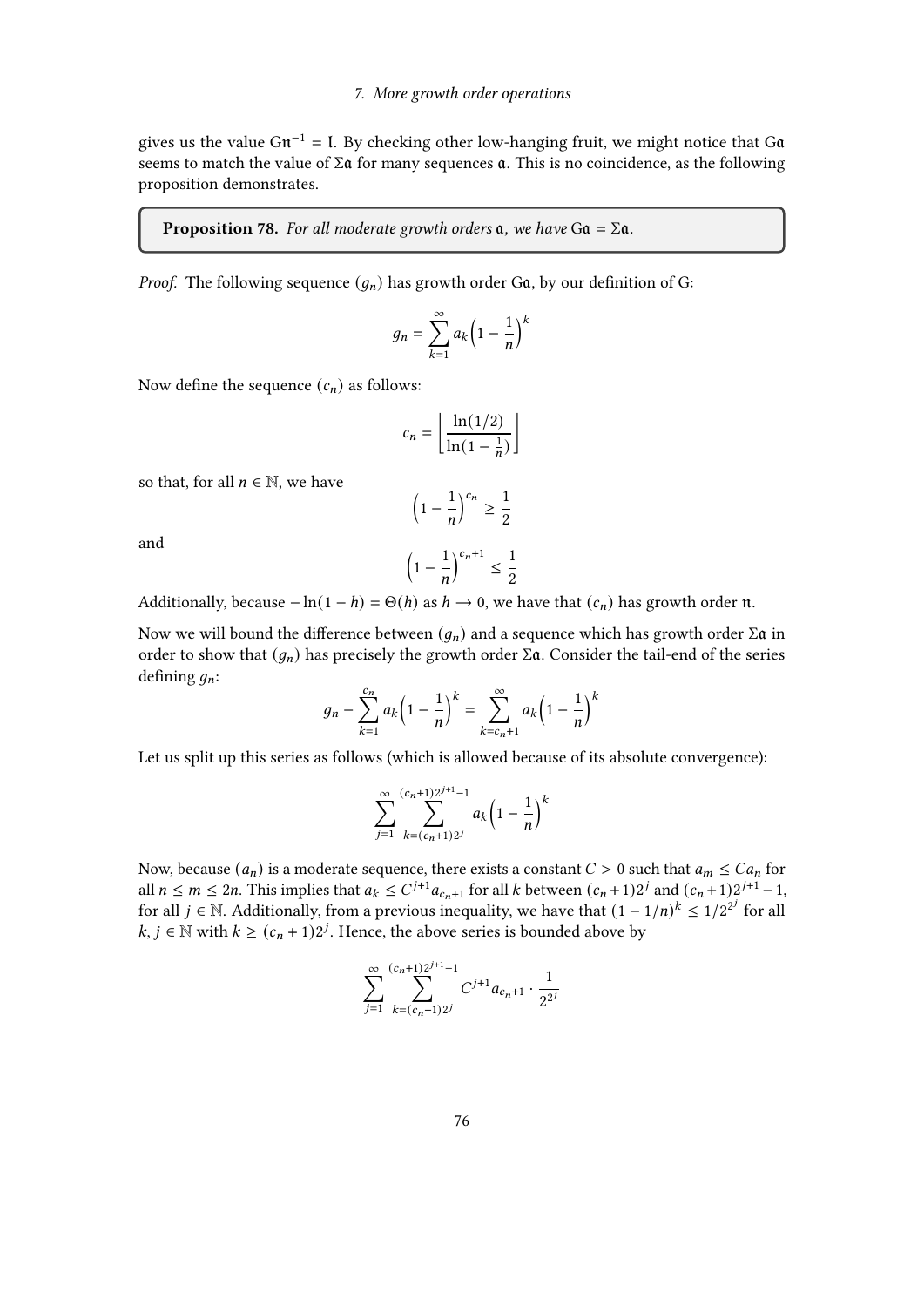which can be simplified as follows:

$$
a_{c_n+1}\sum_{j=1}^{\infty}\frac{2^j(c_n+1)\cdot C^{j+1}}{2^{2^j}}
$$

so that we have the inequality

$$
g_n - \sum_{k=1}^{c_n} a_k \left(1 - \frac{1}{n}\right)^k \le a_{c_n+1} (c_n + 1) \sum_{j=1}^{\infty} \frac{2^j C^{j+1}}{2^{2^j}}
$$

The LHS, as a sequence of *n*, has the same growth order as  $a_{c_n+1}$  ( $c_n + 1$ ), since the infinite series is just a constant factor. Note that the infinite series converges no matter the value of  $C$ because of the superexponential term  $2^{2^j}$  in the denominator of the summand. Now, notice that  $a_{c_n+1}(c_n+1)$  has a growth order of  $(\mathfrak{a} \circ \mathfrak{c}) \cdot \mathfrak{c}$  by the moderateness of  $\mathfrak{a}$ . This means that

$$
g_n = \sum_{k=1}^{c_n} a_k \left(1 - \frac{1}{n}\right)^k + O(na_n)
$$

The sum on the RHS can easily be seen to have growth order  $\Sigma \mathfrak{a}$  (because each of the coefficients  $(1 - 1/n)^k$  is between 1 and 1/2), and therefore the above formula asserts that G $a = \Sigma a + b$ where  $\mathfrak{b} \leq \mathfrak{n}\mathfrak{a}$ . However, recall that  $\Sigma \mathfrak{a} \geq \mathfrak{n}\mathfrak{a}$  for all moderate growth orders  $\mathfrak{a}$ , implying that  $\mathfrak{b} \leq \Sigma \mathfrak{a}$  and therefore  $\Sigma \mathfrak{a} + \mathfrak{b} = \Sigma \mathfrak{a}$ . Thus, we have that  $Ga = \Sigma \mathfrak{a}$  as claimed.

Question 5 Is Ga =  $\Sigma a$  for immoderate sub-exponential growth orders a as well? What are some specific examples, for instance, what is Ga when  $\mathfrak{a} = [e^{\sqrt{n}}]$ ?

We can also do a similar construction involving *Dirichlet series*. Given a sequence  $\alpha = (a_n) \in$  $\mathcal{S}(\mathbb{R})$ , its Dirichlet series is defined as

$$
\mathcal{D}_{\alpha}(s) = \sum_{n=1}^{\infty} \frac{a_n}{n^s}
$$

Again, this may or may not converge, depending on the sequence  $\alpha$ . However, if we restrict  $\alpha$ to the subspace  $X \subset \mathcal{S}(\mathbb{R})$  consisting of all sequences with sub-polynomial growth, that is, the sequences with the property that for all  $p > 0$ , there exists  $C > 0$  such that  $|a_n| \leq Cn^p$  for all  $n \in \mathbb{N}$ , then the above series is guaranteed to converge absolutely for all  $s > 1$ . (This is another easy exercise).

However, as s approaches 1 from above, this function  $\mathcal{D}_{\alpha}(s)$  often approaches infinity, as the terms of the series decay more and more slowly as grows smaller. In similar fashion to our treatment of generating functions, we might investigate this pole by considering a sequence of values

$$
\mathscr{D}_{\alpha}\left(\frac{3}{2}\right), \ \mathscr{D}_{\alpha}\left(\frac{4}{3}\right), \ \mathscr{D}_{\alpha}\left(\frac{5}{4}\right), \ \cdots, \mathscr{D}_{\alpha}\left(1+\frac{1}{n}\right), \ \cdots
$$

Since  $\mathscr{D}_{\alpha}(s)$  is a linear transformation  $\mathcal{S}(\mathbb{R}) \supset X \to \mathbb{R}$  for any fixed value of  $s \in (1,\infty)$ , and furthermore  $\mathscr{D}_{\alpha}(s) > 0$  when  $\alpha \in \mathcal{S}(\mathbb{R}^+)$ , we have that the above sequence of values defines a linear transformation D :  $X \to X$  under which  $X^+ = X \cap \mathcal{S}(\mathbb{R}^+)$  is closed. We may furthermore define D as a transformation on sub-polynomial growth orders.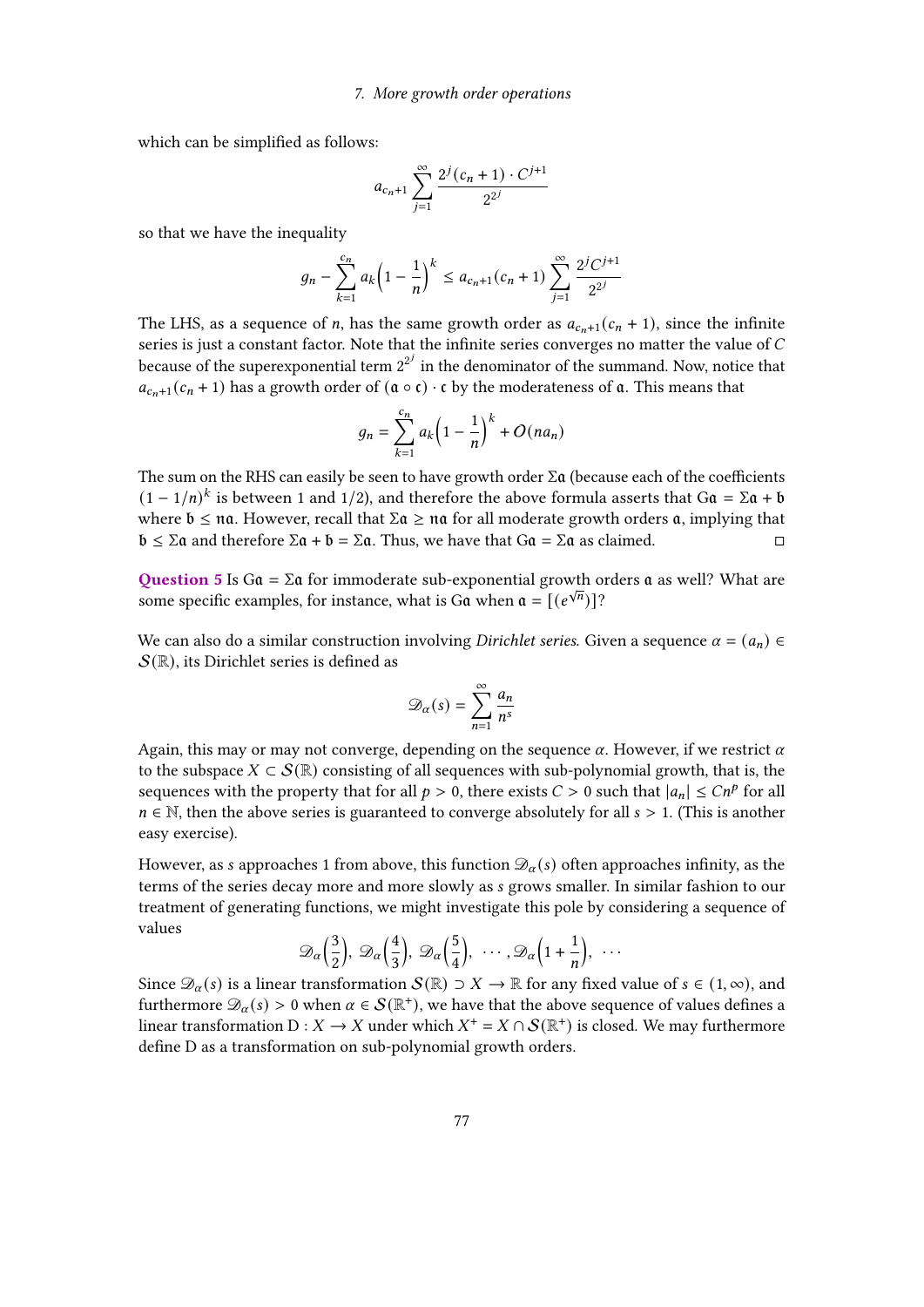Exercise 12 Calculate the following special values of D:

•  $D1 = n$ 

- $DI = n^2$
- $DI^2 = \pi^3$

Can you generalize?

We can also define linear transformations such as the following:

**Definition 28.** Given a sequence  $\alpha = (a_n) \in \mathcal{S}(\mathbb{R}^+)$ , define its **halving sum** H $\alpha$  to be the sequence  $(b_n)$ , where

$$
b_n = a_n + a_{\lfloor n/2 \rfloor} + a_{\lfloor n/4 \rfloor} + \cdots + a_1 = \sum_{k=0}^{\lfloor \log_2 n \rfloor} a_{\lfloor n/2^k \rfloor}
$$

and if  $\mathfrak{a} = [\alpha]$  is the growth order of  $\alpha$ , define H $\mathfrak{a} = H[\alpha] = [H\alpha]$ .

As we shall see in the next section, this transformation turns out to be incredibly useful for determining the asymptotic behavior of recurrence relations. The transformation H has a couple of convenient similarities to  $\Sigma$  that make it easier to calculate its values given what we already know about Σ. For instance, it satisfies the following analogue of [29,](#page-27-0) which allows us to deploy similar "squeezing" arguments to deduce many of its values:

**Proposition 79.** If  $a \leq b$  and  $a/b$  is monotone, then

$$
\frac{\mathfrak{a}}{H\mathfrak{a}} \leq \frac{\mathfrak{b}}{H\mathfrak{b}}
$$

*Proof.* Let  $a \le b$  with  $a/b$  monotone, so that we may find  $\alpha \in a, \beta \in b, \gamma \in b/a$  so that  $\gamma$  is a monotone increasing sequence. From the fact that  $y = (c_n)$  is monotone increasing, it follows directly that

$$
\sum_{k=0}^{\lfloor \log_2 n \rfloor} c_{\lfloor n/2^k \rfloor} a_{\lfloor n/2^k \rfloor} \le c_n \sum_{k=0}^{\lfloor \log_2 n \rfloor} a_{\lfloor n/2^k \rfloor}
$$

which tells us that  $[H(\gamma\alpha)] \leq [\gamma H\alpha]$ . This inequality, however, is equivalent to  $[\gamma\alpha/H(\gamma\alpha)] \geq$  $[\alpha/\text{H}\alpha]$ , or  $[\beta/\text{H}\beta] \geq [\alpha/\text{H}\alpha]$ , which implies that

$$
\frac{\mathfrak{a}}{H\mathfrak{a}} \leq \frac{\mathfrak{b}}{H\mathfrak{b}}
$$

as claimed.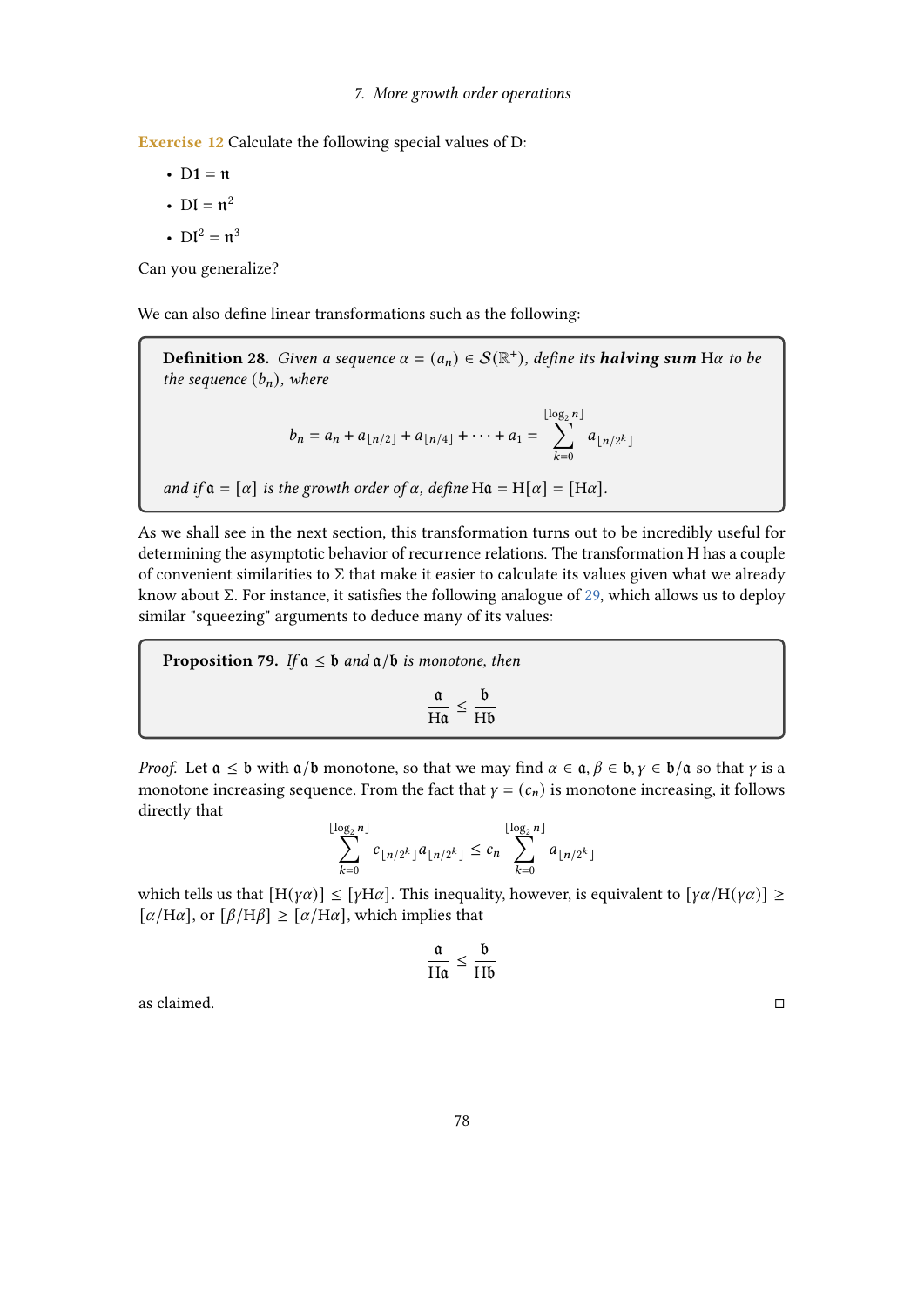As it happens, it is quite easy to calculate H $\mathfrak a$  for polynomial growth orders  $\mathfrak a = \mathfrak n^p.$  In particular, if  $\beta = H\alpha$  with  $\alpha = (n^p)$ , we have the upper bound

$$
b_n = \sum_{k=0}^{\lfloor \log_2 n \rfloor} \left\lfloor \frac{n}{2^k} \right\rfloor^p \le \sum_{k=0}^{\infty} \left( \frac{n}{2^k} \right)^p = \frac{n^p}{1 - 2^{-p}}
$$

and the lower bound

$$
b_n = \sum_{k=0}^{\lfloor \log_2 n \rfloor} \left\lfloor \frac{n}{2^k} \right\rfloor^p \ge n^p
$$

so that we have both upper and lower bounds of order  $\mathfrak{n}^p$ , implying that  $\text{H}\mathfrak{n}^p = \mathfrak{n}^p$  for all  $p > 0$ . By the squeezing argument, this implies that H $\alpha = \alpha$  for all  $\alpha$  such that  $\pi^p \leq \alpha \leq \pi^q$ with  $\alpha/n^p$  and  $\alpha/n^q$  both monotone for some  $p, q > 0$ . For instance, this gives us formulae like  $H(\sqrt{\pi}I/I_2) = \sqrt{\pi}I/I_2$  for free.

The following proposition facilitates the calculation of Ha for growth orders a which have logarithmic growth or slower:

Proposition 80. For all moderate growth orders a, the following formula holds:

$$
H(\mathfrak{a} \circ I) = (\Sigma \mathfrak{a}) \circ I
$$

*Proof.* Consider the sequence  $\lambda = (\lceil \log_2(n+1) \rceil)$  of growth order  $[\lambda] = I$ , and let  $\alpha$  be a moderate growth order with  $\alpha = (a_n) \in \mathfrak{a}$ . The sequence  $(b_n)$  has growth order H( $\mathfrak{a} \circ I$ ), where:

$$
b_n = \sum_{k=0}^{\lfloor \log_2 n \rfloor} a_{\lceil \log_2(\lfloor n/2^k \rfloor + 1) \rceil}
$$

Now, notice that for all  $n, k \in \mathbb{N}$  with  $k \leq \lfloor \log_2 n \rfloor$ , the following equality holds:

$$
\lceil \log_2(\lfloor n/2^k \rfloor + 1) \rceil = \lceil \log_2(n+1) \rceil - k
$$

This can be proven by noticing that  $\lceil \log_2(n+1) \rceil$  equals  $p+1$  precisely when  $n \in \{2^p, \dots, 2^{p+1}-1\}$ , and when *n* is in this set, then  $\lfloor n/2^k \rfloor$  is necessarily in the set  $\{2^{p-k}, \cdots, 2^{p-k+1}-1\}$ . This means that the above formula for  $b_n$  is equivalent to

$$
b_n = \sum_{k=0}^{\lfloor \log_2 n \rfloor} a_{\lceil \log_2 (n+1) \rceil - k}
$$

We may reindex this sum, by reversing the order of summation, although the exact reindexing depends on whether *n* is a power of two, because this determines whether or not  $\lfloor \log_2 n \rfloor + 1 =$ [ $\log_2(n+1)$ ]. When *n* is a power of two, this is equal to

$$
b_n = \sum_{k=2}^{\lfloor \log_2 n \rfloor + 2} a_k
$$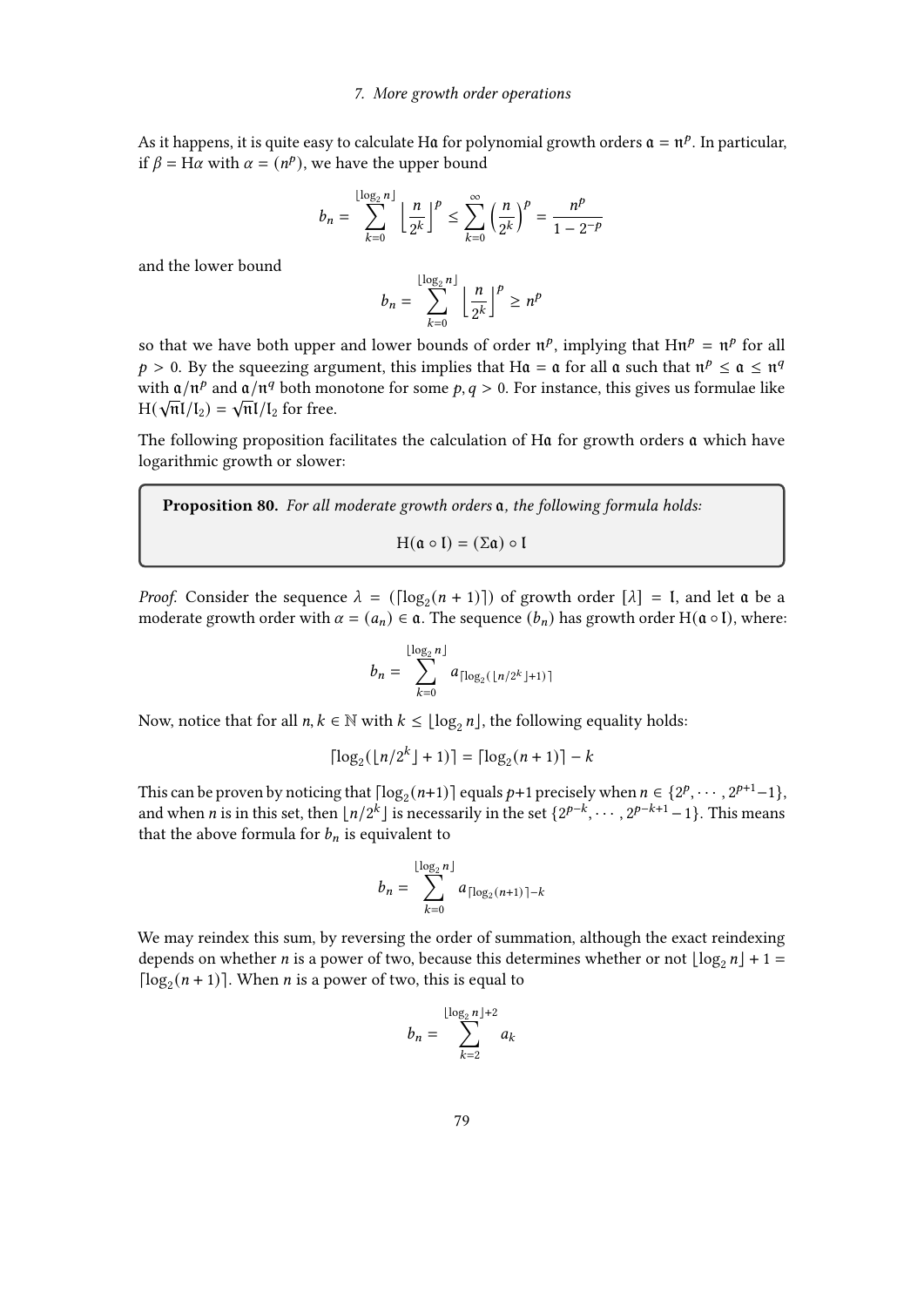whereas when  $n$  is not a power of two, it equals

$$
b_n = \sum_{k=1}^{\lfloor \log_2 n \rfloor + 1} a_k
$$

Since **a** is moderate, both expressions have a growth order of  $(\Sigma \mathbf{a}) \circ \mathbf{I}$ , which gives us the desired equality  $H(\mathfrak{a} \circ I) = (\Sigma \mathfrak{a}) \circ \mathfrak{c}$ .

This formula gives us special values like  $H I^{-1} = I_2$  and  $H (I^{-1} I_2^{-1}) = I_3$ . Additionally, since  $H1^{-2} = 1$  by the above formula, and since H $\mathfrak{a} \ge 1$  for all growth orders  $\mathfrak{a}$  clearly from its definition, we can use the squeezing argument to deduce values of H at even faster-decaying growth orders like  $\text{Hn}^p = 1$  for all  $p < 0$ .

## 7.2. Recurrences

Of particular interest in computer science is the following type of recurrence, which is often referred to as a "divide and conquer" recurrence:

$$
T(n) = aT(\lfloor n/b \rfloor) + f(n)
$$

In the theory of algorithm complexity analysis, The Master Theorem is a theorem that determines the growth order of  $(T(n))$  in terms of a, b, and the growth order of  $(f(n))$ , for certain growth orders  $f$ . We will shortly prove a result that generalizes the Master Theorem to a slightly broader class of functions  $f(n)$ .

**Proposition 81.** If  $f_1, f_2 : \mathbb{N} \to \mathbb{R}$  are such that  $[f_1(n)] = [f_2(n)]$ , and  $T_1, T_2 : \mathbb{N} \to \mathbb{R}^+$ satisfy the recurrences  $T(t) = T(1 - H) \cdot (t^2)$ 

$$
I_1(n) = aI_1(\lfloor n/b \rfloor) + f_1(n)
$$
  

$$
T_2(n) = aT_2(\lfloor n/b \rfloor) + f_2(n)
$$

for all sufficiently large  $n \in \mathbb{N}$  and for some constants  $a > 0, b > 1$ , then it follows that  $[T_1(n)] = [T_2(n)]$ . Additionally, if  $[f_1(n)] \leq [f_2(n)]$ , then  $[T_1(n)] \leq [T_2(n)]$ .

*Proof.* Suppose that  $T_1, T_2$  satsify the above recurrences for all  $n \geq N$ , where  $N \in \mathbb{N}$ . Notice that  $T_1(n)/T_2(n)$  is bounded above by some positive constant  $C_1 > 0$  for  $n < N$ , since there are only finitely many such values of *n*. Additionally, since  $[f_1(n)] = [f_2(n)]$ , there exists a positive constant  $C_2 > 0$  such that  $f_1(n)/f_2(n)$  is bounded above by  $C_2$ .

Let us define  $C = \max(C_1, C_2)$ . Let us suppose that  $T_1(n)/T_2(n) \leq C$ , or  $T_1(n) \leq CT_2(n)$ , for some  $n \in \mathbb{N}$ , and suppose  $m \in \mathbb{N}$  is such that  $m \ge N$  and  $bn \le m < bn + b$ , so that  $|m/b| = n$ . Then we have that

$$
T_1(m) = aT_1(n) + f_1(n) \leq CaT_2(n) + C_2f_2(n) \leq C(aT_2(n) + f_2(n)) \leq CT_2(m)
$$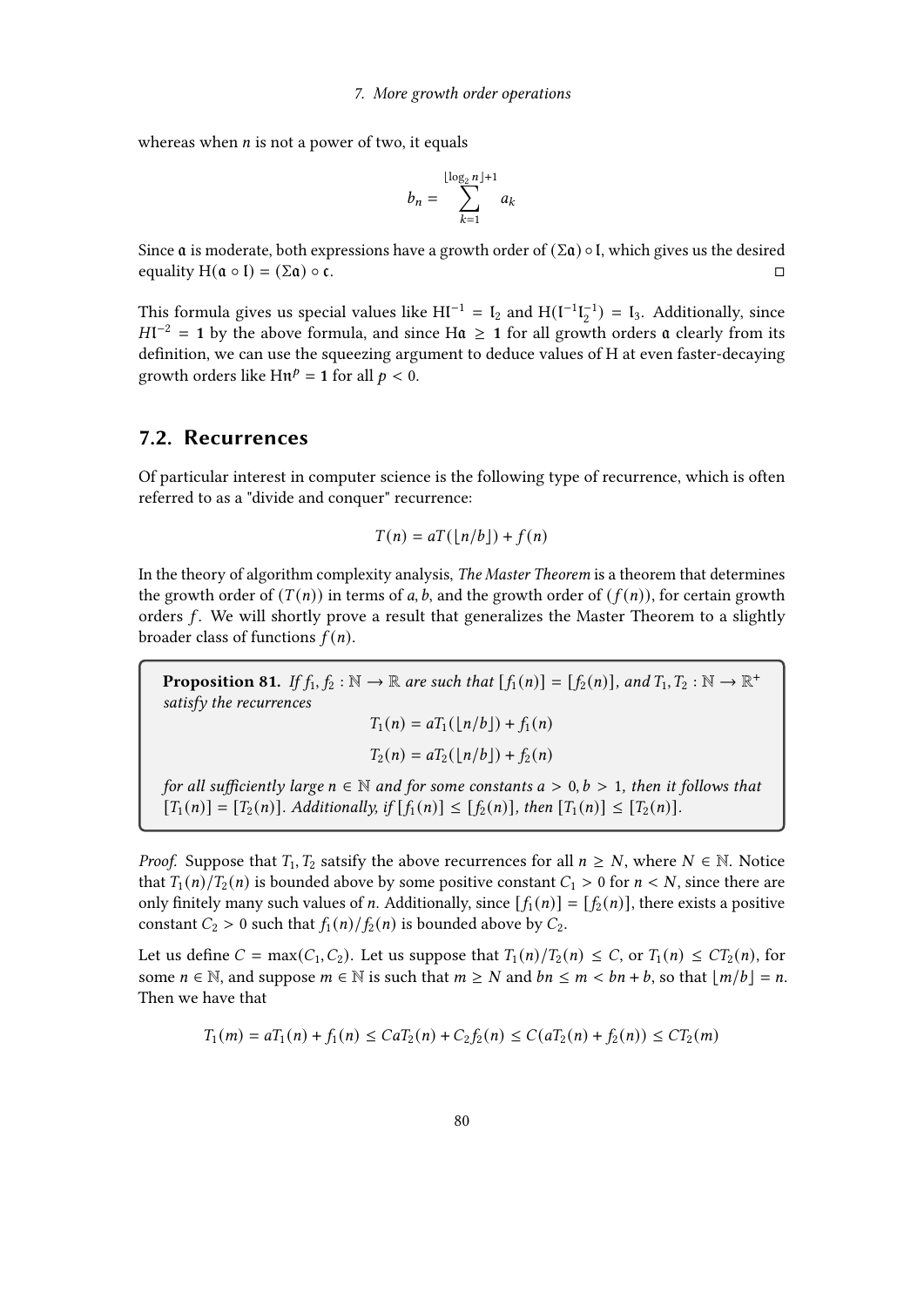so that  $T_1(m)/T_2(m)$  is again bounded above by C. Thus, we have that for all  $m \ge N$ , the ratio  $T_1(m)/T_2(m)$  is bounded above by C if  $T_1(\vert m/b \vert)/T_2(\vert m/b \vert)$  is bounded above by C. Since the ratio is bounded above by C for all  $m < N$  by the definition of C, it follows by induction that  $T_1(m)/T_2(m) \leq C$  for all  $m \in \mathbb{N}$  and therefore  $[T_1(n)] \leq [T_2(n)]$ .

Hence we have that  $[f_1(n)] \leq [f_2(n)] \implies [T_1(n)] \leq [T_2(n)]$ , which is the second claim. Therefore, if  $[f_1(n)] = [f_2(n)]$ , so that both  $[f_1(n)] \leq [f_2(n)]$  and  $[f_1(n)] \geq [f_2(n)]$ , we have that both  $[T_1(n)] \leq [T_2(n)]$  and  $[T_1(n)] \geq [T_2(n)]$ , so that  $[T_1(n)] = [T_2(n)]$ , which proves the rst claim.

As a consequence of this proposition, the following definition is well-posed:

**Definition 29.** If  $a > 0, b > 1$  are constants and  $\mathfrak{f}$  is a growth order, define divcon(a, b,  $\mathfrak{f}$ ) to be the growth order of any sequence  $(T(n))$  satisfying

$$
T(n) = aT(\lfloor n/b \rfloor) + f(n)
$$

for all sufficiently large *n*, where  $(f(n)) \in \mathfrak{f}$ .

We will shortly prove a proposition that greatly simplifies the special case of divcon( $a, b, \hat{\mathbf{f}}$ ) with  $a = 1$ . First, however, we must prove the following lemma:

**Proposition 82.** Suppose  $T, T' : \mathbb{N} \to \mathbb{R}^+$  satisfy the following recurrences for all sufficiently large n:  $T(n) = T(a_n) + f(n)$ 

 $T'(n) = T(b_n) + f(n)$ 

where  $f : \mathbb{N} \to \mathbb{R}^+$  is monotone increasing and  $(a_n)$ ,  $(b_n)$  are monotone increasing sequences of positive integers with  $a_n \leq b_n < n$ . Then we have that  $[T(n)] \leq [T'(n)]$ .

*Proof.* Let  $N \in \mathbb{N}$  be such that  $T, T'$  satisfy these recurrences for all  $n \geq N$ . Without loss of generality, it suffices to prove the theorem for  $T, T'$  that are constant for all  $n < N$ , i.e. so that  $T(n) = T'(n) = c > 0$  for all  $n < N$ . This is because the first  $N - 1$  terms of T and T' will not affect their growth order.

First we will prove that  $T$  and  $T'$  are themselves monotone increasing functions. First of all, if  $n \geq N$  and T is a monotone increasing function on  $\{1, 2, \dots, n\}$ , we have that

$$
T(n+1) = T(a_{n+1}) + f(n+1) \ge T(a_n) + f(n) = T(n)
$$

since  $a_{n+1} \ge a_n$  and  $a_n, a_{n+1} \in \{1, 2, \dots, n\}$ , where T is assumed to be monotone. But since  $T(n + 1) \geq T(n)$ , we have that T must also be monotone on the set  $\{1, 2, \dots, n + 1\}$ . We shall use this fact for an inductive argument. For the base case, notice that we know  $T$  is monotone on  $\{1, 2, \dots, N\}$  because  $T(n) = c$  for  $n = 1, 2, \dots, N - 1$  and  $T(N) = c + f(N)$ . Thus, by induction, we have that T is monotone on each set  $\{1, 2, \dots, n\}$  for all  $n \geq N$ , and therefore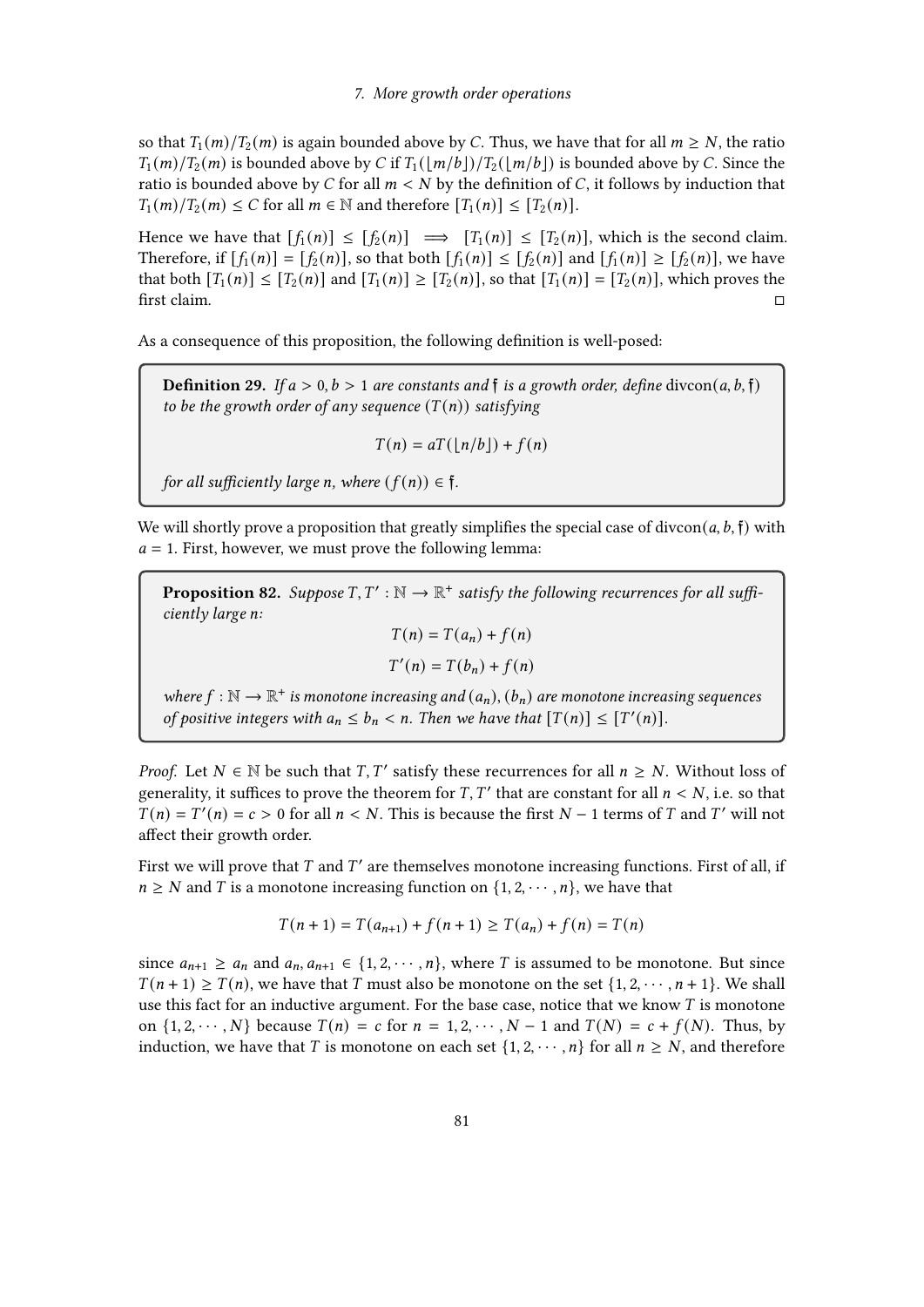it is a monotone function  $\mathbb{N} \to \mathbb{R}^+$ . By similar reasoning, we also have that  $T'$  is monotone increasing.

Now we are ready to prove the desired claim. Suppose that, for some  $n \geq N$ , we know that  $T(m) \leq T'(m)$  for all  $m \in \{1, 2, \dots, n\}$ . Then we have that

$$
T(n+1) = T(a_{n+1}) + f(n+1) \le T'(a_{n+1}) + f(n+1) \le T'(b_{n+1}) + f(n+1) = T'(n+1)
$$

using the facts that  $a_{n+1} \in \{1, 2, \dots, n\}$ , that  $a_{n+1} \le b_{n+1}$ , and that T' is monotone increasing. Thus, the same inequality holds for all  $m \in \{1, 2, \dots, n+1\}$  as well. The inequality holds for all  $m \in \{1, 2, \dots, N\}$  clearly, since  $T(n) = T'(n)$  for  $n = 1, 2, \dots, N$ . Hence, we have that  $T(m) \leq T'(m)$  for all  $m \in \mathbb{N}$ , and  $[T(n)] \leq [T']$  $\Box$ 

**Proposition 83.** For all  $b > 1$  and moderate monotone  $\mathbf{\tilde{y}} \geq 1$ , we have divcon $(1, b, \mathbf{\tilde{y}}) = H\mathbf{\tilde{f}}$ .

*Proof.* Clearly we have that divcon(1, 2, f) = Hf by the definition of H. Therefore, it suffices to show that the growth order divcon(1, b, f) does not depend on the value of  $b > 1$ .

Let  $b_1, b_2 > 1$  be given. Because  $b_1 > 1$ , there exists some exponent  $p \in \mathbb{N}$  such that  $b_1^p$  $_{1}^{p} > b_{2}.$ Now, if we consider a function  $T : \mathbb{N} \to \mathbb{R}^+$  satisfying the recurrence

$$
T(n) = T(\lfloor n/b_1 \rfloor) + f(n)
$$

for all sufficiently large  $n$  for some monotone increasing function  $f : \mathbb{N} \to \mathbb{R}^+$ , then by repeatedly making substitutions in this recurrence, we have each of the following recurrences, each of which holds for sufficiently large  $n$ :

$$
T(n) = T(\lfloor \lfloor n/b_1 \rfloor / b_1 \rfloor) + f(n) + f(\lfloor n/b_1 \rfloor)
$$

$$
T(n) = T(\lfloor \lfloor n/b_1 \rfloor / b_1 \rfloor / b_1 \rfloor) + f(n) + f(\lfloor n/b_1 \rfloor) + f(\lfloor \lfloor n/b_1 \rfloor / b_1 \rfloor)
$$

Now, let us define a sequence of functions

$$
f_1(n) = f(n)
$$
  

$$
f_2(n) = f(n) + f(\lfloor n/b_1 \rfloor)
$$
  
...  

$$
f_{k+1}(n) = f(n) + f_k(\lfloor n/b_1 \rfloor)
$$
  
...

Notice that each of the functions  $f_k$  is monotone increasing, since  $f$  is monotone increasing and the function  $\lfloor n/b_1 \rfloor$  is monotone increasing. Notice also that  $[f_k(n)] = [f(n)]$  for all  $k \in \mathbb{N}$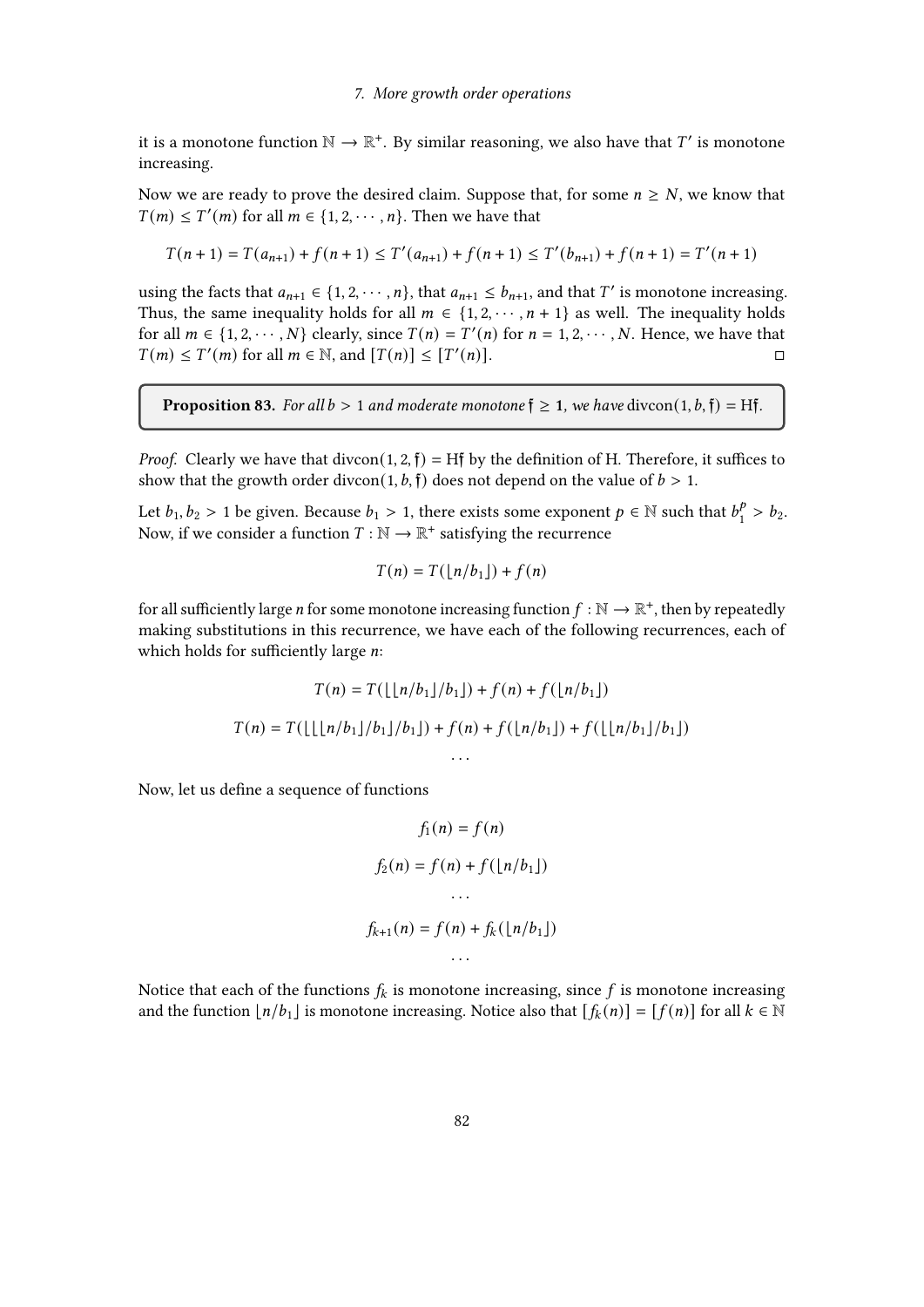by the moderateness of f. By the previous lemma, we may argue that  $[T(n)] \leq [T'(n)]$ , where  $T'$  is a function satisfying the following recurrence for all sufficiently large n:

$$
T'(n) = T'(\lfloor n/b_1^p \rfloor) + f_p(n)
$$

and, applying the lemma again and using the fact that  $b_1^p$  $\frac{p}{1} \ge b_2$ , we can argue that  $[T'(n)] \le$  $[T''(n)]$ , where  $T''$  satisfies the following recurrence for all sufficiently large n:

$$
T''(n) = T''(\lfloor n/b_2 \rfloor) + f_p(n)
$$

Of course, the growth order of  $(T''(n))$  is divcon(1,  $b_2$ , f), since  $[f_p(n)] = [f(n)]$ . Thus, we have that divcon(1,  $b_1$ , f)  $\leq$  divcon(1,  $b_2$ , f) for arbitrary  $b_1$ ,  $b_2 > 1$ . But since  $b_1$ ,  $b_2$  were arbitrary, we also have divcon(1,  $b_2$ ,  $\mathfrak{f}$ )  $\leq$  divcon(1,  $b_1$ ,  $\mathfrak{f}$ ) and therefore divcon(1,  $b_1$ ,  $\mathfrak{f}$ ) = divcon(1,  $b_2$ ,  $\mathfrak{f}$ ), showing that the growth order divcon(1,  $b$ ,  $\uparrow$ ) does not depend on the value of  $b$ . The desired  $\Box$ claim follows.

**Proposition 84.** For all  $a > 0$  and  $b > 1$  and moderate monotone  $\mathfrak{f} \geq 1$ , we have that

 $\text{divcon}(a, b, \mathfrak{f}) = \mathfrak{n}^c \cdot \text{divcon}(1, b, \mathfrak{n}^{-c} \cdot \mathfrak{f})$ 

where  $c = \log_b(a)$ .

*Proof.* Let  $f : \mathbb{N} \to \mathbb{R}^+$  be monotone increasing and consider the recurrence

$$
T(n) = aT(\lfloor n/b \rfloor) + f(n)
$$

If we multiply both sides of this recurrence by  $n^{-c}$ , where  $c = \log_b(a)$ , we obtain the equality

$$
n^{-c}T(n) = (n/b)^{-c}T(\lfloor n/b \rfloor) + n^{-c}f(n)
$$

Now, notice that

$$
\frac{1}{(n/b)^c} = \frac{1}{(\lfloor n/b \rfloor + O(1))^c} = \frac{1}{\lfloor n/b \rfloor^c} - O\Big(\frac{1}{n^{c+1}}\Big)
$$

which means that

$$
n^{-c}T(n) = \lfloor n/b \rfloor^{-c}T(\lfloor n/b \rfloor) + n^{-c}f(n) - T(\lfloor n/b \rfloor) \cdot O\Big(\frac{1}{n^{c+1}}\Big)
$$

Now, the monotonicity of  $f$  can be used to prove easily from the original recurrence for  $T$  that  $[T(n)] \leq [n^c f(n)]$ . This means that the quantity

$$
T(\lfloor n/b \rfloor) \cdot O\Big(\frac{1}{n^{c+1}}\Big)
$$

is also  $n^{-c} f(n) \cdot O(n^{-1})$ . We may use this bound to modify our recurrence:

$$
n^{-c}T(n) = \lfloor n/b \rfloor^{-c}T(\lfloor n/b \rfloor) + n^{-c}f(n) \cdot (1 - O(n^{-1}))
$$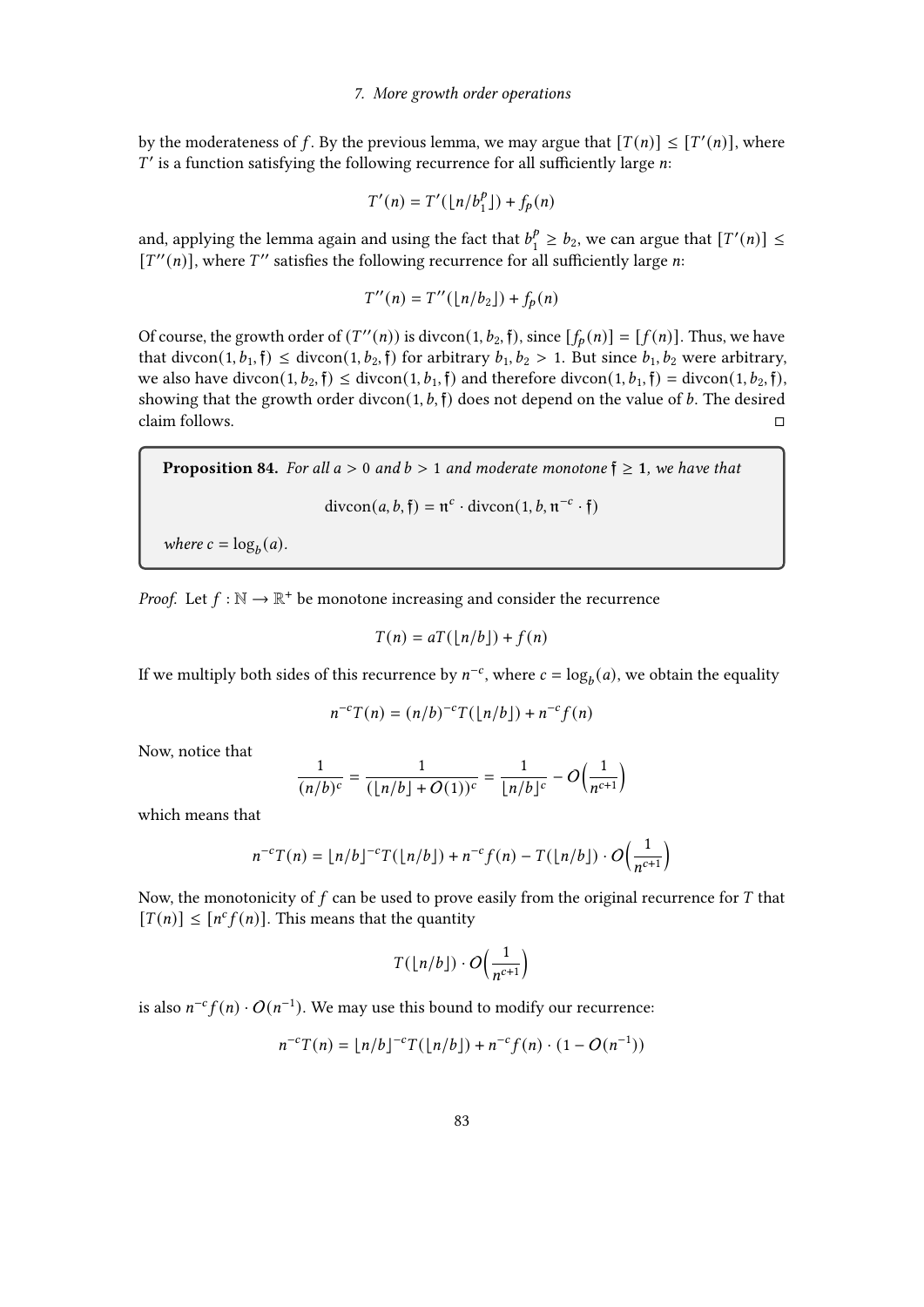Therefore, there exists a function  $f': \mathbb{N} \to \mathbb{R}^+$  such that  $[f(n)] = [f'(n)]$  and, for all sufficiently large  $n$ ,

$$
n^{-c}T(n) = \lfloor n/b \rfloor^{-c}T(\lfloor n/b \rfloor) + n^{-c}f'(n)
$$

Now, if we define a function  $T': \mathbb{N} \to \mathbb{R}^+$  by letting  $T'(n) = n^{-c}T(n)$  for all  $n \in \mathbb{N}$ , then T' will satisfy the recurrence

$$
T'(n) = T'(\lfloor n/b \rfloor) + n^{-c}f'(n)
$$

and this function, of course, must have  $[T'(n)] = \text{divcon}(1, b, \pi^{-c} \cdot \mathfrak{f})$ . But since  $T'(n) = n^{-c}T(n)$ , we have that  $[T(n)] = \pi^c \cdot \text{divcon}(1, b, \pi^{-c} \cdot \mathfrak{f})$  as claimed.

**Proposition 85.** Let  $(a_n)$  be a moderate and monotone sequence with growth order  $a < n$ such that  $a_n < n/2$  for all n sufficiently large. Additionally, let  $(b_n)$  be a moderate sequence with growth order **b**. If  $f : \mathbb{N} \to \mathbb{R}$  satisfies the recurrence

$$
f(n) = f(n - a_n) + b_n
$$

for all n sufficiently large, then the sequence  $(f(n))$  has growth order  $H(n\mathfrak{b}/\mathfrak{a})$ .

*Proof.* Let  $(a_n)$ ,  $(b_n)$  and  $f(n)$  be defined as in the above statement. Because  $a_n < n/2$  for all  $n$  sufficiently large and  $f$  satisfies the stated recurrence for all  $n$  sufficiently large, we may let  $2^N$  be the smallest power of 2 such that  $a_n < n/2$  and  $f(n) = f(n - a_n) + b_n$  for all  $n > 2^N$ . Also, let M and M' be the respective maximum and minimum values among  $f(1), \cdots, f(2^N)$ . Additionally, since  $(b_n)$  is moderate, there exist constants  $C_1 < 1 < C_2$  such that

$$
C_1 b_n \le b_m \le C_2 b_n
$$

for all  $n \le m \le n$ . We shall make use of the constants  $N, M, M', C_1, C_2$  later in the proof.

We will use an induction-like argument to establish bounds on  $f(n)$ . Let us suppose that we have already proven the bound

$$
g_p \le f(n) \le h_p
$$

for all  $n \in \{2^p + 1, \dots, 2^{p+1}\},$  for some  $p \ge N$ . We will show that this can be used to obtain a similar bound for  $f(n')$  for values of n' in the set  $\{2^{p+1} + 1, \dots, 2^{p+2}\}\$ . First of all, we have that  $a_{n'} \ge a_{2^{p+1}}$  for all  $n \in \{2^{p+1}+1, \cdots, 2^{p+2}\}\$  by the monotonicity of  $\alpha$ . Thus, by repeatedly applying the recurrence formula for  $f$ , we can repeatedly subtract quantities  $a_i$  from the argument of  $f(n')$  and add quantities  $b_i$  to its value in order to express  $f(n')$  in terms of  $f(n)$  for some  $n \in \{2^p + 1, \dots, 2^{p+1}\}\.$  We will have to subtract quantities of the form  $a_i$  at most  $\lceil 2^{p+1}/a_{2^{p+1}} \rceil$ many times, and the quantities that we subtract will be at most  $C_2b_{2^{p+1}}$  by the postulated bounds on  $\beta$ . This means that we have

$$
f(n') \le h_p + \left\lceil \frac{2^{p+1}}{a_{2^{p+1}}} \right\rceil \cdot C_2 b_{2^{p+1}}
$$

Similarly, we have  $a_{n'} \le a_{2^{p+2}}$  for all  $n' \in \{2^{p+1}+1,\dots,2^{p+2}\}$ , meaning that we apply the recurrence and subtract quantities  $a_i$  at least  $\lfloor 2^{p+1}/a_{2^{p+2}} \rfloor$  times while still ending up with an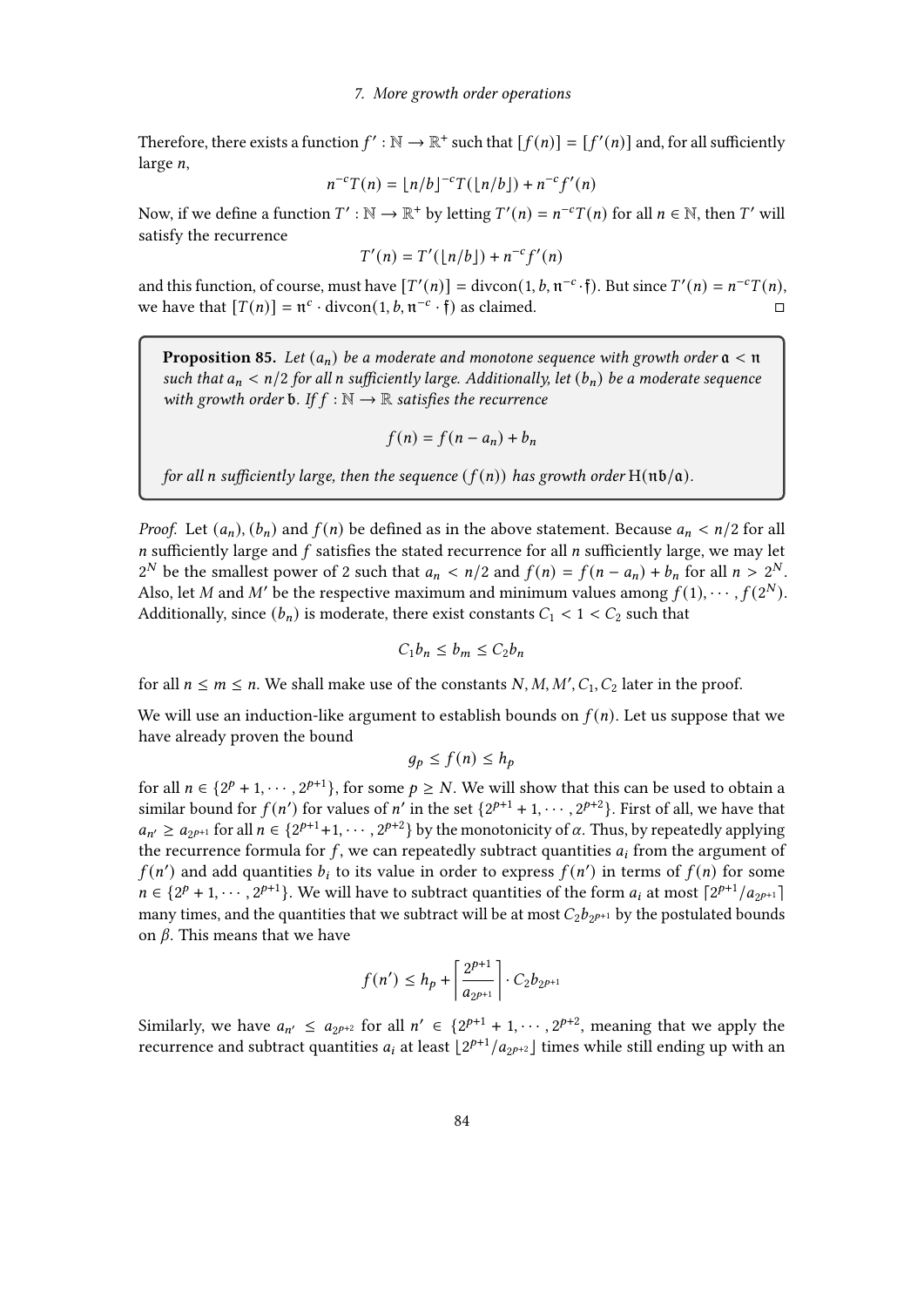argument *n* in the interval  $n \in \{2^p + 1, \cdots, 2^{p+1}\}$ . Each of the quantities  $b_i$  added will be at least  $C_1^2b_{2}$ . Therefore, we have that

$$
f(n') \ge g_p + \left\lfloor \frac{2^{p+1}}{a_{2^p}} \right\rfloor \cdot C_1^2 b_{2^p}
$$

Therefore, if we define  $q_{p+1}$  and  $h_{p+1}$  as follows:

$$
\begin{aligned} g_{p+1} &= g_p + \left\lfloor \frac{2^{p+1}}{a_{2^p}} \right\rfloor \cdot C_1^2 b_{2^p} \\ h_{p+1} &= h_p + \left\lceil \frac{2^{p+1}}{a_{2^{p+1}}} \right\rceil \cdot C_2 b_{2^{p+1}} \end{aligned}
$$

then we have that the inequalities  $g_p \le f(n) \le h_p$  for all  $n \in \{2^p + 1, \dots, 2^{p+1}\}\$ imply the inequalities  $g_{p+1} \le f(n') \le h_{p+1}$  for all  $n' \in \{2^{p+1}+1,\cdots,2^{p+2}\}\.$  By the definition of M and M', these bounds hold for the initial values of  $g_{N-1} = M'$  and  $h_{N-1} = M$ . Thus, by induction, these inequalities hold for all  $p \ge N - 1$  for the sequences  $(q_p)$ ,  $(h_p)$  defined by the above recurrences and the initial values  $g_{N-1} = M'$  and  $h_{N-1} = M$ . Note that this implies that

$$
g_{\lceil \log_2 n \rceil - 1} \le f(n) \le h_{\lceil \log_2 n \rceil - 1}
$$

for all  $n \geq 2^N$ .

Now observe that, by the recursive definition of  $(g_p)$  and  $(h_p)$ , we have that

$$
g_p = M' + \sum_{k=N}^p \left\lfloor \frac{2^k}{a_{2^{k-1}}} \right\rfloor \cdot C_1^2 b_{2^{k-1}}
$$

$$
h_p = M + \sum_{k=N}^p \left\lceil \frac{2^k}{a_{2^k}} \right\rceil \cdot C_2 b_{2^k}
$$

Now notice that the sequences are both equal to halving sums evaluated at the index  $2^p$  of sequences with the same growth order as  $(nb_n/a_n)$ , by the moderateness of  $(a_n)$  and  $(b_n)$ . This means that, again using moderateness, the sequences  $g_{\lceil \log_2 n \rceil - 1}$  and  $h_{\lceil \log_2 n \rceil - 1}$  both have the growth order H( $n\phi/a$ ). Therefore, since  $f(n)$  is trapped beneath sequences of this growth order for all *n* sufficiently large, we have that the growth order of  $(f(n))$  is also equal to H( $n\mathfrak{b}/\mathfrak{a}$ ).  $\Box$ 

Let's see an example of this proposition in action. Consider the function  $f : \mathbb{N} \to \mathbb{R}$  defined by the initial values  $f(1) = f(2) = 1$  and the recurrence

$$
f(n) = f\left(n - \lfloor \sqrt[3]{n} \rfloor\right) + \frac{1}{\log n}
$$

Using the above proposition, we may let  $\mathfrak{a} = \mathfrak{n}^{1/3}$  and  $\mathfrak{b} = \mathfrak{l}^{-1}$  and instantly determine that the growth order of  $f(n)$  is equal to  $H(n^{2/3}/I) = n^{2/3}/I$ . In other words, the recursive formula for j gives rise to the following asymptotic behavior:

$$
f(n) = \Theta\left(\frac{n^{2/3}}{\log n}\right)
$$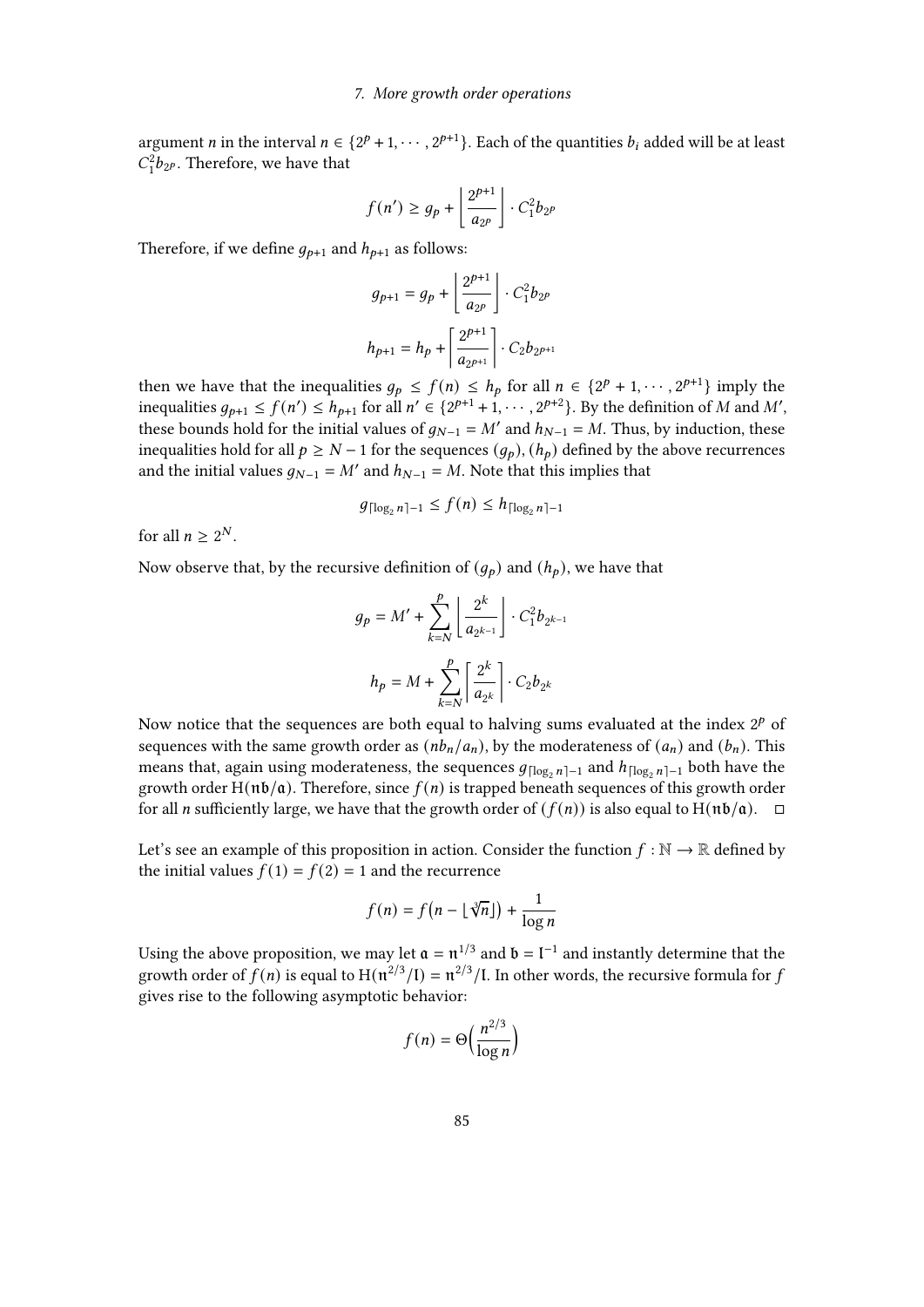## 7.3. Plateau sequences

#### THIS SECTION UNDER CONSTRUCTION!

In this section, we describe a construction that is useful for constructing inverses of monotone sequences. As usual, we start by defining a function on sequences, which we will later show is well-defined as a function on growth orders of sequences.

**Definition 30.** Given a moderate sequence of positive integers  $\alpha \in S(\mathbb{N})$ , define the **plateau sequence** plat( $\alpha$ ) to be the sequence consisting of  $a_1$  ones followed by  $a_2$  twos followed by  $a_3$  threes and so on. That is, define entry n of the sequence plat( $\alpha$ ) to be the smallest positive integer P such that  $a_1 + \cdots + a_P \ge n$ .

**Proposition 86.** Whenever it is defined, plat( $\alpha$ ) is a moderate sequence.

*Proof.* Let  $\alpha = (a_n) \in S(\mathbb{N})$  be a monotone increasing sequence and let  $(P_n) = \text{plat}(\alpha)$ . Further let  $n \leq m \leq kn$  for some positive integers  $m, n, k \in \mathbb{N}$ . By its definition,  $(P_n)$  is a monotone increasing sequence, so we have the lower bound

$$
P_m \ge P_n
$$

Now notice that, because  $(a_n)$  is moderate, there exists a constant C depending only on  $k$  such that  $a_i \geq Ca_n$  for all  $n \leq j \leq kn$ .

Now notice that, because  $(a_n)$  is a monotone increasing sequence, we have the inequality

$$
a_1 + \cdots + a_{kP_n} \geq k(a_1 + \cdots + a_{P_n})
$$

which proves that, since  $a_1 + \cdots + a_{P_n} \ge n$  by definition, we also have  $a_1 + \cdots + a_{kP_n} \ge kn \ge m$ , and therefore

 $P_m \leq k P_n$ 

Thus, in summary, we have

$$
P_n \le P_m \le kP_n
$$

which proves that  $(P_n) = \text{plat}(\alpha)$  is a moderate sequence.

Next we prove that the growth order of plat( $\alpha$ ) depends only on the growth order of  $\alpha$ .

**Proposition 87.** If  $\alpha, \alpha' \in \mathcal{S}(\mathbb{N})$  are monotone sequences such that  $\alpha \sim \alpha'$ , then  $\text{plat}(\alpha) \sim$  $plat(\alpha)$ .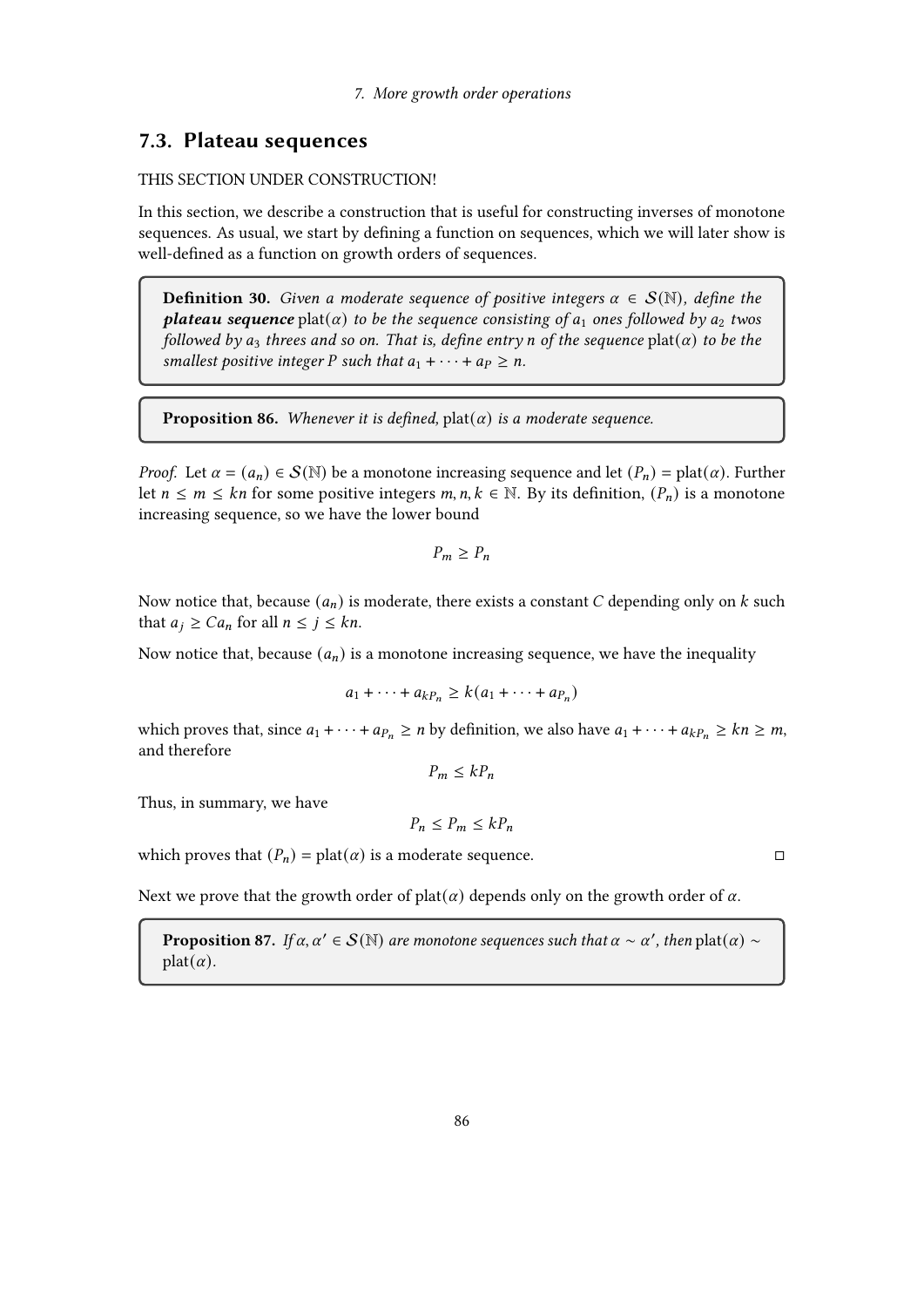### 7.4. Direct sum

**Definition 31.** Given two monotone sequences  $\alpha, \beta \in \mathcal{S}(\mathbb{R}^+)$  with  $[\alpha], [\beta] > 1$ , define their **direct sum**  $\alpha \oplus \beta$  to be the sequence  $\gamma = (c_n)$  defined as follows: if the set

$$
\{(a_i+b_j,i,j)\;:\;i,j\in\mathbb{N}\}\
$$

is endowed with the lexicographic ordering, then  $c_n$  is defined to be the first component of the nth-smallest element of this set.

First of all, it's not entirely obvious that this denition is valid at all. Why must the set

$$
\{(a_i+b_j,i,j)\;:\;i,j\in\mathbb{N}\}\
$$

necessarily have an *n*th largest element? For pairs of sequences such as  $a_n = n$  and  $b_n = 1/n$ , this definition does not work, because this set has no smallest element - however, these sequences do not satisfy the requirements of being monotone and  $> 1$ .

To see why this definition is valid, it suffices to show that for any  $M \in \mathbb{R}^+$ , there exist at most finitely pairs  $(i, j) \in \mathbb{N}^2$  such that  $a_i + b_j < M$ . Since  $\alpha, \beta$  are monotone and have growth orders > 1, they must be unbounded above, and there must therefore exist  $N \in \mathbb{N}$  such that  $a_n, b_n \geq M$ for all  $n > N$ . This means that  $a_i + b_j \geq M$  for all  $(i, j)$  with either  $i > N$  or  $j > N$ . Therefore, in order for  $a_i + b_j < M$ , we must have both *i* and *j* less than or equal to *N*. But there are only  $N^2$  such pairs  $(i, j)$  satisfying this bound, meaning that there are only finitely many pairs for which  $a_i + b_j < M$ , and our definition is in fact admissible.

**Proposition 88.** If  $\alpha \sim \alpha'$  and  $\beta \sim \beta'$ , then  $\alpha \oplus \beta \sim \alpha' \oplus \beta'$ .

*Proof.* Suppose that  $\alpha$ ,  $\alpha'$ ,  $\beta$ ,  $\beta'$  are monotone and have growth order  $\geq 1$  such that  $\alpha \sim \alpha'$  and  $\beta \sim \beta'$ . Then there exist constants  $C_1, C_2, C_3, C_4 > 0$  such that

$$
C_1 a'_n \le a_n \le C_2 a'_n
$$
  

$$
C_3 b'_n \le b_n \le C_4 b'_n
$$

for all  $n \in \mathbb{N}$ . Let  $\gamma = (c_n) = \alpha \oplus \beta$  and  $\gamma' = (c'_n) = \alpha' \oplus \beta'$ . Notice that, for all  $i, j \in \mathbb{N}$ , we have

$$
a_i + b_j \le C_2 a'_i + C_4 b'_j
$$

and therefore

$$
a_i + b_j \le \max(C_2, C_4)(a'_i + b'_j)
$$

Since the smallest *n* values of  $a'_i + b'_j$  are all less than  $c'_n$  by the definition of *y*, we have that  $a_i + b_j$  is less than or equal to  $\max(C_2, C_4)c'_n$  for each of the pairs  $(i, j)$  corresponding to the smallest *n* values of  $a'_i + b'_i$ . This means that there are at least *n* pairs  $(i, j)$  for which  $a_i + b_j$  is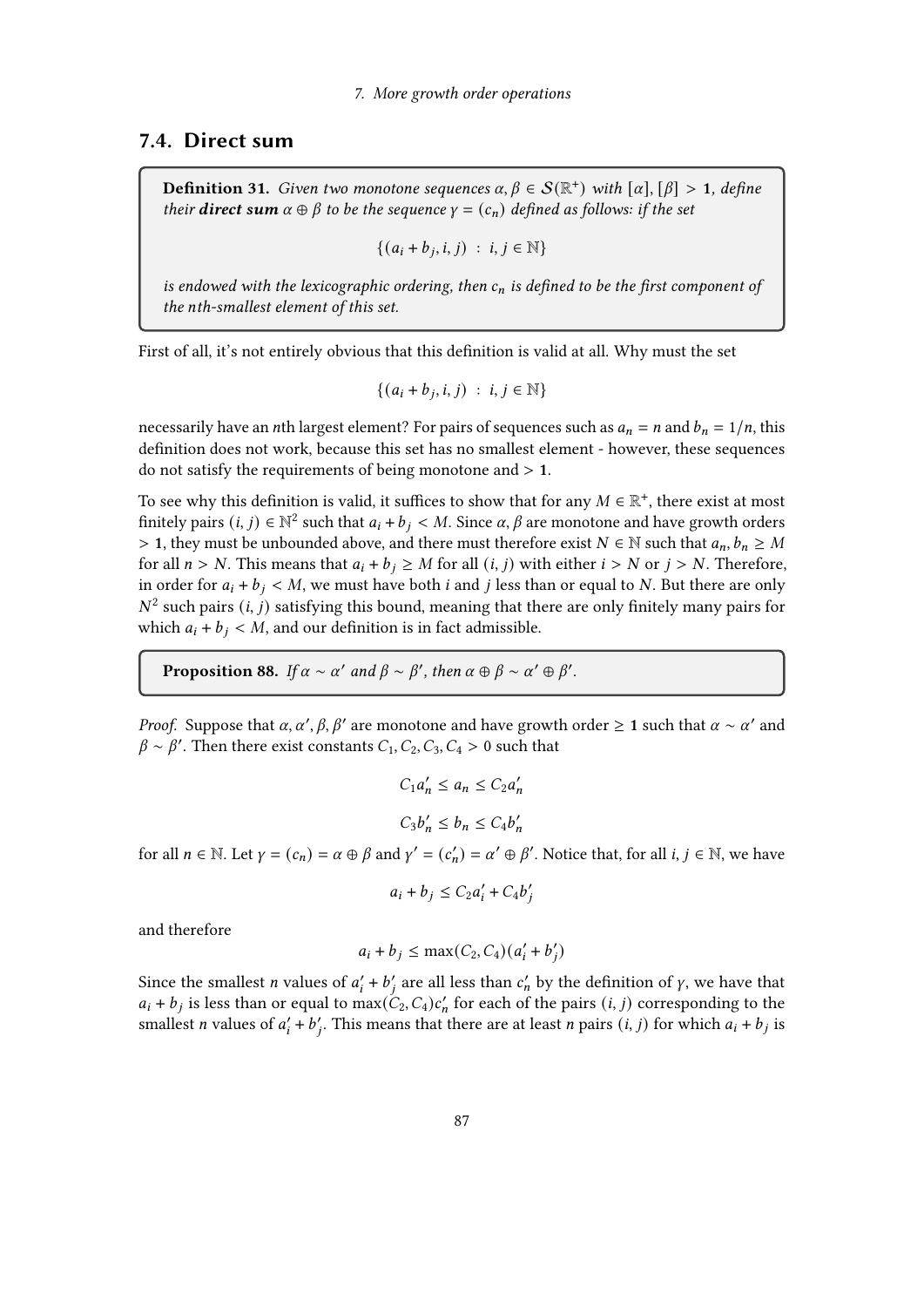less than or equal to  $max(C_2, C_4)c'_n$ , implying that the *n*th smallest value of  $a_i + b_j$  is under this value, and therefore

$$
c_n \le \max(C_2, C_4)c'_n
$$

By similar reasoning, we may obtain the bound

.

$$
c'_n \le \max(C_1^{-1}, C_3^{-1})c_n
$$

which, together with the previous bound, implies that

$$
\max(C_1^{-1}, C_3^{-1})^{-1}c'_n \le c_n \le \max(C_2, C_4)c'_n
$$

and therefore  $\gamma \sim \gamma'$ , proving the desired claim.

This demonstrates that the growth order of the direct sum ⊕ of two sequences depends only on the growth orders of the two sequences. Therefore, we may define it elementwise on equivalence classes of sequences with the same growth order.

**Definition 32.** For monotone growth orders  $\mathfrak{a} = [\alpha], \mathfrak{b} = [\beta] \in \mathcal{S}(\mathbb{R}^+) / \sim$  which are both > 1, define their **direct sum**  $a \oplus b$  as the growth order  $[\alpha] \oplus [\beta] = [\alpha \oplus \beta]$ .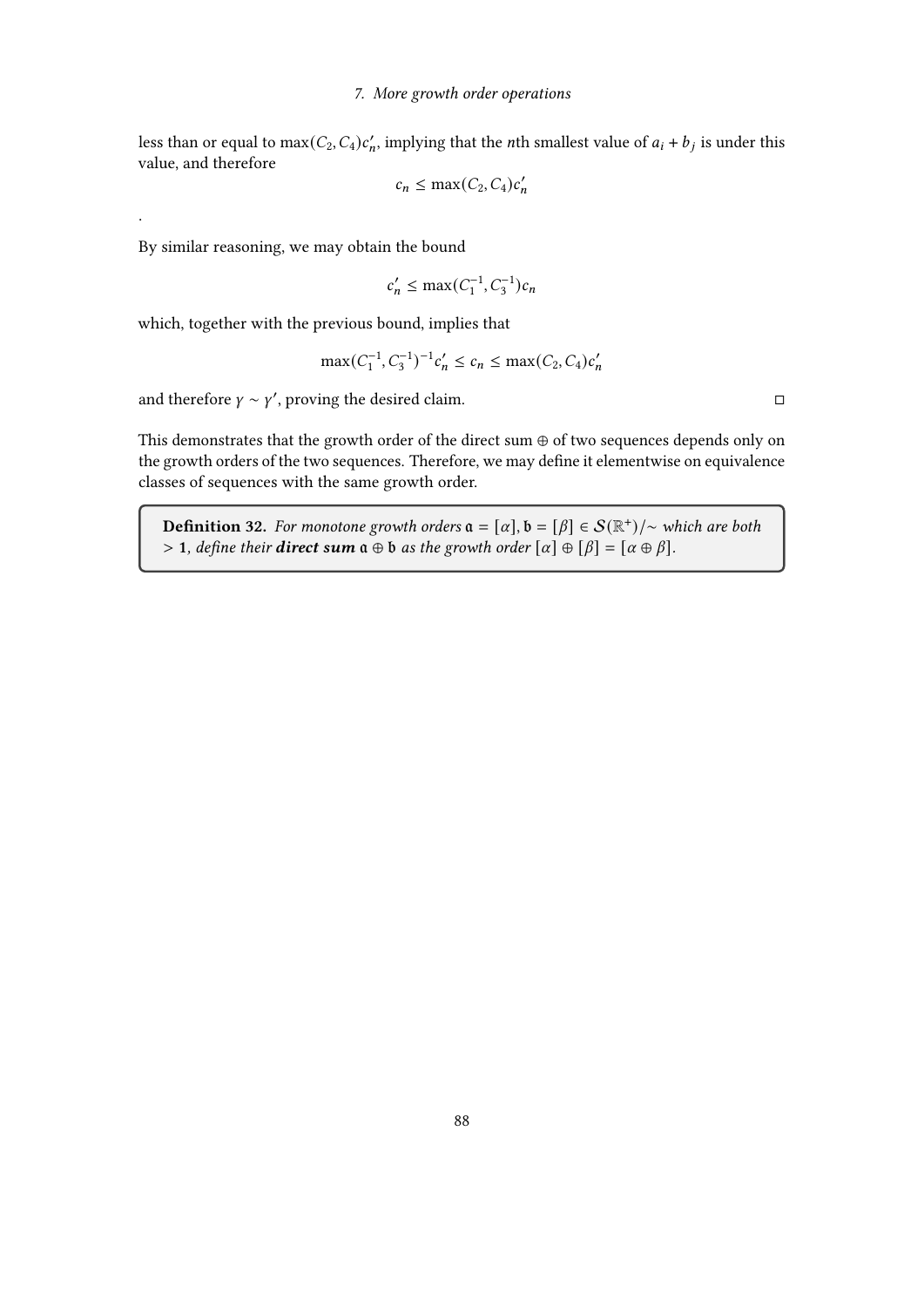# A. Lists for quick reference

## A.1. List of counterexamples

Here's a list of pathological (but illuminating!) counterexamples appearing throughout the document:

- 1. Two incomparable growth orders: section [2.2,](#page-12-0) page [13](#page-12-0)
- 2. An uncountable antichain of incomparable growth orders: section [2.2,](#page-12-1) page [13](#page-12-1)
- 3. An increasing sequence of growth orders without a least upper bound: section [3.4,](#page-17-0) page [19](#page-17-0)
- 4. Two monotone yet incomparable growth orders: section [4.2,](#page-23-0) page [24](#page-23-0)
- 5. A sequence whose arithmetic subsequences have different growth order, in particular with  $(a_{2n})$  growing faster than  $(a_n)$ : section [1.3,](#page-9-0) page [10](#page-9-0)
- 6. A sequence whose translations have a different growth order, in particular with  $(a_{n+1})$ growing faster than  $(a_n)$ : section [1.3,](#page-9-0) page [10](#page-9-0)
- 7. A sequence that is bounded by polynomials yet immoderate: section [1.3,](#page-6-0) page [7](#page-6-0)
- 8. A sequence that is moderate yet incomparable to 1: section [4.2,](#page-23-0) page [24](#page-23-0)
- 9. Sequences demonstrating that subtraction of growth orders is ill-defined: section [3.3,](#page-15-0) page [16](#page-15-0)
- 10. Sequences demonstrating that exponentiation of growth orders is ill-defined: section [3.3,](#page-15-0) page [17](#page-15-0)
- 11. Sequences demonstrating the composite  $a \circ b$  can be ill-defined if  $a$  is immoderate: section [5.1,](#page-41-0) page [42](#page-41-0)
- 12. Two distinct incomparable growth orders with the same partial sum: section [4.1,](#page-21-0) page [22](#page-21-0)